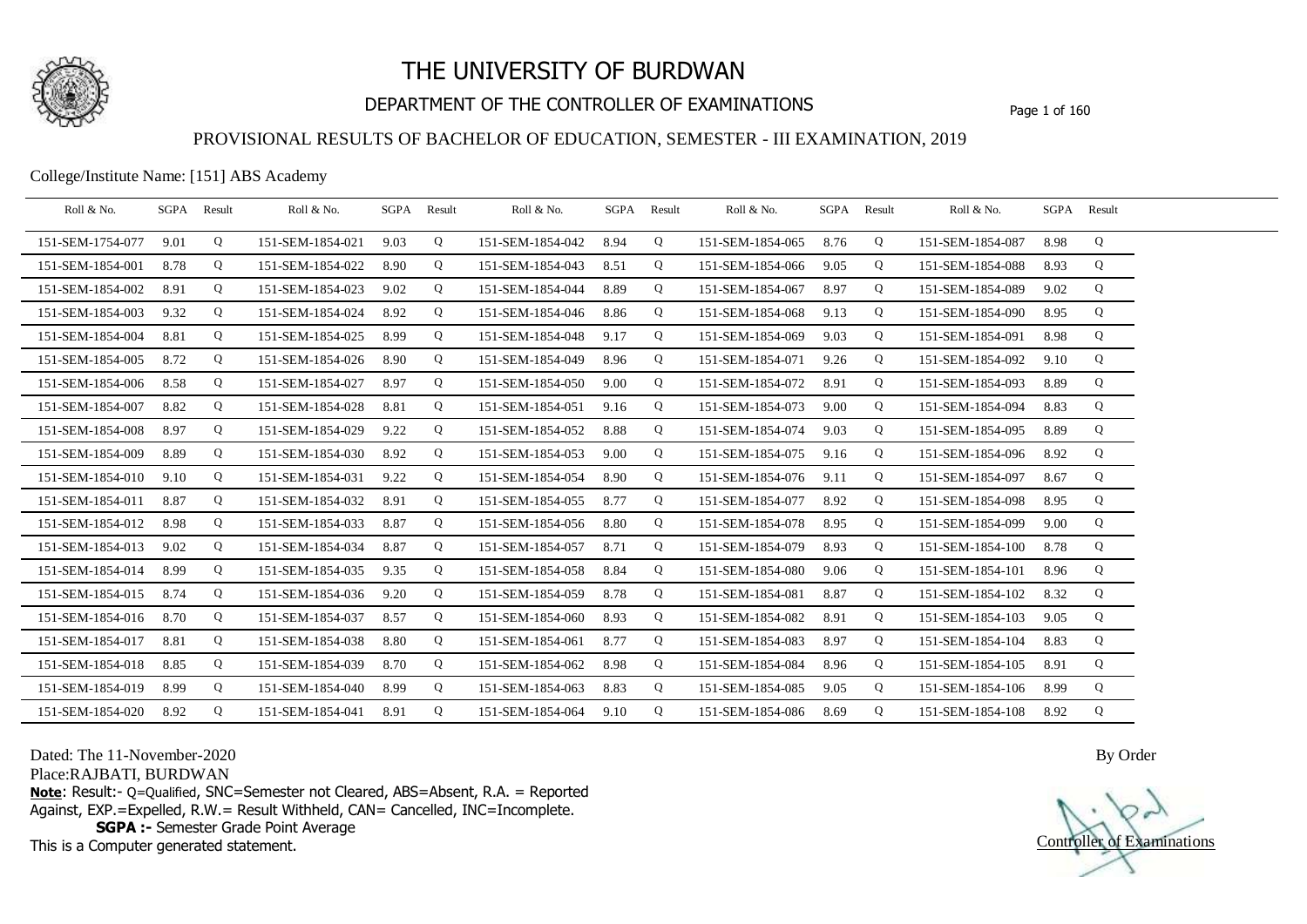

## DEPARTMENT OF THE CONTROLLER OF EXAMINATIONS Page 2 of 160

### PROVISIONAL RESULTS OF BACHELOR OF EDUCATION, SEMESTER - III EXAMINATION, 2019

College/Institute Name: [151] ABS Academy

| Roll & No.       |      | SGPA Result | Roll & No.       |      | SGPA Result | Roll & No.       |      | SGPA Result | Roll & No.            | SGPA | Result | Roll & No.       | SGPA Result |   |  |
|------------------|------|-------------|------------------|------|-------------|------------------|------|-------------|-----------------------|------|--------|------------------|-------------|---|--|
| 151-SEM-1854-109 | 9.14 | Q           | 151-SEM-1854-131 | 8.84 | Q           | 151-SEM-1854-153 | 8.76 | Q           | 151-SEM-1854-175      | 8.98 | Q      | 151-SEM-1854-197 | 8.72        | Q |  |
| 151-SEM-1854-110 | 8.97 | Q           | 151-SEM-1854-132 | 9.05 | Q           | 151-SEM-1854-154 | 8.86 | Q           | 151-SEM-1854-176      | 9.00 | Q      | 151-SEM-1854-198 | 9.00        | Q |  |
| 151-SEM-1854-111 | 8.92 | Q           | 151-SEM-1854-133 | 8.89 | Q           | 151-SEM-1854-155 | 9.20 | Q           | 151-SEM-1854-177      | 8.99 | Q      | 151-SEM-1854-199 | 8.72        | Q |  |
| 151-SEM-1854-112 | 9.12 | Q           | 151-SEM-1854-134 | 8.81 | Q           | 151-SEM-1854-156 | 8.89 | Q           | 151-SEM-1854-179      | 8.67 | Q      | 151-SEM-1854-200 | 8.90        | Q |  |
| 151-SEM-1854-113 | 8.85 | Q           | 151-SEM-1854-135 | 8.92 | Q           | 151-SEM-1854-157 | 8.78 | Q           | 151-SEM-1854-180      | 9.04 | Q      |                  |             |   |  |
| 151-SEM-1854-114 | 8.87 | Q           | 151-SEM-1854-136 | 8.87 | Q           | 151-SEM-1854-158 | 8.79 | Q           | 151-SEM-1854-181      | 8.76 | Q      |                  |             |   |  |
| 151-SEM-1854-115 | 8.97 | Q           | 151-SEM-1854-137 | 8.66 | Q           | 151-SEM-1854-160 | 8.78 | Q           | 151-SEM-1854-182      | 8.70 | Q      |                  |             |   |  |
| 151-SEM-1854-116 | 8.96 | Q           | 151-SEM-1854-139 | 8.61 | Q           | 151-SEM-1854-161 | 8.98 | Q           | 151-SEM-1854-183      | 8.96 | Q      |                  |             |   |  |
| 151-SEM-1854-118 | 8.96 | Q           | 151-SEM-1854-140 | 8.80 | Q           | 151-SEM-1854-162 | 8.80 | Q           | 151-SEM-1854-184      | 8.93 | Q      |                  |             |   |  |
| 151-SEM-1854-119 | 8.89 | Q           | 151-SEM-1854-141 | 8.93 | Q           | 151-SEM-1854-163 | 8.91 | Q           | 151-SEM-1854-185      | 9.10 | Q      |                  |             |   |  |
| 151-SEM-1854-120 | 9.12 | Q           | 151-SEM-1854-142 | 9.24 | Q           | 151-SEM-1854-164 | 8.83 | Q           | 151-SEM-1854-186      | 9.06 | Q      |                  |             |   |  |
| 151-SEM-1854-121 | 8.79 | Q           | 151-SEM-1854-143 | 8.86 | Q           | 151-SEM-1854-165 | 8.80 | Q           | 151-SEM-1854-187      | 8.82 | Q      |                  |             |   |  |
| 151-SEM-1854-122 | 8.87 | Q           | 151-SEM-1854-144 | 8.93 | Q           | 151-SEM-1854-166 | 8.86 | Q           | 151-SEM-1854-188      | 8.93 | Q      |                  |             |   |  |
| 151-SEM-1854-123 | 8.84 | Q           | 151-SEM-1854-145 | 8.95 | Q           | 151-SEM-1854-167 | 8.81 | Q           | 151-SEM-1854-189      | 8.98 | Q      |                  |             |   |  |
| 151-SEM-1854-124 | 8.81 | Q           | 151-SEM-1854-146 | 9.05 | Q           | 151-SEM-1854-168 | 8.81 | Q           | 151-SEM-1854-190      | 8.87 | Q      |                  |             |   |  |
| 151-SEM-1854-125 | 9.21 | Q           | 151-SEM-1854-147 | 8.92 | Q           | 151-SEM-1854-169 | 9.04 | Q           | 151-SEM-1854-191      | 9.00 | Q      |                  |             |   |  |
| 151-SEM-1854-126 | 9.19 | Q           | 151-SEM-1854-148 | 8.94 | Q           | 151-SEM-1854-170 | 8.87 | Q           | 151-SEM-1854-192      | 8.98 | Q      |                  |             |   |  |
| 151-SEM-1854-127 | 8.80 | Q           | 151-SEM-1854-149 | 8.98 | Q           | 151-SEM-1854-171 | 9.14 | Q           | 151-SEM-1854-193      | 8.94 | Q      |                  |             |   |  |
| 151-SEM-1854-128 | 9.03 | Q           | 151-SEM-1854-150 | 8.85 | Q           | 151-SEM-1854-172 | 9.32 | Q           | 151-SEM-1854-194      | 9.04 | Q      |                  |             |   |  |
| 151-SEM-1854-129 | 8.70 | Q           | 151-SEM-1854-151 | 9.04 | Q           | 151-SEM-1854-173 | 9.02 | Q           | 151-SEM-1854-195      | 9.21 | Q      |                  |             |   |  |
| 151-SEM-1854-130 | 8.62 | Q           | 151-SEM-1854-152 | 8.74 | Q           | 151-SEM-1854-174 | 8.97 | Q           | 151-SEM-1854-196 8.93 |      | Q      |                  |             |   |  |

Dated: The 11-November-2020

Place:RAJBATI, BURDWAN

**Note**: Result:- Q=Qualified, SNC=Semester not Cleared, ABS=Absent, R.A. = Reported Against, EXP.=Expelled, R.W.= Result Withheld, CAN= Cancelled, INC=Incomplete. **SGPA :-** Semester Grade Point Average

This is a Computer generated statement.

Controller of Examinations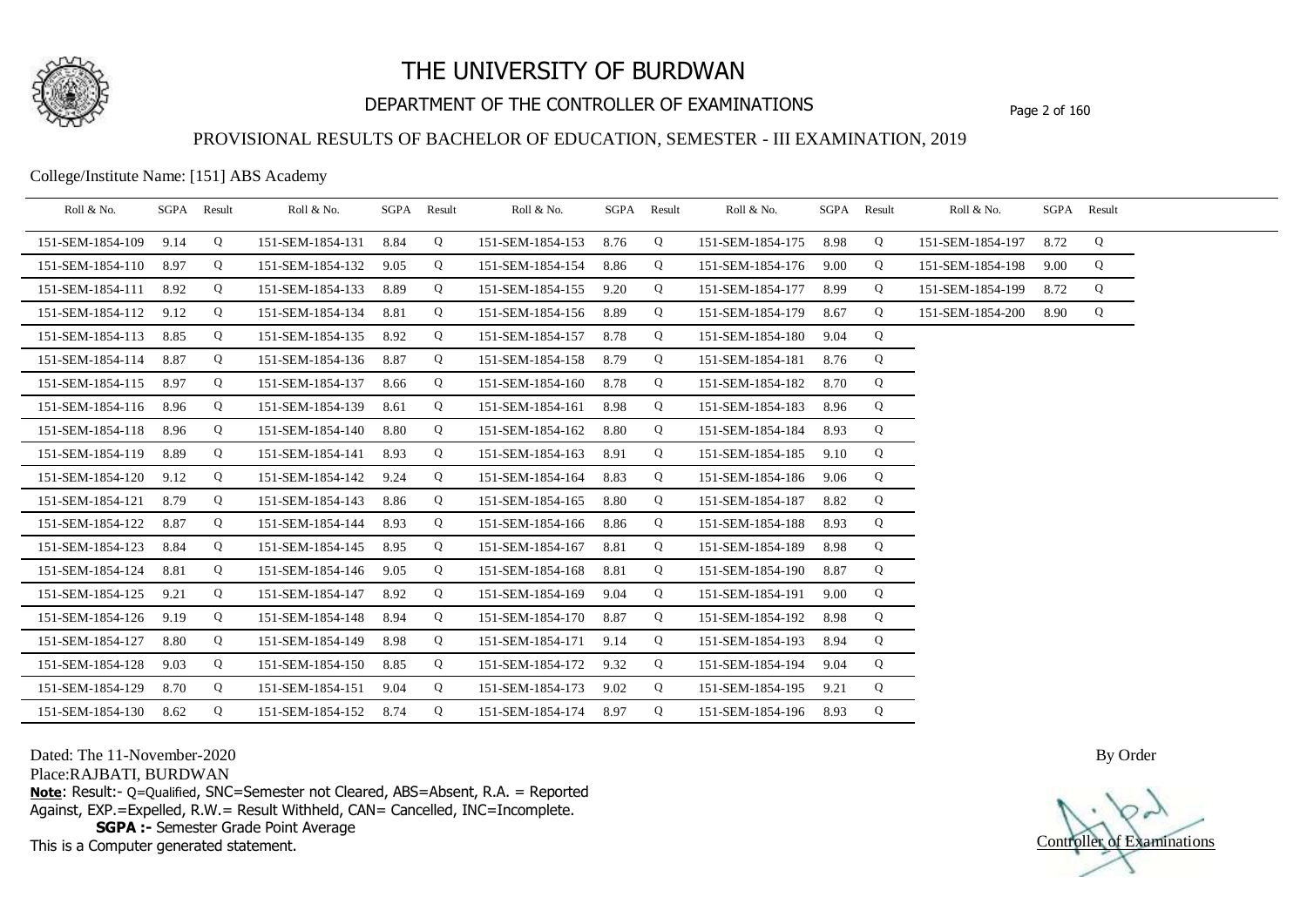

## DEPARTMENT OF THE CONTROLLER OF EXAMINATIONS Page 3 of 160

### PROVISIONAL RESULTS OF BACHELOR OF EDUCATION, SEMESTER - III EXAMINATION, 2019

College/Institute Name: [152] Vidyasagar Teachers' Training College (B.Ed.)

| Roll & No.       |      | SGPA Result | Roll & No.       |      | SGPA Result | Roll & No.       | SGPA Result |   | Roll & No.       | SGPA Result |   | Roll & No.       |      | SGPA Result |  |
|------------------|------|-------------|------------------|------|-------------|------------------|-------------|---|------------------|-------------|---|------------------|------|-------------|--|
| 152-SEM-1854-001 | 8.40 | Q           | 152-SEM-1854-022 | 8.54 | Q           | 152-SEM-1854-045 | 8.50        | Q | 152-SEM-1854-067 | 8.65        | Q | 152-SEM-1854-088 | 8.26 | Q           |  |
| 152-SEM-1854-002 | 7.96 | Q           | 152-SEM-1854-023 | 8.56 | Q           | 152-SEM-1854-046 | 8.47        | Q | 152-SEM-1854-068 | 8.46        | Q | 152-SEM-1854-089 | 8.42 | Q           |  |
| 152-SEM-1854-003 | 8.40 | Q           | 152-SEM-1854-024 | 8.38 | Q           | 152-SEM-1854-047 | 8.59        | Q | 152-SEM-1854-069 | 8.43        | Q | 152-SEM-1854-090 | 8.45 | Q           |  |
| 152-SEM-1854-004 | 8.40 | Q           | 152-SEM-1854-025 | 8.09 | Q           | 152-SEM-1854-048 | 8.66        | Q | 152-SEM-1854-070 | 8.43        | Q | 152-SEM-1854-091 | 8.60 | Q           |  |
| 152-SEM-1854-005 | 8.48 | Q           | 152-SEM-1854-026 | 8.40 | Q           | 152-SEM-1854-049 | 8.63        | Q | 152-SEM-1854-071 | 8.71        | Q | 152-SEM-1854-092 | 8.46 | Q           |  |
| 152-SEM-1854-006 | 8.45 | Q           | 152-SEM-1854-027 | 8.29 | Q           | 152-SEM-1854-050 | 8.48        | Q | 152-SEM-1854-072 | 8.34        | Q | 152-SEM-1854-093 | 8.44 | Q           |  |
| 152-SEM-1854-007 | 8.50 | Q           | 152-SEM-1854-029 | 8.35 | Q           | 152-SEM-1854-051 | 8.46        | Q | 152-SEM-1854-073 | 8.51        | Q | 152-SEM-1854-094 | 8.32 | Q           |  |
| 152-SEM-1854-008 | 8.16 | Q           | 152-SEM-1854-030 | 8.74 | Q           | 152-SEM-1854-052 | 8.29        | Q | 152-SEM-1854-074 | 8.38        | Q | 152-SEM-1854-095 | 8.40 | Q           |  |
| 152-SEM-1854-009 | 8.26 | Q           | 152-SEM-1854-031 | 8.51 | Q           | 152-SEM-1854-053 | 8.42        | Q | 152-SEM-1854-075 | 8.33        | Q | 152-SEM-1854-096 | 8.32 | Q           |  |
| 152-SEM-1854-010 | 8.36 | Q           | 152-SEM-1854-033 | 8.53 | Q           | 152-SEM-1854-054 | 8.42        | Q | 152-SEM-1854-076 | 8.38        | Q | 152-SEM-1854-097 | 8.25 | Q           |  |
| 152-SEM-1854-011 | 8.32 | Q           | 152-SEM-1854-034 | 8.50 | Q           | 152-SEM-1854-055 | 8.48        | Q | 152-SEM-1854-077 | 8.52        | Q | 152-SEM-1854-098 | 8.38 | Q           |  |
| 152-SEM-1854-012 | 8.35 | Q           | 152-SEM-1854-035 | 8.51 | Q           | 152-SEM-1854-056 | 8.65        | Q | 152-SEM-1854-078 | 8.45        | Q | 152-SEM-1854-099 | 8.96 | Q           |  |
| 152-SEM-1854-013 | 8.48 | Q           | 152-SEM-1854-036 | 8.53 | Q           | 152-SEM-1854-057 | 8.48        | Q | 152-SEM-1854-079 | 8.47        | Q | 152-SEM-1854-100 | 8.76 | Q           |  |
| 152-SEM-1854-014 | 8.48 | Q           | 152-SEM-1854-037 | 8.54 | Q           | 152-SEM-1854-058 | 8.50        | Q | 152-SEM-1854-080 | 8.54        | Q |                  |      |             |  |
| 152-SEM-1854-015 | 8.50 | Q           | 152-SEM-1854-038 | 8.43 | Q           | 152-SEM-1854-059 | 8.48        | Q | 152-SEM-1854-081 | 8.65        | Q |                  |      |             |  |
| 152-SEM-1854-016 | 8.30 | Q           | 152-SEM-1854-039 | 8.29 | Q           | 152-SEM-1854-061 | 8.45        | Q | 152-SEM-1854-082 | 8.61        | Q |                  |      |             |  |
| 152-SEM-1854-017 | 8.33 | Q           | 152-SEM-1854-040 | 8.27 | Q           | 152-SEM-1854-062 | 8.37        | Q | 152-SEM-1854-083 | 8.65        | Q |                  |      |             |  |
| 152-SEM-1854-018 | 8.28 | Q           | 152-SEM-1854-041 | 8.25 | Q           | 152-SEM-1854-063 | 8.43        | Q | 152-SEM-1854-084 | 8.46        | Q |                  |      |             |  |
| 152-SEM-1854-019 | 8.48 | Q           | 152-SEM-1854-042 | 8.31 | Q           | 152-SEM-1854-064 | 8.48        | Q | 152-SEM-1854-085 | 8.50        | Q |                  |      |             |  |
| 152-SEM-1854-020 | 8.50 | Q           | 152-SEM-1854-043 | 8.40 | Q           | 152-SEM-1854-065 | 8.41        | Q | 152-SEM-1854-086 | 8.44        | Q |                  |      |             |  |
| 152-SEM-1854-021 | 8.65 | Q           | 152-SEM-1854-044 | 8.27 | Q           | 152-SEM-1854-066 | 8.49        | Q | 152-SEM-1854-087 | 8.23        | Q |                  |      |             |  |

Dated: The 11-November-2020

Place:RAJBATI, BURDWAN

**Note**: Result:- Q=Qualified, SNC=Semester not Cleared, ABS=Absent, R.A. = Reported Against, EXP.=Expelled, R.W.= Result Withheld, CAN= Cancelled, INC=Incomplete. **SGPA :-** Semester Grade Point Average

This is a Computer generated statement.

Controller of Examinations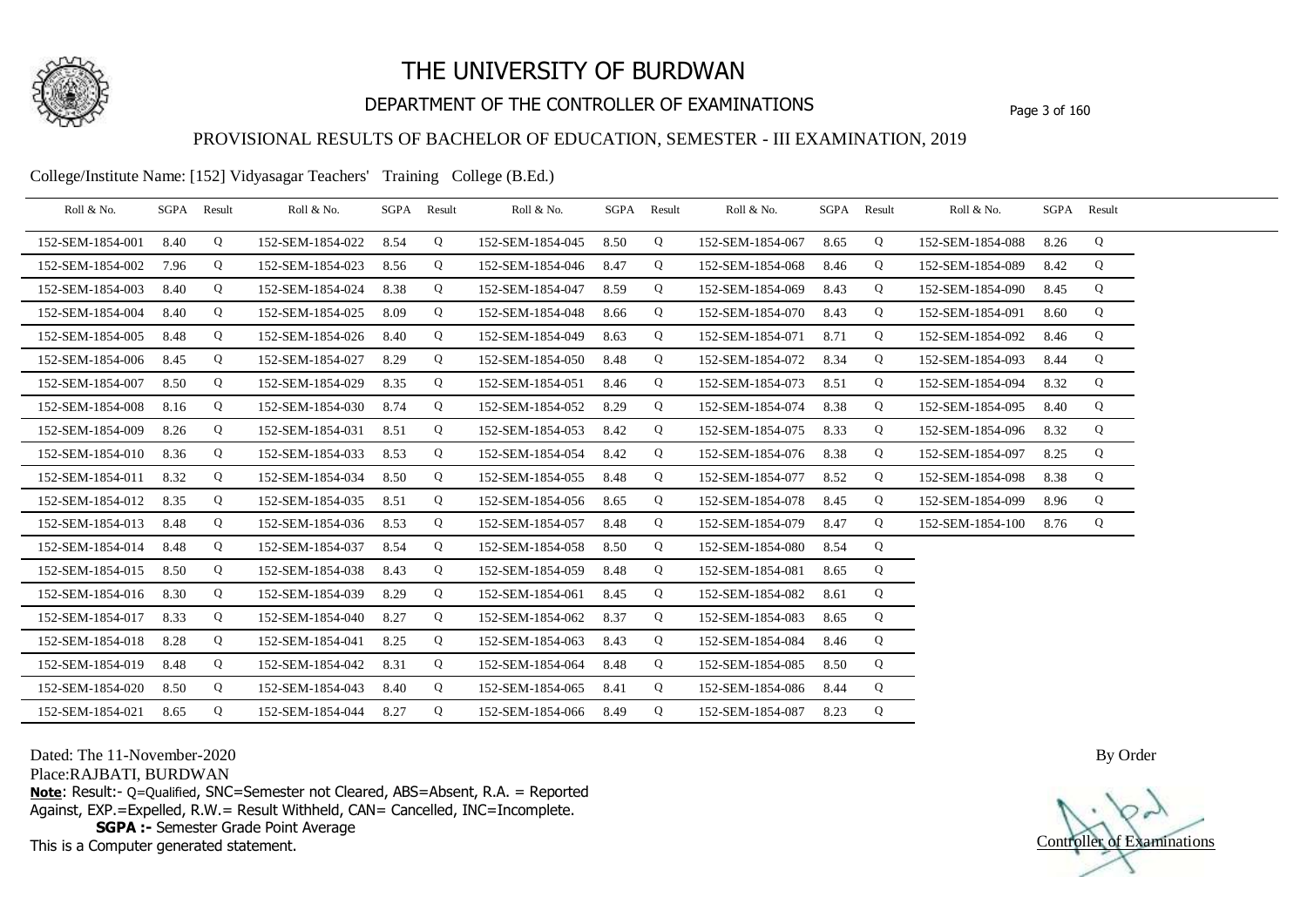

## DEPARTMENT OF THE CONTROLLER OF EXAMINATIONS Page 4 of 160

### PROVISIONAL RESULTS OF BACHELOR OF EDUCATION, SEMESTER - III EXAMINATION, 2019

College/Institute Name: [153] Bijoy Pal Memorial B.Ed. College

| Roll & No.       |      | SGPA Result | Roll & No.       |      | SGPA Result | Roll & No.       | SGPA Result |   | Roll & No.            | SGPA Result |   | Roll & No.       |      | SGPA Result |  |
|------------------|------|-------------|------------------|------|-------------|------------------|-------------|---|-----------------------|-------------|---|------------------|------|-------------|--|
| 153-SEM-1854-001 | 8.89 | Q           | 153-SEM-1854-022 | 8.62 | Q           | 153-SEM-1854-044 | 9.27        | Q | 153-SEM-1854-065 8.80 |             | Q | 153-SEM-1854-086 | 8.99 | Q           |  |
| 153-SEM-1854-002 | 8.36 | Q           | 153-SEM-1854-023 | 8.64 | Q           | 153-SEM-1854-045 | 9.35        | Q | 153-SEM-1854-066      | 9.01        | Q | 153-SEM-1854-087 | 9.16 | Q           |  |
| 153-SEM-1854-003 | 8.96 | Q           | 153-SEM-1854-024 | 9.36 | Q           | 153-SEM-1854-046 | 8.92        | Q | 153-SEM-1854-067      | 8.98        | Q | 153-SEM-1854-088 | 8.93 | Q           |  |
| 153-SEM-1854-004 | 9.37 | Q           | 153-SEM-1854-025 | 8.41 | Q           | 153-SEM-1854-047 | 9.11        | Q | 153-SEM-1854-068      | 9.03        | Q | 153-SEM-1854-089 | 9.30 | Q           |  |
| 153-SEM-1854-005 | 8.61 | Q           | 153-SEM-1854-026 | 9.02 | Q           | 153-SEM-1854-048 | 8.88        | Q | 153-SEM-1854-069      | 9.02        | Q | 153-SEM-1854-090 | 9.17 | Q           |  |
| 153-SEM-1854-006 | 9.10 | Q           | 153-SEM-1854-027 | 9.25 | Q           | 153-SEM-1854-049 | 8.82        | Q | 153-SEM-1854-070      | 8.72        | Q | 153-SEM-1854-091 | 8.90 | Q           |  |
| 153-SEM-1854-007 | 8.94 | Q           | 153-SEM-1854-028 | 8.94 | Q           | 153-SEM-1854-050 | 9.08        | Q | 153-SEM-1854-071      | 8.72        | Q | 153-SEM-1854-092 | 8.73 | Q           |  |
| 153-SEM-1854-008 | 8.94 | Q           | 153-SEM-1854-029 | 9.14 | Q           | 153-SEM-1854-051 | 8.76        | Q | 153-SEM-1854-072      | 8.93        | Q | 153-SEM-1854-093 | 8.61 | Q           |  |
| 153-SEM-1854-009 | 9.18 | Q           | 153-SEM-1854-030 | 8.64 | Q           | 153-SEM-1854-052 | 8.68        | Q | 153-SEM-1854-073      | 9.10        | Q | 153-SEM-1854-094 | 8.59 | Q           |  |
| 153-SEM-1854-010 | 8.37 | Q           | 153-SEM-1854-031 | 9.20 | Q           | 153-SEM-1854-053 | 8.52        | Q | 153-SEM-1854-074      | 8.49        | Q | 153-SEM-1854-095 | 9.40 | Q           |  |
| 153-SEM-1854-011 | 9.44 | Q           | 153-SEM-1854-032 | 8.64 | Q           | 153-SEM-1854-054 | 9.22        | Q | 153-SEM-1854-075      | 8.79        | Q | 153-SEM-1854-096 | 8.26 | Q           |  |
| 153-SEM-1854-012 | 9.03 | Q           | 153-SEM-1854-033 | 8.68 | Q           | 153-SEM-1854-055 | 9.05        | Q | 153-SEM-1854-076      | 8.78        | Q | 153-SEM-1854-097 | 8.74 | Q           |  |
| 153-SEM-1854-013 | 8.45 | Q           | 153-SEM-1854-034 | 8.72 | Q           | 153-SEM-1854-056 | 9.03        | Q | 153-SEM-1854-077      | 8.64        | Q | 153-SEM-1854-098 | 8.87 | Q           |  |
| 153-SEM-1854-014 | 9.21 | Q           | 153-SEM-1854-035 | 9.08 | Q           | 153-SEM-1854-057 | 8.91        | Q | 153-SEM-1854-078      | 8.32        | Q | 153-SEM-1854-099 | 9.28 | Q           |  |
| 153-SEM-1854-015 | 9.04 | Q           | 153-SEM-1854-036 | 8.96 | Q           | 153-SEM-1854-058 | 8.91        | Q | 153-SEM-1854-079      | 8.68        | Q | 153-SEM-1854-100 | 8.96 | Q           |  |
| 153-SEM-1854-016 | 9.05 | Q           | 153-SEM-1854-037 | 8.84 | Q           | 153-SEM-1854-059 | 8.87        | Q | 153-SEM-1854-080      | 9.04        | Q |                  |      |             |  |
| 153-SEM-1854-017 | 9.09 | Q           | 153-SEM-1854-039 | 8.92 | Q           | 153-SEM-1854-060 | 9.03        | Q | 153-SEM-1854-081      | 8.60        | Q |                  |      |             |  |
| 153-SEM-1854-018 | 8.89 | Q           | 153-SEM-1854-040 | 9.47 | Q           | 153-SEM-1854-061 | 8.80        | Q | 153-SEM-1854-082      | 8.66        | Q |                  |      |             |  |
| 153-SEM-1854-019 | 8.86 | Q           | 153-SEM-1854-041 | 8.95 | Q           | 153-SEM-1854-062 | 8.88        | Q | 153-SEM-1854-083      | 9.12        | Q |                  |      |             |  |
| 153-SEM-1854-020 | 8.42 | Q           | 153-SEM-1854-042 | 9.13 | Q           | 153-SEM-1854-063 | 9.04        | Q | 153-SEM-1854-084      | 9.45        | Q |                  |      |             |  |
| 153-SEM-1854-021 | 9.04 | Q           | 153-SEM-1854-043 | 9.39 | Q           | 153-SEM-1854-064 | 8.68        | Q | 153-SEM-1854-085 8.83 |             | Q |                  |      |             |  |

Dated: The 11-November-2020

Place:RAJBATI, BURDWAN

**Note**: Result:- Q=Qualified, SNC=Semester not Cleared, ABS=Absent, R.A. = Reported Against, EXP.=Expelled, R.W.= Result Withheld, CAN= Cancelled, INC=Incomplete. **SGPA :-** Semester Grade Point Average

This is a Computer generated statement.

Controller of Examinations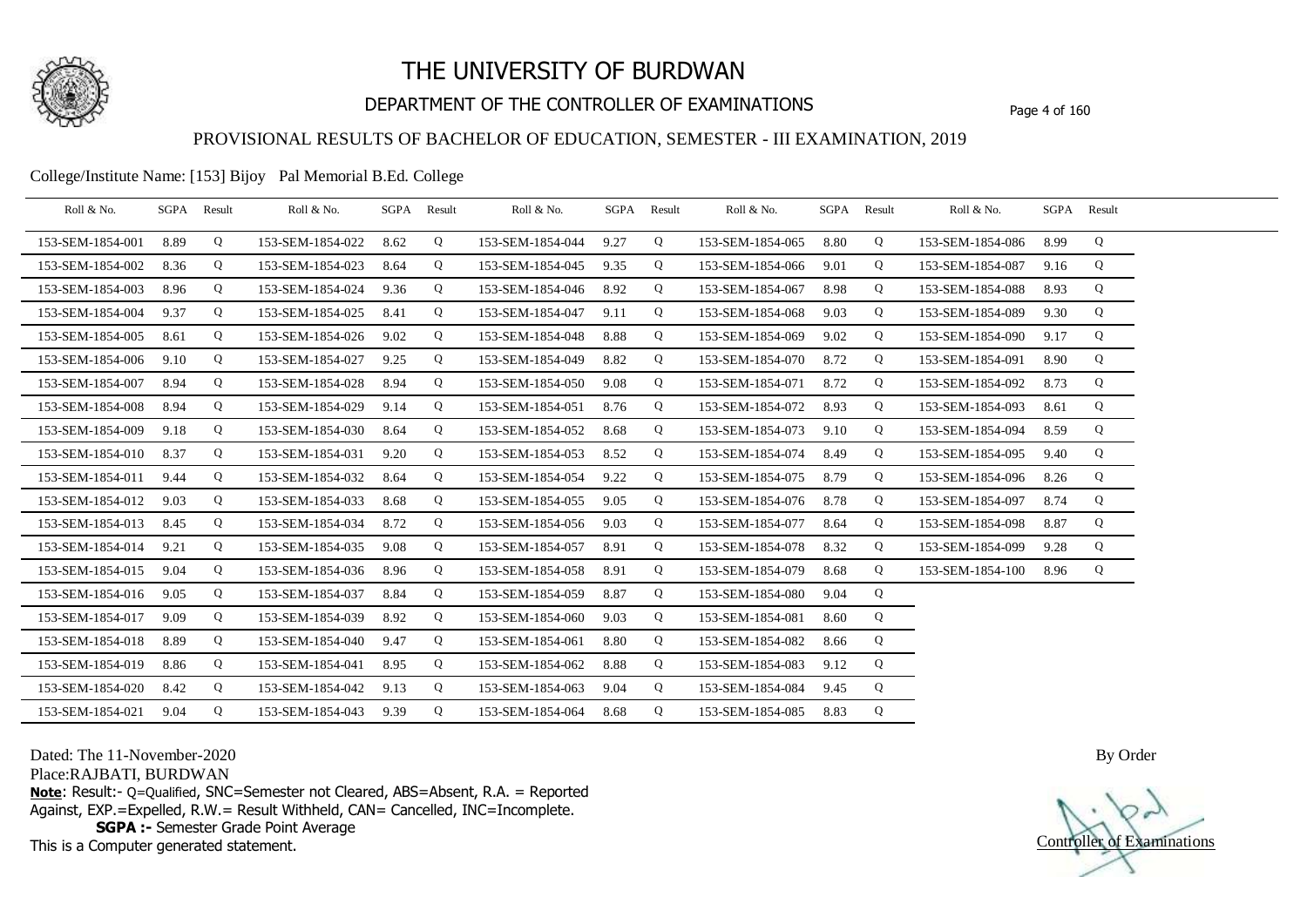

## DEPARTMENT OF THE CONTROLLER OF EXAMINATIONS Page 5 of 160

### PROVISIONAL RESULTS OF BACHELOR OF EDUCATION, SEMESTER - III EXAMINATION, 2019

College/Institute Name: [154] Govt. College of Education

| Roll & No.       |      | SGPA Result | Roll & No.       |      | SGPA Result | Roll & No.       |      | SGPA Result | Roll & No. | SGPA Result | Roll & No. | SGPA Result |
|------------------|------|-------------|------------------|------|-------------|------------------|------|-------------|------------|-------------|------------|-------------|
| 154-SEM-1854-001 | 8.47 | Q           | 154-SEM-1854-022 | 8.72 | Q           | 154-SEM-1854-043 | 8.49 | Q           |            |             |            |             |
| 154-SEM-1854-002 | 8.70 | Q           | 154-SEM-1854-023 | 8.77 | Q           | 154-SEM-1854-044 | 8.62 | Q           |            |             |            |             |
| 154-SEM-1854-003 | 9.06 | Q           | 154-SEM-1854-024 | 8.97 | Q           | 154-SEM-1854-045 | 8.89 | Q           |            |             |            |             |
| 154-SEM-1854-004 | 8.71 | Q           | 154-SEM-1854-025 | 8.96 | Q           | 154-SEM-1854-046 | 8.85 | Q           |            |             |            |             |
| 154-SEM-1854-005 | 8.28 | Q           | 154-SEM-1854-026 | 8.80 | Q           | 154-SEM-1854-047 | 8.61 | Q           |            |             |            |             |
| 154-SEM-1854-006 | 9.02 | Q           | 154-SEM-1854-027 | 8.40 | Q           |                  |      |             |            |             |            |             |
| 154-SEM-1854-007 | 8.94 | Q           | 154-SEM-1854-028 | 8.86 | Q           |                  |      |             |            |             |            |             |
| 154-SEM-1854-008 | 9.00 | Q           | 154-SEM-1854-029 | 9.00 | Q           |                  |      |             |            |             |            |             |
| 154-SEM-1854-009 | 8.75 | Q           | 154-SEM-1854-030 | 8.32 | Q           |                  |      |             |            |             |            |             |
| 154-SEM-1854-010 | 8.56 | Q           | 154-SEM-1854-031 | 8.97 | Q           |                  |      |             |            |             |            |             |
| 154-SEM-1854-011 | 8.44 | Q           | 154-SEM-1854-032 | 8.51 | Q           |                  |      |             |            |             |            |             |
| 154-SEM-1854-012 | 8.46 | Q           | 154-SEM-1854-033 | 8.99 | Q           |                  |      |             |            |             |            |             |
| 154-SEM-1854-013 | 8.84 | Q           | 154-SEM-1854-034 | 8.64 | Q           |                  |      |             |            |             |            |             |
| 154-SEM-1854-014 | 8.57 | Q           | 154-SEM-1854-035 | 6.70 | Q           |                  |      |             |            |             |            |             |
| 154-SEM-1854-015 | 8.84 | Q           | 154-SEM-1854-036 | 8.37 | Q           |                  |      |             |            |             |            |             |
| 154-SEM-1854-016 | 8.87 | Q           | 154-SEM-1854-037 | 8.86 | Q           |                  |      |             |            |             |            |             |
| 154-SEM-1854-017 | 8.76 | Q           | 154-SEM-1854-038 | 8.45 | Q           |                  |      |             |            |             |            |             |
| 154-SEM-1854-018 | 8.88 | Q           | 154-SEM-1854-039 | 8.68 | Q           |                  |      |             |            |             |            |             |
| 154-SEM-1854-019 | 8.66 | Q           | 154-SEM-1854-040 | 8.88 | Q           |                  |      |             |            |             |            |             |
| 154-SEM-1854-020 | 8.74 | Q           | 154-SEM-1854-041 | 8.82 | Q           |                  |      |             |            |             |            |             |
| 154-SEM-1854-021 | 9.12 | Q           | 154-SEM-1854-042 | 9.06 | Q           |                  |      |             |            |             |            |             |

Dated: The 11-November-2020

Place:RAJBATI, BURDWAN

**Note**: Result:- Q=Qualified, SNC=Semester not Cleared, ABS=Absent, R.A. = Reported Against, EXP.=Expelled, R.W.= Result Withheld, CAN= Cancelled, INC=Incomplete. **SGPA :-** Semester Grade Point Average

This is a Computer generated statement.

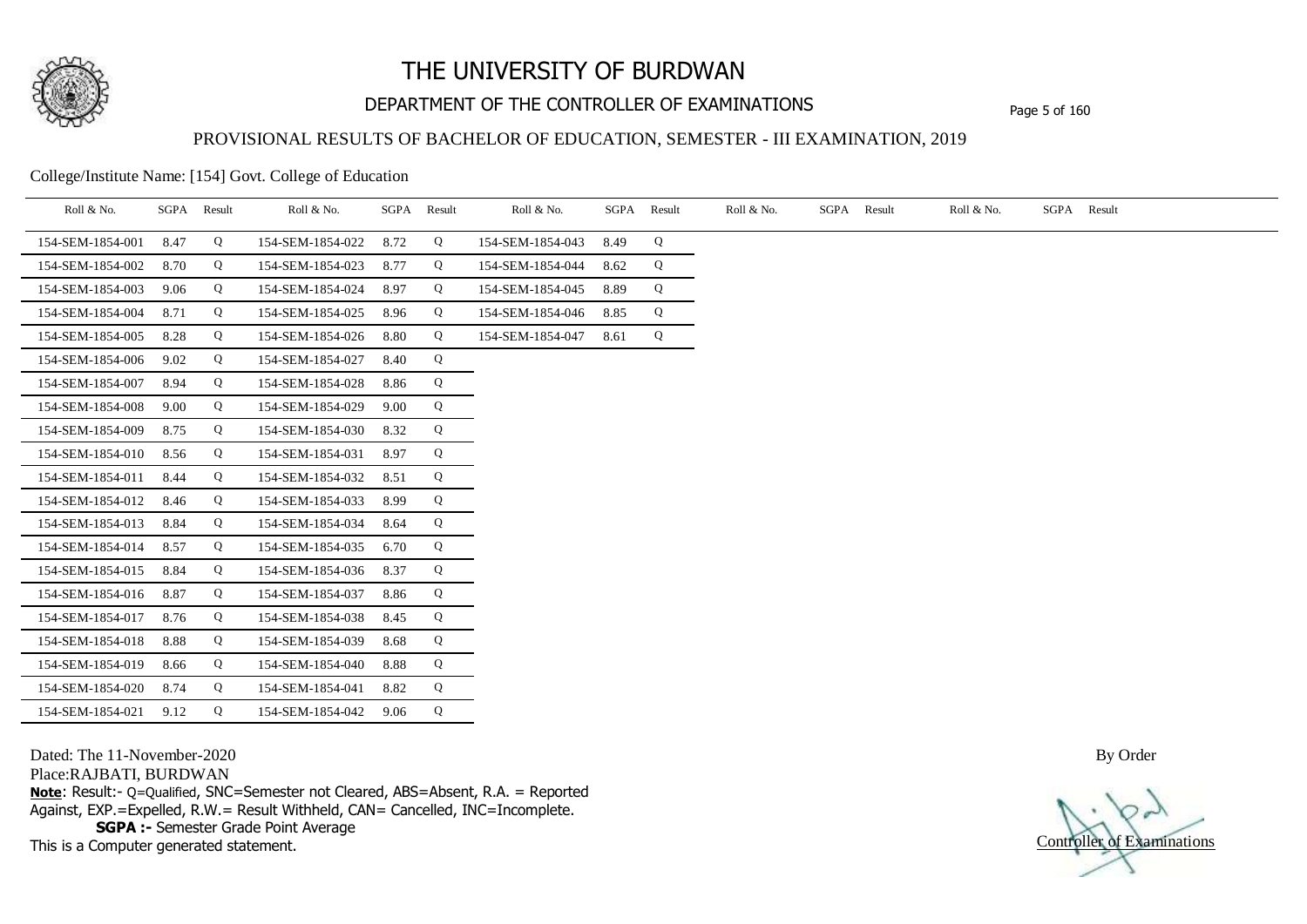

## DEPARTMENT OF THE CONTROLLER OF EXAMINATIONS Page 6 of 160

### PROVISIONAL RESULTS OF BACHELOR OF EDUCATION, SEMESTER - III EXAMINATION, 2019

College/Institute Name: [155] Katwa College (for B.ED.)

| Roll & No.       |      | SGPA Result | Roll & No.       |      | SGPA Result | Roll & No.       |      | SGPA Result | Roll & No. | SGPA Result | Roll & No. | SGPA Result |
|------------------|------|-------------|------------------|------|-------------|------------------|------|-------------|------------|-------------|------------|-------------|
| 155-SEM-1854-001 | 8.43 | Q           | 155-SEM-1854-022 | 8.25 | Q           | 155-SEM-1854-043 | 8.39 | Q           |            |             |            |             |
| 155-SEM-1854-002 | 8.41 | Q           | 155-SEM-1854-023 | 8.22 | Q           | 155-SEM-1854-044 | 8.31 | Q           |            |             |            |             |
| 155-SEM-1854-003 | 8.46 | Q           | 155-SEM-1854-024 | 8.30 | Q           | 155-SEM-1854-045 | 8.26 | Q           |            |             |            |             |
| 155-SEM-1854-004 | 8.20 | Q           | 155-SEM-1854-025 | 8.19 | Q           | 155-SEM-1854-046 | 8.56 | Q           |            |             |            |             |
| 155-SEM-1854-005 | 8.43 | Q           | 155-SEM-1854-026 | 8.58 | Q           | 155-SEM-1854-047 | 8.35 | Q           |            |             |            |             |
| 155-SEM-1854-006 | 8.56 | Q           | 155-SEM-1854-027 | 8.54 | Q           |                  |      |             |            |             |            |             |
| 155-SEM-1854-007 | 8.55 | Q           | 155-SEM-1854-028 | 8.30 | Q           |                  |      |             |            |             |            |             |
| 155-SEM-1854-008 | 8.36 | Q           | 155-SEM-1854-029 | 8.42 | Q           |                  |      |             |            |             |            |             |
| 155-SEM-1854-009 | 8.26 | Q           | 155-SEM-1854-030 | 8.26 | Q           |                  |      |             |            |             |            |             |
| 155-SEM-1854-010 | 8.45 | Q           | 155-SEM-1854-031 | 8.72 | Q           |                  |      |             |            |             |            |             |
| 155-SEM-1854-011 | 8.28 | Q           | 155-SEM-1854-032 | 8.48 | Q           |                  |      |             |            |             |            |             |
| 155-SEM-1854-012 | 8.64 | Q           | 155-SEM-1854-033 | 8.23 | Q           |                  |      |             |            |             |            |             |
| 155-SEM-1854-013 | 8.61 | Q           | 155-SEM-1854-034 | 8.44 | Q           |                  |      |             |            |             |            |             |
| 155-SEM-1854-014 | 8.43 | Q           | 155-SEM-1854-035 | 8.37 | Q           |                  |      |             |            |             |            |             |
| 155-SEM-1854-015 | 8.14 | Q           | 155-SEM-1854-036 | 8.54 | Q           |                  |      |             |            |             |            |             |
| 155-SEM-1854-016 | 8.30 | Q           | 155-SEM-1854-037 | 8.42 | Q           |                  |      |             |            |             |            |             |
| 155-SEM-1854-017 | 8.20 | Q           | 155-SEM-1854-038 | 8.38 | Q           |                  |      |             |            |             |            |             |
| 155-SEM-1854-018 | 8.20 | Q           | 155-SEM-1854-039 | 8.40 | Q           |                  |      |             |            |             |            |             |
| 155-SEM-1854-019 | 8.56 | Q           | 155-SEM-1854-040 | 8.37 | Q           |                  |      |             |            |             |            |             |
| 155-SEM-1854-020 | 8.25 | Q           | 155-SEM-1854-041 | 8.48 | Q           |                  |      |             |            |             |            |             |
| 155-SEM-1854-021 | 8.41 | Q           | 155-SEM-1854-042 | 8.24 | Q           |                  |      |             |            |             |            |             |

Dated: The 11-November-2020

Place:RAJBATI, BURDWAN

**Note**: Result:- Q=Qualified, SNC=Semester not Cleared, ABS=Absent, R.A. = Reported Against, EXP.=Expelled, R.W.= Result Withheld, CAN= Cancelled, INC=Incomplete. **SGPA :-** Semester Grade Point Average

This is a Computer generated statement.

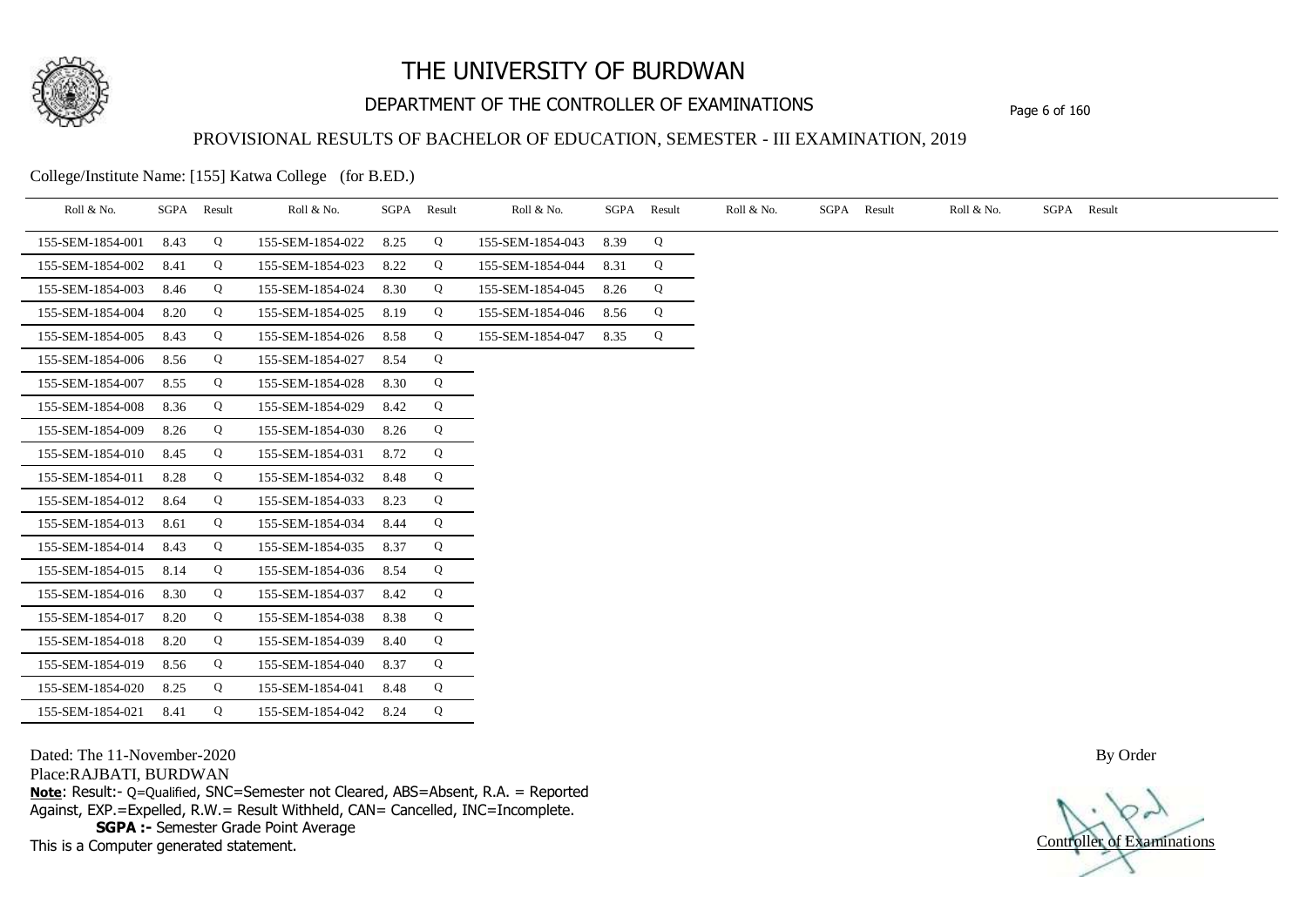

## DEPARTMENT OF THE CONTROLLER OF EXAMINATIONS Page 7 of 160

### PROVISIONAL RESULTS OF BACHELOR OF EDUCATION, SEMESTER - III EXAMINATION, 2019

#### College/Institute Name: [156] Galsi Rabindra Nazrul College of Edn. Galsi

| Roll & No.       | SGPA | Result | Roll & No.       | SGPA Result |   | Roll & No.       |      | SGPA Result | Roll & No.       | SGPA | Result | Roll & No.       |      | SGPA Result |  |
|------------------|------|--------|------------------|-------------|---|------------------|------|-------------|------------------|------|--------|------------------|------|-------------|--|
| 156-SEM-1854-001 | 8.43 | Q      | 156-SEM-1854-022 | 8.48        | Q | 156-SEM-1854-043 | 8.40 | Q           | 156-SEM-1854-065 | 7.84 | Q      | 156-SEM-1854-087 | 8.55 | Q           |  |
| 156-SEM-1854-002 | 8.52 | Q      | 156-SEM-1854-023 | 8.33        | Q | 156-SEM-1854-044 | 8.07 | Q           | 156-SEM-1854-066 | 8.69 | Q      | 156-SEM-1854-088 | 8.40 | Q           |  |
| 156-SEM-1854-003 | 8.55 | Q      | 156-SEM-1854-024 | 8.40        | Q | 156-SEM-1854-045 | 8.43 | Q           | 156-SEM-1854-068 | 8.40 | Q      | 156-SEM-1854-089 | 8.46 | Q           |  |
| 156-SEM-1854-004 | 8.43 | Q      | 156-SEM-1854-025 | 8.36        | Q | 156-SEM-1854-046 | 8.55 | Q           | 156-SEM-1854-069 | 8.37 | Q      | 156-SEM-1854-090 | 8.50 | Q           |  |
| 156-SEM-1854-005 | 8.41 | Q      | 156-SEM-1854-026 | 8.30        | Q | 156-SEM-1854-047 | 8.44 | Q           | 156-SEM-1854-070 | 8.41 | Q      | 156-SEM-1854-091 | 8.40 | Q           |  |
| 156-SEM-1854-006 | 8.45 | Q      | 156-SEM-1854-027 | 8.47        | Q | 156-SEM-1854-048 | 8.32 | Q           | 156-SEM-1854-071 | 8.36 | Q      | 156-SEM-1854-092 | 8.58 | Q           |  |
| 156-SEM-1854-007 | 8.39 | Q      | 156-SEM-1854-028 | 8.56        | Q | 156-SEM-1854-049 | 8.40 | Q           | 156-SEM-1854-072 | 8.30 | Q      | 156-SEM-1854-093 | 8.38 | Q           |  |
| 156-SEM-1854-008 | 8.49 | Q      | 156-SEM-1854-029 | 8.24        | Q | 156-SEM-1854-050 | 8.36 | Q           | 156-SEM-1854-073 | 8.46 | Q      | 156-SEM-1854-095 | 8.19 | Q           |  |
| 156-SEM-1854-009 | 8.57 | Q      | 156-SEM-1854-030 | 8.51        | Q | 156-SEM-1854-051 | 8.51 | Q           | 156-SEM-1854-074 | 8.33 | Q      | 156-SEM-1854-096 | 8.27 | Q           |  |
| 156-SEM-1854-010 | 8.21 | Q      | 156-SEM-1854-031 | 8.41        | Q | 156-SEM-1854-052 | 8.38 | Q           | 156-SEM-1854-075 | 8.59 | Q      | 156-SEM-1854-097 | 8.18 | Q           |  |
| 156-SEM-1854-011 | 8.41 | Q      | 156-SEM-1854-032 | 8.30        | Q | 156-SEM-1854-053 | 8.22 | Q           | 156-SEM-1854-076 | 8.46 | Q      | 156-SEM-1854-098 | 8.62 | Q           |  |
| 156-SEM-1854-012 | 8.50 | Q      | 156-SEM-1854-033 | 8.37        | Q | 156-SEM-1854-055 | 8.29 | Q           | 156-SEM-1854-077 | 7.88 | Q      | 156-SEM-1854-099 | 8.40 | Q           |  |
| 156-SEM-1854-013 | 8.83 | Q      | 156-SEM-1854-034 | 8.24        | Q | 156-SEM-1854-056 | 8.45 | Q           | 156-SEM-1854-078 | 8.24 | Q      | 156-SEM-1854-100 | 8.51 | Q           |  |
| 156-SEM-1854-014 | 8.32 | Q      | 156-SEM-1854-035 | 8.33        | Q | 156-SEM-1854-057 | 8.39 | Q           | 156-SEM-1854-079 | 8.56 | Q      |                  |      |             |  |
| 156-SEM-1854-015 | 8.17 | Q      | 156-SEM-1854-036 | 8.27        | Q | 156-SEM-1854-058 | 8.37 | Q           | 156-SEM-1854-080 | 8.52 | Q      |                  |      |             |  |
| 156-SEM-1854-016 | 8.46 | Q      | 156-SEM-1854-037 | 8.38        | Q | 156-SEM-1854-059 | 8.49 | Q           | 156-SEM-1854-081 | 7.83 | Q      |                  |      |             |  |
| 156-SEM-1854-017 | 8.35 | Q      | 156-SEM-1854-038 | 8.50        | Q | 156-SEM-1854-060 | 8.48 | Q           | 156-SEM-1854-082 | 8.49 | Q      |                  |      |             |  |
| 156-SEM-1854-018 | 8.44 | Q      | 156-SEM-1854-039 | 8.36        | Q | 156-SEM-1854-061 | 8.56 | Q           | 156-SEM-1854-083 | 8.43 | Q      |                  |      |             |  |
| 156-SEM-1854-019 | 8.42 | Q      | 156-SEM-1854-040 | 8.36        | Q | 156-SEM-1854-062 | 8.51 | Q           | 156-SEM-1854-084 | 8.46 | Q      |                  |      |             |  |
| 156-SEM-1854-020 | 8.37 | Q      | 156-SEM-1854-041 | 8.44        | Q | 156-SEM-1854-063 | 8.55 | Q           | 156-SEM-1854-085 | 8.26 | Q      |                  |      |             |  |
| 156-SEM-1854-021 | 8.42 | Q      | 156-SEM-1854-042 | 8.44        | Q | 156-SEM-1854-064 | 8.39 | Q           | 156-SEM-1854-086 | 8.44 | Q      |                  |      |             |  |

Dated: The 11-November-2020

Place:RAJBATI, BURDWAN

**Note**: Result:- Q=Qualified, SNC=Semester not Cleared, ABS=Absent, R.A. = Reported Against, EXP.=Expelled, R.W.= Result Withheld, CAN= Cancelled, INC=Incomplete. **SGPA :-** Semester Grade Point Average

This is a Computer generated statement.

Controller of Examinations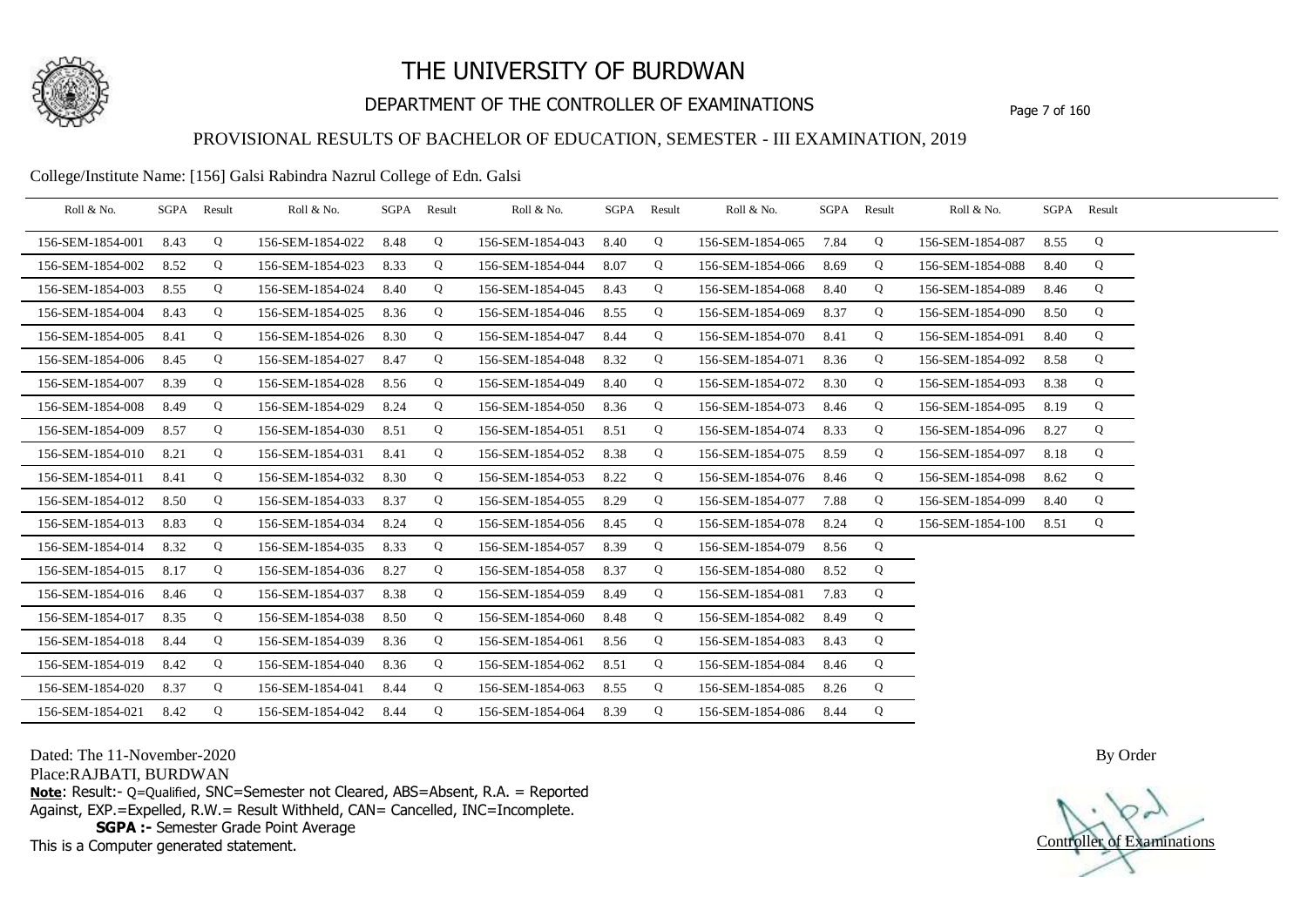

## DEPARTMENT OF THE CONTROLLER OF EXAMINATIONS Page 8 of 160

### PROVISIONAL RESULTS OF BACHELOR OF EDUCATION, SEMESTER - III EXAMINATION, 2019

College/Institute Name: [157] Mohanananda College

| Roll & No.       | SGPA Result |   | Roll & No.       |      | SGPA Result | Roll & No.            | SGPA Result |   | Roll & No.       | SGPA Result |            | Roll & No.       |      | SGPA Result |  |
|------------------|-------------|---|------------------|------|-------------|-----------------------|-------------|---|------------------|-------------|------------|------------------|------|-------------|--|
| 157-SEM-1854-001 | 8.89        | Q | 157-SEM-1854-022 | 8.58 | Q           | 157-SEM-1854-043      | 9.01        | Q | 157-SEM-1854-066 | 9.39        | Q          | 157-SEM-1854-087 | 9.05 | Q           |  |
| 157-SEM-1854-002 | 9.09        | Q | 157-SEM-1854-023 | 8.94 | Q           | 157-SEM-1854-044      | 9.45        | Q | 157-SEM-1854-067 | 9.17        | Q          | 157-SEM-1854-088 | 9.07 | Q           |  |
| 157-SEM-1854-003 | 9.36        | Q | 157-SEM-1854-024 | 9.17 | Q           | 157-SEM-1854-045      | 9.14        | Q | 157-SEM-1854-068 | 9.00        | Q          | 157-SEM-1854-089 | 8.99 | Q           |  |
| 157-SEM-1854-004 | 8.76        | Q | 157-SEM-1854-025 | 9.40 | Q           | 157-SEM-1854-046      | 9.55        | Q | 157-SEM-1854-069 | 8.84        | Q          | 157-SEM-1854-090 | 9.34 | Q           |  |
| 157-SEM-1854-005 | 9.26        | Q | 157-SEM-1854-026 | 9.09 | Q           | 157-SEM-1854-047      | 8.91        | Q | 157-SEM-1854-070 | 9.20        | Q          | 157-SEM-1854-091 | 9.02 | Q           |  |
| 157-SEM-1854-006 | 8.80        | Q | 157-SEM-1854-027 | 9.01 | Q           | 157-SEM-1854-048      | 9.13        | Q | 157-SEM-1854-071 | 9.11        | Q          | 157-SEM-1854-092 | 9.20 | Q           |  |
| 157-SEM-1854-007 | 9.45        | Q | 157-SEM-1854-028 | 8.32 | Q           | 157-SEM-1854-049      | 8.66        | Q | 157-SEM-1854-072 | 9.32        | Q          | 157-SEM-1854-093 | 9.02 | Q           |  |
| 157-SEM-1854-008 | 9.21        | Q | 157-SEM-1854-029 | 9.07 | Q           | 157-SEM-1854-050      | 9.19        | Q | 157-SEM-1854-073 | 9.11        | Q          | 157-SEM-1854-094 | 9.07 | Q           |  |
| 157-SEM-1854-009 | 7.44        | Q | 157-SEM-1854-030 | 9.20 | Q           | 157-SEM-1854-052      | 9.23        | Q | 157-SEM-1854-074 | 9.32        | Q          | 157-SEM-1854-095 | 9.08 | Q           |  |
| 157-SEM-1854-010 | 8.99        | Q | 157-SEM-1854-031 | 8.79 | Q           | 157-SEM-1854-053      | 9.18        | Q | 157-SEM-1854-075 | 9.07        | Q          | 157-SEM-1854-096 | 9.13 | Q           |  |
| 157-SEM-1854-011 | 9.15        | Q | 157-SEM-1854-032 | 9.05 | Q           | 157-SEM-1854-054      | 9.13        | Q | 157-SEM-1854-076 | 9.14        | Q          | 157-SEM-1854-097 | 9.07 | Q           |  |
| 157-SEM-1854-012 | 9.20        | Q | 157-SEM-1854-033 | 9.26 | Q           | 157-SEM-1854-055      | 9.34        | Q | 157-SEM-1854-077 | 9.01        | Q          | 157-SEM-1854-098 | 8.99 | Q           |  |
| 157-SEM-1854-013 | 8.86        | Q | 157-SEM-1854-034 | 9.40 | Q           | 157-SEM-1854-056      | 8.93        | Q | 157-SEM-1854-078 | 9.26        | Q          | 157-SEM-1854-099 | 9.30 | Q           |  |
| 157-SEM-1854-014 | 9.42        | Q | 157-SEM-1854-035 | 8.62 | Q           | 157-SEM-1854-057      | 9.21        | Q | 157-SEM-1854-079 | 9.18        | Q          | 157-SEM-1854-100 | 9.09 | Q           |  |
| 157-SEM-1854-015 | 9.29        | Q | 157-SEM-1854-036 | 8.83 | Q           | 157-SEM-1854-058      | 9.08        | Q | 157-SEM-1854-080 | 9.23        | Q          |                  |      |             |  |
| 157-SEM-1854-016 | 9.27        | Q | 157-SEM-1854-037 | 9.05 | Q           | 157-SEM-1854-059      | 9.66        | Q | 157-SEM-1854-081 | 9.32        | Q          |                  |      |             |  |
| 157-SEM-1854-017 | 8.88        | Q | 157-SEM-1854-038 | 8.84 | Q           | 157-SEM-1854-061      | 9.08        | Q | 157-SEM-1854-082 | 9.10        | Q          |                  |      |             |  |
| 157-SEM-1854-018 | 9.20        | Q | 157-SEM-1854-039 | 9.00 | Q           | 157-SEM-1854-062      | 9.12        | Q | 157-SEM-1854-083 |             | <b>INC</b> |                  |      |             |  |
| 157-SEM-1854-019 | 9.12        | Q | 157-SEM-1854-040 | 8.63 | Q           | 157-SEM-1854-063      | 9.20        | Q | 157-SEM-1854-084 | 9.29        | Q          |                  |      |             |  |
| 157-SEM-1854-020 | 9.45        | Q | 157-SEM-1854-041 | 9.36 | Q           | 157-SEM-1854-064      | 9.08        | Q | 157-SEM-1854-085 | 9.14        | Q          |                  |      |             |  |
| 157-SEM-1854-021 | 9.08        | Q | 157-SEM-1854-042 | 9.30 | Q           | 157-SEM-1854-065 9.15 |             | Q | 157-SEM-1854-086 | 9.71        | Q          |                  |      |             |  |

Dated: The 11-November-2020

Place:RAJBATI, BURDWAN

**Note**: Result:- Q=Qualified, SNC=Semester not Cleared, ABS=Absent, R.A. = Reported Against, EXP.=Expelled, R.W.= Result Withheld, CAN= Cancelled, INC=Incomplete. **SGPA :-** Semester Grade Point Average

This is a Computer generated statement.

Controller of Examinations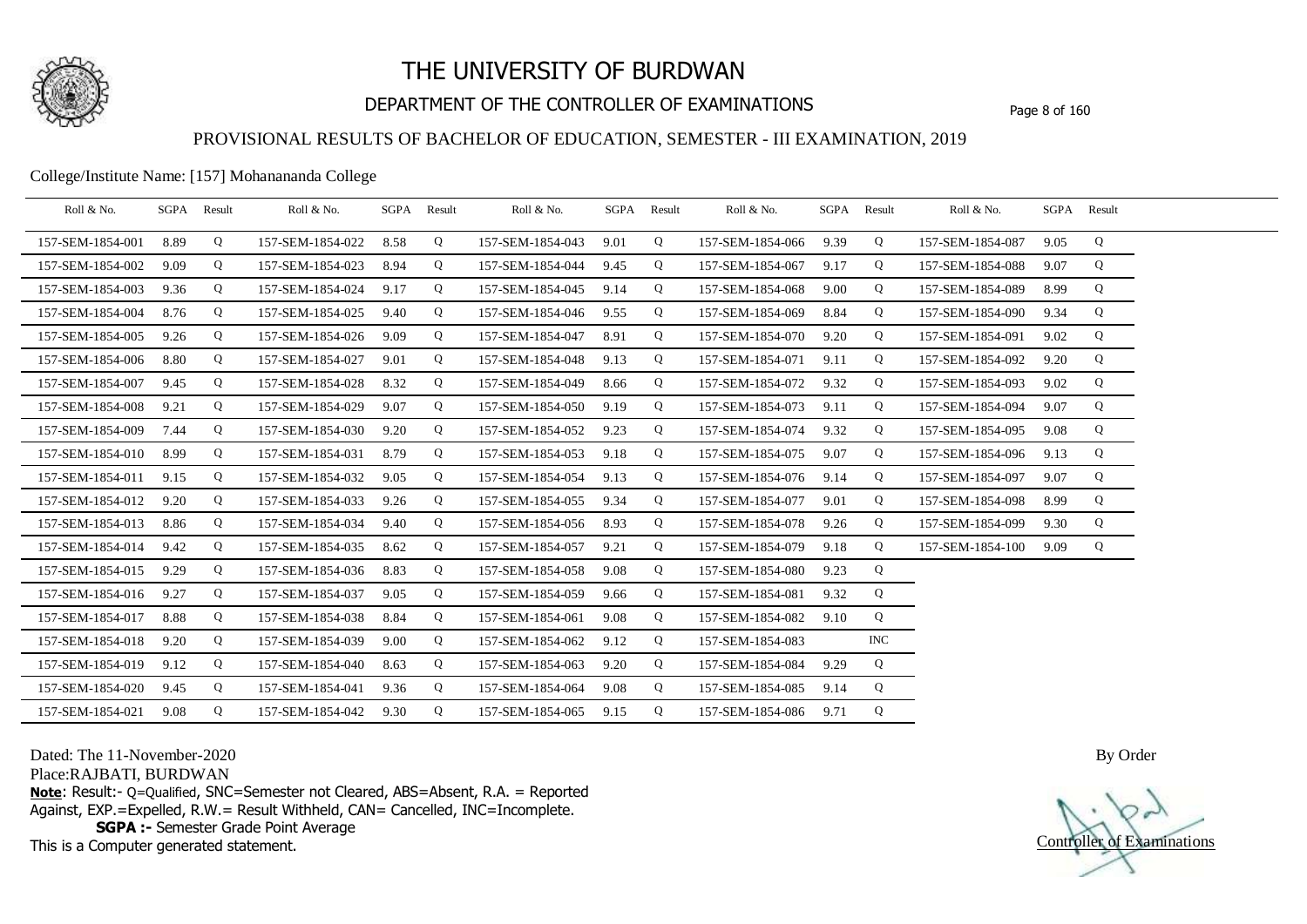

## DEPARTMENT OF THE CONTROLLER OF EXAMINATIONS Page 9 of 160

### PROVISIONAL RESULTS OF BACHELOR OF EDUCATION, SEMESTER - III EXAMINATION, 2019

College/Institute Name: [158] Kalna College (for B.ED.)

| Roll & No.       | SGPA | Result | Roll & No.       |      | SGPA Result | Roll & No.       |      | SGPA Result | Roll & No.       |      | SGPA Result | Roll & No.       |      | SGPA Result |  |
|------------------|------|--------|------------------|------|-------------|------------------|------|-------------|------------------|------|-------------|------------------|------|-------------|--|
| 158-SEM-1854-001 | 8.59 | Q      | 158-SEM-1854-023 | 8.39 | Q           | 158-SEM-1854-046 | 8.47 | Q           | 158-SEM-1854-069 | 9.09 | Q           | 158-SEM-1854-092 | 9.56 | Q           |  |
| 158-SEM-1854-002 | 8.94 | Q      | 158-SEM-1854-024 | 8.68 | Q           | 158-SEM-1854-047 | 8.74 | Q           | 158-SEM-1854-070 | 8.64 | Q           | 158-SEM-1854-093 | 9.35 | Q           |  |
| 158-SEM-1854-004 | 8.72 | Q      | 158-SEM-1854-025 | 8.98 | Q           | 158-SEM-1854-048 | 8.79 | Q           | 158-SEM-1854-072 | 8.82 | Q           | 158-SEM-1854-094 | 8.44 | Q           |  |
| 158-SEM-1854-005 | 8.55 | Q      | 158-SEM-1854-026 | 8.81 | Q           | 158-SEM-1854-050 | 8.84 | Q           | 158-SEM-1854-073 | 8.39 | Q           | 158-SEM-1854-095 | 8.58 | Q           |  |
| 158-SEM-1854-006 | 8.20 | Q      | 158-SEM-1854-027 | 7.87 | Q           | 158-SEM-1854-051 | 8.43 | Q           | 158-SEM-1854-074 | 9.10 | Q           |                  |      |             |  |
| 158-SEM-1854-007 | 8.58 | Q      | 158-SEM-1854-028 | 8.60 | Q           | 158-SEM-1854-052 | 8.58 | Q           | 158-SEM-1854-075 | 8.50 | Q           |                  |      |             |  |
| 158-SEM-1854-008 | 8.94 | Q      | 158-SEM-1854-029 | 9.06 | Q           | 158-SEM-1854-054 | 8.24 | Q           | 158-SEM-1854-076 | 8.43 | Q           |                  |      |             |  |
| 158-SEM-1854-009 | 9.24 | Q      | 158-SEM-1854-030 | 8.92 | Q           | 158-SEM-1854-055 | 8.83 | Q           | 158-SEM-1854-077 | 8.38 | Q           |                  |      |             |  |
| 158-SEM-1854-010 | 9.40 | Q      | 158-SEM-1854-031 | 8.61 | Q           | 158-SEM-1854-056 | 8.62 | Q           | 158-SEM-1854-078 | 8.50 | Q           |                  |      |             |  |
| 158-SEM-1854-011 | 8.67 | Q      | 158-SEM-1854-032 | 8.52 | Q           | 158-SEM-1854-057 | 8.00 | Q           | 158-SEM-1854-079 | 8.72 | Q           |                  |      |             |  |
| 158-SEM-1854-012 | 8.52 | Q      | 158-SEM-1854-033 | 8.80 | Q           | 158-SEM-1854-058 | 8.65 | Q           | 158-SEM-1854-080 | 8.55 | Q           |                  |      |             |  |
| 158-SEM-1854-013 | 8.79 | Q      | 158-SEM-1854-034 | 8.69 | Q           | 158-SEM-1854-059 | 8.44 | Q           | 158-SEM-1854-081 | 9.08 | Q           |                  |      |             |  |
| 158-SEM-1854-014 | 8.68 | Q      | 158-SEM-1854-035 | 8.49 | Q           | 158-SEM-1854-060 | 8.41 | Q           | 158-SEM-1854-082 | 8.01 | Q           |                  |      |             |  |
| 158-SEM-1854-015 | 8.52 | Q      | 158-SEM-1854-036 | 8.55 | Q           | 158-SEM-1854-061 | 8.61 | Q           | 158-SEM-1854-083 | 8.54 | Q           |                  |      |             |  |
| 158-SEM-1854-016 | 8.56 | Q      | 158-SEM-1854-037 | 8.47 | Q           | 158-SEM-1854-062 | 8.32 | Q           | 158-SEM-1854-084 | 9.15 | Q           |                  |      |             |  |
| 158-SEM-1854-017 | 8.38 | Q      | 158-SEM-1854-038 | 8.47 | Q           | 158-SEM-1854-063 | 8.72 | Q           | 158-SEM-1854-085 | 8.75 | Q           |                  |      |             |  |
| 158-SEM-1854-018 | 8.47 | Q      | 158-SEM-1854-039 | 8.58 | Q           | 158-SEM-1854-064 | 8.20 | Q           | 158-SEM-1854-086 | 8.54 | Q           |                  |      |             |  |
| 158-SEM-1854-019 | 8.46 | Q      | 158-SEM-1854-042 | 8.50 | Q           | 158-SEM-1854-065 | 8.22 | Q           | 158-SEM-1854-087 | 8.68 | Q           |                  |      |             |  |
| 158-SEM-1854-020 | 8.52 | Q      | 158-SEM-1854-043 | 8.17 | Q           | 158-SEM-1854-066 | 8.40 | Q           | 158-SEM-1854-088 | 8.96 | Q           |                  |      |             |  |
| 158-SEM-1854-021 | 8.40 | Q      | 158-SEM-1854-044 | 8.72 | Q           | 158-SEM-1854-067 | 8.80 | Q           | 158-SEM-1854-090 | 8.39 | Q           |                  |      |             |  |
| 158-SEM-1854-022 | 8.29 | Q      | 158-SEM-1854-045 | 8.16 | Q           | 158-SEM-1854-068 | 8.50 | Q           | 158-SEM-1854-091 | 8.69 | Q           |                  |      |             |  |

Dated: The 11-November-2020

Place:RAJBATI, BURDWAN

**Note**: Result:- Q=Qualified, SNC=Semester not Cleared, ABS=Absent, R.A. = Reported Against, EXP.=Expelled, R.W.= Result Withheld, CAN= Cancelled, INC=Incomplete. **SGPA :-** Semester Grade Point Average

This is a Computer generated statement.

Controller of Examinations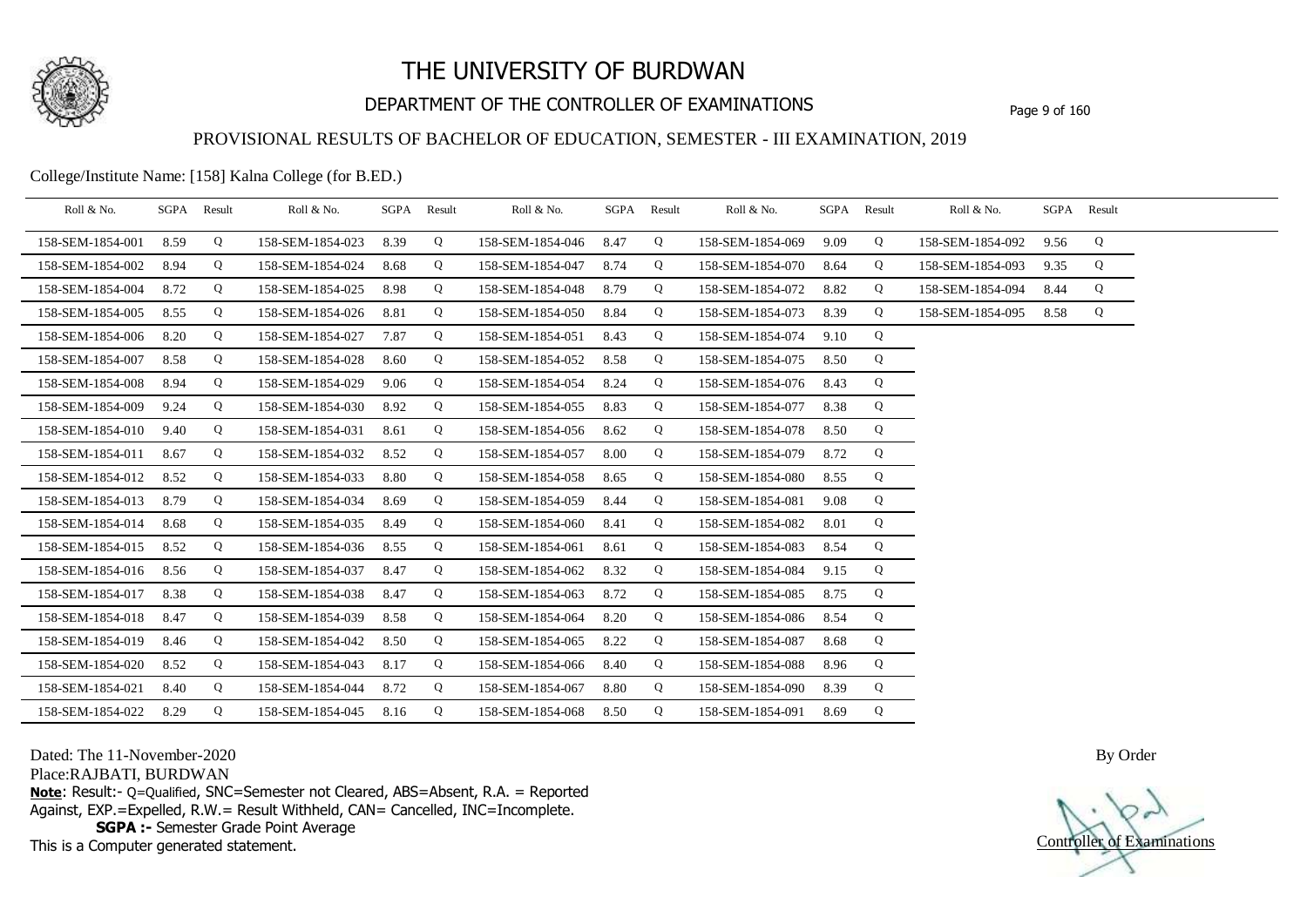

## DEPARTMENT OF THE CONTROLLER OF EXAMINATIONS Page 10 of 160

### PROVISIONAL RESULTS OF BACHELOR OF EDUCATION, SEMESTER - III EXAMINATION, 2019

College/Institute Name: [159] Ehiapur B.Ed. College

| Roll & No.       |      | SGPA Result | Roll & No.       |      | SGPA Result | Roll & No.       |      | SGPA Result | Roll & No.       |      | SGPA Result | Roll & No.       |      | SGPA Result |  |
|------------------|------|-------------|------------------|------|-------------|------------------|------|-------------|------------------|------|-------------|------------------|------|-------------|--|
| 159-SEM-1854-001 | 8.40 | Q           | 159-SEM-1854-024 |      | INC.        | 159-SEM-1854-046 | 8.57 | Q           | 159-SEM-1854-070 | 8.50 | Q           | 159-SEM-1854-092 | 8.68 | Q           |  |
| 159-SEM-1854-002 | 8.55 | Q           | 159-SEM-1854-025 | 8.60 | Q           | 159-SEM-1854-047 | 8.59 | Q           | 159-SEM-1854-071 | 8.56 | Q           | 159-SEM-1854-093 | 8.59 | Q           |  |
| 159-SEM-1854-003 | 8.54 | Q           | 159-SEM-1854-026 | 8.47 | Q           | 159-SEM-1854-048 | 8.41 | Q           | 159-SEM-1854-072 | 8.46 | Q           | 159-SEM-1854-094 | 8.11 | Q           |  |
| 159-SEM-1854-004 | 8.66 | Q           | 159-SEM-1854-027 | 8.46 | Q           | 159-SEM-1854-049 | 8.44 | Q           | 159-SEM-1854-073 | 8.54 | Q           | 159-SEM-1854-095 | 8.49 | Q           |  |
| 159-SEM-1854-005 | 8.47 | Q           | 159-SEM-1854-028 | 8.59 | Q           | 159-SEM-1854-050 | 8.59 | Q           | 159-SEM-1854-074 | 8.48 | Q           | 159-SEM-1854-096 |      | <b>SNC</b>  |  |
| 159-SEM-1854-006 | 8.49 | Q           | 159-SEM-1854-029 | 8.48 | Q           | 159-SEM-1854-051 | 8.47 | Q           | 159-SEM-1854-075 | 8.70 | Q           | 159-SEM-1854-097 | 8.45 | Q           |  |
| 159-SEM-1854-007 | 8.57 | Q           | 159-SEM-1854-030 | 8.33 | Q           | 159-SEM-1854-052 | 8.56 | Q           | 159-SEM-1854-076 | 8.31 | Q           | 159-SEM-1854-098 | 8.35 | Q           |  |
| 159-SEM-1854-008 | 8.48 | Q           | 159-SEM-1854-031 | 8.54 | Q           | 159-SEM-1854-054 | 8.46 | Q           | 159-SEM-1854-077 | 8.48 | Q           | 159-SEM-1854-099 | 8.14 | Q           |  |
| 159-SEM-1854-009 | 8.56 | Q           | 159-SEM-1854-032 | 8.48 | Q           | 159-SEM-1854-055 | 8.45 | Q           | 159-SEM-1854-078 | 8.70 | Q           | 159-SEM-1854-100 | 8.37 | Q           |  |
| 159-SEM-1854-010 | 8.45 | Q           | 159-SEM-1854-033 | 8.28 | Q           | 159-SEM-1854-056 | 8.63 | Q           | 159-SEM-1854-079 | 8.49 | Q           |                  |      |             |  |
| 159-SEM-1854-011 | 8.56 | Q           | 159-SEM-1854-034 | 8.57 | Q           | 159-SEM-1854-057 | 8.39 | Q           | 159-SEM-1854-080 | 8.45 | Q           |                  |      |             |  |
| 159-SEM-1854-013 | 8.55 | Q           | 159-SEM-1854-035 | 8.58 | Q           | 159-SEM-1854-058 | 8.55 | Q           | 159-SEM-1854-081 | 8.43 | Q           |                  |      |             |  |
| 159-SEM-1854-014 | 8.50 | Q           | 159-SEM-1854-036 | 8.59 | Q           | 159-SEM-1854-059 | 8.66 | Q           | 159-SEM-1854-082 | 8.61 | Q           |                  |      |             |  |
| 159-SEM-1854-015 | 8.31 | Q           | 159-SEM-1854-037 | 8.55 | Q           | 159-SEM-1854-060 | 8.23 | Q           | 159-SEM-1854-083 | 8.52 | Q           |                  |      |             |  |
| 159-SEM-1854-016 | 8.48 | Q           | 159-SEM-1854-038 | 8.47 | Q           | 159-SEM-1854-062 | 8.61 | Q           | 159-SEM-1854-084 | 8.53 | Q           |                  |      |             |  |
| 159-SEM-1854-017 | 8.50 | Q           | 159-SEM-1854-039 | 8.62 | Q           | 159-SEM-1854-063 | 8.49 | Q           | 159-SEM-1854-085 | 8.30 | Q           |                  |      |             |  |
| 159-SEM-1854-018 | 8.34 | Q           | 159-SEM-1854-040 | 8.22 | Q           | 159-SEM-1854-064 | 8.30 | Q           | 159-SEM-1854-086 | 8.42 | Q           |                  |      |             |  |
| 159-SEM-1854-019 | 8.37 | Q           | 159-SEM-1854-042 | 8.54 | Q           | 159-SEM-1854-065 | 8.45 | Q           | 159-SEM-1854-087 | 8.53 | Q           |                  |      |             |  |
| 159-SEM-1854-021 |      | <b>SNC</b>  | 159-SEM-1854-043 | 8.57 | Q           | 159-SEM-1854-067 | 8.69 | Q           | 159-SEM-1854-088 | 8.36 | Q           |                  |      |             |  |
| 159-SEM-1854-022 | 8.48 | Q           | 159-SEM-1854-044 | 8.44 | Q           | 159-SEM-1854-068 | 8.37 | Q           | 159-SEM-1854-089 |      | <b>SNC</b>  |                  |      |             |  |
| 159-SEM-1854-023 | 8.60 | Q           | 159-SEM-1854-045 | 8.63 | Q           | 159-SEM-1854-069 | 8.52 | Q           | 159-SEM-1854-090 | 8.49 | Q           |                  |      |             |  |

Dated: The 11-November-2020

Place:RAJBATI, BURDWAN

**Note**: Result:- Q=Qualified, SNC=Semester not Cleared, ABS=Absent, R.A. = Reported Against, EXP.=Expelled, R.W.= Result Withheld, CAN= Cancelled, INC=Incomplete. **SGPA :-** Semester Grade Point Average

This is a Computer generated statement.

Controller of Examinations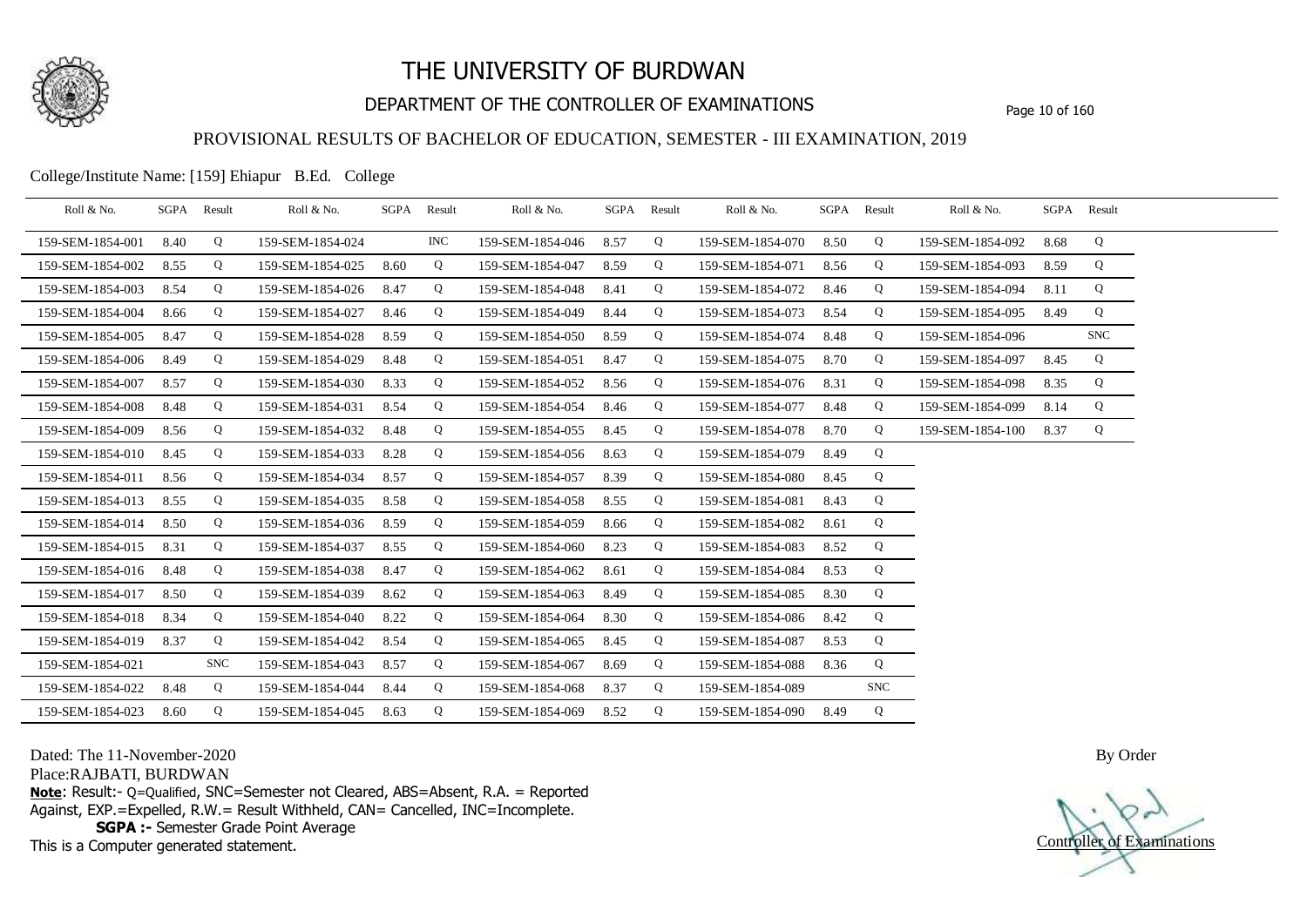

## DEPARTMENT OF THE CONTROLLER OF EXAMINATIONS Page 11 of 160

### PROVISIONAL RESULTS OF BACHELOR OF EDUCATION, SEMESTER - III EXAMINATION, 2019

College/Institute Name: [161] Rajendra Academy for Teachers' Edn.

| Roll & No.       | SGPA | Result | Roll & No.       |      | SGPA Result | Roll & No.       |      | SGPA Result | Roll & No.       | SGPA Result |   | Roll & No.            | SGPA Result |   |  |
|------------------|------|--------|------------------|------|-------------|------------------|------|-------------|------------------|-------------|---|-----------------------|-------------|---|--|
| 161-SEM-1754-086 | 8.84 | Q      | 161-SEM-1854-021 | 8.60 | Q           | 161-SEM-1854-043 | 8.84 | Q           | 161-SEM-1854-064 | 8.59        | Q | 161-SEM-1854-086 8.74 |             | Q |  |
| 161-SEM-1854-001 | 8.67 | Q      | 161-SEM-1854-022 | 8.63 | Q           | 161-SEM-1854-044 | 8.76 | Q           | 161-SEM-1854-065 | 8.62        | Q | 161-SEM-1854-087      | 8.69        | Q |  |
| 161-SEM-1854-002 | 8.29 | Q      | 161-SEM-1854-023 |      | <b>INC</b>  | 161-SEM-1854-045 | 8.62 | Q           | 161-SEM-1854-066 | 8.73        | Q | 161-SEM-1854-088      | 8.77        | Q |  |
| 161-SEM-1854-003 | 8.48 | Q      | 161-SEM-1854-024 | 8.88 | Q           | 161-SEM-1854-046 | 9.06 | Q           | 161-SEM-1854-067 | 8.76        | Q | 161-SEM-1854-089      | 8.56        | Q |  |
| 161-SEM-1854-004 | 8.58 | Q      | 161-SEM-1854-025 | 8.71 | Q           | 161-SEM-1854-047 | 9.17 | Q           | 161-SEM-1854-068 | 8.56        | Q | 161-SEM-1854-090      | 8.49        | Q |  |
| 161-SEM-1854-005 | 8.54 | Q      | 161-SEM-1854-026 | 8.66 | Q           | 161-SEM-1854-048 | 8.81 | Q           | 161-SEM-1854-069 | 8.50        | Q | 161-SEM-1854-091      | 8.41        | Q |  |
| 161-SEM-1854-006 | 8.61 | Q      | 161-SEM-1854-027 | 8.59 | Q           | 161-SEM-1854-049 | 8.78 | Q           | 161-SEM-1854-070 | 8.89        | Q | 161-SEM-1854-092      | 8.67        | Q |  |
| 161-SEM-1854-007 | 8.88 | Q      | 161-SEM-1854-029 | 8.73 | Q           | 161-SEM-1854-050 | 8.61 | Q           | 161-SEM-1854-071 | 8.53        | Q | 161-SEM-1854-093      | 8.79        | Q |  |
| 161-SEM-1854-008 | 8.62 | Q      | 161-SEM-1854-030 | 8.58 | Q           | 161-SEM-1854-051 | 9.02 | Q           | 161-SEM-1854-072 | 8.52        | Q | 161-SEM-1854-094      | 8.75        | Q |  |
| 161-SEM-1854-009 | 8.73 | Q      | 161-SEM-1854-031 | 8.60 | Q           | 161-SEM-1854-052 | 8.79 | Q           | 161-SEM-1854-073 | 8.56        | Q | 161-SEM-1854-095      | 8.52        | Q |  |
| 161-SEM-1854-010 | 8.54 | Q      | 161-SEM-1854-032 | 8.76 | Q           | 161-SEM-1854-053 | 8.77 | Q           | 161-SEM-1854-074 | 8.63        | Q | 161-SEM-1854-096      | 8.75        | Q |  |
| 161-SEM-1854-011 | 8.67 | Q      | 161-SEM-1854-033 | 8.78 | Q           | 161-SEM-1854-054 | 8.60 | Q           | 161-SEM-1854-075 | 8.70        | Q | 161-SEM-1854-097      | 8.59        | Q |  |
| 161-SEM-1854-012 | 8.31 | Q      | 161-SEM-1854-034 | 8.70 | Q           | 161-SEM-1854-055 | 8.49 | Q           | 161-SEM-1854-076 | 8.71        | Q | 161-SEM-1854-098      | 8.46        | Q |  |
| 161-SEM-1854-013 | 9.00 | Q      | 161-SEM-1854-035 | 8.86 | Q           | 161-SEM-1854-056 | 8.57 | Q           | 161-SEM-1854-077 | 8.46        | Q | 161-SEM-1854-099      | 8.71        | Q |  |
| 161-SEM-1854-014 | 8.72 | Q      | 161-SEM-1854-036 | 9.04 | Q           | 161-SEM-1854-057 | 8.68 | Q           | 161-SEM-1854-078 | 8.60        | Q | 161-SEM-1854-100      | 8.80        | Q |  |
| 161-SEM-1854-015 | 8.51 | Q      | 161-SEM-1854-037 | 9.06 | Q           | 161-SEM-1854-058 | 8.53 | Q           | 161-SEM-1854-079 | 8.60        | Q | 161-SEM-1854-101      | 8.53        | Q |  |
| 161-SEM-1854-016 | 8.94 | Q      | 161-SEM-1854-038 | 8.67 | Q           | 161-SEM-1854-059 | 8.53 | Q           | 161-SEM-1854-080 | 8.61        | Q | 161-SEM-1854-102      | 8.77        | Q |  |
| 161-SEM-1854-017 | 8.75 | Q      | 161-SEM-1854-039 | 8.65 | Q           | 161-SEM-1854-060 | 8.83 | Q           | 161-SEM-1854-082 | 8.65        | Q | 161-SEM-1854-103      | 8.33        | Q |  |
| 161-SEM-1854-018 | 8.77 | Q      | 161-SEM-1854-040 | 8.53 | Q           | 161-SEM-1854-061 | 9.02 | Q           | 161-SEM-1854-083 | 8.73        | Q | 161-SEM-1854-104      | 8.63        | Q |  |
| 161-SEM-1854-019 | 8.49 | Q      | 161-SEM-1854-041 | 8.77 | Q           | 161-SEM-1854-062 | 8.93 | Q           | 161-SEM-1854-084 | 8.66        | Q | 161-SEM-1854-105      | 8.78        | Q |  |
| 161-SEM-1854-020 | 8.54 | Q      | 161-SEM-1854-042 | 8.90 | Q           | 161-SEM-1854-063 | 9.01 | Q           | 161-SEM-1854-085 | 8.58        | Q | 161-SEM-1854-106 8.79 |             | Q |  |

Dated: The 11-November-2020

Place:RAJBATI, BURDWAN

**Note**: Result:- Q=Qualified, SNC=Semester not Cleared, ABS=Absent, R.A. = Reported Against, EXP.=Expelled, R.W.= Result Withheld, CAN= Cancelled, INC=Incomplete. **SGPA :-** Semester Grade Point Average

This is a Computer generated statement.



Controller of Examinations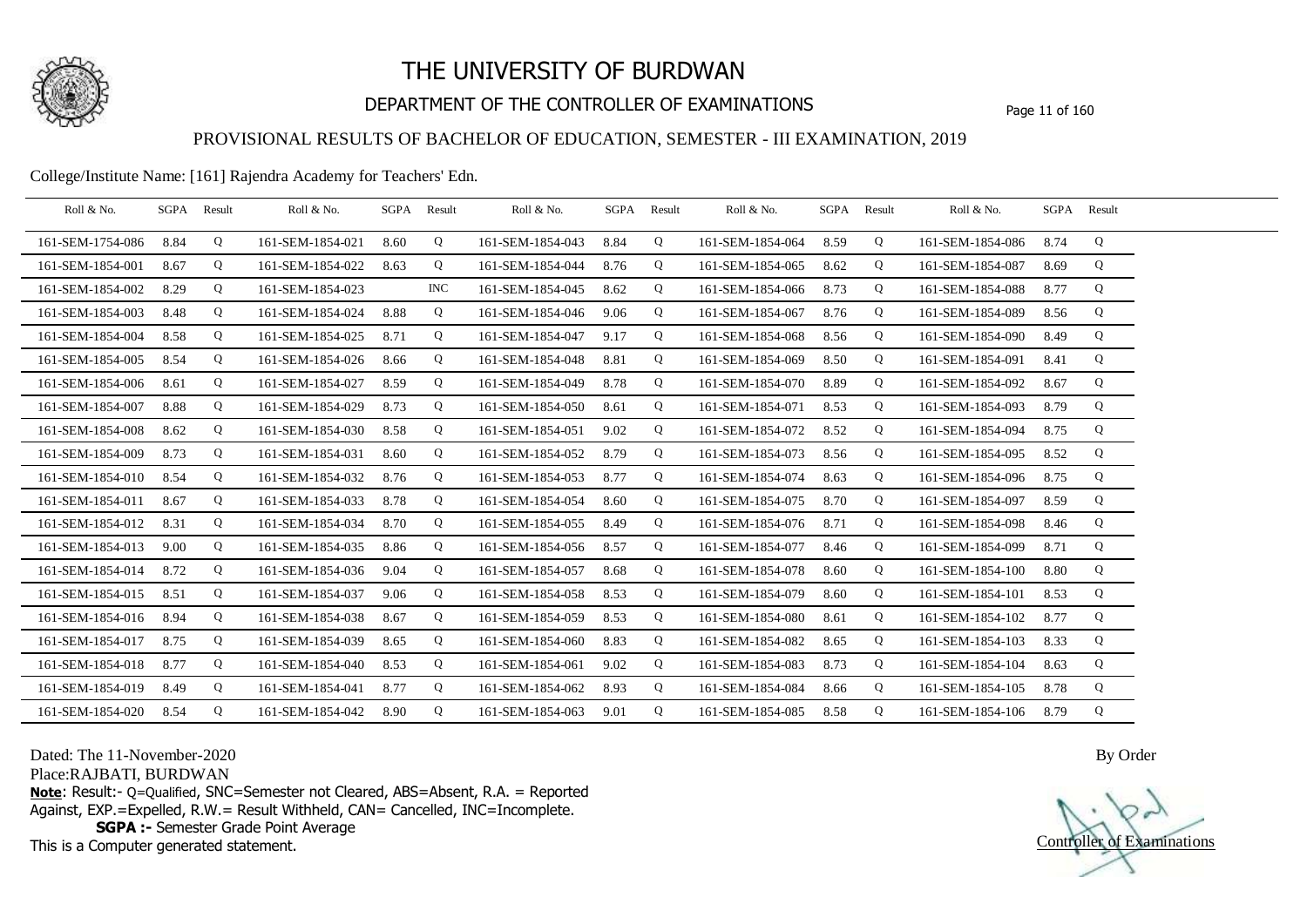

## DEPARTMENT OF THE CONTROLLER OF EXAMINATIONS Page 12 of 160

### PROVISIONAL RESULTS OF BACHELOR OF EDUCATION, SEMESTER - III EXAMINATION, 2019

College/Institute Name: [161] Rajendra Academy for Teachers' Edn.

| Roll & No.       |      | SGPA Result | Roll & No.       | SGPA Result |   | Roll & No.       |      | SGPA Result | Roll & No.       |      | SGPA Result | Roll & No.       |      | SGPA Result |  |
|------------------|------|-------------|------------------|-------------|---|------------------|------|-------------|------------------|------|-------------|------------------|------|-------------|--|
| 161-SEM-1854-107 | 8.51 | Q           | 161-SEM-1854-129 | 8.56        | Q | 161-SEM-1854-150 | 8.96 | Q           | 161-SEM-1854-171 | 8.71 | Q           | 161-SEM-1854-192 | 8.33 | Q           |  |
| 161-SEM-1854-108 | 8.87 | Q           | 161-SEM-1854-130 | 8.60        | Q | 161-SEM-1854-151 | 8.52 | Q           | 161-SEM-1854-172 | 8.47 | Q           | 161-SEM-1854-193 | 8.70 | Q           |  |
| 161-SEM-1854-109 | 8.64 | Q           | 161-SEM-1854-131 | 8.56        | Q | 161-SEM-1854-152 | 8.96 | Q           | 161-SEM-1854-173 | 8.51 | Q           | 161-SEM-1854-194 | 9.01 | Q           |  |
| 161-SEM-1854-110 | 8.82 | Q           | 161-SEM-1854-132 | 8.60        | Q | 161-SEM-1854-153 | 8.56 | Q           | 161-SEM-1854-174 | 8.68 | Q           | 161-SEM-1854-195 | 8.66 | Q           |  |
| 161-SEM-1854-111 | 8.54 | Q           | 161-SEM-1854-133 | 8.93        | Q | 161-SEM-1854-154 | 8.61 | Q           | 161-SEM-1854-175 | 8.77 | Q           | 161-SEM-1854-196 | 8.64 | Q           |  |
| 161-SEM-1854-112 | 8.70 | Q           | 161-SEM-1854-134 | 8.58        | Q | 161-SEM-1854-155 | 8.57 | Q           | 161-SEM-1854-176 | 8.93 | Q           | 161-SEM-1854-197 | 8.61 | Q           |  |
| 161-SEM-1854-113 | 8.46 | Q           | 161-SEM-1854-135 | 8.76        | Q | 161-SEM-1854-156 | 8.80 | Q           | 161-SEM-1854-177 | 8.54 | Q           | 161-SEM-1854-198 | 8.48 | Q           |  |
| 161-SEM-1854-114 | 8.69 | Q           | 161-SEM-1854-136 | 8.72        | Q | 161-SEM-1854-157 | 8.63 | Q           | 161-SEM-1854-178 | 8.55 | Q           | 161-SEM-1854-199 | 8.83 | Q           |  |
| 161-SEM-1854-115 | 8.57 | Q           | 161-SEM-1854-137 | 8.54        | Q | 161-SEM-1854-158 | 8.73 | Q           | 161-SEM-1854-179 | 8.63 | Q           | 161-SEM-1854-200 | 8.86 | Q           |  |
| 161-SEM-1854-116 | 8.78 | Q           | 161-SEM-1854-138 | 8.81        | Q | 161-SEM-1854-159 | 8.62 | Q           | 161-SEM-1854-180 | 8.52 | Q           |                  |      |             |  |
| 161-SEM-1854-117 | 8.55 | Q           | 161-SEM-1854-139 | 8.61        | Q | 161-SEM-1854-160 | 8.64 | Q           | 161-SEM-1854-181 | 8.83 | Q           |                  |      |             |  |
| 161-SEM-1854-118 | 8.71 | Q           | 161-SEM-1854-140 | 8.58        | Q | 161-SEM-1854-161 | 8.59 | Q           | 161-SEM-1854-182 | 8.73 | Q           |                  |      |             |  |
| 161-SEM-1854-119 | 8.55 | Q           | 161-SEM-1854-141 | 8.42        | Q | 161-SEM-1854-162 | 8.77 | Q           | 161-SEM-1854-183 | 8.68 | Q           |                  |      |             |  |
| 161-SEM-1854-120 | 8.92 | Q           | 161-SEM-1854-142 | 8.64        | Q | 161-SEM-1854-163 | 9.14 | Q           | 161-SEM-1854-184 | 8.28 | Q           |                  |      |             |  |
| 161-SEM-1854-121 | 8.75 | Q           | 161-SEM-1854-143 | 8.65        | Q | 161-SEM-1854-164 | 8.74 | Q           | 161-SEM-1854-185 | 9.03 | Q           |                  |      |             |  |
| 161-SEM-1854-122 | 8.66 | Q           | 161-SEM-1854-144 | 8.95        | Q | 161-SEM-1854-165 | 8.44 | Q           | 161-SEM-1854-186 | 8.72 | Q           |                  |      |             |  |
| 161-SEM-1854-123 | 8.54 | Q           | 161-SEM-1854-145 | 8.60        | Q | 161-SEM-1854-166 |      | SNC         | 161-SEM-1854-187 | 8.52 | Q           |                  |      |             |  |
| 161-SEM-1854-124 | 8.45 | Q           | 161-SEM-1854-146 | 9.01        | Q | 161-SEM-1854-167 | 8.60 | Q           | 161-SEM-1854-188 | 8.83 | Q           |                  |      |             |  |
| 161-SEM-1854-125 | 8.66 | Q           | 161-SEM-1854-147 | 8.68        | Q | 161-SEM-1854-168 | 8.94 | Q           | 161-SEM-1854-189 | 8.50 | Q           |                  |      |             |  |
| 161-SEM-1854-126 | 8.70 | Q           | 161-SEM-1854-148 | 8.52        | Q | 161-SEM-1854-169 | 8.57 | Q           | 161-SEM-1854-190 | 8.58 | Q           |                  |      |             |  |
| 161-SEM-1854-127 | 8.55 | Q           | 161-SEM-1854-149 | 8.91        | Q | 161-SEM-1854-170 | 8.56 | Q           | 161-SEM-1854-191 | 8.55 | Q           |                  |      |             |  |

Dated: The 11-November-2020

Place:RAJBATI, BURDWAN

**Note**: Result:- Q=Qualified, SNC=Semester not Cleared, ABS=Absent, R.A. = Reported Against, EXP.=Expelled, R.W.= Result Withheld, CAN= Cancelled, INC=Incomplete. **SGPA :-** Semester Grade Point Average

This is a Computer generated statement.

Controller of Examinations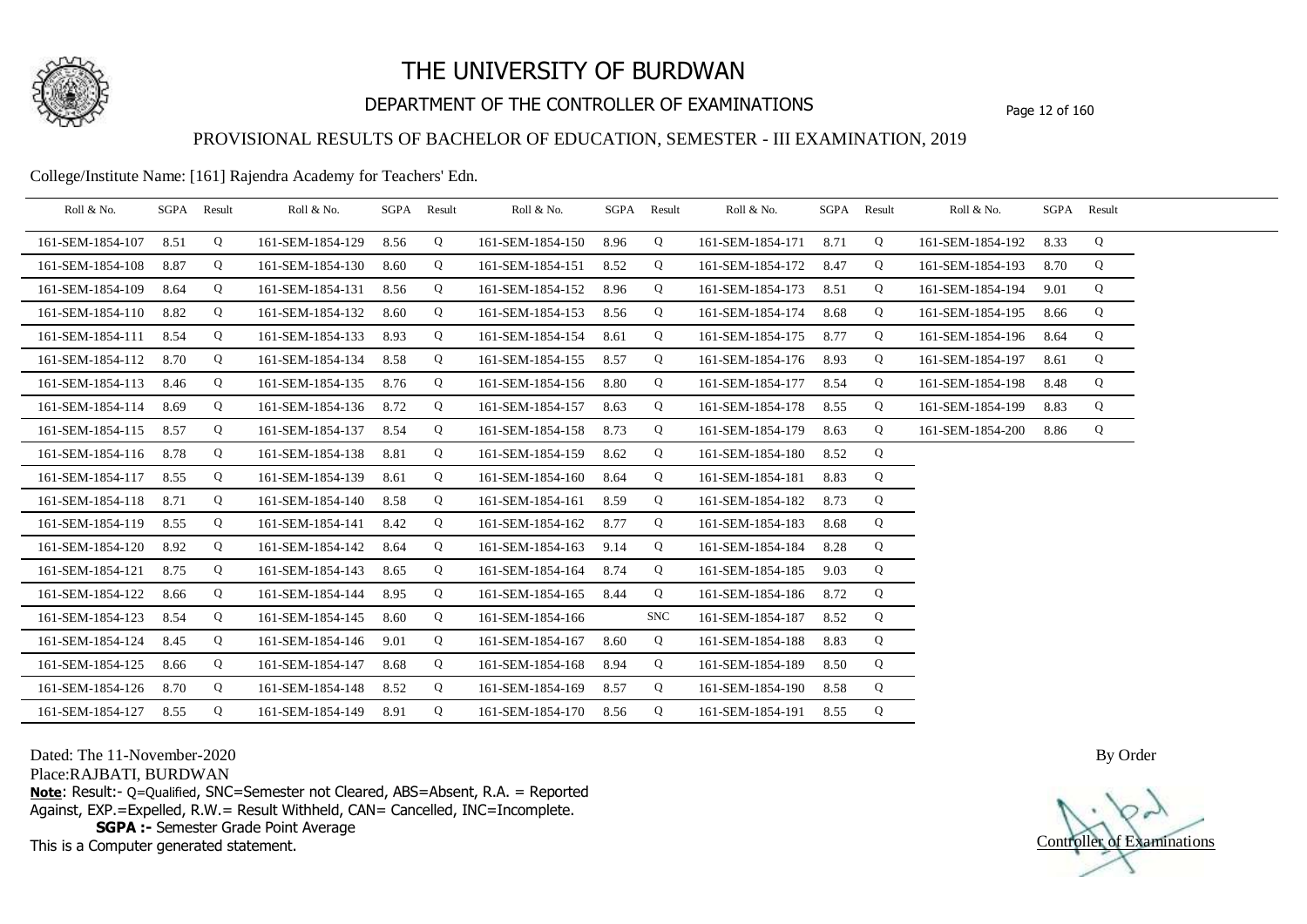

## DEPARTMENT OF THE CONTROLLER OF EXAMINATIONS Page 13 of 160

#### PROVISIONAL RESULTS OF BACHELOR OF EDUCATION, SEMESTER - III EXAMINATION, 2019

College/Institute Name: [162] Department of Education, B.U.

| Roll & No.       | SGPA | Result | Roll & No.       | SGPA | Result     | Roll & No.       | SGPA | Result | Roll & No. | SGPA | Result | Roll & No. | SGPA Result |  |
|------------------|------|--------|------------------|------|------------|------------------|------|--------|------------|------|--------|------------|-------------|--|
| 162-SEM-1854-001 | 8.61 | Q      | 162-SEM-1854-022 | 9.07 | Q          | 162-SEM-1854-043 | 9.18 | Q      |            |      |        |            |             |  |
| 162-SEM-1854-002 | 8.80 | Q      | 162-SEM-1854-023 | 8.97 | Q          | 162-SEM-1854-044 | 8.76 | Q      |            |      |        |            |             |  |
| 162-SEM-1854-003 | 8.66 | Q      | 162-SEM-1854-024 | 9.25 | Q          | 162-SEM-1854-045 | 8.83 | Q      |            |      |        |            |             |  |
| 162-SEM-1854-004 | 8.74 | Q      | 162-SEM-1854-025 |      | <b>INC</b> | 162-SEM-1854-046 | 9.00 | Q      |            |      |        |            |             |  |
| 162-SEM-1854-005 | 8.99 | Q      | 162-SEM-1854-026 | 8.96 | Q          |                  |      |        |            |      |        |            |             |  |
| 162-SEM-1854-006 | 8.61 | Q      | 162-SEM-1854-027 | 8.82 | Q          |                  |      |        |            |      |        |            |             |  |
| 162-SEM-1854-007 | 8.91 | Q      | 162-SEM-1854-028 | 8.83 | Q          |                  |      |        |            |      |        |            |             |  |
| 162-SEM-1854-008 | 8.70 | Q      | 162-SEM-1854-029 | 8.89 | Q          |                  |      |        |            |      |        |            |             |  |
| 162-SEM-1854-009 | 8.66 | Q      | 162-SEM-1854-030 |      | <b>INC</b> |                  |      |        |            |      |        |            |             |  |
| 162-SEM-1854-010 | 8.65 | Q      | 162-SEM-1854-031 | 8.85 | Q          |                  |      |        |            |      |        |            |             |  |
| 162-SEM-1854-011 | 9.21 | Q      | 162-SEM-1854-032 | 8.96 | Q          |                  |      |        |            |      |        |            |             |  |
| 162-SEM-1854-012 | 8.82 | Q      | 162-SEM-1854-033 | 9.03 | Q          |                  |      |        |            |      |        |            |             |  |
| 162-SEM-1854-013 | 8.86 | Q      | 162-SEM-1854-034 | 8.98 | Q          |                  |      |        |            |      |        |            |             |  |
| 162-SEM-1854-014 | 8.96 | Q      | 162-SEM-1854-035 | 8.80 | Q          |                  |      |        |            |      |        |            |             |  |
| 162-SEM-1854-015 | 9.14 | Q      | 162-SEM-1854-036 | 8.88 | Q          |                  |      |        |            |      |        |            |             |  |
| 162-SEM-1854-016 | 8.63 | Q      | 162-SEM-1854-037 | 8.74 | Q          |                  |      |        |            |      |        |            |             |  |
| 162-SEM-1854-017 | 8.87 | Q      | 162-SEM-1854-038 | 8.81 | Q          |                  |      |        |            |      |        |            |             |  |
| 162-SEM-1854-018 | 8.59 | Q      | 162-SEM-1854-039 | 8.65 | Q          |                  |      |        |            |      |        |            |             |  |
| 162-SEM-1854-019 | 8.78 | Q      | 162-SEM-1854-040 | 8.92 | Q          |                  |      |        |            |      |        |            |             |  |
| 162-SEM-1854-020 | 8.57 | Q      | 162-SEM-1854-041 | 9.10 | Q          |                  |      |        |            |      |        |            |             |  |
| 162-SEM-1854-021 | 8.86 | Q      | 162-SEM-1854-042 | 9.17 | Q          |                  |      |        |            |      |        |            |             |  |

Dated: The 11-November-2020

Place:RAJBATI, BURDWAN

**Note**: Result:- Q=Qualified, SNC=Semester not Cleared, ABS=Absent, R.A. = Reported Against, EXP.=Expelled, R.W.= Result Withheld, CAN= Cancelled, INC=Incomplete. **SGPA :-** Semester Grade Point Average

This is a Computer generated statement.

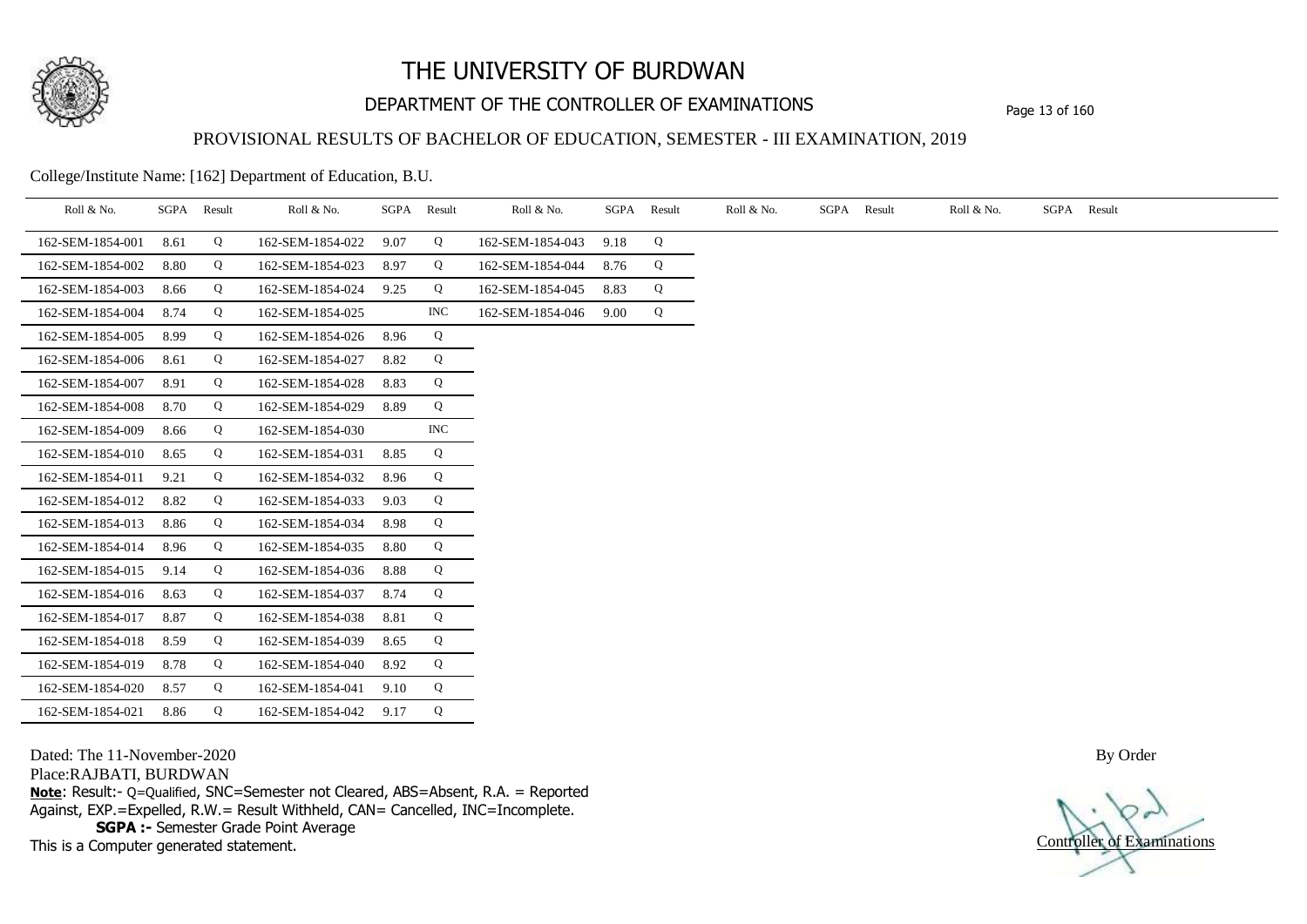

## DEPARTMENT OF THE CONTROLLER OF EXAMINATIONS Page 14 of 160

#### PROVISIONAL RESULTS OF BACHELOR OF EDUCATION, SEMESTER - III EXAMINATION, 2019

College/Institute Name: [163] Durgapur B.Ed. College

| Roll & No.       | SGPA | Result | Roll & No.       | SGPA | Result | Roll & No.       | SGPA | Result | Roll & No. | SGPA Result | Roll & No. | SGPA Result |
|------------------|------|--------|------------------|------|--------|------------------|------|--------|------------|-------------|------------|-------------|
| 163-SEM-1854-001 | 7.88 | Q      | 163-SEM-1854-023 | 8.26 | Q      | 163-SEM-1854-046 | 8.39 | Q      |            |             |            |             |
| 163-SEM-1854-002 | 7.90 | Q      | 163-SEM-1854-024 | 7.91 | Q      | 163-SEM-1854-047 | 8.20 | Q      |            |             |            |             |
| 163-SEM-1854-003 | 8.00 | Q      | 163-SEM-1854-025 | 8.20 | Q      | 163-SEM-1854-048 | 7.98 | Q      |            |             |            |             |
| 163-SEM-1854-005 | 8.23 | Q      | 163-SEM-1854-027 | 8.46 | Q      | 163-SEM-1854-050 | 8.28 | Q      |            |             |            |             |
| 163-SEM-1854-006 | 8.11 | Q      | 163-SEM-1854-028 | 8.43 | Q      |                  |      |        |            |             |            |             |
| 163-SEM-1854-007 | 8.28 | Q      | 163-SEM-1854-029 | 8.40 | Q      |                  |      |        |            |             |            |             |
| 163-SEM-1854-008 | 8.09 | Q      | 163-SEM-1854-030 | 8.00 | Q      |                  |      |        |            |             |            |             |
| 163-SEM-1854-009 | 7.93 | Q      | 163-SEM-1854-031 | 8.00 | Q      |                  |      |        |            |             |            |             |
| 163-SEM-1854-010 | 8.27 | Q      | 163-SEM-1854-032 | 8.28 | Q      |                  |      |        |            |             |            |             |
| 163-SEM-1854-011 | 7.98 | Q      | 163-SEM-1854-033 | 7.94 | Q      |                  |      |        |            |             |            |             |
| 163-SEM-1854-012 | 8.18 | Q      | 163-SEM-1854-034 | 8.00 | Q      |                  |      |        |            |             |            |             |
| 163-SEM-1854-013 | 8.08 | Q      | 163-SEM-1854-035 | 7.94 | Q      |                  |      |        |            |             |            |             |
| 163-SEM-1854-014 | 8.58 | Q      | 163-SEM-1854-036 | 8.02 | Q      |                  |      |        |            |             |            |             |
| 163-SEM-1854-015 | 7.82 | Q      | 163-SEM-1854-037 | 8.00 | Q      |                  |      |        |            |             |            |             |
| 163-SEM-1854-016 | 7.92 | Q      | 163-SEM-1854-038 | 8.01 | Q      |                  |      |        |            |             |            |             |
| 163-SEM-1854-017 | 8.33 | Q      | 163-SEM-1854-039 | 8.13 | Q      |                  |      |        |            |             |            |             |
| 163-SEM-1854-018 | 8.00 | Q      | 163-SEM-1854-040 | 8.28 | Q      |                  |      |        |            |             |            |             |
| 163-SEM-1854-019 | 8.02 | Q      | 163-SEM-1854-041 | 8.06 | Q      |                  |      |        |            |             |            |             |
| 163-SEM-1854-020 | 8.34 | Q      | 163-SEM-1854-042 | 8.37 | Q      |                  |      |        |            |             |            |             |
| 163-SEM-1854-021 | 8.25 | Q      | 163-SEM-1854-044 | 8.04 | Q      |                  |      |        |            |             |            |             |
| 163-SEM-1854-022 | 8.32 | Q      | 163-SEM-1854-045 | 7.96 | Q      |                  |      |        |            |             |            |             |

Dated: The 11-November-2020

Place:RAJBATI, BURDWAN

**Note**: Result:- Q=Qualified, SNC=Semester not Cleared, ABS=Absent, R.A. = Reported Against, EXP.=Expelled, R.W.= Result Withheld, CAN= Cancelled, INC=Incomplete. **SGPA :-** Semester Grade Point Average

This is a Computer generated statement.

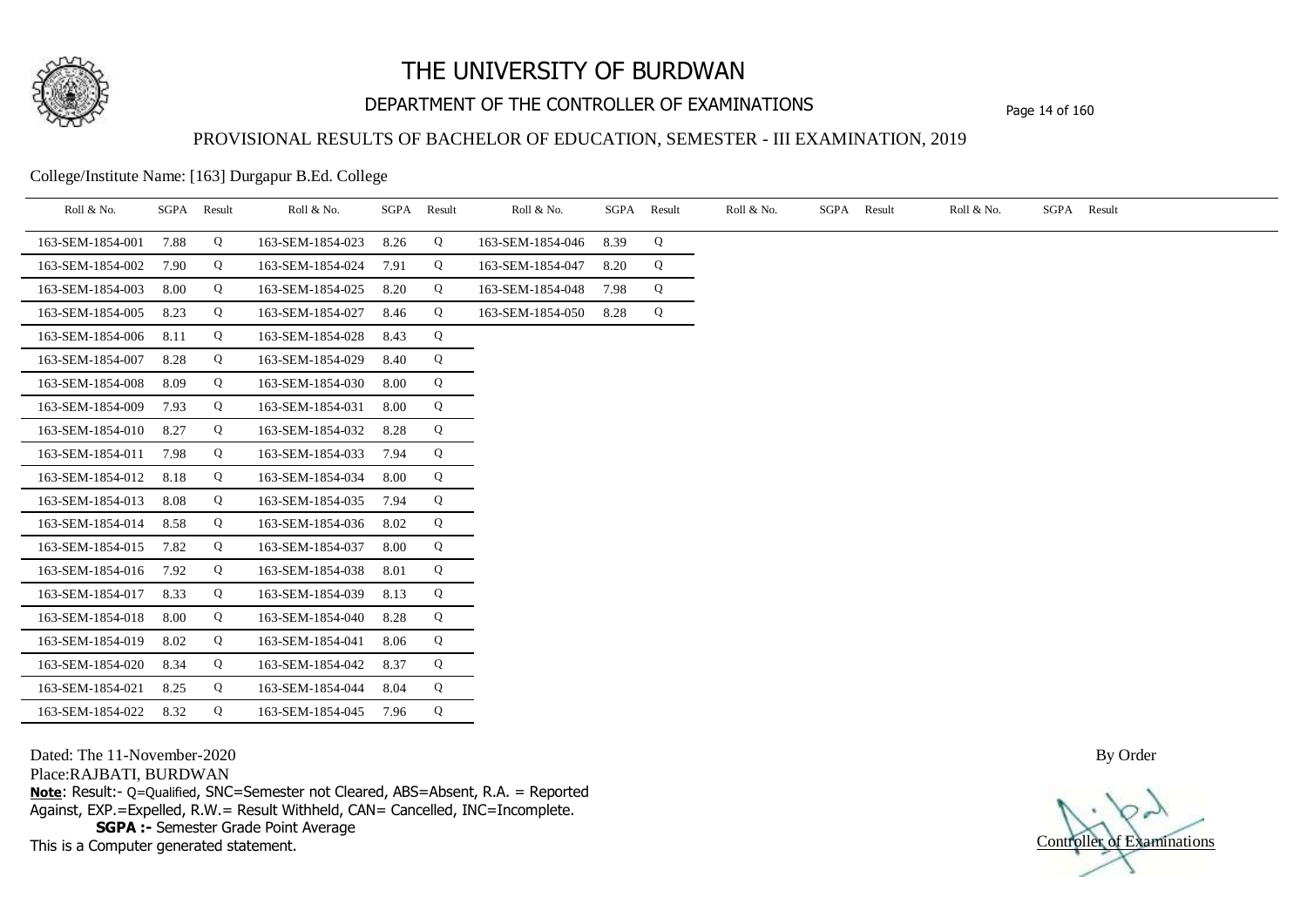

## DEPARTMENT OF THE CONTROLLER OF EXAMINATIONS Page 15 of 160

#### PROVISIONAL RESULTS OF BACHELOR OF EDUCATION, SEMESTER - III EXAMINATION, 2019

College/Institute Name: [164] Steel City College of Education

| Roll & No.       |      | SGPA Result | Roll & No.       | SGPA | Result | Roll & No.       |      | SGPA Result | Roll & No.       | SGPA Result |   | Roll & No.       |      | SGPA Result |  |
|------------------|------|-------------|------------------|------|--------|------------------|------|-------------|------------------|-------------|---|------------------|------|-------------|--|
| 164-SEM-1754-055 | 8.63 | Q           | 164-SEM-1854-021 | 8.40 | Q      | 164-SEM-1854-043 | 8.93 | Q           | 164-SEM-1854-065 | 9.12        | Q | 164-SEM-1854-088 | 8.84 | Q           |  |
| 164-SEM-1854-001 | 8.68 | Q           | 164-SEM-1854-022 | 8.74 | Q      | 164-SEM-1854-044 | 8.88 | Q           | 164-SEM-1854-066 | 8.83        | Q | 164-SEM-1854-089 | 8.62 | Q           |  |
| 164-SEM-1854-002 | 8.17 | Q           | 164-SEM-1854-023 | 8.25 | Q      | 164-SEM-1854-045 |      | <b>INC</b>  | 164-SEM-1854-067 | 8.57        | Q | 164-SEM-1854-090 | 8.63 | Q           |  |
| 164-SEM-1854-003 | 8.70 | Q           | 164-SEM-1854-024 | 8.79 | Q      | 164-SEM-1854-046 | 8.42 | Q           | 164-SEM-1854-068 | 8.92        | Q | 164-SEM-1854-091 | 8.73 | Q           |  |
| 164-SEM-1854-004 | 8.30 | Q           | 164-SEM-1854-025 | 8.86 | Q      | 164-SEM-1854-047 | 8.94 | Q           | 164-SEM-1854-069 | 8.27        | Q | 164-SEM-1854-092 | 8.94 | Q           |  |
| 164-SEM-1854-005 | 8.32 | Q           | 164-SEM-1854-026 | 8.20 | Q      | 164-SEM-1854-048 | 8.49 | Q           | 164-SEM-1854-070 | 8.47        | Q | 164-SEM-1854-093 | 9.06 | Q           |  |
| 164-SEM-1854-006 | 8.48 | Q           | 164-SEM-1854-027 | 8.30 | Q      | 164-SEM-1854-049 | 8.71 | Q           | 164-SEM-1854-071 | 8.55        | Q | 164-SEM-1854-094 | 8.88 | Q           |  |
| 164-SEM-1854-007 | 8.72 | Q           | 164-SEM-1854-028 | 8.86 | Q      | 164-SEM-1854-050 | 8.14 | Q           | 164-SEM-1854-074 | 8.83        | Q | 164-SEM-1854-095 | 8.63 | Q           |  |
| 164-SEM-1854-008 | 8.70 | Q           | 164-SEM-1854-030 | 8.66 | Q      | 164-SEM-1854-051 | 8.51 | Q           | 164-SEM-1854-075 | 8.68        | Q | 164-SEM-1854-096 | 8.67 | Q           |  |
| 164-SEM-1854-009 | 8.98 | Q           | 164-SEM-1854-031 | 8.69 | Q      | 164-SEM-1854-053 | 9.12 | Q           | 164-SEM-1854-076 | 8.53        | Q | 164-SEM-1854-097 | 8.72 | Q           |  |
| 164-SEM-1854-010 | 8.39 | Q           | 164-SEM-1854-032 | 8.44 | Q      | 164-SEM-1854-054 | 8.53 | Q           | 164-SEM-1854-077 | 8.47        | Q | 164-SEM-1854-098 | 8.97 | Q           |  |
| 164-SEM-1854-011 | 8.58 | Q           | 164-SEM-1854-033 | 8.96 | Q      | 164-SEM-1854-055 | 8.85 | Q           | 164-SEM-1854-078 | 9.02        | Q | 164-SEM-1854-099 | 8.42 | Q           |  |
| 164-SEM-1854-012 | 8.28 | Q           | 164-SEM-1854-034 | 8.88 | Q      | 164-SEM-1854-056 | 8.32 | Q           | 164-SEM-1854-079 | 8.79        | Q | 164-SEM-1854-100 | 8.77 | Q           |  |
| 164-SEM-1854-013 | 8.58 | Q           | 164-SEM-1854-035 | 8.96 | Q      | 164-SEM-1854-057 | 8.59 | Q           | 164-SEM-1854-080 | 9.17        | Q |                  |      |             |  |
| 164-SEM-1854-014 | 8.68 | Q           | 164-SEM-1854-036 | 8.90 | Q      | 164-SEM-1854-058 | 8.70 | Q           | 164-SEM-1854-081 | 9.17        | Q |                  |      |             |  |
| 164-SEM-1854-015 | 8.24 | Q           | 164-SEM-1854-037 | 8.43 | Q      | 164-SEM-1854-059 | 8.90 | Q           | 164-SEM-1854-082 | 8.74        | Q |                  |      |             |  |
| 164-SEM-1854-016 | 8.69 | Q           | 164-SEM-1854-038 | 8.49 | Q      | 164-SEM-1854-060 | 8.46 | Q           | 164-SEM-1854-083 | 8.27        | Q |                  |      |             |  |
| 164-SEM-1854-017 | 8.49 | Q           | 164-SEM-1854-039 | 8.30 | Q      | 164-SEM-1854-061 | 8.43 | Q           | 164-SEM-1854-084 | 8.75        | Q |                  |      |             |  |
| 164-SEM-1854-018 | 8.54 | Q           | 164-SEM-1854-040 | 8.80 | Q      | 164-SEM-1854-062 | 8.68 | Q           | 164-SEM-1854-085 | 8.22        | Q |                  |      |             |  |
| 164-SEM-1854-019 | 8.52 | Q           | 164-SEM-1854-041 | 8.86 | Q      | 164-SEM-1854-063 | 8.58 | Q           | 164-SEM-1854-086 | 8.89        | Q |                  |      |             |  |
| 164-SEM-1854-020 | 8.51 | Q           | 164-SEM-1854-042 | 8.97 | Q      | 164-SEM-1854-064 | 8.74 | Q           | 164-SEM-1854-087 | 8.47        | Q |                  |      |             |  |

Dated: The 11-November-2020

Place:RAJBATI, BURDWAN

**Note**: Result:- Q=Qualified, SNC=Semester not Cleared, ABS=Absent, R.A. = Reported Against, EXP.=Expelled, R.W.= Result Withheld, CAN= Cancelled, INC=Incomplete. **SGPA :-** Semester Grade Point Average

This is a Computer generated statement.

Controller of Examinations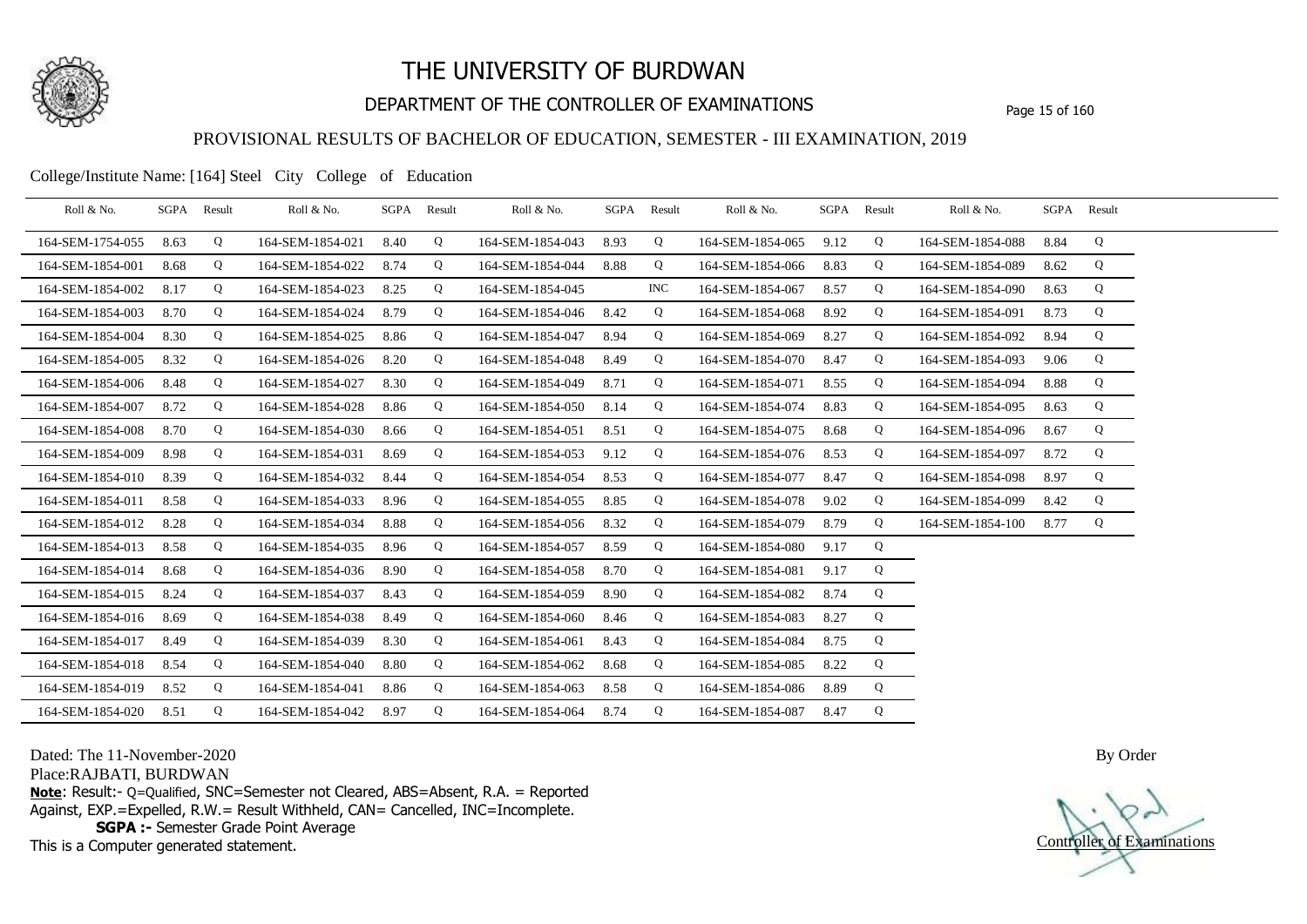

## DEPARTMENT OF THE CONTROLLER OF EXAMINATIONS Page 16 of 160

#### PROVISIONAL RESULTS OF BACHELOR OF EDUCATION, SEMESTER - III EXAMINATION, 2019

College/Institute Name: [165] Dinabandhu B.Ed. College

| Roll & No.       |      | SGPA Result | Roll & No.       |      | SGPA Result | Roll & No.       |      | SGPA Result | Roll & No.            | SGPA Result |   | Roll & No.       | SGPA Result |   |  |
|------------------|------|-------------|------------------|------|-------------|------------------|------|-------------|-----------------------|-------------|---|------------------|-------------|---|--|
| 165-SEM-1754-068 | 8.96 | Q           | 165-SEM-1854-021 | 8.94 | Q           | 165-SEM-1854-042 | 8.96 | Q           | 165-SEM-1854-063      | 8.82        | Q | 165-SEM-1854-084 | 8.99        | Q |  |
| 165-SEM-1854-001 | 8.92 | Q           | 165-SEM-1854-022 | 8.93 | Q           | 165-SEM-1854-043 | 8.67 | Q           | 165-SEM-1854-064      | 9.02        | Q | 165-SEM-1854-085 | 8.90        | Q |  |
| 165-SEM-1854-002 | 8.70 | Q           | 165-SEM-1854-023 | 8.91 | Q           | 165-SEM-1854-044 | 8.94 | Q           | 165-SEM-1854-065      | 9.02        | Q | 165-SEM-1854-086 | 8.96        | Q |  |
| 165-SEM-1854-003 | 8.88 | Q           | 165-SEM-1854-024 | 8.91 | Q           | 165-SEM-1854-045 | 9.18 | Q           | 165-SEM-1854-066 8.91 |             | Q | 165-SEM-1854-087 | 8.84        | Q |  |
| 165-SEM-1854-004 | 8.78 | Q           | 165-SEM-1854-025 | 9.06 | Q           | 165-SEM-1854-046 | 8.76 | Q           | 165-SEM-1854-067      | 8.75        | Q | 165-SEM-1854-088 | 9.04        | Q |  |
| 165-SEM-1854-005 | 8.87 | Q           | 165-SEM-1854-026 | 8.92 | Q           | 165-SEM-1854-047 | 9.12 | Q           | 165-SEM-1854-068      | 8.93        | Q | 165-SEM-1854-089 | 8.77        | Q |  |
| 165-SEM-1854-006 | 8.88 | Q           | 165-SEM-1854-027 | 8.60 | Q           | 165-SEM-1854-048 | 8.94 | Q           | 165-SEM-1854-069      | 8.92        | Q | 165-SEM-1854-090 | 8.91        | Q |  |
| 165-SEM-1854-007 | 8.87 | Q           | 165-SEM-1854-028 | 8.96 | Q           | 165-SEM-1854-049 | 8.87 | Q           | 165-SEM-1854-070      | 8.88        | Q | 165-SEM-1854-091 | 8.99        | Q |  |
| 165-SEM-1854-008 | 8.81 | Q           | 165-SEM-1854-029 | 8.96 | Q           | 165-SEM-1854-050 | 8.85 | Q           | 165-SEM-1854-071      | 8.79        | Q | 165-SEM-1854-092 | 8.92        | Q |  |
| 165-SEM-1854-009 | 8.77 | Q           | 165-SEM-1854-030 |      | <b>SNC</b>  | 165-SEM-1854-051 | 8.87 | Q           | 165-SEM-1854-072      | 9.13        | Q | 165-SEM-1854-093 | 8.93        | Q |  |
| 165-SEM-1854-010 | 8.89 | Q           | 165-SEM-1854-031 | 8.85 | Q           | 165-SEM-1854-052 | 8.72 | Q           | 165-SEM-1854-073      | 8.94        | Q | 165-SEM-1854-094 | 8.97        | Q |  |
| 165-SEM-1854-011 | 8.78 | Q           | 165-SEM-1854-032 | 8.97 | Q           | 165-SEM-1854-053 | 8.95 | Q           | 165-SEM-1854-074      | 8.94        | Q | 165-SEM-1854-095 | 8.88        | Q |  |
| 165-SEM-1854-012 | 9.26 | Q           | 165-SEM-1854-033 | 8.85 | Q           | 165-SEM-1854-054 | 8.83 | Q           | 165-SEM-1854-075      | 9.19        | Q | 165-SEM-1854-096 | 8.87        | Q |  |
| 165-SEM-1854-013 | 8.86 | Q           | 165-SEM-1854-034 | 8.36 | Q           | 165-SEM-1854-055 | 9.00 | Q           | 165-SEM-1854-076      | 8.81        | Q | 165-SEM-1854-097 | 8.86        | Q |  |
| 165-SEM-1854-014 | 9.00 | Q           | 165-SEM-1854-035 | 8.88 | Q           | 165-SEM-1854-056 | 8.93 | Q           | 165-SEM-1854-077      | 8.68        | Q | 165-SEM-1854-098 | 9.12        | Q |  |
| 165-SEM-1854-015 | 8.85 | Q           | 165-SEM-1854-036 | 8.90 | Q           | 165-SEM-1854-057 | 8.94 | Q           | 165-SEM-1854-078 8.75 |             | Q | 165-SEM-1854-099 | 8.80        | Q |  |
| 165-SEM-1854-016 | 8.93 | Q           | 165-SEM-1854-037 | 8.85 | Q           | 165-SEM-1854-058 | 8.80 | Q           | 165-SEM-1854-079      | 8.95        | Q | 165-SEM-1854-100 | 8.89        | Q |  |
| 165-SEM-1854-017 | 8.89 | Q           | 165-SEM-1854-038 | 8.96 | Q           | 165-SEM-1854-059 | 9.09 | Q           | 165-SEM-1854-080      | 8.79        | Q |                  |             |   |  |
| 165-SEM-1854-018 | 8.92 | Q           | 165-SEM-1854-039 | 8.94 | Q           | 165-SEM-1854-060 | 8.97 | Q           | 165-SEM-1854-081      | 8.90        | Q |                  |             |   |  |
| 165-SEM-1854-019 | 8.88 | Q           | 165-SEM-1854-040 | 8.66 | Q           | 165-SEM-1854-061 | 8.95 | Q           | 165-SEM-1854-082      | 8.92        | Q |                  |             |   |  |
| 165-SEM-1854-020 | 8.78 | Q           | 165-SEM-1854-041 | 8.82 | Q           | 165-SEM-1854-062 | 8.91 | Q           | 165-SEM-1854-083      | 8.85        | Q |                  |             |   |  |

Dated: The 11-November-2020

Place:RAJBATI, BURDWAN

**Note**: Result:- Q=Qualified, SNC=Semester not Cleared, ABS=Absent, R.A. = Reported Against, EXP.=Expelled, R.W.= Result Withheld, CAN= Cancelled, INC=Incomplete. **SGPA :-** Semester Grade Point Average

This is a Computer generated statement.

Controller of Examinations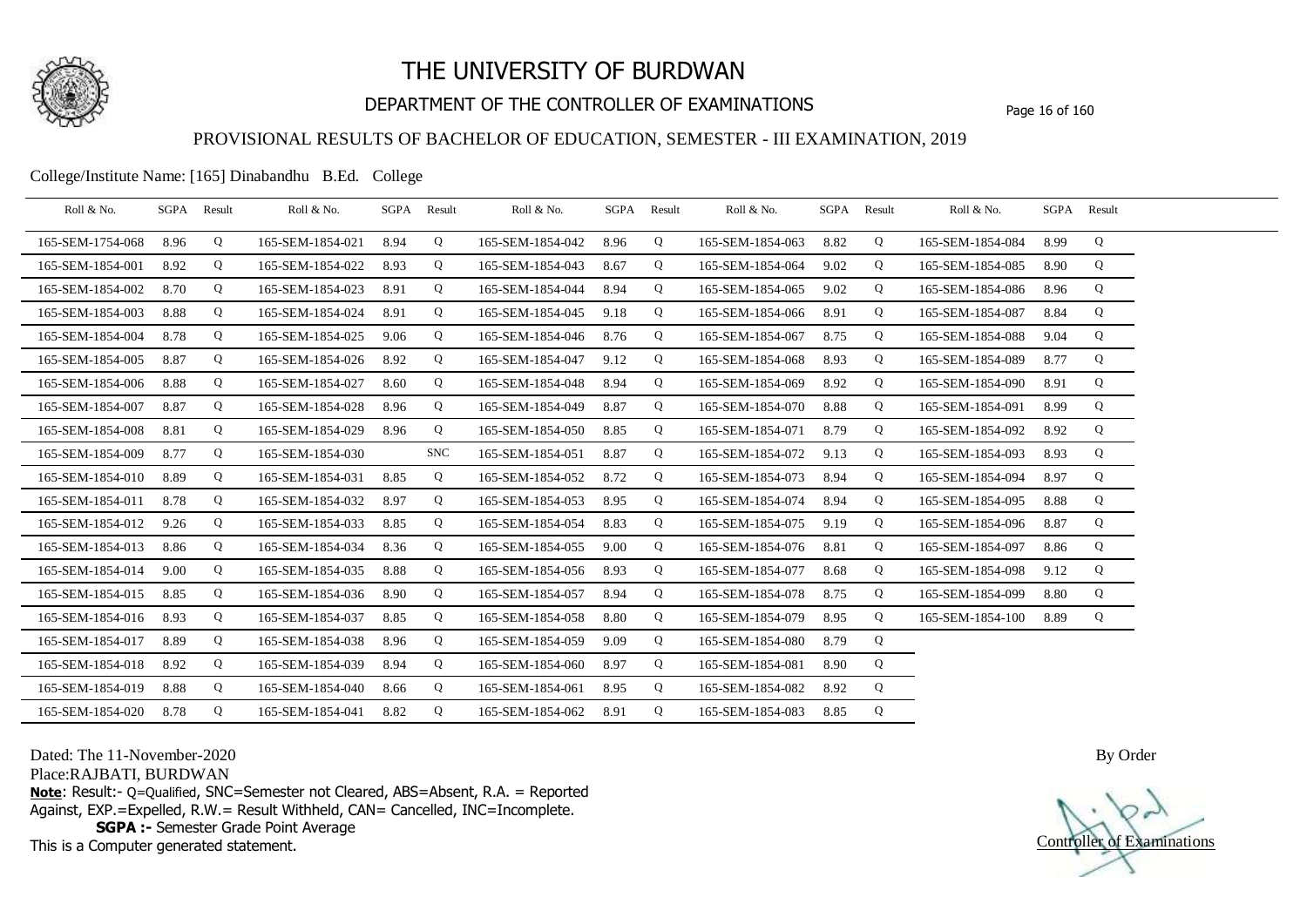

## DEPARTMENT OF THE CONTROLLER OF EXAMINATIONS Page 17 of 160

### PROVISIONAL RESULTS OF BACHELOR OF EDUCATION, SEMESTER - III EXAMINATION, 2019

College/Institute Name: [166] Moulana Abul Kalam Ajad Teachers' Training Inst.

| Roll & No.       | SGPA | Result | Roll & No.       |      | SGPA Result | Roll & No.       | SGPA Result |   | Roll & No.       |      | SGPA Result | Roll & No.       |      | SGPA Result |  |
|------------------|------|--------|------------------|------|-------------|------------------|-------------|---|------------------|------|-------------|------------------|------|-------------|--|
| 166-SEM-1754-038 | 9.48 | Q      | 166-SEM-1854-021 | 9.35 | Q           | 166-SEM-1854-043 | 9.16        | Q | 166-SEM-1854-066 | 9.14 | Q           | 166-SEM-1854-087 | 9.28 | Q           |  |
| 166-SEM-1754-083 |      | INC.   | 166-SEM-1854-022 | 9.40 | Q           | 166-SEM-1854-044 | 9.36        | Q | 166-SEM-1854-067 | 9.32 | Q           | 166-SEM-1854-088 | 9.36 | Q           |  |
| 166-SEM-1854-002 | 9.34 | Q      | 166-SEM-1854-023 | 9.42 | Q           | 166-SEM-1854-045 | 9.38        | Q | 166-SEM-1854-068 | 9.27 | Q           | 166-SEM-1854-089 | 9.39 | Q           |  |
| 166-SEM-1854-003 | 9.16 | Q      | 166-SEM-1854-024 | 9.46 | Q           | 166-SEM-1854-046 | 9.39        | Q | 166-SEM-1854-069 |      | <b>SNC</b>  | 166-SEM-1854-090 | 9.42 | Q           |  |
| 166-SEM-1854-004 | 9.25 | Q      | 166-SEM-1854-025 | 9.60 | Q           | 166-SEM-1854-048 | 9.40        | Q | 166-SEM-1854-070 | 9.23 | Q           | 166-SEM-1854-091 | 9.13 | Q           |  |
| 166-SEM-1854-005 | 9.36 | Q      | 166-SEM-1854-026 | 9.08 | Q           | 166-SEM-1854-049 | 9.40        | Q | 166-SEM-1854-071 | 9.50 | Q           | 166-SEM-1854-092 | 9.20 | Q           |  |
| 166-SEM-1854-006 | 9.22 | Q      | 166-SEM-1854-027 | 9.34 | Q           | 166-SEM-1854-050 | 9.26        | Q | 166-SEM-1854-072 | 9.24 | Q           | 166-SEM-1854-093 | 9.26 | Q           |  |
| 166-SEM-1854-007 | 9.03 | Q      | 166-SEM-1854-029 | 9.30 | Q           | 166-SEM-1854-051 | 9.33        | Q | 166-SEM-1854-073 | 9.36 | Q           | 166-SEM-1854-094 | 9.40 | Q           |  |
| 166-SEM-1854-008 | 9.50 | Q      | 166-SEM-1854-030 | 9.32 | Q           | 166-SEM-1854-052 | 9.29        | Q | 166-SEM-1854-074 | 9.45 | Q           | 166-SEM-1854-095 | 9.31 | Q           |  |
| 166-SEM-1854-009 | 9.38 | Q      | 166-SEM-1854-031 | 9.16 | Q           | 166-SEM-1854-053 | 9.29        | Q | 166-SEM-1854-075 | 9.27 | Q           | 166-SEM-1854-096 | 9.17 | Q           |  |
| 166-SEM-1854-010 | 9.16 | Q      | 166-SEM-1854-032 | 9.31 | Q           | 166-SEM-1854-054 | 9.45        | Q | 166-SEM-1854-076 | 9.28 | Q           | 166-SEM-1854-097 | 9.44 | Q           |  |
| 166-SEM-1854-011 | 9.42 | Q      | 166-SEM-1854-033 | 9.17 | Q           | 166-SEM-1854-055 | 9.56        | Q | 166-SEM-1854-077 | 9.25 | Q           | 166-SEM-1854-098 | 9.38 | Q           |  |
| 166-SEM-1854-012 | 9.34 | Q      | 166-SEM-1854-034 | 9.27 | Q           | 166-SEM-1854-057 | 9.38        | Q | 166-SEM-1854-078 | 9.16 | Q           | 166-SEM-1854-099 | 9.38 | Q           |  |
| 166-SEM-1854-013 | 9.21 | Q      | 166-SEM-1854-035 | 9.29 | Q           | 166-SEM-1854-058 | 9.39        | Q | 166-SEM-1854-079 | 9.61 | Q           | 166-SEM-1854-100 | 9.35 | Q           |  |
| 166-SEM-1854-014 | 9.42 | Q      | 166-SEM-1854-036 | 9.23 | Q           | 166-SEM-1854-059 | 9.39        | Q | 166-SEM-1854-080 | 9.43 | Q           |                  |      |             |  |
| 166-SEM-1854-015 | 9.37 | Q      | 166-SEM-1854-037 | 9.13 | Q           | 166-SEM-1854-060 | 9.25        | Q | 166-SEM-1854-081 | 9.40 | Q           |                  |      |             |  |
| 166-SEM-1854-016 | 9.50 | Q      | 166-SEM-1854-038 | 9.33 | Q           | 166-SEM-1854-061 | 9.17        | Q | 166-SEM-1854-082 | 9.36 | Q           |                  |      |             |  |
| 166-SEM-1854-017 | 9.06 | Q      | 166-SEM-1854-039 | 9.21 | Q           | 166-SEM-1854-062 | 9.15        | Q | 166-SEM-1854-083 | 9.35 | Q           |                  |      |             |  |
| 166-SEM-1854-018 | 9.39 | Q      | 166-SEM-1854-040 | 9.21 | Q           | 166-SEM-1854-063 | 9.29        | Q | 166-SEM-1854-084 | 9.40 | Q           |                  |      |             |  |
| 166-SEM-1854-019 | 9.28 | Q      | 166-SEM-1854-041 | 9.11 | Q           | 166-SEM-1854-064 | 9.44        | Q | 166-SEM-1854-085 | 9.34 | Q           |                  |      |             |  |
| 166-SEM-1854-020 | 9.39 | Q      | 166-SEM-1854-042 | 9.34 | Q           | 166-SEM-1854-065 | 9.47        | Q | 166-SEM-1854-086 | 9.36 | Q           |                  |      |             |  |

Dated: The 11-November-2020

Place:RAJBATI, BURDWAN

**Note**: Result:- Q=Qualified, SNC=Semester not Cleared, ABS=Absent, R.A. = Reported Against, EXP.=Expelled, R.W.= Result Withheld, CAN= Cancelled, INC=Incomplete. **SGPA :-** Semester Grade Point Average

This is a Computer generated statement.

Controller of Examinations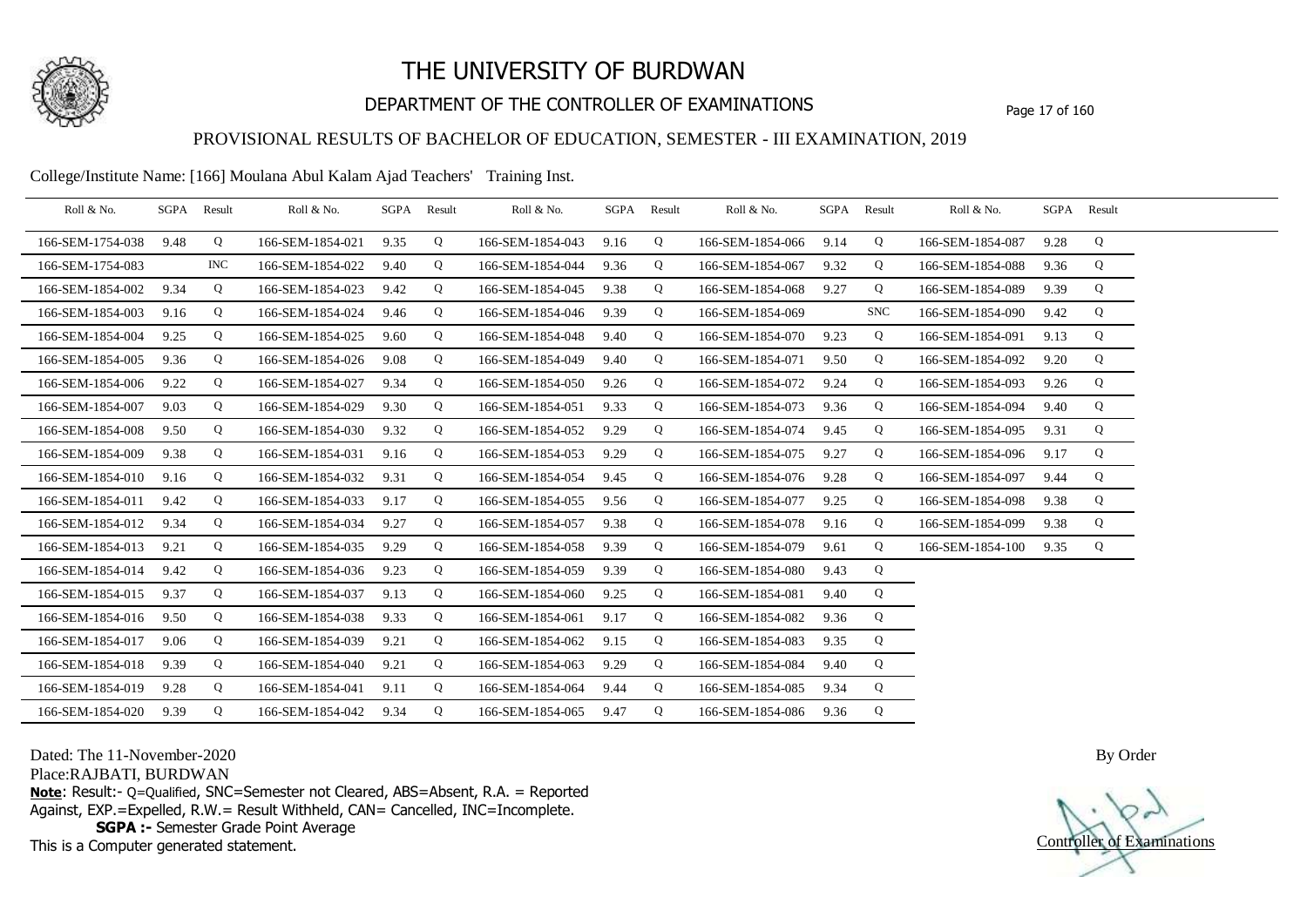

## DEPARTMENT OF THE CONTROLLER OF EXAMINATIONS Page 18 of 160

### PROVISIONAL RESULTS OF BACHELOR OF EDUCATION, SEMESTER - III EXAMINATION, 2019

College/Institute Name: [167] Radha Gobinda B.Ed. Teachers' Training College

| Roll & No.       |      | SGPA Result | Roll & No.       |      | SGPA Result | Roll & No.       |      | SGPA Result | Roll & No.       | SGPA | Result | Roll & No.       | SGPA Result |   |  |
|------------------|------|-------------|------------------|------|-------------|------------------|------|-------------|------------------|------|--------|------------------|-------------|---|--|
| 167-SEM-1854-001 | 9.10 | Q           | 167-SEM-1854-024 | 9.15 | Q           | 167-SEM-1854-049 | 9.16 | Q           | 167-SEM-1854-071 | 9.07 | Q      | 167-SEM-1854-098 | 9.05        | Q |  |
| 167-SEM-1854-003 | 9.11 | Q           | 167-SEM-1854-025 | 9.17 | Q           | 167-SEM-1854-050 | 9.19 | Q           | 167-SEM-1854-073 | 9.20 | Q      | 167-SEM-1854-099 | 9.22        | Q |  |
| 167-SEM-1854-004 | 9.21 | Q           | 167-SEM-1854-026 | 9.15 | Q           | 167-SEM-1854-052 | 9.26 | Q           | 167-SEM-1854-075 | 9.19 | Q      | 167-SEM-1854-100 | 9.40        | Q |  |
| 167-SEM-1854-005 | 9.15 | Q           | 167-SEM-1854-028 | 9.17 | Q           | 167-SEM-1854-053 | 8.89 | Q           | 167-SEM-1854-076 | 9.18 | Q      |                  |             |   |  |
| 167-SEM-1854-006 | 9.00 | Q           | 167-SEM-1854-029 | 8.89 | Q           | 167-SEM-1854-054 | 9.02 | Q           | 167-SEM-1854-077 | 8.91 | Q      |                  |             |   |  |
| 167-SEM-1854-007 | 9.01 | Q           | 167-SEM-1854-030 | 9.10 | Q           | 167-SEM-1854-055 | 9.13 | Q           | 167-SEM-1854-079 | 8.88 | Q      |                  |             |   |  |
| 167-SEM-1854-008 | 9.15 | Q           | 167-SEM-1854-031 | 9.24 | Q           | 167-SEM-1854-056 | 9.38 | Q           | 167-SEM-1854-081 | 9.24 | Q      |                  |             |   |  |
| 167-SEM-1854-009 | 9.19 | Q           | 167-SEM-1854-032 | 9.04 | Q           | 167-SEM-1854-057 | 9.44 | Q           | 167-SEM-1854-082 | 9.14 | Q      |                  |             |   |  |
| 167-SEM-1854-010 | 8.74 | Q           | 167-SEM-1854-034 | 7.96 | Q           | 167-SEM-1854-058 | 9.06 | Q           | 167-SEM-1854-083 | 9.34 | Q      |                  |             |   |  |
| 167-SEM-1854-011 | 8.90 | Q           | 167-SEM-1854-035 | 9.09 | Q           | 167-SEM-1854-059 | 9.03 | Q           | 167-SEM-1854-085 | 9.21 | Q      |                  |             |   |  |
| 167-SEM-1854-013 | 9.07 | Q           | 167-SEM-1854-036 | 9.30 | Q           | 167-SEM-1854-060 | 8.95 | Q           | 167-SEM-1854-086 | 9.15 | Q      |                  |             |   |  |
| 167-SEM-1854-014 | 9.42 | Q           | 167-SEM-1854-037 | 9.18 | Q           | 167-SEM-1854-061 | 9.33 | Q           | 167-SEM-1854-087 | 8.96 | Q      |                  |             |   |  |
| 167-SEM-1854-015 | 9.15 | Q           | 167-SEM-1854-038 | 9.44 | Q           | 167-SEM-1854-062 | 9.15 | Q           | 167-SEM-1854-089 | 9.24 | Q      |                  |             |   |  |
| 167-SEM-1854-016 | 9.14 | Q           | 167-SEM-1854-039 | 8.94 | Q           | 167-SEM-1854-063 | 7.99 | Q           | 167-SEM-1854-090 | 9.11 | Q      |                  |             |   |  |
| 167-SEM-1854-017 | 8.96 | Q           | 167-SEM-1854-040 | 9.17 | Q           | 167-SEM-1854-064 | 9.15 | Q           | 167-SEM-1854-091 | 9.04 | Q      |                  |             |   |  |
| 167-SEM-1854-018 | 8.80 | Q           | 167-SEM-1854-041 | 9.20 | Q           | 167-SEM-1854-065 | 9.01 | Q           | 167-SEM-1854-092 | 9.20 | Q      |                  |             |   |  |
| 167-SEM-1854-019 | 9.22 | Q           | 167-SEM-1854-043 | 8.93 | Q           | 167-SEM-1854-066 | 9.16 | Q           | 167-SEM-1854-093 | 9.10 | Q      |                  |             |   |  |
| 167-SEM-1854-020 |      | <b>SNC</b>  | 167-SEM-1854-045 | 9.22 | Q           | 167-SEM-1854-067 | 9.20 | Q           | 167-SEM-1854-094 | 9.07 | Q      |                  |             |   |  |
| 167-SEM-1854-021 | 8.88 | Q           | 167-SEM-1854-046 | 9.29 | Q           | 167-SEM-1854-068 | 9.16 | Q           | 167-SEM-1854-095 | 9.04 | Q      |                  |             |   |  |
| 167-SEM-1854-022 | 9.02 | Q           | 167-SEM-1854-047 | 9.26 | Q           | 167-SEM-1854-069 | 9.12 | Q           | 167-SEM-1854-096 | 9.12 | Q      |                  |             |   |  |
| 167-SEM-1854-023 | 9.34 | Q           | 167-SEM-1854-048 | 9.12 | Q           | 167-SEM-1854-070 | 9.04 | Q           | 167-SEM-1854-097 | 9.26 | Q      |                  |             |   |  |

Dated: The 11-November-2020

Place:RAJBATI, BURDWAN

**Note**: Result:- Q=Qualified, SNC=Semester not Cleared, ABS=Absent, R.A. = Reported Against, EXP.=Expelled, R.W.= Result Withheld, CAN= Cancelled, INC=Incomplete. **SGPA :-** Semester Grade Point Average

This is a Computer generated statement.

Controller of Examinations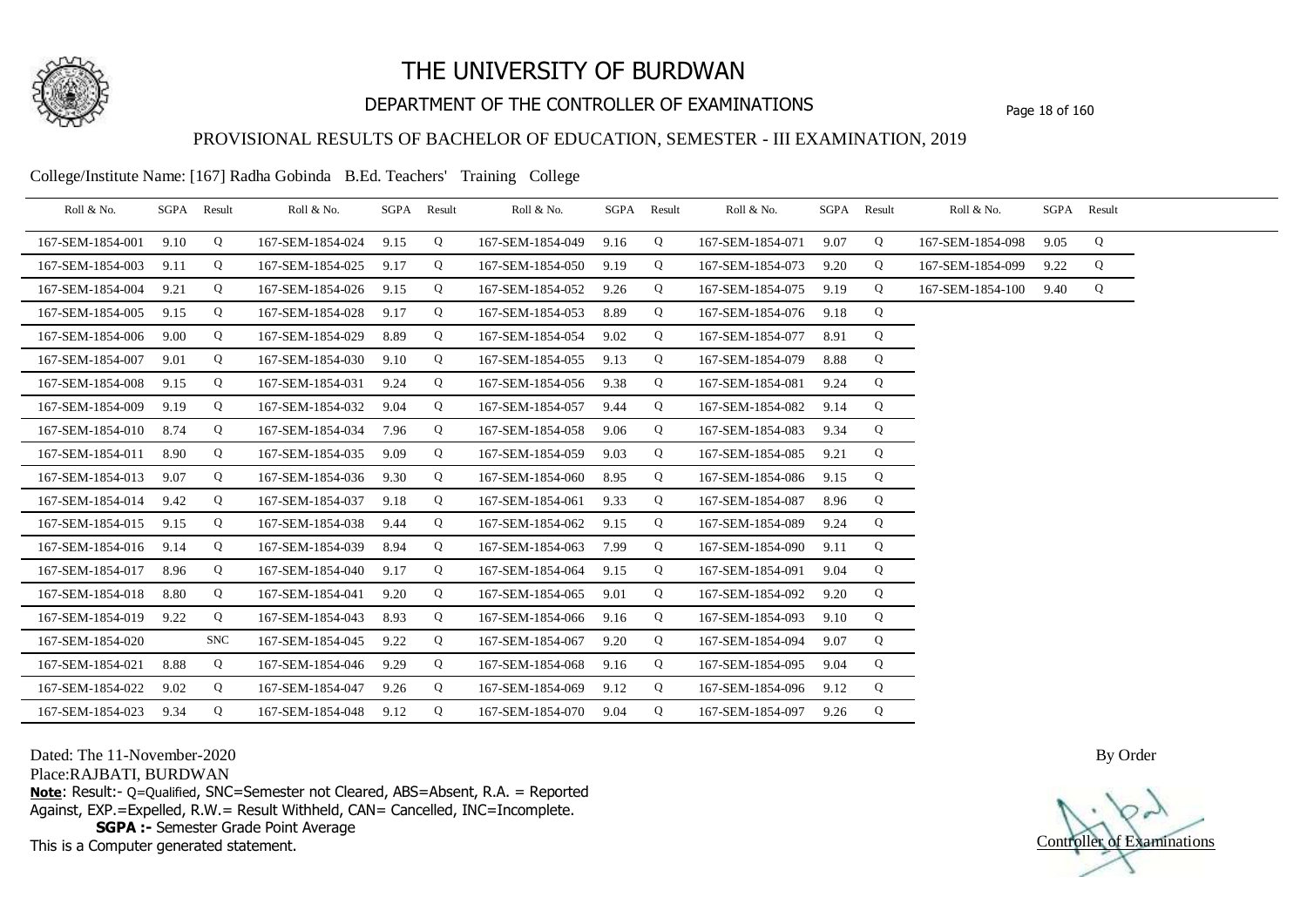

## DEPARTMENT OF THE CONTROLLER OF EXAMINATIONS Page 19 of 160

### PROVISIONAL RESULTS OF BACHELOR OF EDUCATION, SEMESTER - III EXAMINATION, 2019

College/Institute Name: [168] Dishari College of Education

| Roll & No.       | SGPA | Result     | Roll & No.       |      | SGPA Result | Roll & No.       | SGPA Result |   | Roll & No.       |      | SGPA Result | Roll & No.       | SGPA Result |            |  |
|------------------|------|------------|------------------|------|-------------|------------------|-------------|---|------------------|------|-------------|------------------|-------------|------------|--|
| 168-SEM-1854-001 | 8.94 | Q          | 168-SEM-1854-022 | 9.08 | Q           | 168-SEM-1854-043 | 9.08        | Q | 168-SEM-1854-064 | 9.15 | Q           | 168-SEM-1854-085 | 9.09        | Q          |  |
| 168-SEM-1854-002 | 9.10 | Q          | 168-SEM-1854-023 | 8.80 | Q           | 168-SEM-1854-044 | 8.89        | Q | 168-SEM-1854-065 | 9.01 | Q           | 168-SEM-1854-086 | 9.02        | Q          |  |
| 168-SEM-1854-003 | 9.02 | Q          | 168-SEM-1854-024 | 8.99 | Q           | 168-SEM-1854-045 | 9.26        | Q | 168-SEM-1854-066 |      | <b>INC</b>  | 168-SEM-1854-087 | 8.88        | Q          |  |
| 168-SEM-1854-004 | 8.76 | Q          | 168-SEM-1854-025 | 8.75 | Q           | 168-SEM-1854-046 | 9.05        | Q | 168-SEM-1854-067 | 9.19 | Q           | 168-SEM-1854-088 | 9.08        | Q          |  |
| 168-SEM-1854-005 | 8.94 | Q          | 168-SEM-1854-026 | 9.02 | Q           | 168-SEM-1854-047 | 8.98        | Q | 168-SEM-1854-068 | 9.03 | Q           | 168-SEM-1854-089 | 9.12        | Q          |  |
| 168-SEM-1854-006 | 8.94 | Q          | 168-SEM-1854-027 | 8.87 | Q           | 168-SEM-1854-048 | 9.05        | Q | 168-SEM-1854-069 | 9.09 | Q           | 168-SEM-1854-090 | 9.03        | Q          |  |
| 168-SEM-1854-007 | 9.04 | Q          | 168-SEM-1854-028 | 8.96 | Q           | 168-SEM-1854-049 | 9.04        | Q | 168-SEM-1854-070 | 9.20 | Q           | 168-SEM-1854-091 | 8.94        | Q          |  |
| 168-SEM-1854-008 |      | <b>INC</b> | 168-SEM-1854-029 | 8.84 | Q           | 168-SEM-1854-050 | 8.76        | Q | 168-SEM-1854-071 | 8.95 | Q           | 168-SEM-1854-092 | 9.01        | Q          |  |
| 168-SEM-1854-009 | 8.86 | Q          | 168-SEM-1854-030 | 9.07 | Q           | 168-SEM-1854-051 | 8.98        | Q | 168-SEM-1854-072 | 8.90 | Q           | 168-SEM-1854-093 | 9.03        | Q          |  |
| 168-SEM-1854-010 | 9.00 | Q          | 168-SEM-1854-031 | 8.80 | Q           | 168-SEM-1854-052 | 9.06        | Q | 168-SEM-1854-073 | 9.13 | Q           | 168-SEM-1854-094 | 9.14        | Q          |  |
| 168-SEM-1854-011 | 9.24 | Q          | 168-SEM-1854-032 | 9.00 | Q           | 168-SEM-1854-053 | 8.98        | Q | 168-SEM-1854-074 | 8.81 | Q           | 168-SEM-1854-095 |             | <b>INC</b> |  |
| 168-SEM-1854-012 | 9.09 | Q          | 168-SEM-1854-033 | 9.06 | Q           | 168-SEM-1854-054 | 9.22        | Q | 168-SEM-1854-075 | 8.80 | Q           | 168-SEM-1854-096 | 8.41        | Q          |  |
| 168-SEM-1854-013 | 8.83 | Q          | 168-SEM-1854-034 | 9.09 | Q           | 168-SEM-1854-055 | 9.08        | Q | 168-SEM-1854-076 | 8.89 | Q           | 168-SEM-1854-097 | 9.07        | Q          |  |
| 168-SEM-1854-014 | 9.16 | Q          | 168-SEM-1854-035 | 9.01 | Q           | 168-SEM-1854-056 | 8.96        | Q | 168-SEM-1854-077 | 8.84 | Q           | 168-SEM-1854-098 | 8.98        | Q          |  |
| 168-SEM-1854-015 | 8.79 | Q          | 168-SEM-1854-036 | 9.04 | Q           | 168-SEM-1854-057 | 8.92        | Q | 168-SEM-1854-078 | 9.07 | Q           | 168-SEM-1854-099 | 8.75        | Q          |  |
| 168-SEM-1854-016 | 8.96 | Q          | 168-SEM-1854-037 | 9.02 | Q           | 168-SEM-1854-058 | 9.05        | Q | 168-SEM-1854-079 | 8.96 | Q           | 168-SEM-1854-100 | 9.10        | Q          |  |
| 168-SEM-1854-017 | 9.20 | Q          | 168-SEM-1854-038 | 9.09 | Q           | 168-SEM-1854-059 | 8.95        | Q | 168-SEM-1854-080 | 8.58 | Q           |                  |             |            |  |
| 168-SEM-1854-018 | 9.10 | Q          | 168-SEM-1854-039 | 9.04 | Q           | 168-SEM-1854-060 | 9.02        | Q | 168-SEM-1854-081 | 9.03 | Q           |                  |             |            |  |
| 168-SEM-1854-019 |      | <b>INC</b> | 168-SEM-1854-040 | 8.94 | Q           | 168-SEM-1854-061 | 9.04        | Q | 168-SEM-1854-082 |      | <b>INC</b>  |                  |             |            |  |
| 168-SEM-1854-020 | 9.00 | Q          | 168-SEM-1854-041 | 9.00 | Q           | 168-SEM-1854-062 | 9.05        | Q | 168-SEM-1854-083 | 8.96 | Q           |                  |             |            |  |
| 168-SEM-1854-021 | 9.01 | Q          | 168-SEM-1854-042 | 8.95 | Q           | 168-SEM-1854-063 | 8.99        | Q | 168-SEM-1854-084 | 9.08 | Q           |                  |             |            |  |

Dated: The 11-November-2020

Place:RAJBATI, BURDWAN

**Note**: Result:- Q=Qualified, SNC=Semester not Cleared, ABS=Absent, R.A. = Reported Against, EXP.=Expelled, R.W.= Result Withheld, CAN= Cancelled, INC=Incomplete. **SGPA :-** Semester Grade Point Average

This is a Computer generated statement.

Controller of Examinations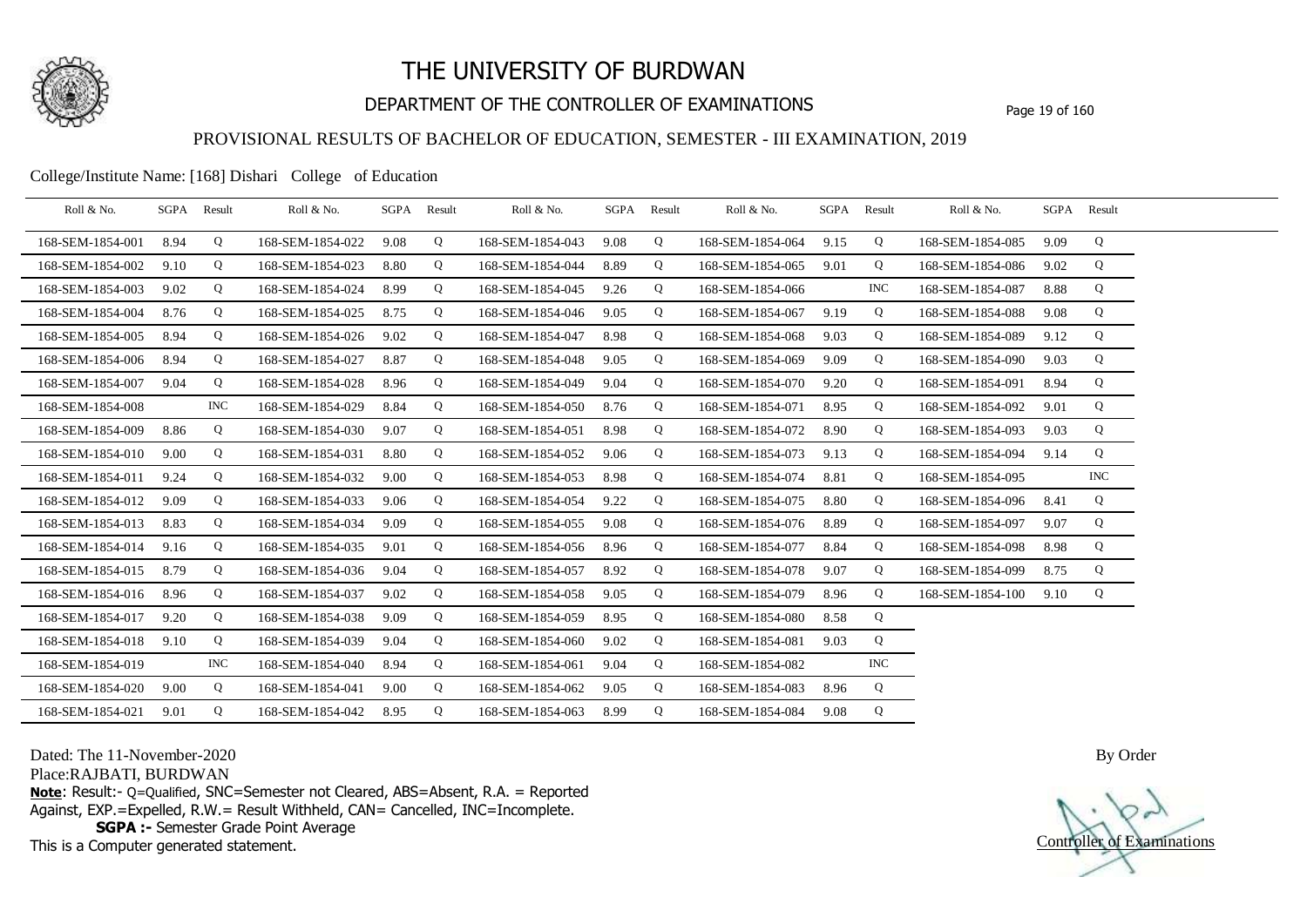

## DEPARTMENT OF THE CONTROLLER OF EXAMINATIONS Page 20 of 160

### PROVISIONAL RESULTS OF BACHELOR OF EDUCATION, SEMESTER - III EXAMINATION, 2019

College/Institute Name: [169] Natunhat Teachers' Training Institute

| Roll & No.       | SGPA | Result     | Roll & No.       |      | SGPA Result | Roll & No.       |      | SGPA Result | Roll & No.       | SGPA Result |   | Roll & No.       | SGPA Result |   |  |
|------------------|------|------------|------------------|------|-------------|------------------|------|-------------|------------------|-------------|---|------------------|-------------|---|--|
| 169-SEM-1854-001 | 7.99 | Q          | 169-SEM-1854-022 | 8.59 | Q           | 169-SEM-1854-043 | 8.60 | Q           | 169-SEM-1854-064 | 8.48        | Q | 169-SEM-1854-085 | 8.12        | Q |  |
| 169-SEM-1854-002 | 8.95 | Q          | 169-SEM-1854-023 | 8.31 | Q           | 169-SEM-1854-044 | 8.33 | Q           | 169-SEM-1854-065 | 7.97        | Q | 169-SEM-1854-086 | 8.85        | Q |  |
| 169-SEM-1854-003 | 9.08 | Q          | 169-SEM-1854-024 | 8.25 | Q           | 169-SEM-1854-045 | 8.72 | Q           | 169-SEM-1854-066 | 7.86        | Q | 169-SEM-1854-087 | 8.13        | Q |  |
| 169-SEM-1854-004 | 8.57 | Q          | 169-SEM-1854-025 | 8.06 | Q           | 169-SEM-1854-046 | 7.13 | Q           | 169-SEM-1854-067 | 8.23        | Q | 169-SEM-1854-088 | 8.14        | Q |  |
| 169-SEM-1854-005 | 7.74 | Q          | 169-SEM-1854-026 | 8.34 | Q           | 169-SEM-1854-047 | 8.68 | Q           | 169-SEM-1854-068 | 8.43        | Q | 169-SEM-1854-089 | 8.26        | Q |  |
| 169-SEM-1854-006 | 8.28 | Q          | 169-SEM-1854-027 | 8.84 | Q           | 169-SEM-1854-048 | 8.21 | Q           | 169-SEM-1854-069 | 7.98        | Q | 169-SEM-1854-090 | 7.93        | Q |  |
| 169-SEM-1854-007 | 7.92 | Q          | 169-SEM-1854-028 | 8.38 | Q           | 169-SEM-1854-049 | 8.12 | Q           | 169-SEM-1854-070 | 8.79        | Q | 169-SEM-1854-091 | 8.56        | Q |  |
| 169-SEM-1854-008 | 7.99 | Q          | 169-SEM-1854-029 | 8.70 | $\mathbf Q$ | 169-SEM-1854-050 | 8.27 | Q           | 169-SEM-1854-071 | 7.08        | Q | 169-SEM-1854-092 | 8.87        | Q |  |
| 169-SEM-1854-009 | 8.66 | Q          | 169-SEM-1854-030 | 8.29 | Q           | 169-SEM-1854-051 |      | <b>SNC</b>  | 169-SEM-1854-072 | 8.18        | Q | 169-SEM-1854-093 | 8.39        | Q |  |
| 169-SEM-1854-010 | 8.13 | Q          | 169-SEM-1854-031 | 8.50 | Q           | 169-SEM-1854-052 | 9.17 | Q           | 169-SEM-1854-073 | 7.67        | Q | 169-SEM-1854-094 | 8.24        | Q |  |
| 169-SEM-1854-011 | 8.15 | Q          | 169-SEM-1854-032 | 8.26 | Q           | 169-SEM-1854-053 | 8.39 | Q           | 169-SEM-1854-074 | 8.15        | Q | 169-SEM-1854-095 | 8.51        | Q |  |
| 169-SEM-1854-012 | 8.77 | Q          | 169-SEM-1854-033 | 8.32 | $\mathbf Q$ | 169-SEM-1854-054 | 7.98 | Q           | 169-SEM-1854-075 | 8.51        | Q | 169-SEM-1854-096 | 8.43        | Q |  |
| 169-SEM-1854-013 | 8.04 | Q          | 169-SEM-1854-034 | 7.99 | Q           | 169-SEM-1854-055 | 8.78 | Q           | 169-SEM-1854-076 | 8.71        | Q | 169-SEM-1854-097 | 7.96        | Q |  |
| 169-SEM-1854-014 | 8.11 | Q          | 169-SEM-1854-035 | 8.51 | Q           | 169-SEM-1854-056 | 8.57 | Q           | 169-SEM-1854-077 | 8.20        | Q | 169-SEM-1854-098 | 8.73        | Q |  |
| 169-SEM-1854-015 | 7.98 | Q          | 169-SEM-1854-036 | 8.49 | Q           | 169-SEM-1854-057 | 9.11 | Q           | 169-SEM-1854-078 | 8.31        | Q | 169-SEM-1854-099 | 8.17        | Q |  |
| 169-SEM-1854-016 | 8.47 | Q          | 169-SEM-1854-037 | 8.76 | Q           | 169-SEM-1854-058 | 8.08 | Q           | 169-SEM-1854-079 | 8.47        | Q | 169-SEM-1854-100 | 7.71        | Q |  |
| 169-SEM-1854-017 |      | <b>INC</b> | 169-SEM-1854-038 | 8.92 | Q           | 169-SEM-1854-059 | 8.45 | Q           | 169-SEM-1854-080 | 8.48        | Q |                  |             |   |  |
| 169-SEM-1854-018 | 8.35 | Q          | 169-SEM-1854-039 | 7.93 | Q           | 169-SEM-1854-060 | 8.40 | Q           | 169-SEM-1854-081 | 8.37        | Q |                  |             |   |  |
| 169-SEM-1854-019 | 8.20 | Q          | 169-SEM-1854-040 | 8.41 | Q           | 169-SEM-1854-061 | 8.03 | Q           | 169-SEM-1854-082 | 8.14        | Q |                  |             |   |  |
| 169-SEM-1854-020 | 8.75 | Q          | 169-SEM-1854-041 | 8.22 | Q           | 169-SEM-1854-062 | 8.06 | Q           | 169-SEM-1854-083 | 8.57        | Q |                  |             |   |  |
| 169-SEM-1854-021 | 8.04 | Q          | 169-SEM-1854-042 | 8.78 | Q           | 169-SEM-1854-063 | 8.23 | Q           | 169-SEM-1854-084 | 8.29        | Q |                  |             |   |  |

Dated: The 11-November-2020

Place:RAJBATI, BURDWAN

**Note**: Result:- Q=Qualified, SNC=Semester not Cleared, ABS=Absent, R.A. = Reported Against, EXP.=Expelled, R.W.= Result Withheld, CAN= Cancelled, INC=Incomplete. **SGPA :-** Semester Grade Point Average

This is a Computer generated statement.

Controller of Examinations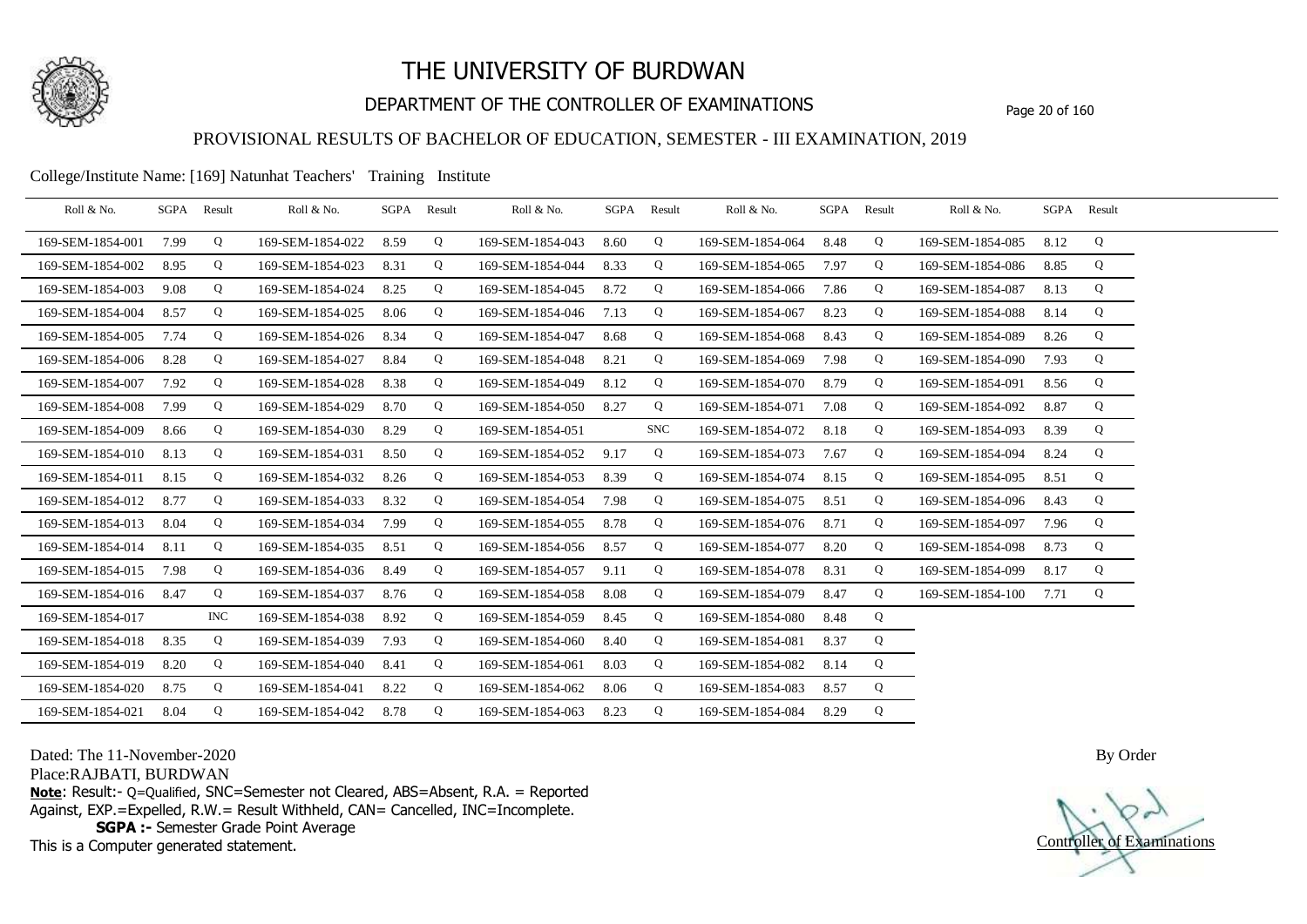

## DEPARTMENT OF THE CONTROLLER OF EXAMINATIONS Page 21 of 160

### PROVISIONAL RESULTS OF BACHELOR OF EDUCATION, SEMESTER - III EXAMINATION, 2019

#### College/Institute Name: [170] East West Education Institute

| Roll & No.       | SGPA | Result | Roll & No.       | SGPA | Result | Roll & No.       |      | SGPA Result | Roll & No.       | SGPA | Result | Roll & No.       |      | SGPA Result |  |
|------------------|------|--------|------------------|------|--------|------------------|------|-------------|------------------|------|--------|------------------|------|-------------|--|
| 170-SEM-1854-001 | 8.54 | Q      | 170-SEM-1854-024 | 8.56 | Q      | 170-SEM-1854-045 | 8.60 | Q           | 170-SEM-1854-066 | 8.43 | Q      | 170-SEM-1854-087 | 8.71 | Q           |  |
| 170-SEM-1854-002 | 8.39 | Q      | 170-SEM-1854-025 | 8.51 | Q      | 170-SEM-1854-046 | 8.83 | Q           | 170-SEM-1854-067 | 9.11 | Q      | 170-SEM-1854-088 | 8.64 | Q           |  |
| 170-SEM-1854-003 | 8.16 | Q      | 170-SEM-1854-026 | 8.38 | Q      | 170-SEM-1854-047 | 8.86 | Q           | 170-SEM-1854-068 | 8.74 | Q      | 170-SEM-1854-089 | 8.86 | Q           |  |
| 170-SEM-1854-004 | 8.52 | Q      | 170-SEM-1854-027 | 8.44 | Q      | 170-SEM-1854-048 | 8.88 | Q           | 170-SEM-1854-069 | 8.78 | Q      | 170-SEM-1854-090 | 8.88 | Q           |  |
| 170-SEM-1854-005 | 8.55 | Q      | 170-SEM-1854-028 | 9.09 | Q      | 170-SEM-1854-049 | 9.14 | Q           | 170-SEM-1854-070 | 8.57 | Q      | 170-SEM-1854-091 | 9.08 | Q           |  |
| 170-SEM-1854-006 | 8.83 | Q      | 170-SEM-1854-029 | 8.43 | Q      | 170-SEM-1854-050 | 8.68 | Q           | 170-SEM-1854-071 | 8.62 | Q      | 170-SEM-1854-092 | 8.96 | Q           |  |
| 170-SEM-1854-007 | 8.59 | Q      | 170-SEM-1854-030 | 8.78 | Q      | 170-SEM-1854-051 | 8.25 | Q           | 170-SEM-1854-072 | 8.20 | Q      | 170-SEM-1854-093 | 8.78 | Q           |  |
| 170-SEM-1854-008 | 8.51 | Q      | 170-SEM-1854-031 | 8.64 | Q      | 170-SEM-1854-052 | 8.86 | Q           | 170-SEM-1854-073 | 8.05 | Q      | 170-SEM-1854-094 | 8.66 | Q           |  |
| 170-SEM-1854-009 | 8.90 | Q      | 170-SEM-1854-032 | 8.88 | Q      | 170-SEM-1854-053 | 9.03 | Q           | 170-SEM-1854-074 | 8.82 | Q      | 170-SEM-1854-095 | 8.74 | Q           |  |
| 170-SEM-1854-010 | 9.02 | Q      | 170-SEM-1854-033 | 8.81 | Q      | 170-SEM-1854-054 | 8.38 | Q           | 170-SEM-1854-075 | 8.58 | Q      | 170-SEM-1854-096 | 9.02 | Q           |  |
| 170-SEM-1854-011 | 8.89 | Q      | 170-SEM-1854-034 | 8.69 | Q      | 170-SEM-1854-055 | 8.35 | Q           | 170-SEM-1854-076 | 8.42 | Q      | 170-SEM-1854-097 | 8.61 | Q           |  |
| 170-SEM-1854-012 | 8.74 | Q      | 170-SEM-1854-035 | 8.50 | Q      | 170-SEM-1854-056 | 8.97 | Q           | 170-SEM-1854-077 | 8.93 | Q      | 170-SEM-1854-098 | 8.73 | Q           |  |
| 170-SEM-1854-013 | 8.91 | Q      | 170-SEM-1854-036 | 8.53 | Q      | 170-SEM-1854-057 | 8.31 | Q           | 170-SEM-1854-078 | 8.50 | Q      | 170-SEM-1854-099 | 9.06 | Q           |  |
| 170-SEM-1854-014 | 9.07 | Q      | 170-SEM-1854-037 | 8.12 | Q      | 170-SEM-1854-058 | 8.59 | Q           | 170-SEM-1854-079 | 8.80 | Q      | 170-SEM-1854-100 | 8.88 | Q           |  |
| 170-SEM-1854-015 | 8.40 | Q      | 170-SEM-1854-038 | 8.89 | Q      | 170-SEM-1854-059 | 8.25 | Q           | 170-SEM-1854-080 | 8.51 | Q      |                  |      |             |  |
| 170-SEM-1854-016 | 8.57 | Q      | 170-SEM-1854-039 | 8.58 | Q      | 170-SEM-1854-060 | 8.22 | Q           | 170-SEM-1854-081 | 8.92 | Q      |                  |      |             |  |
| 170-SEM-1854-019 | 9.01 | Q      | 170-SEM-1854-040 | 8.46 | Q      | 170-SEM-1854-061 | 8.76 | Q           | 170-SEM-1854-082 | 8.89 | Q      |                  |      |             |  |
| 170-SEM-1854-020 | 8.64 | Q      | 170-SEM-1854-041 | 9.02 | Q      | 170-SEM-1854-062 | 8.46 | Q           | 170-SEM-1854-083 | 8.31 | Q      |                  |      |             |  |
| 170-SEM-1854-021 | 8.50 | Q      | 170-SEM-1854-042 | 8.60 | Q      | 170-SEM-1854-063 | 8.93 | Q           | 170-SEM-1854-084 | 8.92 | Q      |                  |      |             |  |
| 170-SEM-1854-022 | 8.59 | Q      | 170-SEM-1854-043 | 8.65 | Q      | 170-SEM-1854-064 | 8.59 | Q           | 170-SEM-1854-085 | 9.05 | Q      |                  |      |             |  |
| 170-SEM-1854-023 | 9.02 | Q      | 170-SEM-1854-044 | 8.50 | Q      | 170-SEM-1854-065 | 8.93 | Q           | 170-SEM-1854-086 | 9.17 | Q      |                  |      |             |  |

Dated: The 11-November-2020

Place:RAJBATI, BURDWAN

**Note**: Result:- Q=Qualified, SNC=Semester not Cleared, ABS=Absent, R.A. = Reported Against, EXP.=Expelled, R.W.= Result Withheld, CAN= Cancelled, INC=Incomplete. **SGPA :-** Semester Grade Point Average

This is a Computer generated statement.

Controller of Examinations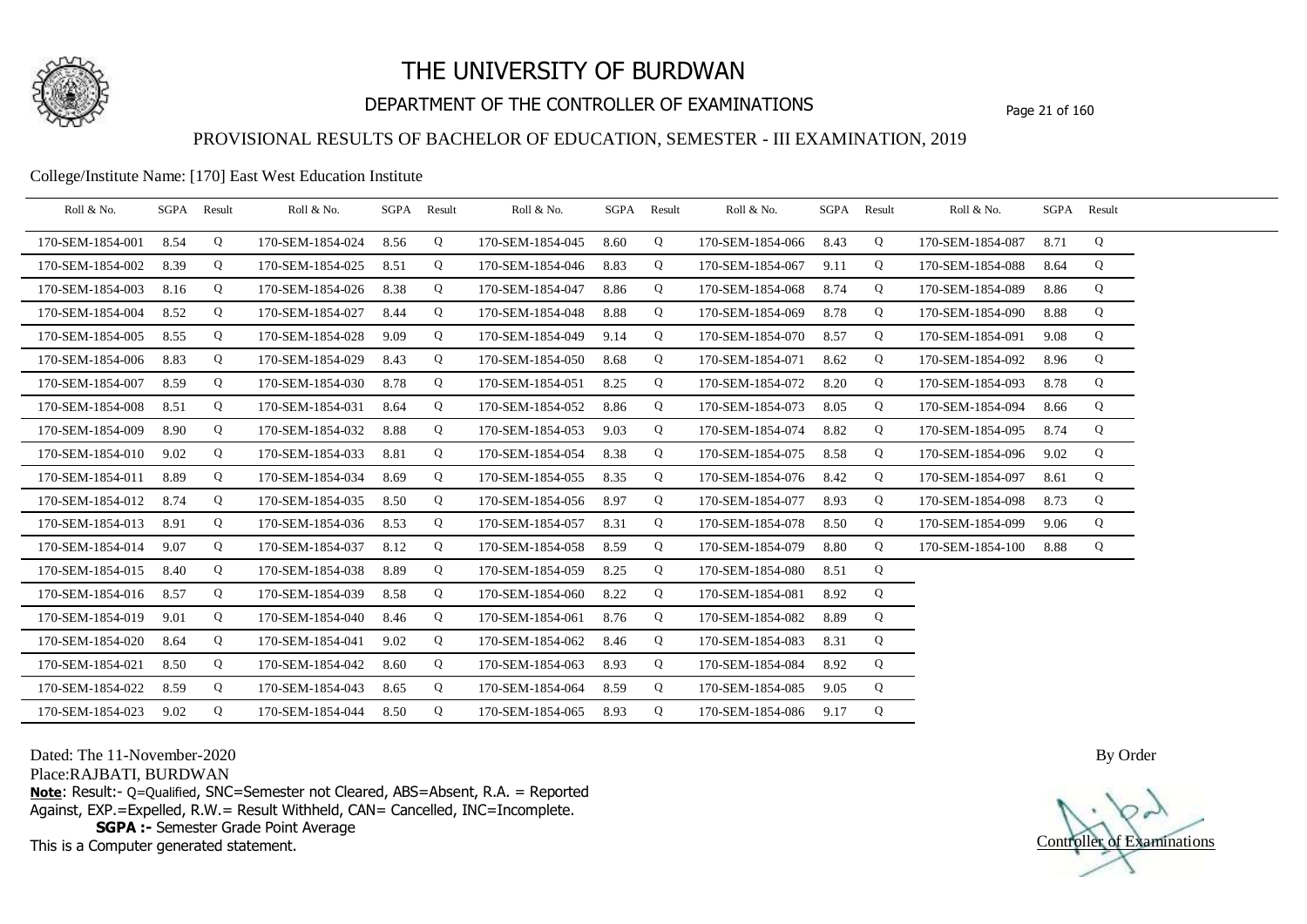

## DEPARTMENT OF THE CONTROLLER OF EXAMINATIONS Page 22 of 160

### PROVISIONAL RESULTS OF BACHELOR OF EDUCATION, SEMESTER - III EXAMINATION, 2019

#### College/Institute Name: [171] J.N. Konar College of Education

| Roll & No.       | SGPA | Result | Roll & No.       | SGPA Result |            | Roll & No.       | SGPA Result |   | Roll & No.       | SGPA Result |            | Roll & No.       | SGPA Result |            |  |
|------------------|------|--------|------------------|-------------|------------|------------------|-------------|---|------------------|-------------|------------|------------------|-------------|------------|--|
| 171-SEM-1854-001 | 7.59 | Q      | 171-SEM-1854-023 | 7.05        | Q          | 171-SEM-1854-045 | 7.47        | Q | 171-SEM-1854-067 | 7.91        | Q          | 171-SEM-1854-089 | 8.23        | Q          |  |
| 171-SEM-1854-002 | 7.84 | Q      | 171-SEM-1854-025 |             | INC.       | 171-SEM-1854-046 | 7.25        | Q | 171-SEM-1854-068 | 8.00        | Q          | 171-SEM-1854-090 | 7.95        | Q          |  |
| 171-SEM-1854-003 | 7.35 | Q      | 171-SEM-1854-026 | 7.74        | Q          | 171-SEM-1854-047 | 7.98        | Q | 171-SEM-1854-069 | 7.01        | Q          | 171-SEM-1854-091 |             | $\rm{INC}$ |  |
| 171-SEM-1854-005 |      | INC.   | 171-SEM-1854-027 | 6.92        | Q          | 171-SEM-1854-048 | 7.76        | Q | 171-SEM-1854-070 | 7.64        | Q          | 171-SEM-1854-092 | 7.83        | Q          |  |
| 171-SEM-1854-006 | 7.79 | Q      | 171-SEM-1854-028 |             | INC.       | 171-SEM-1854-049 | 7.31        | Q | 171-SEM-1854-071 | 7.84        | Q          | 171-SEM-1854-093 | 7.84        | Q          |  |
| 171-SEM-1854-007 | 7.35 | Q      | 171-SEM-1854-029 | 7.15        | Q          | 171-SEM-1854-050 | 7.66        | Q | 171-SEM-1854-072 | 7.91        | Q          | 171-SEM-1854-094 | 8.55        | Q          |  |
| 171-SEM-1854-008 | 7.87 | Q      | 171-SEM-1854-030 | 8.12        | Q          | 171-SEM-1854-051 | 7.19        | Q | 171-SEM-1854-074 |             | <b>INC</b> | 171-SEM-1854-095 | 7.95        | Q          |  |
| 171-SEM-1854-009 |      | INC.   | 171-SEM-1854-031 | 7.67        | Q          | 171-SEM-1854-052 | 7.85        | Q | 171-SEM-1854-075 |             | <b>INC</b> | 171-SEM-1854-096 | 7.93        | Q          |  |
| 171-SEM-1854-010 | 7.42 | Q      | 171-SEM-1854-032 | 7.65        | Q          | 171-SEM-1854-053 | 7.25        | Q | 171-SEM-1854-076 |             | <b>INC</b> | 171-SEM-1854-097 | 7.54        | Q          |  |
| 171-SEM-1854-011 | 7.76 | Q      | 171-SEM-1854-033 | 8.13        | Q          | 171-SEM-1854-054 | 8.25        | Q | 171-SEM-1854-077 | 7.27        | Q          | 171-SEM-1854-098 | 8.58        | Q          |  |
| 171-SEM-1854-012 | 7.27 | Q      | 171-SEM-1854-034 | 8.41        | Q          | 171-SEM-1854-055 | 8.06        | Q | 171-SEM-1854-078 | 7.50        | Q          | 171-SEM-1854-099 | 7.15        | Q          |  |
| 171-SEM-1854-013 | 7.33 | Q      | 171-SEM-1854-035 | 8.57        | Q          | 171-SEM-1854-056 | 7.44        | Q | 171-SEM-1854-079 | 7.96        | Q          | 171-SEM-1854-100 | 8.13        | Q          |  |
| 171-SEM-1854-014 | 8.00 | Q      | 171-SEM-1854-036 | 8.21        | Q          | 171-SEM-1854-057 | 7.88        | Q | 171-SEM-1854-080 | 7.90        | Q          | 171-SEM-1854-101 | 8.24        | Q          |  |
| 171-SEM-1854-015 | 8.44 | Q      | 171-SEM-1854-037 | 8.05        | Q          | 171-SEM-1854-058 | 8.28        | Q | 171-SEM-1854-081 | 6.87        | Q          | 171-SEM-1854-102 | 8.28        | Q          |  |
| 171-SEM-1854-016 | 8.17 | Q      | 171-SEM-1854-038 | 8.12        | Q          | 171-SEM-1854-059 | 7.34        | Q | 171-SEM-1854-082 | 7.75        | Q          | 171-SEM-1854-103 | 7.64        | Q          |  |
| 171-SEM-1854-017 | 8.06 | Q      | 171-SEM-1854-039 | 7.81        | Q          | 171-SEM-1854-060 | 8.03        | Q | 171-SEM-1854-083 | 7.25        | Q          | 171-SEM-1854-104 | 7.80        | Q          |  |
| 171-SEM-1854-018 | 8.06 | Q      | 171-SEM-1854-040 | 7.78        | Q          | 171-SEM-1854-062 | 7.91        | Q | 171-SEM-1854-084 | 7.67        | Q          | 171-SEM-1854-105 |             | $\rm{INC}$ |  |
| 171-SEM-1854-019 | 7.26 | Q      | 171-SEM-1854-041 |             | <b>INC</b> | 171-SEM-1854-063 | 7.57        | Q | 171-SEM-1854-085 | 7.72        | Q          | 171-SEM-1854-107 | 7.71        | Q          |  |
| 171-SEM-1854-020 | 7.70 | Q      | 171-SEM-1854-042 | 8.01        | Q          | 171-SEM-1854-064 | 8.21        | Q | 171-SEM-1854-086 | 8.01        | Q          | 171-SEM-1854-108 |             | <b>INC</b> |  |
| 171-SEM-1854-021 | 7.95 | Q      | 171-SEM-1854-043 | 7.02        | Q          | 171-SEM-1854-065 | 7.85        | Q | 171-SEM-1854-087 | 7.68        | Q          | 171-SEM-1854-109 | 7.36        | Q          |  |
| 171-SEM-1854-022 | 7.77 | Q      | 171-SEM-1854-044 | 7.95        | Q          | 171-SEM-1854-066 | 7.70        | Q | 171-SEM-1854-088 |             | <b>INC</b> | 171-SEM-1854-110 | 6.99        | Q          |  |

Dated: The 11-November-2020

Place:RAJBATI, BURDWAN

**Note**: Result:- Q=Qualified, SNC=Semester not Cleared, ABS=Absent, R.A. = Reported Against, EXP.=Expelled, R.W.= Result Withheld, CAN= Cancelled, INC=Incomplete. **SGPA :-** Semester Grade Point Average

This is a Computer generated statement.

Controller of Examinations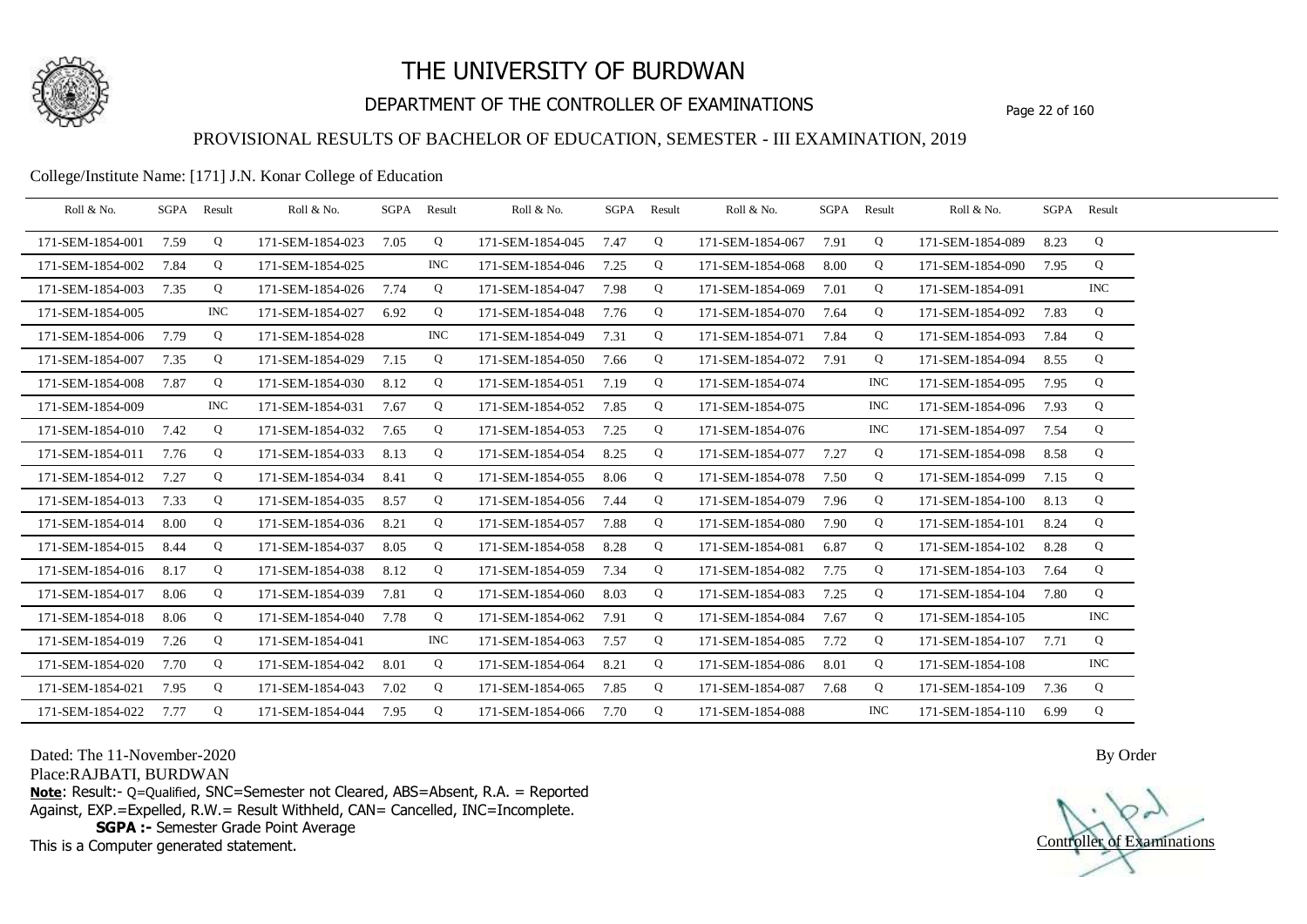

## DEPARTMENT OF THE CONTROLLER OF EXAMINATIONS Page 23 of 160

#### PROVISIONAL RESULTS OF BACHELOR OF EDUCATION, SEMESTER - III EXAMINATION, 2019

College/Institute Name: [171] J.N. Konar College of Education

| Roll & No.       | SGPA | Result     | Roll & No.       | SGPA | Result     | Roll & No. | SGPA | Result | Roll & No. | SGPA Result | Roll & No. | SGPA Result |
|------------------|------|------------|------------------|------|------------|------------|------|--------|------------|-------------|------------|-------------|
| 171-SEM-1854-111 | 7.69 | Q          | 171-SEM-1854-133 | 7.44 | Q          |            |      |        |            |             |            |             |
| 171-SEM-1854-112 | 7.70 | Q          | 171-SEM-1854-134 | 7.52 | Q          |            |      |        |            |             |            |             |
| 171-SEM-1854-113 | 7.80 | Q          | 171-SEM-1854-135 | 8.04 | Q          |            |      |        |            |             |            |             |
| 171-SEM-1854-114 | 7.52 | Q          | 171-SEM-1854-136 | 7.52 | Q          |            |      |        |            |             |            |             |
| 171-SEM-1854-115 | 7.85 | Q          | 171-SEM-1854-138 | 7.51 | Q          |            |      |        |            |             |            |             |
| 171-SEM-1854-116 | 8.20 | Q          | 171-SEM-1854-139 | 7.40 | Q          |            |      |        |            |             |            |             |
| 171-SEM-1854-117 | 7.78 | Q          | 171-SEM-1854-140 | 7.88 | Q          |            |      |        |            |             |            |             |
| 171-SEM-1854-118 | 7.64 | Q          | 171-SEM-1854-141 | 7.70 | Q          |            |      |        |            |             |            |             |
| 171-SEM-1854-119 | 8.06 | Q          | 171-SEM-1854-142 |      | <b>INC</b> |            |      |        |            |             |            |             |
| 171-SEM-1854-120 | 7.89 | Q          | 171-SEM-1854-143 | 7.66 | Q          |            |      |        |            |             |            |             |
| 171-SEM-1854-121 | 7.33 | Q          | 171-SEM-1854-144 | 7.63 | Q          |            |      |        |            |             |            |             |
| 171-SEM-1854-122 | 7.68 | Q          | 171-SEM-1854-145 | 7.18 | Q          |            |      |        |            |             |            |             |
| 171-SEM-1854-123 | 7.70 | Q          | 171-SEM-1854-146 | 7.62 | Q          |            |      |        |            |             |            |             |
| 171-SEM-1854-124 | 8.10 | Q          | 171-SEM-1854-147 |      | <b>INC</b> |            |      |        |            |             |            |             |
| 171-SEM-1854-125 | 8.08 | Q          | 171-SEM-1854-148 | 7.51 | Q          |            |      |        |            |             |            |             |
| 171-SEM-1854-126 | 7.28 | Q          | 171-SEM-1854-150 | 8.17 | Q          |            |      |        |            |             |            |             |
| 171-SEM-1854-127 | 7.49 | Q          |                  |      |            |            |      |        |            |             |            |             |
| 171-SEM-1854-128 | 8.10 | Q          |                  |      |            |            |      |        |            |             |            |             |
| 171-SEM-1854-129 |      | <b>INC</b> |                  |      |            |            |      |        |            |             |            |             |
| 171-SEM-1854-131 | 7.44 | Q          |                  |      |            |            |      |        |            |             |            |             |
| 171-SEM-1854-132 | 7.26 | Q          |                  |      |            |            |      |        |            |             |            |             |

Dated: The 11-November-2020 Place:RAJBATI, BURDWAN **Note**: Result:- Q=Qualified, SNC=Semester not Cleared, ABS=Absent, R.A. = Reported Against, EXP.=Expelled, R.W.= Result Withheld, CAN= Cancelled, INC=Incomplete. **SGPA :-** Semester Grade Point Average This is a Computer generated statement.

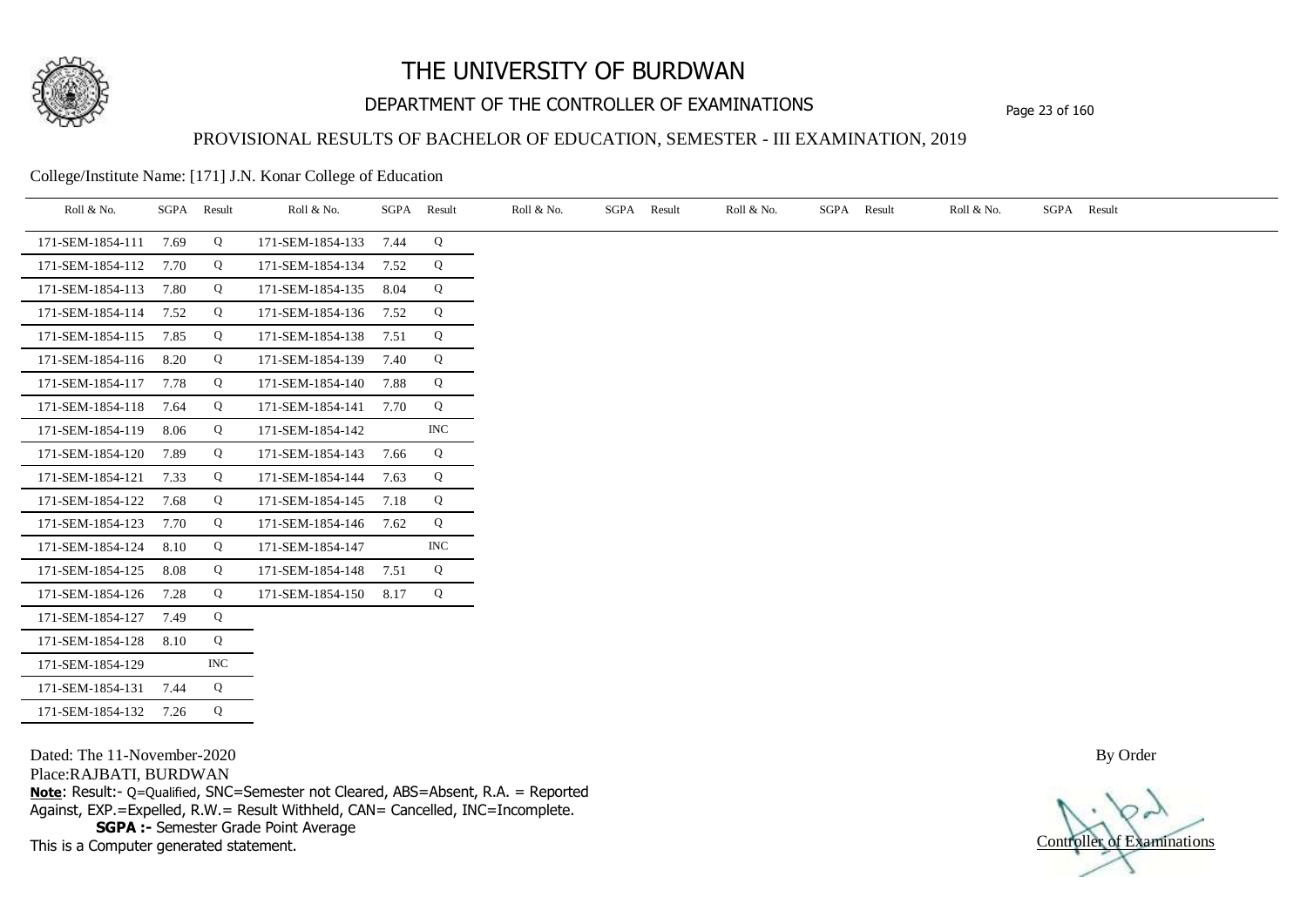

## DEPARTMENT OF THE CONTROLLER OF EXAMINATIONS Page 24 of 160

### PROVISIONAL RESULTS OF BACHELOR OF EDUCATION, SEMESTER - III EXAMINATION, 2019

College/Institute Name: [172] Parama B.Ed. College

| Roll & No.       | SGPA Result |   | Roll & No.       |      | SGPA Result | Roll & No.       | SGPA Result |   | Roll & No.       | SGPA Result |   | Roll & No.       |      | SGPA Result |  |
|------------------|-------------|---|------------------|------|-------------|------------------|-------------|---|------------------|-------------|---|------------------|------|-------------|--|
| 172-SEM-1854-001 | 9.01        | Q | 172-SEM-1854-022 | 9.02 | Q           | 172-SEM-1854-044 | 9.09        | Q | 172-SEM-1854-065 | 9.39        | Q | 172-SEM-1854-086 | 8.92 | Q           |  |
| 172-SEM-1854-002 | 9.07        | Q | 172-SEM-1854-023 | 8.93 | Q           | 172-SEM-1854-045 | 9.19        | Q | 172-SEM-1854-066 | 9.08        | Q | 172-SEM-1854-087 | 9.09 | Q           |  |
| 172-SEM-1854-003 | 8.96        | Q | 172-SEM-1854-024 | 9.00 | Q           | 172-SEM-1854-046 | 8.96        | Q | 172-SEM-1854-067 | 9.11        | Q | 172-SEM-1854-088 | 9.33 | Q           |  |
| 172-SEM-1854-004 | 9.15        | Q | 172-SEM-1854-025 | 8.98 | Q           | 172-SEM-1854-047 | 8.90        | Q | 172-SEM-1854-068 | 9.10        | Q | 172-SEM-1854-089 | 9.03 | Q           |  |
| 172-SEM-1854-005 | 9.00        | Q | 172-SEM-1854-026 | 9.01 | Q           | 172-SEM-1854-048 | 8.96        | Q | 172-SEM-1854-069 | 9.04        | Q | 172-SEM-1854-090 | 9.16 | Q           |  |
| 172-SEM-1854-006 | 9.05        | Q | 172-SEM-1854-027 | 9.17 | Q           | 172-SEM-1854-049 | 8.88        | Q | 172-SEM-1854-070 | 8.94        | Q | 172-SEM-1854-091 | 8.90 | Q           |  |
| 172-SEM-1854-007 | 9.11        | Q | 172-SEM-1854-028 | 9.17 | Q           | 172-SEM-1854-050 | 9.02        | Q | 172-SEM-1854-071 | 9.26        | Q | 172-SEM-1854-092 | 9.00 | Q           |  |
| 172-SEM-1854-008 | 9.09        | Q | 172-SEM-1854-029 | 9.03 | Q           | 172-SEM-1854-051 | 9.06        | Q | 172-SEM-1854-072 | 8.84        | Q | 172-SEM-1854-093 | 8.98 | Q           |  |
| 172-SEM-1854-009 | 8.98        | Q | 172-SEM-1854-030 | 8.78 | Q           | 172-SEM-1854-052 | 9.01        | Q | 172-SEM-1854-073 | 9.06        | Q | 172-SEM-1854-094 | 9.29 | Q           |  |
| 172-SEM-1854-010 | 8.95        | Q | 172-SEM-1854-031 | 9.15 | Q           | 172-SEM-1854-053 | 9.16        | Q | 172-SEM-1854-074 | 9.04        | Q | 172-SEM-1854-095 | 9.21 | Q           |  |
| 172-SEM-1854-011 | 9.07        | Q | 172-SEM-1854-032 | 9.00 | Q           | 172-SEM-1854-054 | 8.99        | Q | 172-SEM-1854-075 | 8.97        | Q | 172-SEM-1854-096 | 9.11 | Q           |  |
| 172-SEM-1854-012 | 9.11        | Q | 172-SEM-1854-034 | 9.15 | Q           | 172-SEM-1854-055 | 9.19        | Q | 172-SEM-1854-076 | 9.08        | Q | 172-SEM-1854-097 | 8.99 | Q           |  |
| 172-SEM-1854-013 | 9.06        | Q | 172-SEM-1854-035 | 8.92 | Q           | 172-SEM-1854-056 | 9.04        | Q | 172-SEM-1854-077 | 8.99        | Q | 172-SEM-1854-098 | 9.08 | Q           |  |
| 172-SEM-1854-014 | 9.15        | Q | 172-SEM-1854-036 | 8.94 | Q           | 172-SEM-1854-057 | 9.05        | Q | 172-SEM-1854-078 | 9.03        | Q | 172-SEM-1854-099 | 9.23 | Q           |  |
| 172-SEM-1854-015 | 9.09        | Q | 172-SEM-1854-037 | 9.09 | Q           | 172-SEM-1854-058 | 9.23        | Q | 172-SEM-1854-079 | 9.32        | Q | 172-SEM-1854-100 | 9.15 | Q           |  |
| 172-SEM-1854-016 | 9.24        | Q | 172-SEM-1854-038 | 9.06 | Q           | 172-SEM-1854-059 | 9.01        | Q | 172-SEM-1854-080 | 9.17        | Q |                  |      |             |  |
| 172-SEM-1854-017 | 9.04        | Q | 172-SEM-1854-039 | 9.21 | Q           | 172-SEM-1854-060 | 9.07        | Q | 172-SEM-1854-081 | 9.19        | Q |                  |      |             |  |
| 172-SEM-1854-018 | 8.94        | Q | 172-SEM-1854-040 | 9.41 | Q           | 172-SEM-1854-061 | 8.92        | Q | 172-SEM-1854-082 | 9.10        | Q |                  |      |             |  |
| 172-SEM-1854-019 | 9.06        | Q | 172-SEM-1854-041 | 9.08 | Q           | 172-SEM-1854-062 | 9.06        | Q | 172-SEM-1854-083 | 9.02        | Q |                  |      |             |  |
| 172-SEM-1854-020 | 9.15        | Q | 172-SEM-1854-042 | 9.29 | Q           | 172-SEM-1854-063 | 8.95        | Q | 172-SEM-1854-084 | 9.13        | Q |                  |      |             |  |
| 172-SEM-1854-021 | 9.11        | Q | 172-SEM-1854-043 | 9.11 | Q           | 172-SEM-1854-064 | 8.96        | Q | 172-SEM-1854-085 | 8.90        | Q |                  |      |             |  |

Dated: The 11-November-2020

Place:RAJBATI, BURDWAN

**Note**: Result:- Q=Qualified, SNC=Semester not Cleared, ABS=Absent, R.A. = Reported Against, EXP.=Expelled, R.W.= Result Withheld, CAN= Cancelled, INC=Incomplete. **SGPA :-** Semester Grade Point Average

This is a Computer generated statement.

Controller of Examinations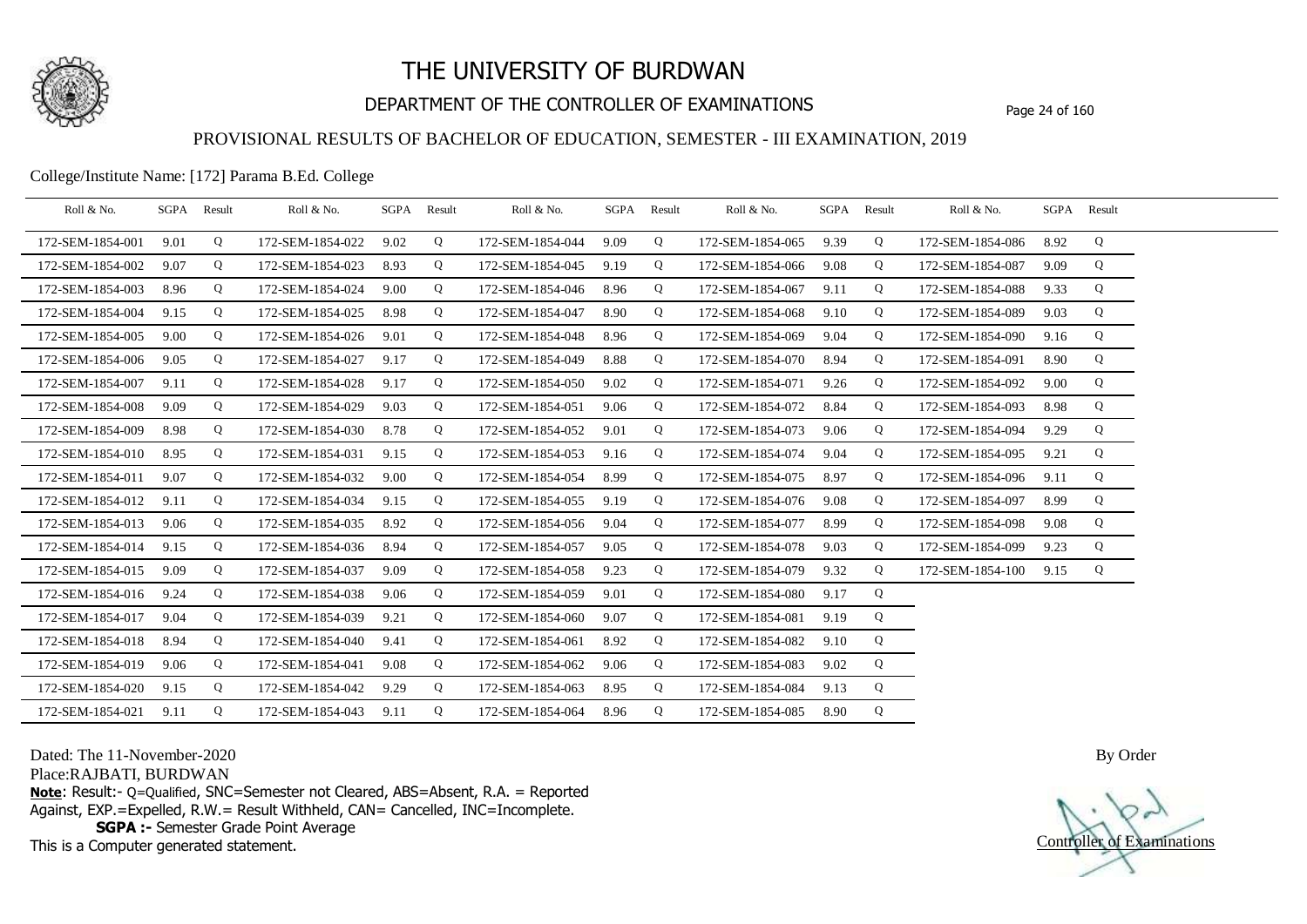

## DEPARTMENT OF THE CONTROLLER OF EXAMINATIONS Page 25 of 160

### PROVISIONAL RESULTS OF BACHELOR OF EDUCATION, SEMESTER - III EXAMINATION, 2019

College/Institute Name: [173] JC Bose Institute of Education and Research

| Roll & No.       |      | SGPA Result | Roll & No.       |      | SGPA Result | Roll & No.       |      | SGPA Result | Roll & No.       | SGPA Result |   | Roll & No.       |      | SGPA Result |  |
|------------------|------|-------------|------------------|------|-------------|------------------|------|-------------|------------------|-------------|---|------------------|------|-------------|--|
| 173-SEM-1754-027 | 9.40 | Q           | 173-SEM-1854-021 | 9.48 | Q           | 173-SEM-1854-042 | 9.12 | Q           | 173-SEM-1854-065 | 9.43        | Q | 173-SEM-1854-086 | 9.16 | Q           |  |
| 173-SEM-1854-001 | 9.38 | Q           | 173-SEM-1854-022 | 9.29 | Q           | 173-SEM-1854-043 | 9.31 | Q           | 173-SEM-1854-066 | 9.26        | Q | 173-SEM-1854-087 | 9.06 | Q           |  |
| 173-SEM-1854-002 | 9.32 | Q           | 173-SEM-1854-023 | 9.38 | Q           | 173-SEM-1854-045 | 9.20 | Q           | 173-SEM-1854-067 | 9.27        | Q | 173-SEM-1854-088 | 9.23 | Q           |  |
| 173-SEM-1854-003 | 9.21 | Q           | 173-SEM-1854-024 | 9.06 | Q           | 173-SEM-1854-046 | 9.25 | Q           | 173-SEM-1854-068 | 9.26        | Q | 173-SEM-1854-089 | 9.48 | Q           |  |
| 173-SEM-1854-004 | 9.42 | Q           | 173-SEM-1854-025 | 9.32 | Q           | 173-SEM-1854-047 | 9.34 | Q           | 173-SEM-1854-069 | 9.56        | Q | 173-SEM-1854-090 | 9.35 | Q           |  |
| 173-SEM-1854-005 | 9.27 | Q           | 173-SEM-1854-026 | 9.24 | Q           | 173-SEM-1854-048 | 9.24 | Q           | 173-SEM-1854-070 | 9.30        | Q | 173-SEM-1854-091 | 9.30 | Q           |  |
| 173-SEM-1854-006 | 9.43 | Q           | 173-SEM-1854-027 | 9.36 | Q           | 173-SEM-1854-049 | 9.46 | Q           | 173-SEM-1854-071 | 9.06        | Q | 173-SEM-1854-092 | 9.20 | Q           |  |
| 173-SEM-1854-007 | 9.39 | Q           | 173-SEM-1854-028 | 9.14 | Q           | 173-SEM-1854-050 |      | INC .       | 173-SEM-1854-072 | 9.42        | Q | 173-SEM-1854-093 | 9.13 | Q           |  |
| 173-SEM-1854-008 | 9.24 | Q           | 173-SEM-1854-029 | 9.24 | Q           | 173-SEM-1854-051 | 9.19 | Q           | 173-SEM-1854-073 | 9.16        | Q | 173-SEM-1854-094 | 9.26 | Q           |  |
| 173-SEM-1854-009 | 9.30 | Q           | 173-SEM-1854-030 | 9.34 | Q           | 173-SEM-1854-052 | 9.44 | Q           | 173-SEM-1854-074 | 9.40        | Q | 173-SEM-1854-095 | 9.29 | Q           |  |
| 173-SEM-1854-010 | 9.49 | Q           | 173-SEM-1854-031 | 9.35 | Q           | 173-SEM-1854-053 | 9.18 | Q           | 173-SEM-1854-075 | 9.09        | Q | 173-SEM-1854-096 | 9.36 | Q           |  |
| 173-SEM-1854-011 | 9.13 | Q           | 173-SEM-1854-032 | 9.24 | Q           | 173-SEM-1854-054 | 9.34 | Q           | 173-SEM-1854-076 | 9.24        | Q | 173-SEM-1854-097 | 9.29 | Q           |  |
| 173-SEM-1854-012 | 9.39 | Q           | 173-SEM-1854-033 | 9.22 | Q           | 173-SEM-1854-055 | 9.26 | Q           | 173-SEM-1854-077 | 9.32        | Q | 173-SEM-1854-098 | 9.32 | Q           |  |
| 173-SEM-1854-013 | 9.19 | Q           | 173-SEM-1854-034 | 9.22 | Q           | 173-SEM-1854-056 | 9.22 | Q           | 173-SEM-1854-078 | 9.17        | Q | 173-SEM-1854-099 | 9.27 | Q           |  |
| 173-SEM-1854-014 | 9.37 | Q           | 173-SEM-1854-035 | 9.34 | Q           | 173-SEM-1854-057 | 9.42 | Q           | 173-SEM-1854-079 | 9.35        | Q | 173-SEM-1854-100 | 9.35 | Q           |  |
| 173-SEM-1854-015 | 9.36 | Q           | 173-SEM-1854-036 | 9.57 | Q           | 173-SEM-1854-058 | 9.28 | Q           | 173-SEM-1854-080 | 9.46        | Q |                  |      |             |  |
| 173-SEM-1854-016 | 9.15 | Q           | 173-SEM-1854-037 | 9.29 | Q           | 173-SEM-1854-059 | 9.14 | Q           | 173-SEM-1854-081 | 9.37        | Q |                  |      |             |  |
| 173-SEM-1854-017 | 9.31 | Q           | 173-SEM-1854-038 | 9.29 | Q           | 173-SEM-1854-060 | 9.31 | Q           | 173-SEM-1854-082 | 9.49        | Q |                  |      |             |  |
| 173-SEM-1854-018 | 8.98 | Q           | 173-SEM-1854-039 | 9.25 | Q           | 173-SEM-1854-062 | 9.24 | Q           | 173-SEM-1854-083 | 9.27        | Q |                  |      |             |  |
| 173-SEM-1854-019 | 9.37 | Q           | 173-SEM-1854-040 | 9.23 | Q           | 173-SEM-1854-063 | 9.22 | Q           | 173-SEM-1854-084 | 9.28        | Q |                  |      |             |  |
| 173-SEM-1854-020 | 9.06 | Q           | 173-SEM-1854-041 | 9.27 | Q           | 173-SEM-1854-064 | 9.39 | Q           | 173-SEM-1854-085 | 9.35        | Q |                  |      |             |  |

Dated: The 11-November-2020

Place:RAJBATI, BURDWAN

**Note**: Result:- Q=Qualified, SNC=Semester not Cleared, ABS=Absent, R.A. = Reported Against, EXP.=Expelled, R.W.= Result Withheld, CAN= Cancelled, INC=Incomplete. **SGPA :-** Semester Grade Point Average

This is a Computer generated statement.

Controller of Examinations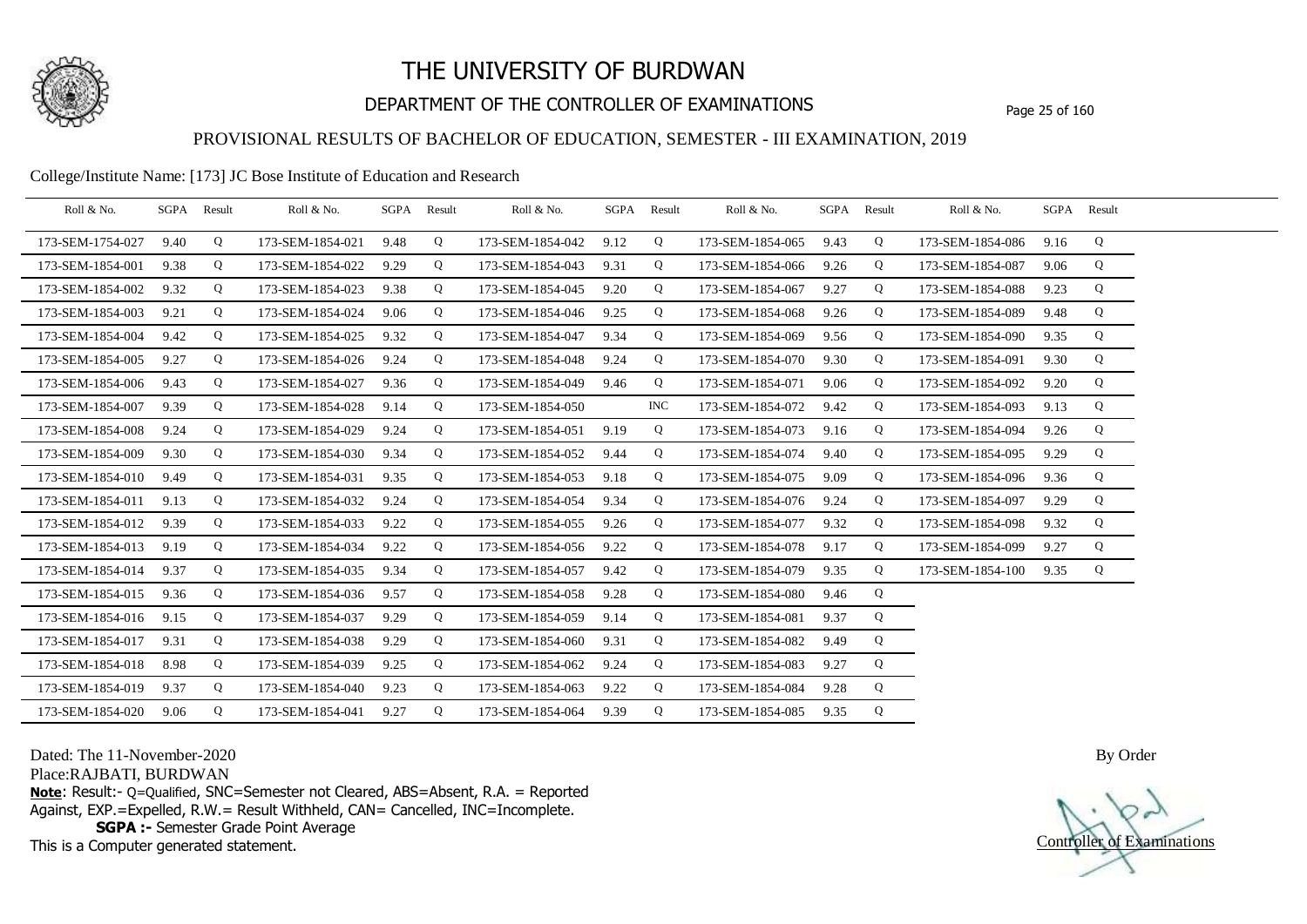

## DEPARTMENT OF THE CONTROLLER OF EXAMINATIONS Page 26 of 160

### PROVISIONAL RESULTS OF BACHELOR OF EDUCATION, SEMESTER - III EXAMINATION, 2019

#### College/Institute Name: [174] Sonar Tori College of Education

| Roll & No.       | SGPA Result |   | Roll & No.       | SGPA | Result | Roll & No.       | SGPA | Result | Roll & No.       |      | SGPA Result | Roll & No.       |      | SGPA Result |  |
|------------------|-------------|---|------------------|------|--------|------------------|------|--------|------------------|------|-------------|------------------|------|-------------|--|
| 174-SEM-1854-001 | 9.16        | Q | 174-SEM-1854-024 |      | INC    | 174-SEM-1854-047 | 8.93 | Q      | 174-SEM-1854-068 | 8.90 | Q           | 174-SEM-1854-090 | 9.00 | Q           |  |
| 174-SEM-1854-002 | 9.13        | Q | 174-SEM-1854-027 | 8.63 | Q      | 174-SEM-1854-048 | 9.04 | Q      | 174-SEM-1854-069 | 8.68 | Q           | 174-SEM-1854-091 | 8.91 | Q           |  |
| 174-SEM-1854-003 | 8.98        | Q | 174-SEM-1854-028 | 8.45 | Q      | 174-SEM-1854-049 | 8.89 | Q      | 174-SEM-1854-070 | 8.84 | Q           | 174-SEM-1854-092 | 9.00 | Q           |  |
| 174-SEM-1854-004 | 9.13        | Q | 174-SEM-1854-029 | 8.84 | Q      | 174-SEM-1854-050 | 8.80 | Q      | 174-SEM-1854-071 | 8.93 | Q           | 174-SEM-1854-093 | 8.91 | Q           |  |
| 174-SEM-1854-005 | 8.96        | Q | 174-SEM-1854-030 | 8.80 | Q      | 174-SEM-1854-051 | 8.63 | Q      | 174-SEM-1854-072 | 8.92 | Q           | 174-SEM-1854-094 | 8.97 | Q           |  |
| 174-SEM-1854-006 | 8.89        | Q | 174-SEM-1854-031 | 9.02 | Q      | 174-SEM-1854-052 | 8.86 | Q      | 174-SEM-1854-073 | 9.14 | Q           | 174-SEM-1854-095 | 9.12 | Q           |  |
| 174-SEM-1854-007 | 8.35        | Q | 174-SEM-1854-032 | 8.90 | Q      | 174-SEM-1854-053 | 9.07 | Q      | 174-SEM-1854-074 | 8.93 | Q           | 174-SEM-1854-096 | 8.73 | Q           |  |
| 174-SEM-1854-009 | 8.90        | Q | 174-SEM-1854-033 | 9.00 | Q      | 174-SEM-1854-054 | 8.98 | Q      | 174-SEM-1854-075 | 9.01 | Q           | 174-SEM-1854-097 | 8.72 | Q           |  |
| 174-SEM-1854-010 | 8.90        | Q | 174-SEM-1854-034 | 9.28 | Q      | 174-SEM-1854-055 | 9.11 | Q      | 174-SEM-1854-076 | 8.88 | Q           | 174-SEM-1854-098 | 9.10 | Q           |  |
| 174-SEM-1854-011 | 8.98        | Q | 174-SEM-1854-035 | 8.85 | Q      | 174-SEM-1854-056 | 8.87 | Q      | 174-SEM-1854-077 | 9.16 | Q           | 174-SEM-1854-099 | 8.54 | Q           |  |
| 174-SEM-1854-012 | 8.60        | Q | 174-SEM-1854-036 | 8.95 | Q      | 174-SEM-1854-057 | 8.79 | Q      | 174-SEM-1854-078 | 8.83 | Q           | 174-SEM-1854-100 | 9.52 | Q           |  |
| 174-SEM-1854-013 | 8.85        | Q | 174-SEM-1854-037 | 8.69 | Q      | 174-SEM-1854-058 | 9.00 | Q      | 174-SEM-1854-080 | 8.81 | Q           |                  |      |             |  |
| 174-SEM-1854-014 | 8.65        | Q | 174-SEM-1854-038 | 8.94 | Q      | 174-SEM-1854-059 | 8.97 | Q      | 174-SEM-1854-081 | 8.74 | Q           |                  |      |             |  |
| 174-SEM-1854-015 | 8.02        | Q | 174-SEM-1854-039 | 8.88 | Q      | 174-SEM-1854-060 | 8.96 | Q      | 174-SEM-1854-082 | 9.07 | Q           |                  |      |             |  |
| 174-SEM-1854-016 | 8.83        | Q | 174-SEM-1854-040 | 8.89 | Q      | 174-SEM-1854-061 | 8.84 | Q      | 174-SEM-1854-083 | 8.84 | Q           |                  |      |             |  |
| 174-SEM-1854-017 | 8.58        | Q | 174-SEM-1854-041 | 8.85 | Q      | 174-SEM-1854-062 | 8.76 | Q      | 174-SEM-1854-084 | 8.85 | Q           |                  |      |             |  |
| 174-SEM-1854-018 | 8.38        | Q | 174-SEM-1854-042 | 8.92 | Q      | 174-SEM-1854-063 | 9.04 | Q      | 174-SEM-1854-085 | 9.03 | Q           |                  |      |             |  |
| 174-SEM-1854-019 | 8.97        | Q | 174-SEM-1854-043 | 8.88 | Q      | 174-SEM-1854-064 | 9.02 | Q      | 174-SEM-1854-086 | 8.84 | Q           |                  |      |             |  |
| 174-SEM-1854-020 | 9.12        | Q | 174-SEM-1854-044 | 8.89 | Q      | 174-SEM-1854-065 | 9.03 | Q      | 174-SEM-1854-087 | 8.85 | Q           |                  |      |             |  |
| 174-SEM-1854-021 | 8.83        | Q | 174-SEM-1854-045 | 8.73 | Q      | 174-SEM-1854-066 | 8.87 | Q      | 174-SEM-1854-088 | 8.93 | Q           |                  |      |             |  |
| 174-SEM-1854-023 | 8.81        | Q | 174-SEM-1854-046 | 8.79 | Q      | 174-SEM-1854-067 | 8.94 | Q      | 174-SEM-1854-089 | 8.80 | Q           |                  |      |             |  |

Dated: The 11-November-2020

Place:RAJBATI, BURDWAN

**Note**: Result:- Q=Qualified, SNC=Semester not Cleared, ABS=Absent, R.A. = Reported Against, EXP.=Expelled, R.W.= Result Withheld, CAN= Cancelled, INC=Incomplete. **SGPA :-** Semester Grade Point Average

This is a Computer generated statement.

Controller of Examinations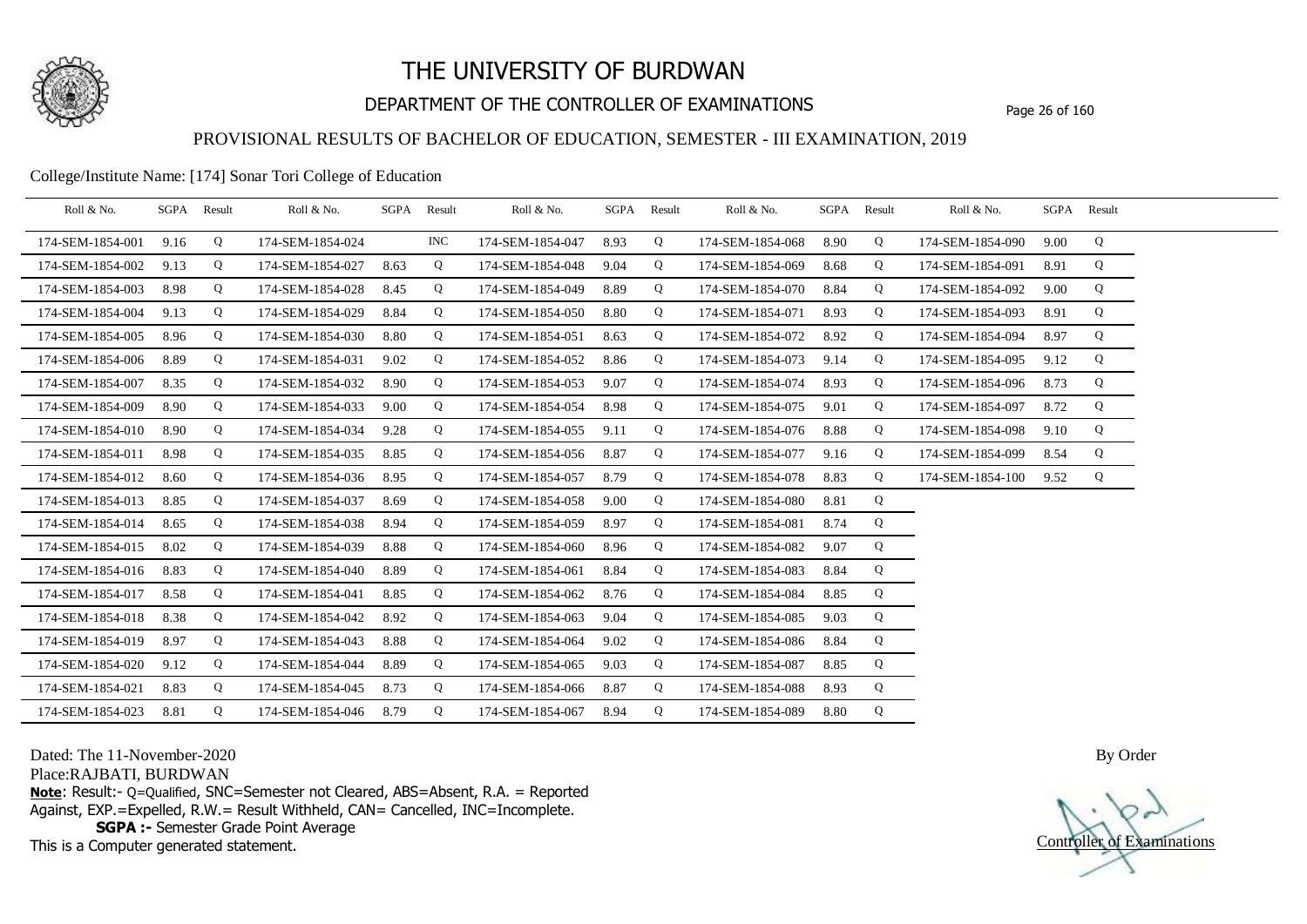

## DEPARTMENT OF THE CONTROLLER OF EXAMINATIONS Page 27 of 160

### PROVISIONAL RESULTS OF BACHELOR OF EDUCATION, SEMESTER - III EXAMINATION, 2019

College/Institute Name: [175] Gourangdi B.Ed. College

| Roll & No.       |      | SGPA Result | Roll & No.       |      | SGPA Result | Roll & No.       | SGPA Result |   | Roll & No.       | SGPA Result |   | Roll & No.       |      | SGPA Result |  |
|------------------|------|-------------|------------------|------|-------------|------------------|-------------|---|------------------|-------------|---|------------------|------|-------------|--|
| 175-SEM-1854-001 | 8.46 | Q           | 175-SEM-1854-022 | 8.91 | Q           | 175-SEM-1854-043 | 9.10        | Q | 175-SEM-1854-065 | 8.81        | Q | 175-SEM-1854-086 | 8.80 | Q           |  |
| 175-SEM-1854-002 | 8.64 | Q           | 175-SEM-1854-023 | 8.99 | Q           | 175-SEM-1854-044 | 8.88        | Q | 175-SEM-1854-066 | 8.76        | Q | 175-SEM-1854-087 | 9.15 | Q           |  |
| 175-SEM-1854-003 | 8.98 | Q           | 175-SEM-1854-024 | 8.77 | Q           | 175-SEM-1854-045 | 9.18        | Q | 175-SEM-1854-067 | 8.49        | Q | 175-SEM-1854-088 | 9.10 | Q           |  |
| 175-SEM-1854-004 | 9.06 | Q           | 175-SEM-1854-025 | 8.67 | Q           | 175-SEM-1854-046 | 8.88        | Q | 175-SEM-1854-068 | 8.88        | Q | 175-SEM-1854-089 | 9.00 | Q           |  |
| 175-SEM-1854-005 | 8.78 | Q           | 175-SEM-1854-026 | 8.54 | Q           | 175-SEM-1854-047 | 8.92        | Q | 175-SEM-1854-069 | 8.77        | Q | 175-SEM-1854-090 | 8.61 | Q           |  |
| 175-SEM-1854-006 | 9.04 | Q           | 175-SEM-1854-027 | 8.90 | Q           | 175-SEM-1854-049 | 8.91        | Q | 175-SEM-1854-070 | 9.02        | Q | 175-SEM-1854-091 | 8.61 | Q           |  |
| 175-SEM-1854-007 | 8.87 | Q           | 175-SEM-1854-028 | 8.72 | Q           | 175-SEM-1854-050 | 8.76        | Q | 175-SEM-1854-071 | 8.80        | Q | 175-SEM-1854-092 | 8.64 | Q           |  |
| 175-SEM-1854-008 | 8.84 | Q           | 175-SEM-1854-029 | 8.69 | Q           | 175-SEM-1854-051 | 8.77        | Q | 175-SEM-1854-072 | 8.57        | Q | 175-SEM-1854-093 | 9.00 | Q           |  |
| 175-SEM-1854-009 | 9.01 | Q           | 175-SEM-1854-030 | 8.76 | Q           | 175-SEM-1854-052 | 8.90        | Q | 175-SEM-1854-073 | 8.60        | Q | 175-SEM-1854-094 | 8.72 | Q           |  |
| 175-SEM-1854-010 | 8.62 | Q           | 175-SEM-1854-031 | 8.64 | Q           | 175-SEM-1854-053 | 8.65        | Q | 175-SEM-1854-074 | 8.97        | Q | 175-SEM-1854-095 | 9.06 | Q           |  |
| 175-SEM-1854-011 | 9.01 | Q           | 175-SEM-1854-032 | 8.61 | Q           | 175-SEM-1854-054 | 8.72        | Q | 175-SEM-1854-075 | 8.73        | Q | 175-SEM-1854-096 | 8.59 | Q           |  |
| 175-SEM-1854-012 | 8.90 | Q           | 175-SEM-1854-033 | 8.75 | Q           | 175-SEM-1854-055 | 8.70        | Q | 175-SEM-1854-076 | 8.74        | Q | 175-SEM-1854-097 | 9.08 | Q           |  |
| 175-SEM-1854-013 | 9.17 | Q           | 175-SEM-1854-034 | 8.82 | Q           | 175-SEM-1854-056 | 8.82        | Q | 175-SEM-1854-077 | 8.88        | Q | 175-SEM-1854-098 | 9.05 | Q           |  |
| 175-SEM-1854-014 | 8.77 | Q           | 175-SEM-1854-035 | 8.86 | Q           | 175-SEM-1854-057 | 8.83        | Q | 175-SEM-1854-078 | 8.80        | Q | 175-SEM-1854-099 | 8.74 | Q           |  |
| 175-SEM-1854-015 | 8.54 | Q           | 175-SEM-1854-036 | 8.84 | Q           | 175-SEM-1854-058 | 8.98        | Q | 175-SEM-1854-079 | 8.96        | Q | 175-SEM-1854-100 | 8.90 | Q           |  |
| 175-SEM-1854-016 | 8.70 | Q           | 175-SEM-1854-037 | 8.80 | Q           | 175-SEM-1854-059 | 9.02        | Q | 175-SEM-1854-080 | 8.89        | Q |                  |      |             |  |
| 175-SEM-1854-017 | 8.52 | Q           | 175-SEM-1854-038 | 9.01 | Q           | 175-SEM-1854-060 | 8.63        | Q | 175-SEM-1854-081 | 8.98        | Q |                  |      |             |  |
| 175-SEM-1854-018 | 9.26 | Q           | 175-SEM-1854-039 | 8.78 | Q           | 175-SEM-1854-061 | 9.22        | Q | 175-SEM-1854-082 | 9.04        | Q |                  |      |             |  |
| 175-SEM-1854-019 | 9.00 | Q           | 175-SEM-1854-040 | 8.83 | Q           | 175-SEM-1854-062 | 8.74        | Q | 175-SEM-1854-083 | 9.25        | Q |                  |      |             |  |
| 175-SEM-1854-020 | 8.87 | Q           | 175-SEM-1854-041 | 9.18 | Q           | 175-SEM-1854-063 | 8.62        | Q | 175-SEM-1854-084 | 8.85        | Q |                  |      |             |  |
| 175-SEM-1854-021 | 9.06 | Q           | 175-SEM-1854-042 | 8.88 | Q           | 175-SEM-1854-064 | 8.88        | Q | 175-SEM-1854-085 | 8.66        | Q |                  |      |             |  |

Dated: The 11-November-2020

Place:RAJBATI, BURDWAN

**Note**: Result:- Q=Qualified, SNC=Semester not Cleared, ABS=Absent, R.A. = Reported Against, EXP.=Expelled, R.W.= Result Withheld, CAN= Cancelled, INC=Incomplete. **SGPA :-** Semester Grade Point Average

This is a Computer generated statement.

Controller of Examinations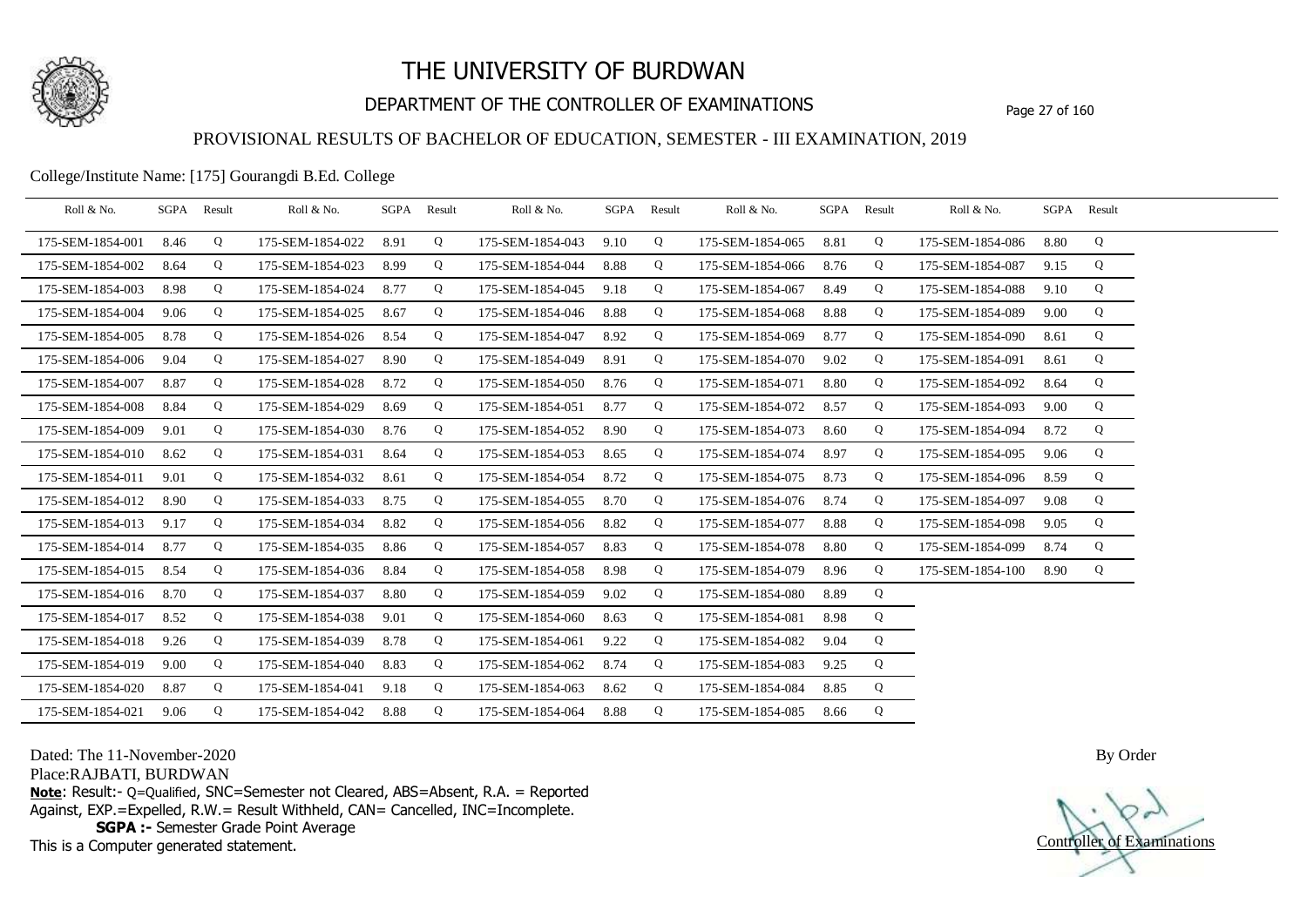

## DEPARTMENT OF THE CONTROLLER OF EXAMINATIONS Page 28 of 160

### PROVISIONAL RESULTS OF BACHELOR OF EDUCATION, SEMESTER - III EXAMINATION, 2019

#### College/Institute Name: [176] Bam Vivekananda B.Ed. College

| Roll & No.       |      | SGPA Result | Roll & No.       |      | SGPA Result | Roll & No.       |      | SGPA Result | Roll & No.       |      | SGPA Result | Roll & No.       |      | SGPA Result |  |
|------------------|------|-------------|------------------|------|-------------|------------------|------|-------------|------------------|------|-------------|------------------|------|-------------|--|
| 176-SEM-1854-001 | 9.18 | Q           | 176-SEM-1854-023 | 9.36 | Q           | 176-SEM-1854-044 | 9.14 | Q           | 176-SEM-1854-066 | 9.12 | Q           | 176-SEM-1854-088 | 9.36 | Q           |  |
| 176-SEM-1854-002 | 9.26 | Q           | 176-SEM-1854-024 | 9.08 | Q           | 176-SEM-1854-045 | 9.10 | Q           | 176-SEM-1854-067 | 9.32 | Q           | 176-SEM-1854-089 | 9.22 | Q           |  |
| 176-SEM-1854-003 | 9.22 | Q           | 176-SEM-1854-025 | 9.30 | Q           | 176-SEM-1854-046 | 9.26 | Q           | 176-SEM-1854-068 | 9.26 | Q           | 176-SEM-1854-090 | 8.94 | Q           |  |
| 176-SEM-1854-004 | 9.22 | Q           | 176-SEM-1854-026 | 8.95 | Q           | 176-SEM-1854-047 | 9.22 | Q           | 176-SEM-1854-069 | 9.00 | Q           | 176-SEM-1854-091 | 8.62 | Q           |  |
| 176-SEM-1854-005 | 8.98 | Q           | 176-SEM-1854-027 | 9.00 | Q           | 176-SEM-1854-048 | 9.30 | Q           | 176-SEM-1854-070 | 9.10 | Q           | 176-SEM-1854-092 | 8.74 | Q           |  |
| 176-SEM-1854-006 | 9.38 | Q           | 176-SEM-1854-028 | 9.30 | Q           | 176-SEM-1854-049 | 9.30 | Q           | 176-SEM-1854-071 | 9.20 | Q           | 176-SEM-1854-093 | 9.22 | Q           |  |
| 176-SEM-1854-007 | 8.98 | Q           | 176-SEM-1854-029 | 9.28 | Q           | 176-SEM-1854-050 | 9.34 | Q           | 176-SEM-1854-072 | 9.36 | Q           | 176-SEM-1854-094 | 9.26 | Q           |  |
| 176-SEM-1854-009 | 8.98 | Q           | 176-SEM-1854-030 | 8.98 | Q           | 176-SEM-1854-051 | 9.20 | Q           | 176-SEM-1854-073 | 9.08 | Q           | 176-SEM-1854-095 | 9.12 | Q           |  |
| 176-SEM-1854-010 | 8.80 | Q           | 176-SEM-1854-031 | 9.18 | Q           | 176-SEM-1854-052 | 9.28 | Q           | 176-SEM-1854-074 | 9.18 | Q           | 176-SEM-1854-096 | 9.22 | Q           |  |
| 176-SEM-1854-011 | 9.18 | Q           | 176-SEM-1854-032 | 8.90 | Q           | 176-SEM-1854-054 | 8.94 | Q           | 176-SEM-1854-075 | 9.30 | Q           | 176-SEM-1854-097 | 9.38 | Q           |  |
| 176-SEM-1854-012 | 9.30 | Q           | 176-SEM-1854-033 | 9.22 | Q           | 176-SEM-1854-055 | 8.92 | Q           | 176-SEM-1854-076 | 8.72 | Q           | 176-SEM-1854-098 | 9.10 | Q           |  |
| 176-SEM-1854-013 | 8.82 | Q           | 176-SEM-1854-034 | 9.22 | Q           | 176-SEM-1854-056 | 9.16 | Q           | 176-SEM-1854-077 | 9.02 | Q           | 176-SEM-1854-099 | 8.90 | Q           |  |
| 176-SEM-1854-014 | 8.92 | Q           | 176-SEM-1854-035 | 9.02 | Q           | 176-SEM-1854-057 | 9.14 | Q           | 176-SEM-1854-078 | 8.92 | Q           | 176-SEM-1854-100 | 9.32 | Q           |  |
| 176-SEM-1854-015 | 9.12 | Q           | 176-SEM-1854-036 | 9.36 | Q           | 176-SEM-1854-058 | 9.34 | Q           | 176-SEM-1854-080 | 9.36 | Q           |                  |      |             |  |
| 176-SEM-1854-016 | 9.18 | Q           | 176-SEM-1854-037 | 9.08 | Q           | 176-SEM-1854-059 | 8.86 | Q           | 176-SEM-1854-081 | 9.12 | Q           |                  |      |             |  |
| 176-SEM-1854-017 | 8.98 | Q           | 176-SEM-1854-038 | 9.48 | Q           | 176-SEM-1854-060 | 9.16 | Q           | 176-SEM-1854-082 | 8.80 | Q           |                  |      |             |  |
| 176-SEM-1854-018 | 9.20 | Q           | 176-SEM-1854-039 | 9.28 | Q           | 176-SEM-1854-061 | 8.56 | Q           | 176-SEM-1854-083 | 8.94 | Q           |                  |      |             |  |
| 176-SEM-1854-019 | 8.96 | Q           | 176-SEM-1854-040 | 8.96 | Q           | 176-SEM-1854-062 | 9.42 | Q           | 176-SEM-1854-084 | 9.06 | Q           |                  |      |             |  |
| 176-SEM-1854-020 | 9.19 | Q           | 176-SEM-1854-041 | 9.24 | Q           | 176-SEM-1854-063 | 9.26 | Q           | 176-SEM-1854-085 | 8.88 | Q           |                  |      |             |  |
| 176-SEM-1854-021 | 9.08 | Q           | 176-SEM-1854-042 | 9.14 | Q           | 176-SEM-1854-064 | 9.44 | Q           | 176-SEM-1854-086 | 9.12 | Q           |                  |      |             |  |
| 176-SEM-1854-022 | 9.18 | Q           | 176-SEM-1854-043 | 8.96 | Q           | 176-SEM-1854-065 | 9.20 | Q           | 176-SEM-1854-087 | 9.18 | Q           |                  |      |             |  |

Dated: The 11-November-2020

Place:RAJBATI, BURDWAN

**Note**: Result:- Q=Qualified, SNC=Semester not Cleared, ABS=Absent, R.A. = Reported Against, EXP.=Expelled, R.W.= Result Withheld, CAN= Cancelled, INC=Incomplete. **SGPA :-** Semester Grade Point Average

This is a Computer generated statement.

Controller of Examinations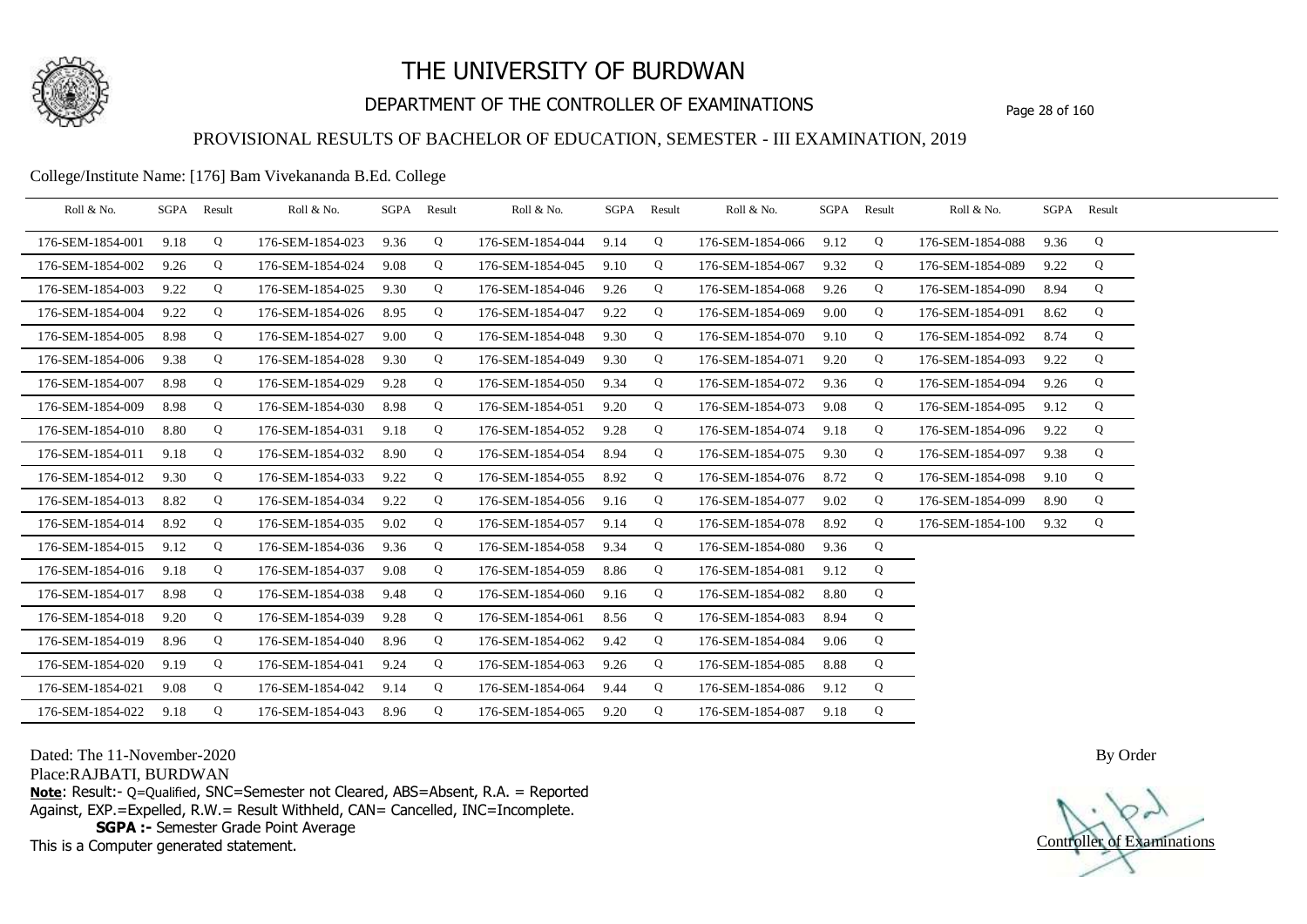

## DEPARTMENT OF THE CONTROLLER OF EXAMINATIONS Page 29 of 160

### PROVISIONAL RESULTS OF BACHELOR OF EDUCATION, SEMESTER - III EXAMINATION, 2019

#### College/Institute Name: [177] Kalna Surendranath B.Ed. College

| Roll & No.       |      | SGPA Result | Roll & No.       |      | SGPA Result | Roll & No.       |      | SGPA Result | Roll & No.       |      | SGPA Result | Roll & No.       |      | SGPA Result |  |
|------------------|------|-------------|------------------|------|-------------|------------------|------|-------------|------------------|------|-------------|------------------|------|-------------|--|
| 177-SEM-1854-001 | 8.66 | Q           | 177-SEM-1854-023 | 8.57 | Q           | 177-SEM-1854-046 | 8.60 | Q           | 177-SEM-1854-069 | 8.40 | Q           | 177-SEM-1854-092 | 8.60 | Q           |  |
| 177-SEM-1854-002 | 8.59 | Q           | 177-SEM-1854-024 | 8.89 | Q           | 177-SEM-1854-047 | 8.81 | Q           | 177-SEM-1854-070 | 8.83 | Q           | 177-SEM-1854-093 | 8.66 | Q           |  |
| 177-SEM-1854-003 | 9.01 | Q           | 177-SEM-1854-025 | 8.58 | Q           | 177-SEM-1854-048 | 8.55 | Q           | 177-SEM-1854-071 | 9.02 | Q           | 177-SEM-1854-094 | 8.92 | Q           |  |
| 177-SEM-1854-004 | 8.70 | Q           | 177-SEM-1854-026 | 8.80 | Q           | 177-SEM-1854-049 | 8.77 | Q           | 177-SEM-1854-072 | 8.73 | Q           | 177-SEM-1854-095 | 8.54 | Q           |  |
| 177-SEM-1854-005 | 8.53 | Q           | 177-SEM-1854-027 |      | INC.        | 177-SEM-1854-050 | 8.47 | Q           | 177-SEM-1854-073 | 8.74 | Q           | 177-SEM-1854-097 | 8.81 | Q           |  |
| 177-SEM-1854-006 | 8.97 | Q           | 177-SEM-1854-028 | 8.73 | Q           | 177-SEM-1854-051 | 8.49 | Q           | 177-SEM-1854-074 | 9.00 | Q           | 177-SEM-1854-098 | 9.36 | Q           |  |
| 177-SEM-1854-007 | 8.64 | Q           | 177-SEM-1854-029 | 8.63 | Q           | 177-SEM-1854-052 | 8.72 | Q           | 177-SEM-1854-075 | 8.96 | Q           | 177-SEM-1854-099 | 8.92 | Q           |  |
| 177-SEM-1854-008 | 8.66 | Q           | 177-SEM-1854-030 | 8.62 | Q           | 177-SEM-1854-053 | 8.67 | Q           | 177-SEM-1854-077 | 8.60 | Q           | 177-SEM-1854-100 | 8.85 | Q           |  |
| 177-SEM-1854-009 | 8.33 | Q           | 177-SEM-1854-031 | 8.70 | Q           | 177-SEM-1854-054 | 8.68 | Q           | 177-SEM-1854-078 | 8.71 | Q           |                  |      |             |  |
| 177-SEM-1854-010 | 8.77 | Q           | 177-SEM-1854-032 | 8.45 | Q           | 177-SEM-1854-055 | 8.59 | Q           | 177-SEM-1854-079 | 8.73 | Q           |                  |      |             |  |
| 177-SEM-1854-011 | 9.16 | Q           | 177-SEM-1854-033 | 8.73 | Q           | 177-SEM-1854-056 | 8.28 | Q           | 177-SEM-1854-080 | 8.68 | Q           |                  |      |             |  |
| 177-SEM-1854-012 | 8.77 | Q           | 177-SEM-1854-034 | 9.04 | Q           | 177-SEM-1854-057 | 8.75 | Q           | 177-SEM-1854-081 | 8.81 | Q           |                  |      |             |  |
| 177-SEM-1854-013 | 8.76 | Q           | 177-SEM-1854-035 | 8.94 | Q           | 177-SEM-1854-058 | 8.66 | Q           | 177-SEM-1854-082 | 8.66 | Q           |                  |      |             |  |
| 177-SEM-1854-014 | 8.60 | Q           | 177-SEM-1854-036 | 8.94 | Q           | 177-SEM-1854-059 | 8.74 | Q           | 177-SEM-1854-083 | 8.72 | Q           |                  |      |             |  |
| 177-SEM-1854-015 | 7.90 | Q           | 177-SEM-1854-038 | 8.21 | Q           | 177-SEM-1854-061 | 8.64 | Q           | 177-SEM-1854-084 | 8.65 | Q           |                  |      |             |  |
| 177-SEM-1854-016 | 8.71 | Q           | 177-SEM-1854-039 | 8.48 | Q           | 177-SEM-1854-062 | 8.65 | Q           | 177-SEM-1854-085 | 8.79 | Q           |                  |      |             |  |
| 177-SEM-1854-017 | 8.53 | Q           | 177-SEM-1854-040 | 8.84 | Q           | 177-SEM-1854-063 | 8.89 | Q           | 177-SEM-1854-086 | 9.13 | Q           |                  |      |             |  |
| 177-SEM-1854-018 | 8.92 | Q           | 177-SEM-1854-041 | 8.59 | Q           | 177-SEM-1854-064 | 8.37 | Q           | 177-SEM-1854-087 | 9.02 | Q           |                  |      |             |  |
| 177-SEM-1854-019 | 8.60 | Q           | 177-SEM-1854-043 | 8.84 | Q           | 177-SEM-1854-065 | 8.49 | Q           | 177-SEM-1854-088 | 8.74 | Q           |                  |      |             |  |
| 177-SEM-1854-021 | 8.82 | Q           | 177-SEM-1854-044 | 8.72 | Q           | 177-SEM-1854-066 | 9.09 | Q           | 177-SEM-1854-089 | 8.58 | Q           |                  |      |             |  |
| 177-SEM-1854-022 | 8.46 | Q           | 177-SEM-1854-045 | 8.75 | Q           | 177-SEM-1854-067 | 8.83 | Q           | 177-SEM-1854-090 | 8.67 | Q           |                  |      |             |  |

Dated: The 11-November-2020

Place:RAJBATI, BURDWAN

**Note**: Result:- Q=Qualified, SNC=Semester not Cleared, ABS=Absent, R.A. = Reported Against, EXP.=Expelled, R.W.= Result Withheld, CAN= Cancelled, INC=Incomplete. **SGPA :-** Semester Grade Point Average

This is a Computer generated statement.

Controller of Examinations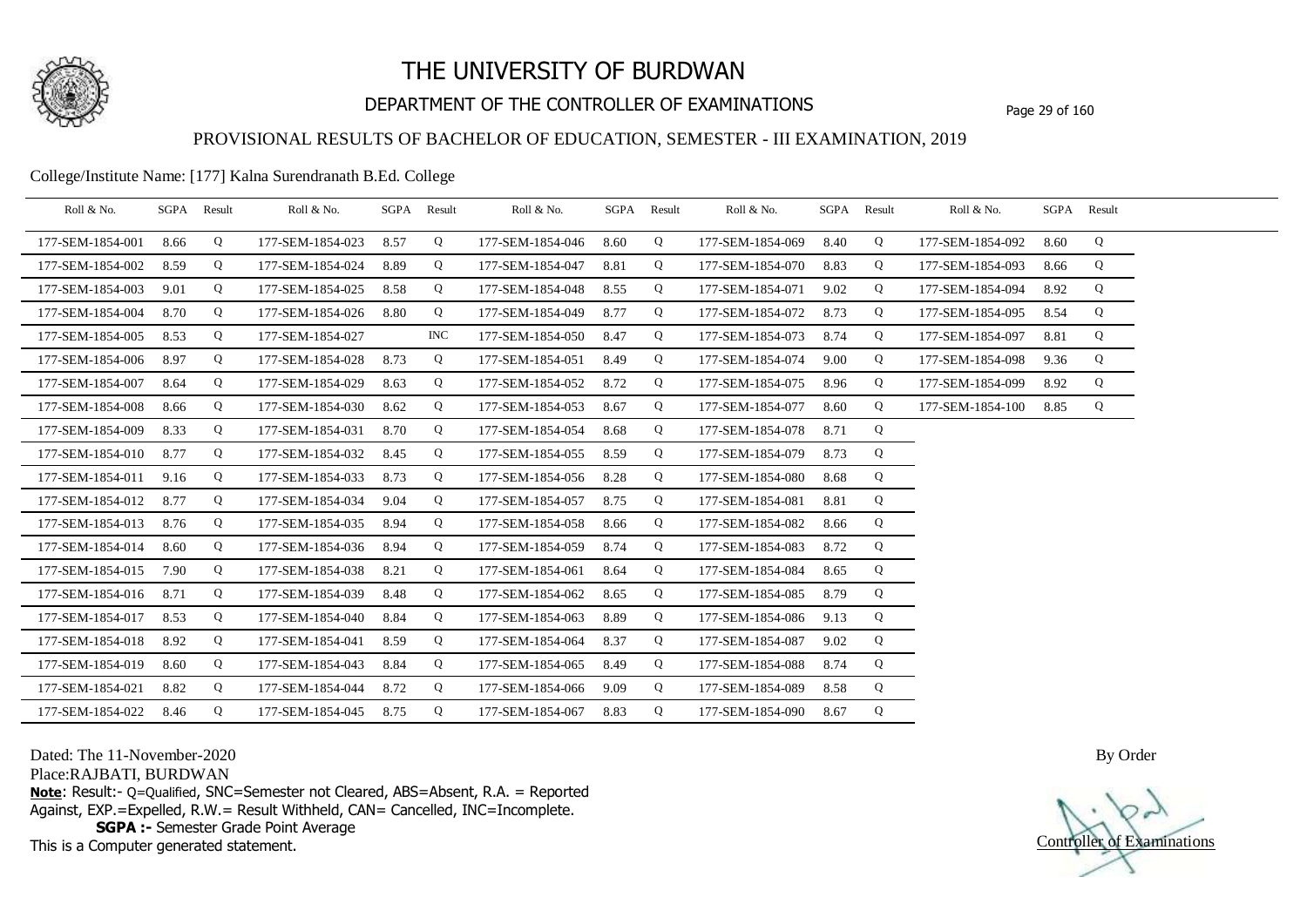

## DEPARTMENT OF THE CONTROLLER OF EXAMINATIONS Page 30 of 160

### PROVISIONAL RESULTS OF BACHELOR OF EDUCATION, SEMESTER - III EXAMINATION, 2019

College/Institute Name: [178] Siksha Bikash Seba Foundation B.Ed. College

| Roll & No.       |      | SGPA Result | Roll & No.       |      | SGPA Result | Roll & No.       |      | SGPA Result | Roll & No.       |      | SGPA Result | Roll & No.       |      | SGPA Result |  |
|------------------|------|-------------|------------------|------|-------------|------------------|------|-------------|------------------|------|-------------|------------------|------|-------------|--|
| 178-SEM-1854-001 | 8.73 | Q           | 178-SEM-1854-022 | 8.06 | Q           | 178-SEM-1854-043 | 8.57 | Q           | 178-SEM-1854-065 | 8.79 | Q           | 178-SEM-1854-086 | 8.48 | Q           |  |
| 178-SEM-1854-002 | 8.38 | Q           | 178-SEM-1854-023 | 7.89 | Q           | 178-SEM-1854-044 | 8.00 | Q           | 178-SEM-1854-066 | 8.27 | Q           | 178-SEM-1854-087 | 8.39 | Q           |  |
| 178-SEM-1854-003 | 8.12 | Q           | 178-SEM-1854-024 | 8.12 | Q           | 178-SEM-1854-045 | 7.52 | Q           | 178-SEM-1854-067 | 7.74 | Q           | 178-SEM-1854-088 | 8.55 | Q           |  |
| 178-SEM-1854-004 | 7.69 | Q           | 178-SEM-1854-025 | 8.44 | Q           | 178-SEM-1854-046 | 8.38 | Q           | 178-SEM-1854-068 | 8.64 | Q           | 178-SEM-1854-089 | 7.92 | Q           |  |
| 178-SEM-1854-005 | 8.81 | Q           | 178-SEM-1854-026 | 8.59 | Q           | 178-SEM-1854-047 | 7.86 | Q           | 178-SEM-1854-069 | 8.20 | Q           | 178-SEM-1854-090 | 8.06 | Q           |  |
| 178-SEM-1854-006 | 6.98 | Q           | 178-SEM-1854-027 | 8.81 | Q           | 178-SEM-1854-048 | 8.27 | Q           | 178-SEM-1854-070 | 8.50 | Q           | 178-SEM-1854-091 | 8.20 | Q           |  |
| 178-SEM-1854-007 | 8.19 | Q           | 178-SEM-1854-028 | 8.20 | Q           | 178-SEM-1854-049 | 7.97 | Q           | 178-SEM-1854-071 | 8.66 | Q           | 178-SEM-1854-093 | 7.89 | Q           |  |
| 178-SEM-1854-008 | 7.96 | Q           | 178-SEM-1854-029 | 7.56 | Q           | 178-SEM-1854-050 | 9.18 | Q           | 178-SEM-1854-072 | 7.91 | Q           | 178-SEM-1854-094 | 7.99 | Q           |  |
| 178-SEM-1854-009 | 8.27 | Q           | 178-SEM-1854-030 | 8.04 | Q           | 178-SEM-1854-051 | 7.77 | Q           | 178-SEM-1854-073 | 7.94 | Q           | 178-SEM-1854-095 | 8.40 | Q           |  |
| 178-SEM-1854-010 | 8.73 | Q           | 178-SEM-1854-031 | 7.93 | Q           | 178-SEM-1854-052 | 9.14 | Q           | 178-SEM-1854-074 | 7.86 | Q           | 178-SEM-1854-097 | 7.92 | Q           |  |
| 178-SEM-1854-011 | 8.54 | Q           | 178-SEM-1854-032 | 8.24 | Q           | 178-SEM-1854-053 | 6.83 | Q           | 178-SEM-1854-075 | 7.92 | Q           | 178-SEM-1854-098 | 7.94 | Q           |  |
| 178-SEM-1854-012 | 8.46 | Q           | 178-SEM-1854-033 | 8.28 | Q           | 178-SEM-1854-054 | 7.99 | Q           | 178-SEM-1854-076 | 8.64 | Q           | 178-SEM-1854-099 | 7.77 | Q           |  |
| 178-SEM-1854-013 | 8.14 | Q           | 178-SEM-1854-034 | 7.81 | Q           | 178-SEM-1854-055 | 8.21 | Q           | 178-SEM-1854-077 | 8.83 | Q           | 178-SEM-1854-100 | 7.95 | Q           |  |
| 178-SEM-1854-014 | 7.77 | Q           | 178-SEM-1854-035 | 8.13 | Q           | 178-SEM-1854-056 | 7.68 | Q           | 178-SEM-1854-078 | 8.33 | Q           |                  |      |             |  |
| 178-SEM-1854-015 | 7.76 | Q           | 178-SEM-1854-036 | 8.12 | Q           | 178-SEM-1854-057 | 8.55 | Q           | 178-SEM-1854-079 | 8.48 | Q           |                  |      |             |  |
| 178-SEM-1854-016 | 7.73 | Q           | 178-SEM-1854-037 | 8.42 | Q           | 178-SEM-1854-058 | 8.50 | Q           | 178-SEM-1854-080 | 7.39 | Q           |                  |      |             |  |
| 178-SEM-1854-017 | 7.96 | Q           | 178-SEM-1854-038 |      | INC.        | 178-SEM-1854-059 | 7.76 | Q           | 178-SEM-1854-081 | 7.68 | Q           |                  |      |             |  |
| 178-SEM-1854-018 | 8.21 | Q           | 178-SEM-1854-039 | 8.17 | Q           | 178-SEM-1854-060 | 7.50 | Q           | 178-SEM-1854-082 | 8.41 | Q           |                  |      |             |  |
| 178-SEM-1854-019 | 7.92 | Q           | 178-SEM-1854-040 | 8.07 | Q           | 178-SEM-1854-062 | 7.89 | Q           | 178-SEM-1854-083 | 8.26 | Q           |                  |      |             |  |
| 178-SEM-1854-020 | 8.26 | Q           | 178-SEM-1854-041 | 8.26 | Q           | 178-SEM-1854-063 | 7.99 | Q           | 178-SEM-1854-084 | 7.19 | Q           |                  |      |             |  |
| 178-SEM-1854-021 | 8.53 | Q           | 178-SEM-1854-042 | 8.15 | Q           | 178-SEM-1854-064 | 8.48 | Q           | 178-SEM-1854-085 | 8.16 | Q           |                  |      |             |  |

Dated: The 11-November-2020

Place:RAJBATI, BURDWAN

**Note**: Result:- Q=Qualified, SNC=Semester not Cleared, ABS=Absent, R.A. = Reported Against, EXP.=Expelled, R.W.= Result Withheld, CAN= Cancelled, INC=Incomplete. **SGPA :-** Semester Grade Point Average

This is a Computer generated statement.

Controller of Examinations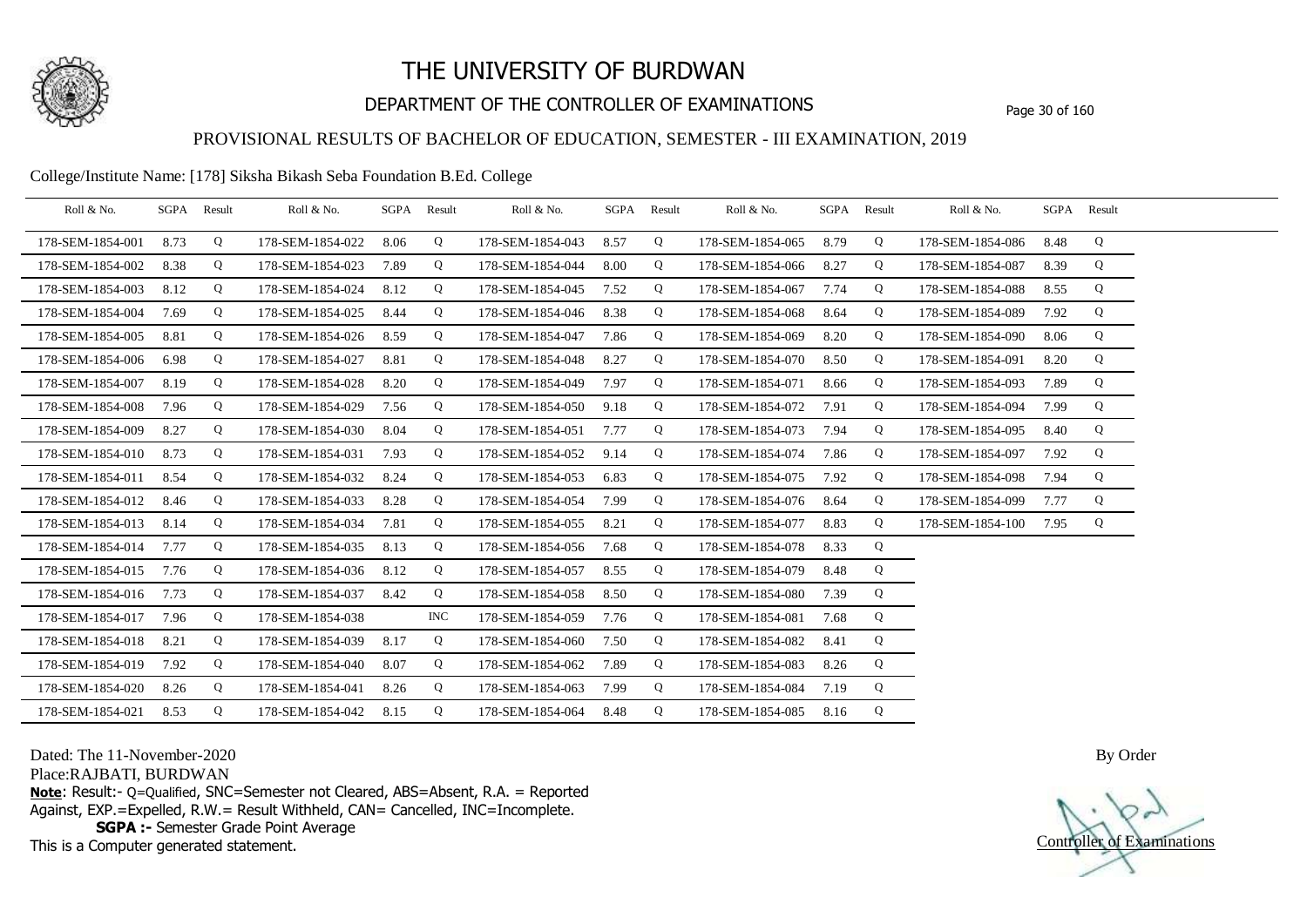

## DEPARTMENT OF THE CONTROLLER OF EXAMINATIONS Page 31 of 160

### PROVISIONAL RESULTS OF BACHELOR OF EDUCATION, SEMESTER - III EXAMINATION, 2019

#### College/Institute Name: [179] Mankar Inst. Of Education & Reserch

| Roll & No.       |      | SGPA Result | Roll & No.       |      | SGPA Result | Roll & No.       |      | SGPA Result | Roll & No.       | SGPA | Result | Roll & No.       | SGPA Result |   |  |
|------------------|------|-------------|------------------|------|-------------|------------------|------|-------------|------------------|------|--------|------------------|-------------|---|--|
| 179-SEM-1854-001 | 9.00 | Q           | 179-SEM-1854-022 | 8.70 | Q           | 179-SEM-1854-044 | 8.77 | Q           | 179-SEM-1854-065 | 8.82 | Q      | 179-SEM-1854-089 | 8.29        | Q |  |
| 179-SEM-1854-002 | 9.14 | Q           | 179-SEM-1854-023 | 9.21 | Q           | 179-SEM-1854-045 | 7.80 | Q           | 179-SEM-1854-066 | 9.33 | Q      | 179-SEM-1854-090 | 8.16        | Q |  |
| 179-SEM-1854-003 | 8.26 | Q           | 179-SEM-1854-024 | 8.37 | Q           | 179-SEM-1854-046 | 8.52 | Q           | 179-SEM-1854-067 | 8.72 | Q      | 179-SEM-1854-091 | 8.55        | Q |  |
| 179-SEM-1854-004 | 9.10 | Q           | 179-SEM-1854-025 | 9.14 | Q           | 179-SEM-1854-047 | 8.62 | Q           | 179-SEM-1854-068 | 8.02 | Q      | 179-SEM-1854-092 | 8.86        | Q |  |
| 179-SEM-1854-005 | 9.02 | Q           | 179-SEM-1854-026 | 8.68 | Q           | 179-SEM-1854-048 | 8.80 | Q           | 179-SEM-1854-069 | 8.82 | Q      | 179-SEM-1854-093 | 8.16        | Q |  |
| 179-SEM-1854-006 | 9.03 | Q           | 179-SEM-1854-027 | 8.37 | Q           | 179-SEM-1854-049 | 9.15 | Q           | 179-SEM-1854-071 | 8.96 | Q      | 179-SEM-1854-094 | 7.67        | Q |  |
| 179-SEM-1854-007 | 8.53 | Q           | 179-SEM-1854-028 | 8.93 | Q           | 179-SEM-1854-050 | 8.71 | Q           | 179-SEM-1854-072 | 8.71 | Q      | 179-SEM-1854-095 | 8.55        | Q |  |
| 179-SEM-1854-008 | 8.34 | Q           | 179-SEM-1854-029 | 8.36 | Q           | 179-SEM-1854-051 | 9.15 | Q           | 179-SEM-1854-074 | 9.01 | Q      | 179-SEM-1854-096 | 9.18        | Q |  |
| 179-SEM-1854-009 | 8.90 | Q           | 179-SEM-1854-030 | 8.82 | Q           | 179-SEM-1854-052 | 7.76 | Q           | 179-SEM-1854-075 | 8.81 | Q      | 179-SEM-1854-097 | 8.90        | Q |  |
| 179-SEM-1854-010 | 9.18 | Q           | 179-SEM-1854-031 | 8.93 | Q           | 179-SEM-1854-053 | 8.73 | Q           | 179-SEM-1854-076 | 8.68 | Q      | 179-SEM-1854-098 | 8.57        | Q |  |
| 179-SEM-1854-011 | 8.23 | Q           | 179-SEM-1854-032 | 8.83 | Q           | 179-SEM-1854-054 | 8.54 | Q           | 179-SEM-1854-077 | 8.73 | Q      | 179-SEM-1854-099 | 8.74        | Q |  |
| 179-SEM-1854-012 | 7.86 | Q           | 179-SEM-1854-033 | 8.06 | Q           | 179-SEM-1854-055 | 8.82 | Q           | 179-SEM-1854-078 | 8.80 | Q      | 179-SEM-1854-100 | 8.75        | Q |  |
| 179-SEM-1854-013 | 8.98 | Q           | 179-SEM-1854-034 | 8.84 | Q           | 179-SEM-1854-056 | 8.11 | Q           | 179-SEM-1854-079 | 8.02 | Q      |                  |             |   |  |
| 179-SEM-1854-014 | 9.13 | Q           | 179-SEM-1854-035 | 9.16 | Q           | 179-SEM-1854-057 |      | <b>INC</b>  | 179-SEM-1854-080 | 8.30 | Q      |                  |             |   |  |
| 179-SEM-1854-015 | 8.52 | Q           | 179-SEM-1854-036 | 7.77 | Q           | 179-SEM-1854-058 | 7.78 | Q           | 179-SEM-1854-081 | 8.79 | Q      |                  |             |   |  |
| 179-SEM-1854-016 | 8.39 | Q           | 179-SEM-1854-037 | 8.96 | Q           | 179-SEM-1854-059 | 7.70 | Q           | 179-SEM-1854-082 | 8.97 | Q      |                  |             |   |  |
| 179-SEM-1854-017 | 8.21 | Q           | 179-SEM-1854-038 | 8.92 | Q           | 179-SEM-1854-060 | 9.30 | Q           | 179-SEM-1854-083 | 8.86 | Q      |                  |             |   |  |
| 179-SEM-1854-018 | 8.38 | Q           | 179-SEM-1854-039 | 8.62 | Q           | 179-SEM-1854-061 | 8.02 | Q           | 179-SEM-1854-084 | 8.33 | Q      |                  |             |   |  |
| 179-SEM-1854-019 | 8.60 | Q           | 179-SEM-1854-040 | 8.23 | Q           | 179-SEM-1854-062 | 8.64 | Q           | 179-SEM-1854-085 | 8.72 | Q      |                  |             |   |  |
| 179-SEM-1854-020 | 9.14 | Q           | 179-SEM-1854-041 | 8.96 | Q           | 179-SEM-1854-063 | 8.06 | Q           | 179-SEM-1854-086 | 8.76 | Q      |                  |             |   |  |
| 179-SEM-1854-021 | 8.81 | Q           | 179-SEM-1854-042 | 9.34 | Q           | 179-SEM-1854-064 | 8.91 | Q           | 179-SEM-1854-088 | 9.09 | Q      |                  |             |   |  |

Dated: The 11-November-2020

Place:RAJBATI, BURDWAN

**Note**: Result:- Q=Qualified, SNC=Semester not Cleared, ABS=Absent, R.A. = Reported Against, EXP.=Expelled, R.W.= Result Withheld, CAN= Cancelled, INC=Incomplete. **SGPA :-** Semester Grade Point Average

This is a Computer generated statement.

Controller of Examinations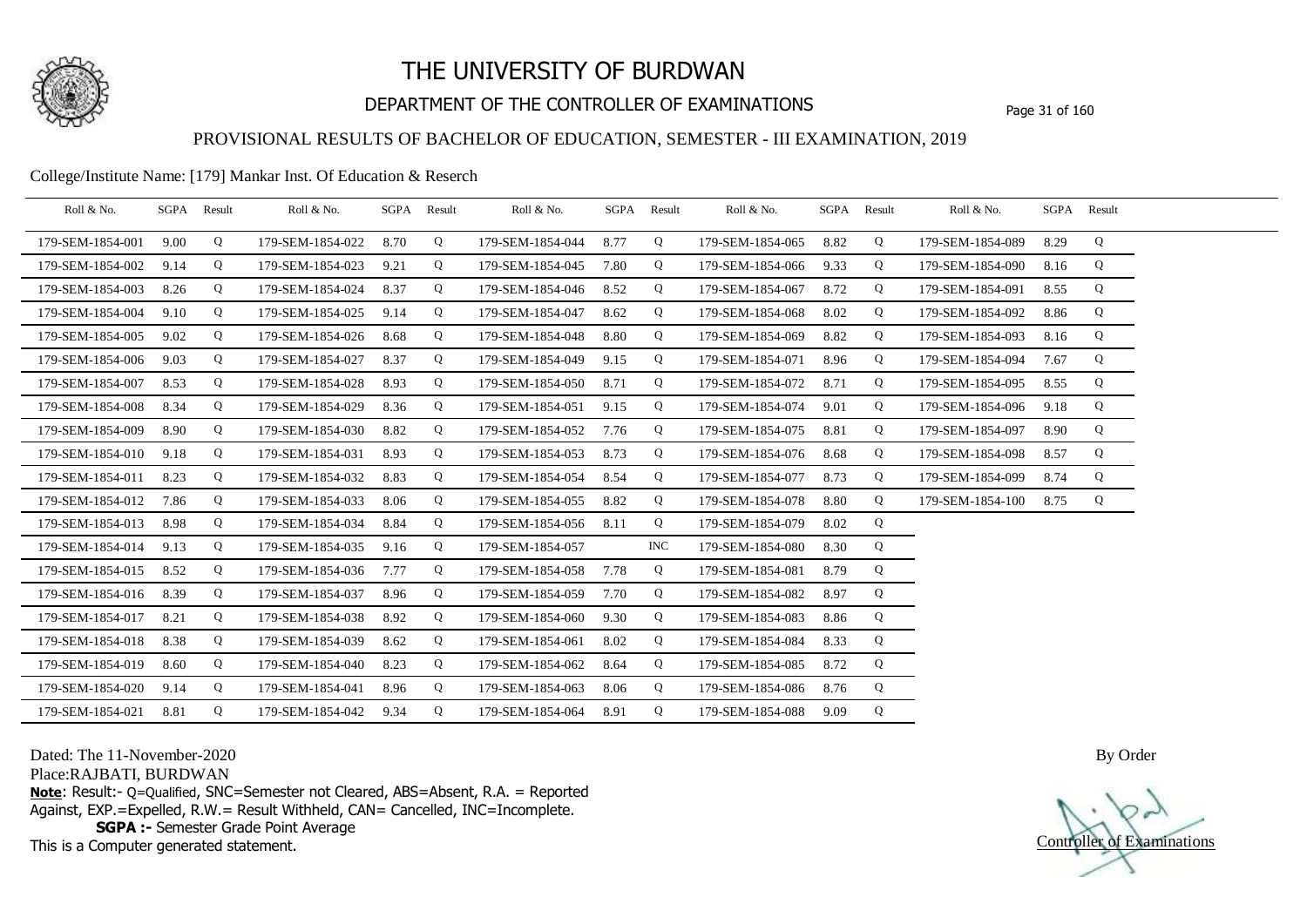

## DEPARTMENT OF THE CONTROLLER OF EXAMINATIONS Page 32 of 160

### PROVISIONAL RESULTS OF BACHELOR OF EDUCATION, SEMESTER - III EXAMINATION, 2019

College/Institute Name: [180] Kabi Nazrul Islam Teachers' Training College

| Roll & No.       |      | SGPA Result | Roll & No.       |      | SGPA Result | Roll & No.       |      | SGPA Result | Roll & No.       | SGPA Result |   | Roll & No.       |      | SGPA Result |  |
|------------------|------|-------------|------------------|------|-------------|------------------|------|-------------|------------------|-------------|---|------------------|------|-------------|--|
| 180-SEM-1854-001 | 8.58 | Q           | 180-SEM-1854-024 | 8.31 | Q           | 180-SEM-1854-046 | 8.50 | Q           | 180-SEM-1854-068 | 8.71        | Q | 180-SEM-1854-089 | 8.56 | Q           |  |
| 180-SEM-1854-002 | 8.71 | Q           | 180-SEM-1854-025 | 8.57 | Q           | 180-SEM-1854-047 | 8.76 | Q           | 180-SEM-1854-069 | 8.59        | Q | 180-SEM-1854-090 | 8.46 | Q           |  |
| 180-SEM-1854-003 | 8.10 | Q           | 180-SEM-1854-026 | 8.62 | Q           | 180-SEM-1854-048 | 8.53 | Q           | 180-SEM-1854-070 | 8.52        | Q | 180-SEM-1854-092 | 8.58 | Q           |  |
| 180-SEM-1854-004 | 8.14 | Q           | 180-SEM-1854-027 | 8.50 | Q           | 180-SEM-1854-049 | 8.60 | Q           | 180-SEM-1854-071 | 8.55        | Q | 180-SEM-1854-093 | 8.73 | Q           |  |
| 180-SEM-1854-005 | 8.92 | Q           | 180-SEM-1854-028 | 8.71 | Q           | 180-SEM-1854-050 | 8.36 | Q           | 180-SEM-1854-072 | 8.48        | Q | 180-SEM-1854-094 | 8.51 | Q           |  |
| 180-SEM-1854-006 | 8.58 | Q           | 180-SEM-1854-029 | 8.33 | Q           | 180-SEM-1854-051 |      | <b>INC</b>  | 180-SEM-1854-073 | 8.45        | Q | 180-SEM-1854-095 | 8.67 | Q           |  |
| 180-SEM-1854-007 | 8.53 | Q           | 180-SEM-1854-030 | 8.52 | Q           | 180-SEM-1854-052 | 8.46 | Q           | 180-SEM-1854-074 | 8.17        | Q | 180-SEM-1854-096 | 8.76 | Q           |  |
| 180-SEM-1854-008 | 8.54 | Q           | 180-SEM-1854-031 | 8.43 | Q           | 180-SEM-1854-053 | 8.62 | Q           | 180-SEM-1854-075 | 8.60        | Q | 180-SEM-1854-097 | 8.66 | Q           |  |
| 180-SEM-1854-009 | 8.63 | Q           | 180-SEM-1854-032 | 8.44 | Q           | 180-SEM-1854-054 | 8.43 | Q           | 180-SEM-1854-076 | 8.72        | Q | 180-SEM-1854-098 | 8.49 | Q           |  |
| 180-SEM-1854-010 | 8.40 | Q           | 180-SEM-1854-033 | 8.57 | Q           | 180-SEM-1854-055 | 8.53 | Q           | 180-SEM-1854-077 | 8.31        | Q | 180-SEM-1854-099 | 8.58 | Q           |  |
| 180-SEM-1854-012 |      | INC.        | 180-SEM-1854-034 | 8.26 | Q           | 180-SEM-1854-056 | 8.64 | Q           | 180-SEM-1854-078 | 8.59        | Q | 180-SEM-1854-100 | 8.47 | Q           |  |
| 180-SEM-1854-013 | 8.56 | Q           | 180-SEM-1854-035 | 8.51 | Q           | 180-SEM-1854-057 | 8.60 | Q           | 180-SEM-1854-079 | 8.65        | Q |                  |      |             |  |
| 180-SEM-1854-014 | 8.57 | Q           | 180-SEM-1854-036 | 8.66 | Q           | 180-SEM-1854-058 | 8.62 | Q           | 180-SEM-1854-080 | 8.61        | Q |                  |      |             |  |
| 180-SEM-1854-015 | 8.43 | Q           | 180-SEM-1854-037 | 8.61 | Q           | 180-SEM-1854-059 | 8.47 | Q           | 180-SEM-1854-081 | 8.66        | Q |                  |      |             |  |
| 180-SEM-1854-016 | 8.60 | Q           | 180-SEM-1854-038 | 8.50 | Q           | 180-SEM-1854-060 | 8.65 | Q           | 180-SEM-1854-082 | 8.35        | Q |                  |      |             |  |
| 180-SEM-1854-017 | 8.69 | Q           | 180-SEM-1854-040 | 8.57 | Q           | 180-SEM-1854-061 |      | <b>INC</b>  | 180-SEM-1854-083 | 8.30        | Q |                  |      |             |  |
| 180-SEM-1854-018 |      | <b>INC</b>  | 180-SEM-1854-041 | 8.39 | Q           | 180-SEM-1854-062 | 8.13 | Q           | 180-SEM-1854-084 | 8.66        | Q |                  |      |             |  |
| 180-SEM-1854-020 | 8.49 | Q           | 180-SEM-1854-042 | 8.53 | Q           | 180-SEM-1854-063 | 8.50 | Q           | 180-SEM-1854-085 | 8.48        | Q |                  |      |             |  |
| 180-SEM-1854-021 | 8.22 | Q           | 180-SEM-1854-043 | 8.34 | Q           | 180-SEM-1854-064 | 8.41 | Q           | 180-SEM-1854-086 | 8.50        | Q |                  |      |             |  |
| 180-SEM-1854-022 | 8.37 | Q           | 180-SEM-1854-044 | 8.51 | Q           | 180-SEM-1854-065 | 8.29 | Q           | 180-SEM-1854-087 | 8.51        | Q |                  |      |             |  |
| 180-SEM-1854-023 |      | <b>INC</b>  | 180-SEM-1854-045 | 8.78 | Q           | 180-SEM-1854-067 | 8.36 | Q           | 180-SEM-1854-088 | 8.80        | Q |                  |      |             |  |

Dated: The 11-November-2020

Place:RAJBATI, BURDWAN

**Note**: Result:- Q=Qualified, SNC=Semester not Cleared, ABS=Absent, R.A. = Reported Against, EXP.=Expelled, R.W.= Result Withheld, CAN= Cancelled, INC=Incomplete. **SGPA :-** Semester Grade Point Average

This is a Computer generated statement.

Controller of Examinations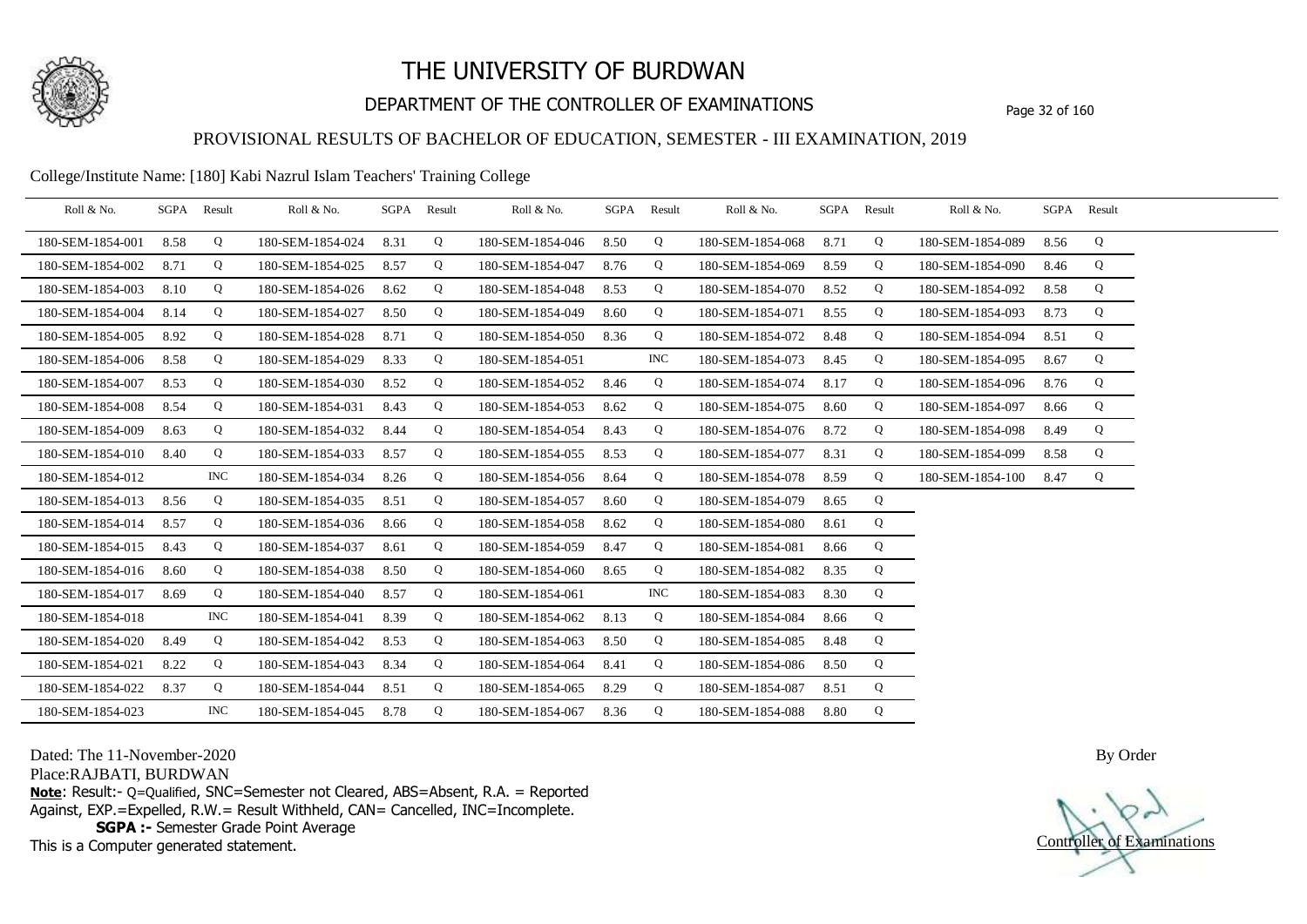

## DEPARTMENT OF THE CONTROLLER OF EXAMINATIONS Page 33 of 160

### PROVISIONAL RESULTS OF BACHELOR OF EDUCATION, SEMESTER - III EXAMINATION, 2019

College/Institute Name: [181] Parbati Teachers' Training Inst.

| Roll & No.       | SGPA | Result | Roll & No.       |      | SGPA Result | Roll & No.       | SGPA | Result | Roll & No.       |      | SGPA Result | Roll & No.       | SGPA Result |   |  |
|------------------|------|--------|------------------|------|-------------|------------------|------|--------|------------------|------|-------------|------------------|-------------|---|--|
| 181-SEM-1854-001 | 8.11 | Q      | 181-SEM-1854-022 | 8.20 | Q           | 181-SEM-1854-043 | 8.30 | Q      | 181-SEM-1854-064 | 8.72 | Q           | 181-SEM-1854-086 | 8.50        | Q |  |
| 181-SEM-1854-002 | 8.91 | Q      | 181-SEM-1854-023 | 8.56 | Q           | 181-SEM-1854-044 | 8.24 | Q      | 181-SEM-1854-065 | 8.80 | Q           | 181-SEM-1854-087 | 8.26        | Q |  |
| 181-SEM-1854-003 | 8.41 | Q      | 181-SEM-1854-024 | 9.16 | Q           | 181-SEM-1854-045 | 8.62 | Q      | 181-SEM-1854-066 | 7.84 | Q           | 181-SEM-1854-088 | 8.33        | Q |  |
| 181-SEM-1854-004 | 8.41 | Q      | 181-SEM-1854-025 | 8.13 | Q           | 181-SEM-1854-046 | 8.26 | Q      | 181-SEM-1854-067 | 8.07 | Q           | 181-SEM-1854-089 | 8.92        | Q |  |
| 181-SEM-1854-005 | 8.76 | Q      | 181-SEM-1854-026 | 8.73 | Q           | 181-SEM-1854-047 | 8.42 | Q      | 181-SEM-1854-068 | 7.84 | Q           | 181-SEM-1854-090 | 8.89        | Q |  |
| 181-SEM-1854-006 | 8.04 | Q      | 181-SEM-1854-027 | 8.32 | Q           | 181-SEM-1854-048 | 8.80 | Q      | 181-SEM-1854-069 | 8.44 | Q           | 181-SEM-1854-091 | 8.47        | Q |  |
| 181-SEM-1854-007 | 8.49 | Q      | 181-SEM-1854-028 | 8.60 | Q           | 181-SEM-1854-049 | 8.10 | Q      | 181-SEM-1854-070 | 8.41 | Q           | 181-SEM-1854-092 | 7.93        | Q |  |
| 181-SEM-1854-008 | 8.21 | Q      | 181-SEM-1854-029 | 8.80 | Q           | 181-SEM-1854-050 | 8.46 | Q      | 181-SEM-1854-071 | 8.28 | Q           | 181-SEM-1854-093 | 8.24        | Q |  |
| 181-SEM-1854-009 | 8.61 | Q      | 181-SEM-1854-030 | 8.36 | Q           | 181-SEM-1854-051 | 8.63 | Q      | 181-SEM-1854-072 | 8.29 | Q           | 181-SEM-1854-094 | 8.66        | Q |  |
| 181-SEM-1854-010 | 8.38 | Q      | 181-SEM-1854-031 | 8.18 | Q           | 181-SEM-1854-052 | 8.74 | Q      | 181-SEM-1854-073 | 8.69 | Q           | 181-SEM-1854-095 | 8.74        | Q |  |
| 181-SEM-1854-011 | 8.31 | Q      | 181-SEM-1854-032 | 8.41 | Q           | 181-SEM-1854-053 | 8.27 | Q      | 181-SEM-1854-074 | 8.61 | Q           | 181-SEM-1854-096 | 7.85        | Q |  |
| 181-SEM-1854-012 | 8.76 | Q      | 181-SEM-1854-033 | 8.36 | Q           | 181-SEM-1854-054 | 8.71 | Q      | 181-SEM-1854-075 | 8.31 | Q           | 181-SEM-1854-097 | 8.65        | Q |  |
| 181-SEM-1854-013 | 8.53 | Q      | 181-SEM-1854-034 | 8.43 | Q           | 181-SEM-1854-055 | 8.47 | Q      | 181-SEM-1854-076 | 8.27 | Q           | 181-SEM-1854-098 | 8.59        | Q |  |
| 181-SEM-1854-014 | 8.84 | Q      | 181-SEM-1854-035 | 8.44 | Q           | 181-SEM-1854-056 | 8.72 | Q      | 181-SEM-1854-077 | 8.62 | Q           | 181-SEM-1854-099 | 8.55        | Q |  |
| 181-SEM-1854-015 | 8.13 | Q      | 181-SEM-1854-036 | 8.66 | Q           | 181-SEM-1854-057 | 8.49 | Q      | 181-SEM-1854-078 | 8.23 | Q           | 181-SEM-1854-100 | 8.09        | Q |  |
| 181-SEM-1854-016 | 8.53 | Q      | 181-SEM-1854-037 | 8.50 | Q           | 181-SEM-1854-058 | 8.31 | Q      | 181-SEM-1854-079 | 8.32 | Q           |                  |             |   |  |
| 181-SEM-1854-017 | 8.58 | Q      | 181-SEM-1854-038 | 8.88 | Q           | 181-SEM-1854-059 | 8.48 | Q      | 181-SEM-1854-081 | 8.37 | Q           |                  |             |   |  |
| 181-SEM-1854-018 | 8.96 | Q      | 181-SEM-1854-039 | 8.57 | Q           | 181-SEM-1854-060 | 8.34 | Q      | 181-SEM-1854-082 | 8.69 | Q           |                  |             |   |  |
| 181-SEM-1854-019 | 8.49 | Q      | 181-SEM-1854-040 | 8.01 | Q           | 181-SEM-1854-061 | 8.38 | Q      | 181-SEM-1854-083 | 8.60 | Q           |                  |             |   |  |
| 181-SEM-1854-020 | 8.27 | Q      | 181-SEM-1854-041 | 8.58 | Q           | 181-SEM-1854-062 | 8.47 | Q      | 181-SEM-1854-084 | 8.29 | Q           |                  |             |   |  |
| 181-SEM-1854-021 | 8.51 | Q      | 181-SEM-1854-042 | 8.51 | Q           | 181-SEM-1854-063 | 8.07 | Q      | 181-SEM-1854-085 | 8.64 | $\mathbf Q$ |                  |             |   |  |

Dated: The 11-November-2020

Place:RAJBATI, BURDWAN

**Note**: Result:- Q=Qualified, SNC=Semester not Cleared, ABS=Absent, R.A. = Reported Against, EXP.=Expelled, R.W.= Result Withheld, CAN= Cancelled, INC=Incomplete. **SGPA :-** Semester Grade Point Average

This is a Computer generated statement.

Controller of Examinations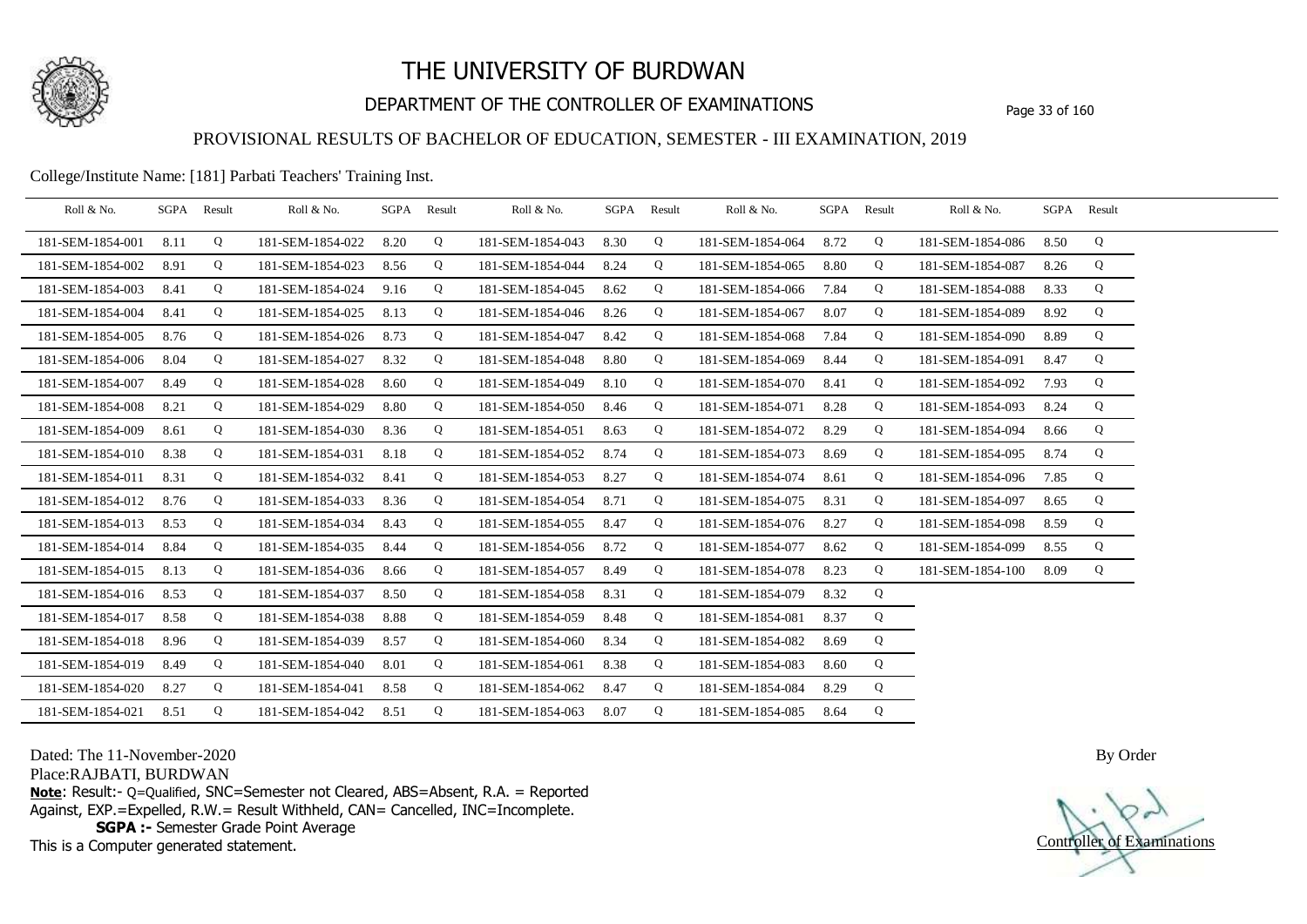

## DEPARTMENT OF THE CONTROLLER OF EXAMINATIONS Page 34 of 160

### PROVISIONAL RESULTS OF BACHELOR OF EDUCATION, SEMESTER - III EXAMINATION, 2019

#### College/Institute Name: [182] Ayan Arnab Sikshan Sanstha

| Roll & No.       | SGPA Result |            | Roll & No.       | SGPA Result |   | Roll & No.       | SGPA Result |   | Roll & No.       | SGPA Result |   | Roll & No.       |      | SGPA Result |  |
|------------------|-------------|------------|------------------|-------------|---|------------------|-------------|---|------------------|-------------|---|------------------|------|-------------|--|
| 182-SEM-1754-049 | 9.27        | Q          | 182-SEM-1854-021 | 9.22        | Q | 182-SEM-1854-042 | 9.37        | Q | 182-SEM-1854-063 | 9.30        | Q | 182-SEM-1854-084 | 9.12 | Q           |  |
| 182-SEM-1854-001 | 9.15        | Q          | 182-SEM-1854-022 | 9.12        | Q | 182-SEM-1854-043 | 9.16        | Q | 182-SEM-1854-064 | 9.07        | Q | 182-SEM-1854-085 | 9.18 | Q           |  |
| 182-SEM-1854-002 | 9.34        | Q          | 182-SEM-1854-023 | 9.35        | Q | 182-SEM-1854-044 | 9.13        | Q | 182-SEM-1854-065 | 9.13        | Q | 182-SEM-1854-086 | 9.14 | Q           |  |
| 182-SEM-1854-003 | 9.18        | Q          | 182-SEM-1854-024 | 9.10        | Q | 182-SEM-1854-045 | 9.10        | Q | 182-SEM-1854-066 | 9.25        | Q | 182-SEM-1854-087 | 9.30 | Q           |  |
| 182-SEM-1854-004 | 9.16        | Q          | 182-SEM-1854-025 | 9.13        | Q | 182-SEM-1854-046 | 9.19        | Q | 182-SEM-1854-067 | 9.12        | Q | 182-SEM-1854-088 | 9.08 | Q           |  |
| 182-SEM-1854-005 | 9.20        | Q          | 182-SEM-1854-026 | 9.21        | Q | 182-SEM-1854-047 | 9.11        | Q | 182-SEM-1854-068 | 9.28        | Q | 182-SEM-1854-089 | 9.29 | Q           |  |
| 182-SEM-1854-006 |             | <b>INC</b> | 182-SEM-1854-027 | 9.28        | Q | 182-SEM-1854-048 | 9.14        | Q | 182-SEM-1854-069 | 9.20        | Q | 182-SEM-1854-090 | 9.10 | Q           |  |
| 182-SEM-1854-007 | 9.02        | Q          | 182-SEM-1854-028 | 9.07        | Q | 182-SEM-1854-049 | 9.22        | Q | 182-SEM-1854-070 | 9.16        | Q | 182-SEM-1854-091 | 9.13 | Q           |  |
| 182-SEM-1854-008 | 9.14        | Q          | 182-SEM-1854-029 | 9.03        | Q | 182-SEM-1854-050 | 9.06        | Q | 182-SEM-1854-071 | 9.09        | Q | 182-SEM-1854-092 | 9.28 | Q           |  |
| 182-SEM-1854-009 | 9.18        | Q          | 182-SEM-1854-030 | 9.08        | Q | 182-SEM-1854-051 | 9.19        | Q | 182-SEM-1854-072 | 9.31        | Q | 182-SEM-1854-093 | 9.24 | Q           |  |
| 182-SEM-1854-010 | 9.25        | Q          | 182-SEM-1854-031 | 9.27        | Q | 182-SEM-1854-052 | 9.25        | Q | 182-SEM-1854-073 | 9.24        | Q | 182-SEM-1854-094 | 9.16 | Q           |  |
| 182-SEM-1854-011 | 9.14        | Q          | 182-SEM-1854-032 | 9.24        | Q | 182-SEM-1854-053 | 9.18        | Q | 182-SEM-1854-074 | 9.13        | Q | 182-SEM-1854-095 | 9.24 | Q           |  |
| 182-SEM-1854-012 | 9.36        | Q          | 182-SEM-1854-033 | 9.22        | Q | 182-SEM-1854-054 | 9.09        | Q | 182-SEM-1854-075 | 9.11        | Q | 182-SEM-1854-096 | 9.20 | Q           |  |
| 182-SEM-1854-013 | 9.09        | Q          | 182-SEM-1854-034 | 9.23        | Q | 182-SEM-1854-055 | 9.24        | Q | 182-SEM-1854-076 | 9.13        | Q | 182-SEM-1854-097 | 9.20 | Q           |  |
| 182-SEM-1854-014 | 9.21        | Q          | 182-SEM-1854-035 | 9.09        | Q | 182-SEM-1854-056 | 9.14        | Q | 182-SEM-1854-077 | 9.00        | Q | 182-SEM-1854-098 | 9.12 | Q           |  |
| 182-SEM-1854-015 | 9.30        | Q          | 182-SEM-1854-036 | 9.12        | Q | 182-SEM-1854-057 | 9.32        | Q | 182-SEM-1854-078 | 9.13        | Q | 182-SEM-1854-099 | 8.99 | Q           |  |
| 182-SEM-1854-016 | 9.14        | Q          | 182-SEM-1854-037 | 9.24        | Q | 182-SEM-1854-058 | 9.14        | Q | 182-SEM-1854-079 | 9.27        | Q | 182-SEM-1854-100 | 9.30 | Q           |  |
| 182-SEM-1854-017 | 9.11        | Q          | 182-SEM-1854-038 | 9.21        | Q | 182-SEM-1854-059 | 9.18        | Q | 182-SEM-1854-080 | 9.17        | Q |                  |      |             |  |
| 182-SEM-1854-018 | 9.31        | Q          | 182-SEM-1854-039 | 9.14        | Q | 182-SEM-1854-060 | 8.96        | Q | 182-SEM-1854-081 | 9.22        | Q |                  |      |             |  |
| 182-SEM-1854-019 | 9.10        | Q          | 182-SEM-1854-040 | 9.26        | Q | 182-SEM-1854-061 | 9.13        | Q | 182-SEM-1854-082 | 9.04        | Q |                  |      |             |  |
| 182-SEM-1854-020 | 9.03        | Q          | 182-SEM-1854-041 | 9.23        | Q | 182-SEM-1854-062 | 9.25        | Q | 182-SEM-1854-083 | 9.23        | Q |                  |      |             |  |

Dated: The 11-November-2020

Place:RAJBATI, BURDWAN

**Note**: Result:- Q=Qualified, SNC=Semester not Cleared, ABS=Absent, R.A. = Reported Against, EXP.=Expelled, R.W.= Result Withheld, CAN= Cancelled, INC=Incomplete. **SGPA :-** Semester Grade Point Average

This is a Computer generated statement.

Controller of Examinations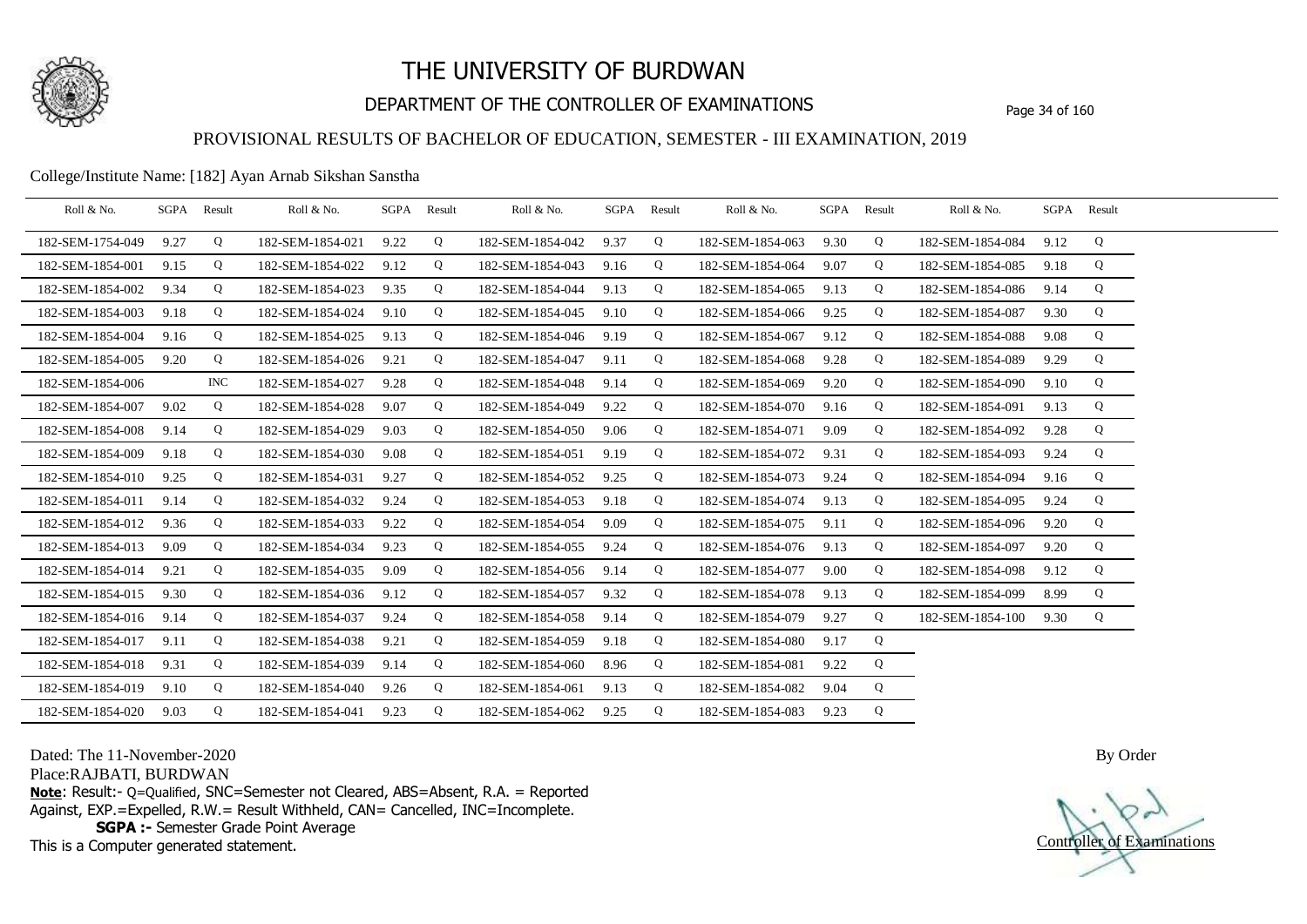

## DEPARTMENT OF THE CONTROLLER OF EXAMINATIONS Page 35 of 160

### PROVISIONAL RESULTS OF BACHELOR OF EDUCATION, SEMESTER - III EXAMINATION, 2019

#### College/Institute Name: [183] Coalfield College of Education

| Roll & No.       |      | SGPA Result | Roll & No.       |      | SGPA Result | Roll & No.       | SGPA | Result | Roll & No.       | SGPA Result |   | Roll & No.       |      | SGPA Result |  |
|------------------|------|-------------|------------------|------|-------------|------------------|------|--------|------------------|-------------|---|------------------|------|-------------|--|
| 183-SEM-1854-001 | 8.85 | Q           | 183-SEM-1854-022 | 8.74 | Q           | 183-SEM-1854-043 | 8.90 | Q      | 183-SEM-1854-064 | 8.83        | Q | 183-SEM-1854-085 | 8.99 | Q           |  |
| 183-SEM-1854-002 | 8.90 | Q           | 183-SEM-1854-023 | 9.02 | Q           | 183-SEM-1854-044 | 8.99 | Q      | 183-SEM-1854-065 | 9.18        | Q | 183-SEM-1854-086 | 8.95 | Q           |  |
| 183-SEM-1854-003 | 8.72 | Q           | 183-SEM-1854-024 | 8.97 | Q           | 183-SEM-1854-045 | 8.86 | Q      | 183-SEM-1854-066 | 8.93        | Q | 183-SEM-1854-087 | 8.91 | Q           |  |
| 183-SEM-1854-004 | 8.95 | Q           | 183-SEM-1854-025 | 8.93 | Q           | 183-SEM-1854-046 | 8.78 | Q      | 183-SEM-1854-067 | 8.95        | Q | 183-SEM-1854-088 | 8.88 | Q           |  |
| 183-SEM-1854-005 | 8.85 | Q           | 183-SEM-1854-026 | 8.59 | Q           | 183-SEM-1854-047 | 8.90 | Q      | 183-SEM-1854-068 | 8.93        | Q | 183-SEM-1854-089 | 8.85 | Q           |  |
| 183-SEM-1854-006 | 9.33 | Q           | 183-SEM-1854-027 | 8.83 | Q           | 183-SEM-1854-048 | 8.99 | Q      | 183-SEM-1854-069 | 8.99        | Q | 183-SEM-1854-090 | 8.79 | Q           |  |
| 183-SEM-1854-007 | 8.87 | Q           | 183-SEM-1854-028 | 8.99 | Q           | 183-SEM-1854-049 | 8.89 | Q      | 183-SEM-1854-070 | 9.16        | Q | 183-SEM-1854-091 | 8.94 | Q           |  |
| 183-SEM-1854-008 |      | <b>INC</b>  | 183-SEM-1854-029 | 8.89 | Q           | 183-SEM-1854-050 | 8.80 | Q      | 183-SEM-1854-071 | 8.84        | Q | 183-SEM-1854-092 | 8.81 | Q           |  |
| 183-SEM-1854-009 | 8.98 | Q           | 183-SEM-1854-030 | 8.89 | Q           | 183-SEM-1854-051 | 8.84 | Q      | 183-SEM-1854-072 | 9.04        | Q | 183-SEM-1854-093 | 8.97 | Q           |  |
| 183-SEM-1854-010 | 8.88 | Q           | 183-SEM-1854-031 | 8.96 | Q           | 183-SEM-1854-052 | 8.88 | Q      | 183-SEM-1854-073 | 9.07        | Q | 183-SEM-1854-094 | 8.95 | Q           |  |
| 183-SEM-1854-011 | 8.68 | Q           | 183-SEM-1854-032 | 8.96 | Q           | 183-SEM-1854-053 | 8.71 | Q      | 183-SEM-1854-074 | 9.03        | Q | 183-SEM-1854-095 | 8.88 | Q           |  |
| 183-SEM-1854-012 | 9.22 | Q           | 183-SEM-1854-033 | 8.96 | Q           | 183-SEM-1854-054 | 8.81 | Q      | 183-SEM-1854-075 | 8.94        | Q | 183-SEM-1854-096 | 8.80 | Q           |  |
| 183-SEM-1854-013 | 8.86 | Q           | 183-SEM-1854-034 | 8.81 | Q           | 183-SEM-1854-055 | 8.70 | Q      | 183-SEM-1854-076 | 8.95        | Q | 183-SEM-1854-097 | 8.83 | Q           |  |
| 183-SEM-1854-014 | 8.79 | Q           | 183-SEM-1854-035 | 8.77 | Q           | 183-SEM-1854-056 | 8.76 | Q      | 183-SEM-1854-077 | 8.75        | Q | 183-SEM-1854-098 | 8.92 | Q           |  |
| 183-SEM-1854-015 | 8.95 | Q           | 183-SEM-1854-036 | 8.97 | Q           | 183-SEM-1854-057 | 9.19 | Q      | 183-SEM-1854-078 | 8.90        | Q | 183-SEM-1854-099 | 8.96 | Q           |  |
| 183-SEM-1854-016 | 8.99 | Q           | 183-SEM-1854-037 | 8.69 | Q           | 183-SEM-1854-058 | 8.93 | Q      | 183-SEM-1854-079 | 8.96        | Q | 183-SEM-1854-100 | 8.89 | Q           |  |
| 183-SEM-1854-017 | 8.93 | Q           | 183-SEM-1854-038 | 8.85 | Q           | 183-SEM-1854-059 | 8.88 | Q      | 183-SEM-1854-080 | 8.64        | Q |                  |      |             |  |
| 183-SEM-1854-018 | 8.94 | Q           | 183-SEM-1854-039 | 8.84 | Q           | 183-SEM-1854-060 | 8.76 | Q      | 183-SEM-1854-081 | 8.82        | Q |                  |      |             |  |
| 183-SEM-1854-019 | 9.16 | Q           | 183-SEM-1854-040 | 9.15 | Q           | 183-SEM-1854-061 | 8.85 | Q      | 183-SEM-1854-082 | 8.91        | Q |                  |      |             |  |
| 183-SEM-1854-020 |      | <b>INC</b>  | 183-SEM-1854-041 | 9.00 | Q           | 183-SEM-1854-062 | 9.20 | Q      | 183-SEM-1854-083 | 9.06        | Q |                  |      |             |  |
| 183-SEM-1854-021 | 9.06 | Q           | 183-SEM-1854-042 | 8.80 | Q           | 183-SEM-1854-063 | 8.89 | Q      | 183-SEM-1854-084 | 8.74        | Q |                  |      |             |  |

Dated: The 11-November-2020

Place:RAJBATI, BURDWAN

**Note**: Result:- Q=Qualified, SNC=Semester not Cleared, ABS=Absent, R.A. = Reported Against, EXP.=Expelled, R.W.= Result Withheld, CAN= Cancelled, INC=Incomplete. **SGPA :-** Semester Grade Point Average

This is a Computer generated statement.

Controller of Examinations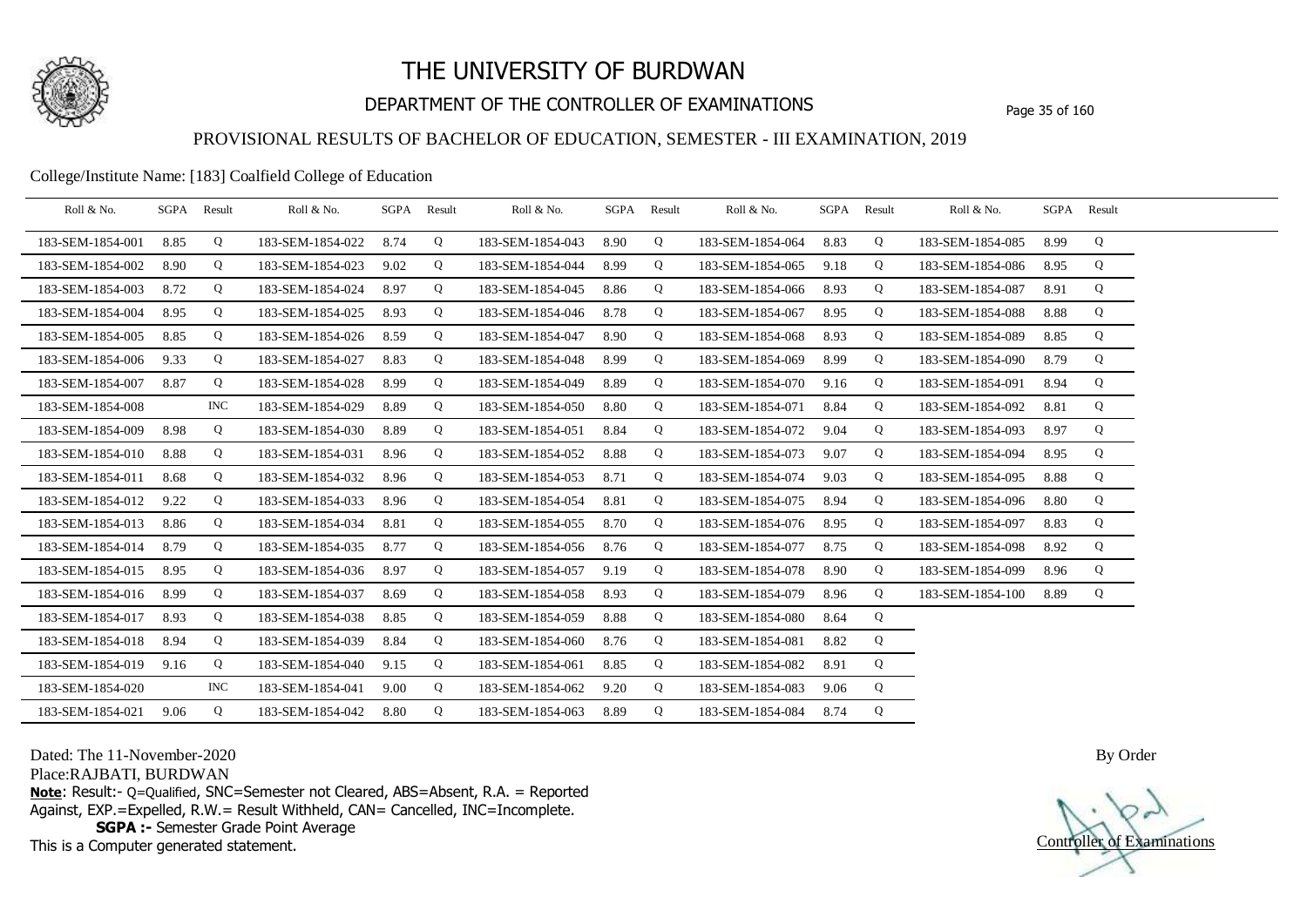

## DEPARTMENT OF THE CONTROLLER OF EXAMINATIONS Page 36 of 160

### PROVISIONAL RESULTS OF BACHELOR OF EDUCATION, SEMESTER - III EXAMINATION, 2019

College/Institute Name: [184] Prasanta Dasgupta College of Education (B.Ed.)

| Roll & No.       | SGPA Result |   | Roll & No.       |      | SGPA Result | Roll & No.       | SGPA Result |   | Roll & No.       | SGPA Result |   | Roll & No.       |      | SGPA Result |  |
|------------------|-------------|---|------------------|------|-------------|------------------|-------------|---|------------------|-------------|---|------------------|------|-------------|--|
| 184-SEM-1654-034 | 9.09        | Q | 184-SEM-1854-021 | 9.28 | Q           | 184-SEM-1854-044 | 9.26        | Q | 184-SEM-1854-065 | 9.25        | Q | 184-SEM-1854-086 | 9.34 | Q           |  |
| 184-SEM-1854-001 | 9.31        | Q | 184-SEM-1854-022 | 9.42 | Q           | 184-SEM-1854-045 | 9.42        | Q | 184-SEM-1854-066 | 9.16        | Q | 184-SEM-1854-087 | 9.19 | Q           |  |
| 184-SEM-1854-002 | 9.47        | Q | 184-SEM-1854-023 | 9.25 | Q           | 184-SEM-1854-046 | 9.32        | Q | 184-SEM-1854-067 | 9.56        | Q | 184-SEM-1854-088 | 9.20 | Q           |  |
| 184-SEM-1854-003 | 9.61        | Q | 184-SEM-1854-024 | 9.34 | Q           | 184-SEM-1854-047 | 9.41        | Q | 184-SEM-1854-068 | 9.28        | Q | 184-SEM-1854-089 | 9.43 | Q           |  |
| 184-SEM-1854-004 | 9.34        | Q | 184-SEM-1854-025 | 9.28 | Q           | 184-SEM-1854-048 | 9.31        | Q | 184-SEM-1854-069 | 9.43        | Q | 184-SEM-1854-090 | 9.26 | Q           |  |
| 184-SEM-1854-005 | 9.57        | Q | 184-SEM-1854-026 | 9.36 | Q           | 184-SEM-1854-049 | 9.14        | Q | 184-SEM-1854-070 | 9.28        | Q | 184-SEM-1854-091 | 9.43 | Q           |  |
| 184-SEM-1854-006 | 9.45        | Q | 184-SEM-1854-027 | 9.40 | Q           | 184-SEM-1854-050 | 9.36        | Q | 184-SEM-1854-071 | 9.33        | Q | 184-SEM-1854-092 | 9.45 | Q           |  |
| 184-SEM-1854-007 | 9.56        | Q | 184-SEM-1854-028 | 9.20 | Q           | 184-SEM-1854-051 | 9.25        | Q | 184-SEM-1854-072 | 9.15        | Q | 184-SEM-1854-093 | 9.06 | Q           |  |
| 184-SEM-1854-008 | 9.38        | Q | 184-SEM-1854-029 | 9.36 | Q           | 184-SEM-1854-052 | 9.36        | Q | 184-SEM-1854-073 | 9.19        | Q | 184-SEM-1854-094 | 9.22 | Q           |  |
| 184-SEM-1854-009 | 9.33        | Q | 184-SEM-1854-030 | 9.22 | Q           | 184-SEM-1854-053 | 9.52        | Q | 184-SEM-1854-074 | 9.42        | Q | 184-SEM-1854-095 | 9.44 | Q           |  |
| 184-SEM-1854-010 | 9.28        | Q | 184-SEM-1854-031 | 9.39 | Q           | 184-SEM-1854-054 | 9.55        | Q | 184-SEM-1854-075 | 9.62        | Q | 184-SEM-1854-096 | 9.33 | Q           |  |
| 184-SEM-1854-011 | 9.22        | Q | 184-SEM-1854-032 | 9.30 | Q           | 184-SEM-1854-055 | 9.34        | Q | 184-SEM-1854-076 | 9.40        | Q | 184-SEM-1854-097 | 9.28 | Q           |  |
| 184-SEM-1854-012 | 9.45        | Q | 184-SEM-1854-033 | 9.32 | Q           | 184-SEM-1854-056 | 9.37        | Q | 184-SEM-1854-077 | 9.11        | Q | 184-SEM-1854-098 | 9.23 | Q           |  |
| 184-SEM-1854-013 | 9.09        | Q | 184-SEM-1854-034 | 9.28 | Q           | 184-SEM-1854-057 | 9.29        | Q | 184-SEM-1854-078 | 9.44        | Q | 184-SEM-1854-099 | 9.43 | Q           |  |
| 184-SEM-1854-014 | 8.98        | Q | 184-SEM-1854-036 | 9.44 | Q           | 184-SEM-1854-058 | 9.25        | Q | 184-SEM-1854-079 | 9.57        | Q | 184-SEM-1854-100 | 9.39 | Q           |  |
| 184-SEM-1854-015 | 9.40        | Q | 184-SEM-1854-038 | 9.22 | Q           | 184-SEM-1854-059 | 9.40        | Q | 184-SEM-1854-080 | 9.40        | Q |                  |      |             |  |
| 184-SEM-1854-016 | 9.58        | Q | 184-SEM-1854-039 | 9.34 | Q           | 184-SEM-1854-060 | 9.25        | Q | 184-SEM-1854-081 | 9.34        | Q |                  |      |             |  |
| 184-SEM-1854-017 | 9.40        | Q | 184-SEM-1854-040 | 9.30 | Q           | 184-SEM-1854-061 | 9.56        | Q | 184-SEM-1854-082 | 9.31        | Q |                  |      |             |  |
| 184-SEM-1854-018 | 9.39        | Q | 184-SEM-1854-041 | 9.65 | Q           | 184-SEM-1854-062 | 9.24        | Q | 184-SEM-1854-083 | 9.31        | Q |                  |      |             |  |
| 184-SEM-1854-019 | 9.36        | Q | 184-SEM-1854-042 | 9.41 | Q           | 184-SEM-1854-063 | 9.24        | Q | 184-SEM-1854-084 | 9.40        | Q |                  |      |             |  |
| 184-SEM-1854-020 | 9.45        | Q | 184-SEM-1854-043 | 9.42 | Q           | 184-SEM-1854-064 | 9.16        | Q | 184-SEM-1854-085 | 9.15        | Q |                  |      |             |  |

Dated: The 11-November-2020

Place:RAJBATI, BURDWAN

**Note**: Result:- Q=Qualified, SNC=Semester not Cleared, ABS=Absent, R.A. = Reported Against, EXP.=Expelled, R.W.= Result Withheld, CAN= Cancelled, INC=Incomplete. **SGPA :-** Semester Grade Point Average

This is a Computer generated statement.

Controller of Examinations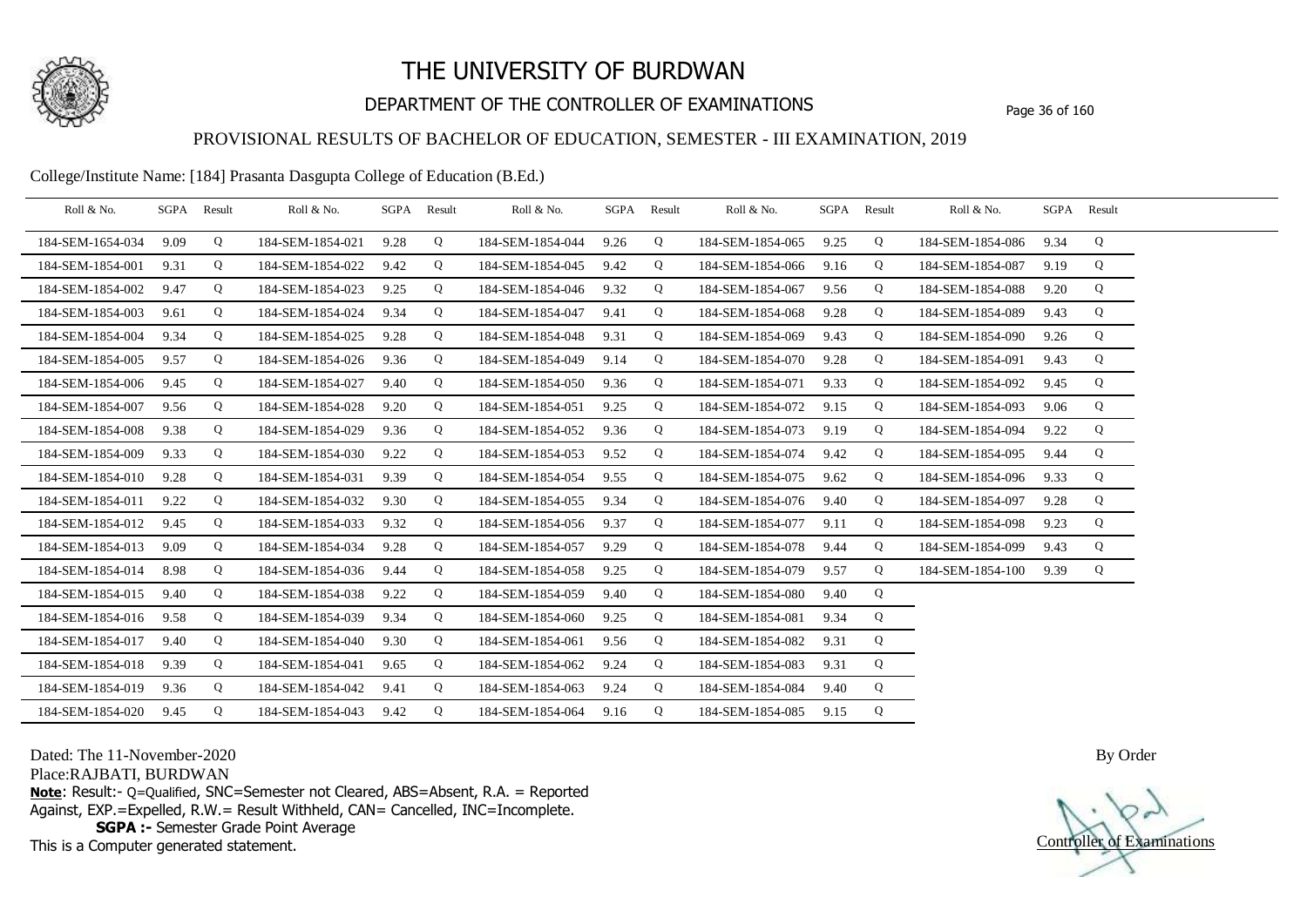

## DEPARTMENT OF THE CONTROLLER OF EXAMINATIONS Page 37 of 160

### PROVISIONAL RESULTS OF BACHELOR OF EDUCATION, SEMESTER - III EXAMINATION, 2019

College/Institute Name: [185] Kabiguru Inst. Of Edn.

| Roll & No.       | SGPA | Result | Roll & No.       | SGPA Result |   | Roll & No.       | SGPA Result |   | Roll & No.       | SGPA Result |            | Roll & No.       |      | SGPA Result |  |
|------------------|------|--------|------------------|-------------|---|------------------|-------------|---|------------------|-------------|------------|------------------|------|-------------|--|
| 185-SEM-1854-001 | 8.58 | Q      | 185-SEM-1854-022 | 8.58        | Q | 185-SEM-1854-043 | 8.73        | Q | 185-SEM-1854-065 | 8.81        | Q          | 185-SEM-1854-086 | 8.73 | Q           |  |
| 185-SEM-1854-002 | 8.59 | Q      | 185-SEM-1854-023 | 8.60        | Q | 185-SEM-1854-044 | 8.62        | Q | 185-SEM-1854-066 |             | <b>INC</b> | 185-SEM-1854-087 | 8.58 | Q           |  |
| 185-SEM-1854-003 | 8.86 | Q      | 185-SEM-1854-024 | 8.69        | Q | 185-SEM-1854-045 | 8.61        | Q | 185-SEM-1854-067 |             | <b>INC</b> | 185-SEM-1854-088 | 8.53 | Q           |  |
| 185-SEM-1854-004 | 8.63 | Q      | 185-SEM-1854-025 | 8.65        | Q | 185-SEM-1854-046 | 8.48        | Q | 185-SEM-1854-068 | 8.72        | Q          | 185-SEM-1854-089 | 8.67 | Q           |  |
| 185-SEM-1854-005 | 8.63 | Q      | 185-SEM-1854-026 | 8.81        | Q | 185-SEM-1854-047 | 8.78        | Q | 185-SEM-1854-069 | 8.70        | Q          | 185-SEM-1854-090 | 8.61 | Q           |  |
| 185-SEM-1854-006 | 8.58 | Q      | 185-SEM-1854-027 | 8.60        | Q | 185-SEM-1854-048 | 8.77        | Q | 185-SEM-1854-070 | 8.71        | Q          | 185-SEM-1854-091 | 8.69 | Q           |  |
| 185-SEM-1854-007 | 8.75 | Q      | 185-SEM-1854-028 | 8.54        | Q | 185-SEM-1854-049 | 9.07        | Q | 185-SEM-1854-071 | 8.51        | Q          | 185-SEM-1854-092 | 8.62 | Q           |  |
| 185-SEM-1854-008 | 8.64 | Q      | 185-SEM-1854-029 | 8.62        | Q | 185-SEM-1854-050 | 8.48        | Q | 185-SEM-1854-072 | 8.80        | Q          | 185-SEM-1854-093 | 8.72 | Q           |  |
| 185-SEM-1854-009 | 8.64 | Q      | 185-SEM-1854-030 | 8.52        | Q | 185-SEM-1854-051 | 8.52        | Q | 185-SEM-1854-073 | 8.58        | Q          | 185-SEM-1854-094 | 8.72 | Q           |  |
| 185-SEM-1854-010 | 8.78 | Q      | 185-SEM-1854-031 | 8.60        | Q | 185-SEM-1854-052 | 8.74        | Q | 185-SEM-1854-074 | 8.63        | Q          | 185-SEM-1854-095 | 8.58 | Q           |  |
| 185-SEM-1854-011 | 8.81 | Q      | 185-SEM-1854-032 | 8.75        | Q | 185-SEM-1854-053 | 8.68        | Q | 185-SEM-1854-075 | 8.76        | Q          | 185-SEM-1854-096 | 8.62 | Q           |  |
| 185-SEM-1854-012 | 8.80 | Q      | 185-SEM-1854-033 | 8.55        | Q | 185-SEM-1854-054 | 8.68        | Q | 185-SEM-1854-076 | 8.86        | Q          | 185-SEM-1854-097 | 8.82 | Q           |  |
| 185-SEM-1854-013 | 8.71 | Q      | 185-SEM-1854-034 | 8.55        | Q | 185-SEM-1854-055 | 8.78        | Q | 185-SEM-1854-077 | 8.81        | Q          | 185-SEM-1854-098 |      | INC         |  |
| 185-SEM-1854-014 | 8.79 | Q      | 185-SEM-1854-035 | 8.96        | Q | 185-SEM-1854-056 | 8.57        | Q | 185-SEM-1854-078 | 8.88        | Q          | 185-SEM-1854-099 | 8.63 | Q           |  |
| 185-SEM-1854-015 | 8.52 | Q      | 185-SEM-1854-036 | 8.72        | Q | 185-SEM-1854-057 | 9.01        | Q | 185-SEM-1854-079 | 8.84        | Q          | 185-SEM-1854-100 | 8.54 | Q           |  |
| 185-SEM-1854-016 | 8.63 | Q      | 185-SEM-1854-037 | 8.66        | Q | 185-SEM-1854-058 | 8.60        | Q | 185-SEM-1854-080 | 8.85        | Q          |                  |      |             |  |
| 185-SEM-1854-017 | 8.64 | Q      | 185-SEM-1854-038 | 8.48        | Q | 185-SEM-1854-059 | 8.61        | Q | 185-SEM-1854-081 | 8.57        | Q          |                  |      |             |  |
| 185-SEM-1854-018 | 8.56 | Q      | 185-SEM-1854-039 | 8.58        | Q | 185-SEM-1854-060 | 8.64        | Q | 185-SEM-1854-082 | 8.76        | Q          |                  |      |             |  |
| 185-SEM-1854-019 | 8.71 | Q      | 185-SEM-1854-040 | 8.93        | Q | 185-SEM-1854-061 | 8.65        | Q | 185-SEM-1854-083 | 8.75        | Q          |                  |      |             |  |
| 185-SEM-1854-020 | 8.77 | Q      | 185-SEM-1854-041 | 8.74        | Q | 185-SEM-1854-063 | 8.68        | Q | 185-SEM-1854-084 | 8.72        | Q          |                  |      |             |  |
| 185-SEM-1854-021 | 8.48 | Q      | 185-SEM-1854-042 | 8.84        | Q | 185-SEM-1854-064 | 8.51        | Q | 185-SEM-1854-085 | 8.60        | Q          |                  |      |             |  |

Dated: The 11-November-2020

Place:RAJBATI, BURDWAN

**Note**: Result:- Q=Qualified, SNC=Semester not Cleared, ABS=Absent, R.A. = Reported Against, EXP.=Expelled, R.W.= Result Withheld, CAN= Cancelled, INC=Incomplete. **SGPA :-** Semester Grade Point Average

This is a Computer generated statement.

Controller of Examinations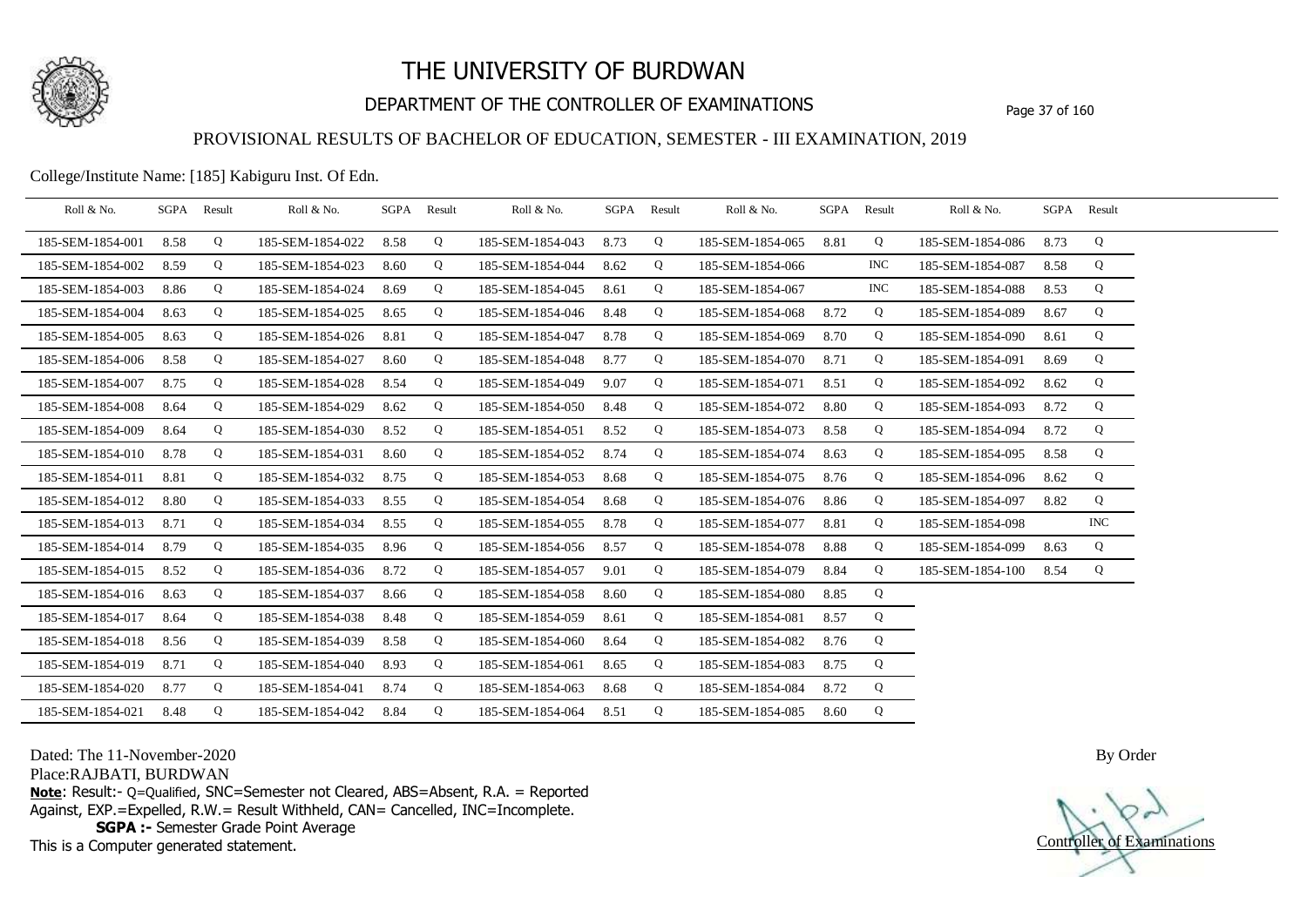

## DEPARTMENT OF THE CONTROLLER OF EXAMINATIONS Page 38 of 160

### PROVISIONAL RESULTS OF BACHELOR OF EDUCATION, SEMESTER - III EXAMINATION, 2019

College/Institute Name: [186] Uttran College of Edn.

| Roll & No.       | SGPA Result |   | Roll & No.       |      | SGPA Result | Roll & No.            | SGPA Result |   | Roll & No.       | SGPA Result |   | Roll & No.       |      | SGPA Result |  |
|------------------|-------------|---|------------------|------|-------------|-----------------------|-------------|---|------------------|-------------|---|------------------|------|-------------|--|
| 186-SEM-1854-001 | 8.74        | Q | 186-SEM-1854-023 | 9.16 | Q           | 186-SEM-1854-044      | 9.00        | Q | 186-SEM-1854-066 | 8.90        | Q | 186-SEM-1854-087 | 9.18 | Q           |  |
| 186-SEM-1854-002 | 9.20        | Q | 186-SEM-1854-024 | 9.22 | Q           | 186-SEM-1854-045      | 8.99        | Q | 186-SEM-1854-067 | 9.10        | Q | 186-SEM-1854-088 | 9.16 | Q           |  |
| 186-SEM-1854-003 | 8.98        | Q | 186-SEM-1854-025 | 9.23 | Q           | 186-SEM-1854-046      | 8.92        | Q | 186-SEM-1854-068 | 9.20        | Q | 186-SEM-1854-089 | 8.92 | Q           |  |
| 186-SEM-1854-004 | 9.02        | Q | 186-SEM-1854-026 | 9.08 | Q           | 186-SEM-1854-047      | 8.92        | Q | 186-SEM-1854-069 | 9.36        | Q | 186-SEM-1854-090 | 8.94 | Q           |  |
| 186-SEM-1854-005 | 9.13        | Q | 186-SEM-1854-027 | 9.24 | Q           | 186-SEM-1854-048      | 8.87        | Q | 186-SEM-1854-070 | 9.30        | Q | 186-SEM-1854-091 | 9.06 | Q           |  |
| 186-SEM-1854-006 | 8.96        | Q | 186-SEM-1854-028 | 9.22 | Q           | 186-SEM-1854-049      | 8.90        | Q | 186-SEM-1854-071 | 8.95        | Q | 186-SEM-1854-092 | 9.34 | Q           |  |
| 186-SEM-1854-007 | 8.81        | Q | 186-SEM-1854-029 | 9.19 | Q           | 186-SEM-1854-050      | 9.28        | Q | 186-SEM-1854-072 | 9.09        | Q | 186-SEM-1854-093 | 9.10 | Q           |  |
| 186-SEM-1854-008 | 9.16        | Q | 186-SEM-1854-030 | 9.11 | Q           | 186-SEM-1854-051      | 9.12        | Q | 186-SEM-1854-073 | 8.78        | Q | 186-SEM-1854-094 | 9.14 | Q           |  |
| 186-SEM-1854-009 | 9.11        | Q | 186-SEM-1854-031 | 9.01 | Q           | 186-SEM-1854-053      | 9.10        | Q | 186-SEM-1854-074 | 8.96        | Q | 186-SEM-1854-095 | 9.20 | Q           |  |
| 186-SEM-1854-010 | 9.25        | Q | 186-SEM-1854-032 | 9.33 | Q           | 186-SEM-1854-054      | 9.02        | Q | 186-SEM-1854-075 | 9.07        | Q | 186-SEM-1854-096 | 9.13 | Q           |  |
| 186-SEM-1854-012 | 9.16        | Q | 186-SEM-1854-033 | 9.09 | Q           | 186-SEM-1854-055      | 9.05        | Q | 186-SEM-1854-076 | 9.40        | Q | 186-SEM-1854-097 | 9.35 | Q           |  |
| 186-SEM-1854-013 | 9.28        | Q | 186-SEM-1854-034 | 9.07 | Q           | 186-SEM-1854-056      | 9.21        | Q | 186-SEM-1854-077 | 9.05        | Q | 186-SEM-1854-098 | 9.16 | Q           |  |
| 186-SEM-1854-014 | 9.23        | Q | 186-SEM-1854-035 | 9.33 | Q           | 186-SEM-1854-057      | 8.89        | Q | 186-SEM-1854-078 | 9.23        | Q | 186-SEM-1854-099 | 9.23 | Q           |  |
| 186-SEM-1854-015 | 9.32        | Q | 186-SEM-1854-036 | 9.26 | Q           | 186-SEM-1854-058      | 8.91        | Q | 186-SEM-1854-079 | 9.18        | Q | 186-SEM-1854-100 | 9.15 | Q           |  |
| 186-SEM-1854-016 | 9.29        | Q | 186-SEM-1854-037 | 9.15 | Q           | 186-SEM-1854-059      | 9.15        | Q | 186-SEM-1854-080 | 9.26        | Q |                  |      |             |  |
| 186-SEM-1854-017 | 9.24        | Q | 186-SEM-1854-038 | 9.19 | Q           | 186-SEM-1854-060      | 8.97        | Q | 186-SEM-1854-081 | 8.33        | Q |                  |      |             |  |
| 186-SEM-1854-018 | 9.17        | Q | 186-SEM-1854-039 | 9.20 | Q           | 186-SEM-1854-061      | 9.30        | Q | 186-SEM-1854-082 | 9.32        | Q |                  |      |             |  |
| 186-SEM-1854-019 | 9.09        | Q | 186-SEM-1854-040 | 9.14 | Q           | 186-SEM-1854-062      | 9.12        | Q | 186-SEM-1854-083 | 9.05        | Q |                  |      |             |  |
| 186-SEM-1854-020 | 8.64        | Q | 186-SEM-1854-041 | 8.71 | Q           | 186-SEM-1854-063      | 9.04        | Q | 186-SEM-1854-084 | 9.02        | Q |                  |      |             |  |
| 186-SEM-1854-021 | 8.84        | Q | 186-SEM-1854-042 | 9.00 | Q           | 186-SEM-1854-064      | 8.91        | Q | 186-SEM-1854-085 | 9.12        | Q |                  |      |             |  |
| 186-SEM-1854-022 | 9.16        | Q | 186-SEM-1854-043 | 9.01 | Q           | 186-SEM-1854-065 9.15 |             | Q | 186-SEM-1854-086 | 9.20        | Q |                  |      |             |  |

Dated: The 11-November-2020

Place:RAJBATI, BURDWAN

**Note**: Result:- Q=Qualified, SNC=Semester not Cleared, ABS=Absent, R.A. = Reported Against, EXP.=Expelled, R.W.= Result Withheld, CAN= Cancelled, INC=Incomplete. **SGPA :-** Semester Grade Point Average

This is a Computer generated statement.

Controller of Examinations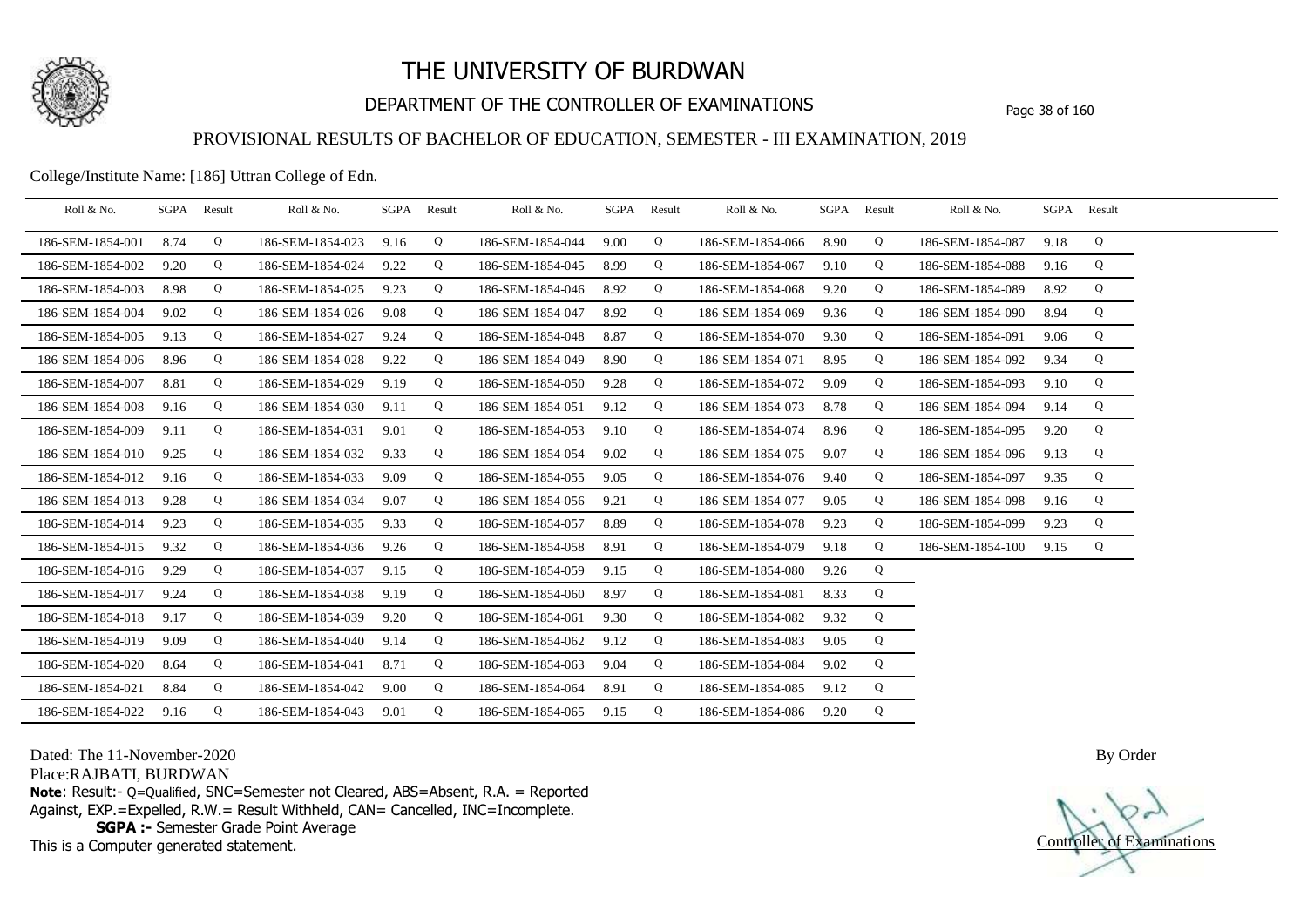

## DEPARTMENT OF THE CONTROLLER OF EXAMINATIONS Page 39 of 160

### PROVISIONAL RESULTS OF BACHELOR OF EDUCATION, SEMESTER - III EXAMINATION, 2019

College/Institute Name: [187] Badla Vivekananda B.Ed. College

| Roll & No.       | SGPA | Result | Roll & No.       | SGPA | Result | Roll & No.       | SGPA | Result | Roll & No. | SGPA Result | Roll & No. | SGPA Result |
|------------------|------|--------|------------------|------|--------|------------------|------|--------|------------|-------------|------------|-------------|
| 187-SEM-1854-001 | 8.09 | Q      | 187-SEM-1854-022 | 7.32 | Q      | 187-SEM-1854-043 | 7.46 | Q      |            |             |            |             |
| 187-SEM-1854-002 | 7.29 | Q      | 187-SEM-1854-023 | 8.00 | Q      | 187-SEM-1854-044 | 7.64 | Q      |            |             |            |             |
| 187-SEM-1854-003 | 7.88 | Q      | 187-SEM-1854-024 | 7.82 | Q      | 187-SEM-1854-045 | 7.40 | Q      |            |             |            |             |
| 187-SEM-1854-004 | 7.52 | Q      | 187-SEM-1854-025 | 7.90 | Q      | 187-SEM-1854-046 | 7.86 | Q      |            |             |            |             |
| 187-SEM-1854-005 | 8.34 | Q      | 187-SEM-1854-026 | 7.93 | Q      | 187-SEM-1854-047 | 8.20 | Q      |            |             |            |             |
| 187-SEM-1854-006 | 7.64 | Q      | 187-SEM-1854-027 | 8.47 | Q      | 187-SEM-1854-048 | 8.17 | Q      |            |             |            |             |
| 187-SEM-1854-007 | 8.03 | Q      | 187-SEM-1854-028 | 8.08 | Q      | 187-SEM-1854-049 | 8.49 | Q      |            |             |            |             |
| 187-SEM-1854-008 | 7.70 | Q      | 187-SEM-1854-029 | 7.79 | Q      | 187-SEM-1854-050 | 8.22 | Q      |            |             |            |             |
| 187-SEM-1854-009 | 8.36 | Q      | 187-SEM-1854-030 | 8.45 | Q      |                  |      |        |            |             |            |             |
| 187-SEM-1854-010 | 8.30 | Q      | 187-SEM-1854-031 | 8.42 | Q      |                  |      |        |            |             |            |             |
| 187-SEM-1854-011 | 7.85 | Q      | 187-SEM-1854-032 | 8.18 | Q      |                  |      |        |            |             |            |             |
| 187-SEM-1854-012 | 7.80 | Q      | 187-SEM-1854-033 | 8.71 | Q      |                  |      |        |            |             |            |             |
| 187-SEM-1854-013 | 7.83 | Q      | 187-SEM-1854-034 | 7.71 | Q      |                  |      |        |            |             |            |             |
| 187-SEM-1854-014 | 7.80 | Q      | 187-SEM-1854-035 | 7.34 | Q      |                  |      |        |            |             |            |             |
| 187-SEM-1854-015 | 7.86 | Q      | 187-SEM-1854-036 | 8.31 | Q      |                  |      |        |            |             |            |             |
| 187-SEM-1854-016 | 7.90 | Q      | 187-SEM-1854-037 | 8.02 | Q      |                  |      |        |            |             |            |             |
| 187-SEM-1854-017 | 7.92 | Q      | 187-SEM-1854-038 | 7.98 | Q      |                  |      |        |            |             |            |             |
| 187-SEM-1854-018 | 7.36 | Q      | 187-SEM-1854-039 | 8.55 | Q      |                  |      |        |            |             |            |             |
| 187-SEM-1854-019 | 7.79 | Q      | 187-SEM-1854-040 | 7.51 | Q      |                  |      |        |            |             |            |             |
| 187-SEM-1854-020 | 8.30 | Q      | 187-SEM-1854-041 | 8.60 | Q      |                  |      |        |            |             |            |             |
| 187-SEM-1854-021 | 8.64 | Q      | 187-SEM-1854-042 | 7.86 | Q      |                  |      |        |            |             |            |             |

Dated: The 11-November-2020

Place:RAJBATI, BURDWAN

**Note**: Result:- Q=Qualified, SNC=Semester not Cleared, ABS=Absent, R.A. = Reported Against, EXP.=Expelled, R.W.= Result Withheld, CAN= Cancelled, INC=Incomplete. **SGPA :-** Semester Grade Point Average

This is a Computer generated statement.

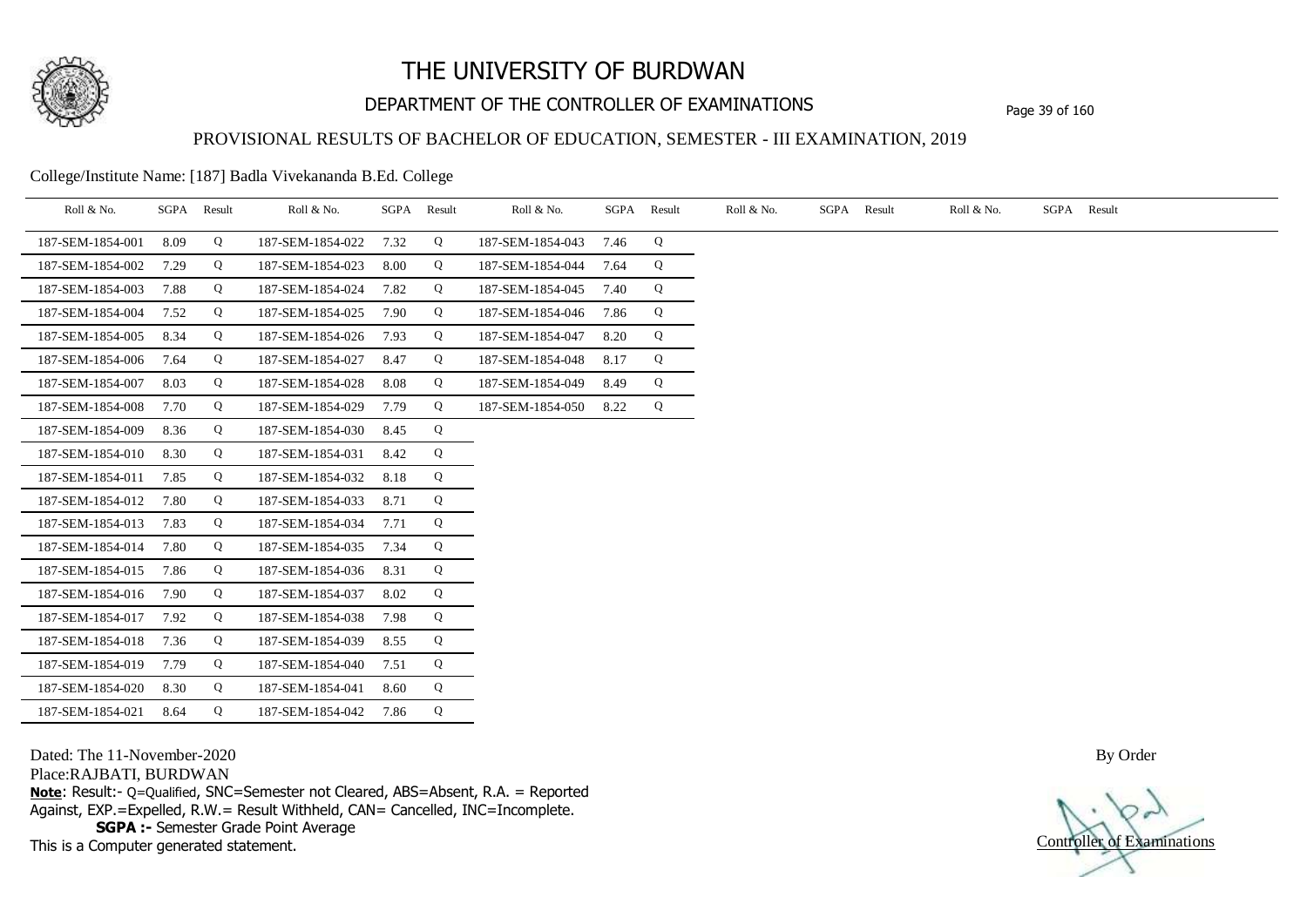

## DEPARTMENT OF THE CONTROLLER OF EXAMINATIONS Page 40 of 160

#### PROVISIONAL RESULTS OF BACHELOR OF EDUCATION, SEMESTER - III EXAMINATION, 2019

College/Institute Name: [188] N.S. B.Ed. College

| Roll & No.       |      | SGPA Result | Roll & No.       |      | SGPA Result | Roll & No.       |      | SGPA Result | Roll & No.       |      | SGPA Result | Roll & No.       | SGPA Result |   |  |
|------------------|------|-------------|------------------|------|-------------|------------------|------|-------------|------------------|------|-------------|------------------|-------------|---|--|
| 188-SEM-1754-069 | 8.67 | Q           | 188-SEM-1854-022 | 8.76 | Q           | 188-SEM-1854-044 | 8.88 | Q           | 188-SEM-1854-066 | 8.92 | Q           | 188-SEM-1854-088 | 8.85        | Q |  |
| 188-SEM-1854-002 | 8.99 | Q           | 188-SEM-1854-023 | 8.99 | Q           | 188-SEM-1854-045 | 8.89 | Q           | 188-SEM-1854-067 | 8.72 | Q           | 188-SEM-1854-089 | 8.83        | Q |  |
| 188-SEM-1854-003 | 8.80 | Q           | 188-SEM-1854-024 | 8.72 | Q           | 188-SEM-1854-046 | 8.68 | Q           | 188-SEM-1854-068 | 8.96 | Q           | 188-SEM-1854-090 | 8.76        | Q |  |
| 188-SEM-1854-004 | 8.82 | Q           | 188-SEM-1854-025 | 8.85 | Q           | 188-SEM-1854-047 | 8.78 | Q           | 188-SEM-1854-069 | 8.82 | Q           | 188-SEM-1854-091 | 9.18        | Q |  |
| 188-SEM-1854-005 | 8.90 | Q           | 188-SEM-1854-026 | 8.82 | Q           | 188-SEM-1854-049 | 8.80 | Q           | 188-SEM-1854-070 | 8.70 | Q           | 188-SEM-1854-092 | 8.84        | Q |  |
| 188-SEM-1854-006 | 9.13 | Q           | 188-SEM-1854-027 | 8.88 | Q           | 188-SEM-1854-050 | 8.82 | Q           | 188-SEM-1854-071 | 8.58 | Q           | 188-SEM-1854-093 | 9.02        | Q |  |
| 188-SEM-1854-007 | 8.74 | Q           | 188-SEM-1854-028 | 8.64 | Q           | 188-SEM-1854-051 | 8.78 | Q           | 188-SEM-1854-072 | 8.87 | Q           | 188-SEM-1854-094 | 8.95        | Q |  |
| 188-SEM-1854-008 | 8.73 | Q           | 188-SEM-1854-029 | 8.73 | Q           | 188-SEM-1854-052 | 8.91 | Q           | 188-SEM-1854-073 | 8.74 | Q           | 188-SEM-1854-095 | 8.74        | Q |  |
| 188-SEM-1854-009 | 8.86 | Q           | 188-SEM-1854-031 | 8.72 | Q           | 188-SEM-1854-053 | 8.94 | Q           | 188-SEM-1854-074 | 8.56 | Q           | 188-SEM-1854-096 | 9.17        | Q |  |
| 188-SEM-1854-010 | 8.99 | Q           | 188-SEM-1854-032 | 9.05 | Q           | 188-SEM-1854-054 | 8.71 | Q           | 188-SEM-1854-075 | 8.77 | Q           | 188-SEM-1854-097 | 8.87        | Q |  |
| 188-SEM-1854-011 | 8.65 | Q           | 188-SEM-1854-033 | 9.05 | Q           | 188-SEM-1854-055 | 9.02 | Q           | 188-SEM-1854-076 | 8.92 | Q           | 188-SEM-1854-098 | 8.64        | Q |  |
| 188-SEM-1854-012 | 8.90 | Q           | 188-SEM-1854-034 | 8.99 | Q           | 188-SEM-1854-056 | 9.12 | Q           | 188-SEM-1854-077 | 8.77 | Q           | 188-SEM-1854-099 | 8.95        | Q |  |
| 188-SEM-1854-013 | 8.65 | Q           | 188-SEM-1854-035 | 8.63 | Q           | 188-SEM-1854-057 | 8.89 | Q           | 188-SEM-1854-079 | 8.73 | Q           |                  |             |   |  |
| 188-SEM-1854-014 | 8.68 | Q           | 188-SEM-1854-036 | 8.88 | Q           | 188-SEM-1854-058 | 8.68 | Q           | 188-SEM-1854-080 | 8.93 | Q           |                  |             |   |  |
| 188-SEM-1854-015 | 8.93 | Q           | 188-SEM-1854-037 | 8.55 | Q           | 188-SEM-1854-059 | 8.94 | Q           | 188-SEM-1854-081 | 8.82 | Q           |                  |             |   |  |
| 188-SEM-1854-016 | 8.90 | Q           | 188-SEM-1854-038 | 8.72 | Q           | 188-SEM-1854-060 | 8.73 | Q           | 188-SEM-1854-082 | 8.60 | Q           |                  |             |   |  |
| 188-SEM-1854-017 | 8.83 | Q           | 188-SEM-1854-039 | 8.89 | Q           | 188-SEM-1854-061 | 8.65 | Q           | 188-SEM-1854-083 | 8.78 | Q           |                  |             |   |  |
| 188-SEM-1854-018 | 8.77 | Q           | 188-SEM-1854-040 | 8.84 | Q           | 188-SEM-1854-062 | 8.90 | Q           | 188-SEM-1854-084 | 8.62 | Q           |                  |             |   |  |
| 188-SEM-1854-019 | 8.82 | Q           | 188-SEM-1854-041 | 8.78 | Q           | 188-SEM-1854-063 | 8.92 | Q           | 188-SEM-1854-085 | 8.84 | Q           |                  |             |   |  |
| 188-SEM-1854-020 | 8.98 | Q           | 188-SEM-1854-042 | 8.85 | Q           | 188-SEM-1854-064 | 8.82 | Q           | 188-SEM-1854-086 | 8.89 | Q           |                  |             |   |  |
| 188-SEM-1854-021 | 8.68 | Q           | 188-SEM-1854-043 | 8.77 | Q           | 188-SEM-1854-065 | 8.84 | Q           | 188-SEM-1854-087 | 8.87 | Q           |                  |             |   |  |

Dated: The 11-November-2020

Place:RAJBATI, BURDWAN

**Note**: Result:- Q=Qualified, SNC=Semester not Cleared, ABS=Absent, R.A. = Reported Against, EXP.=Expelled, R.W.= Result Withheld, CAN= Cancelled, INC=Incomplete. **SGPA :-** Semester Grade Point Average

This is a Computer generated statement.

Controller of Examinations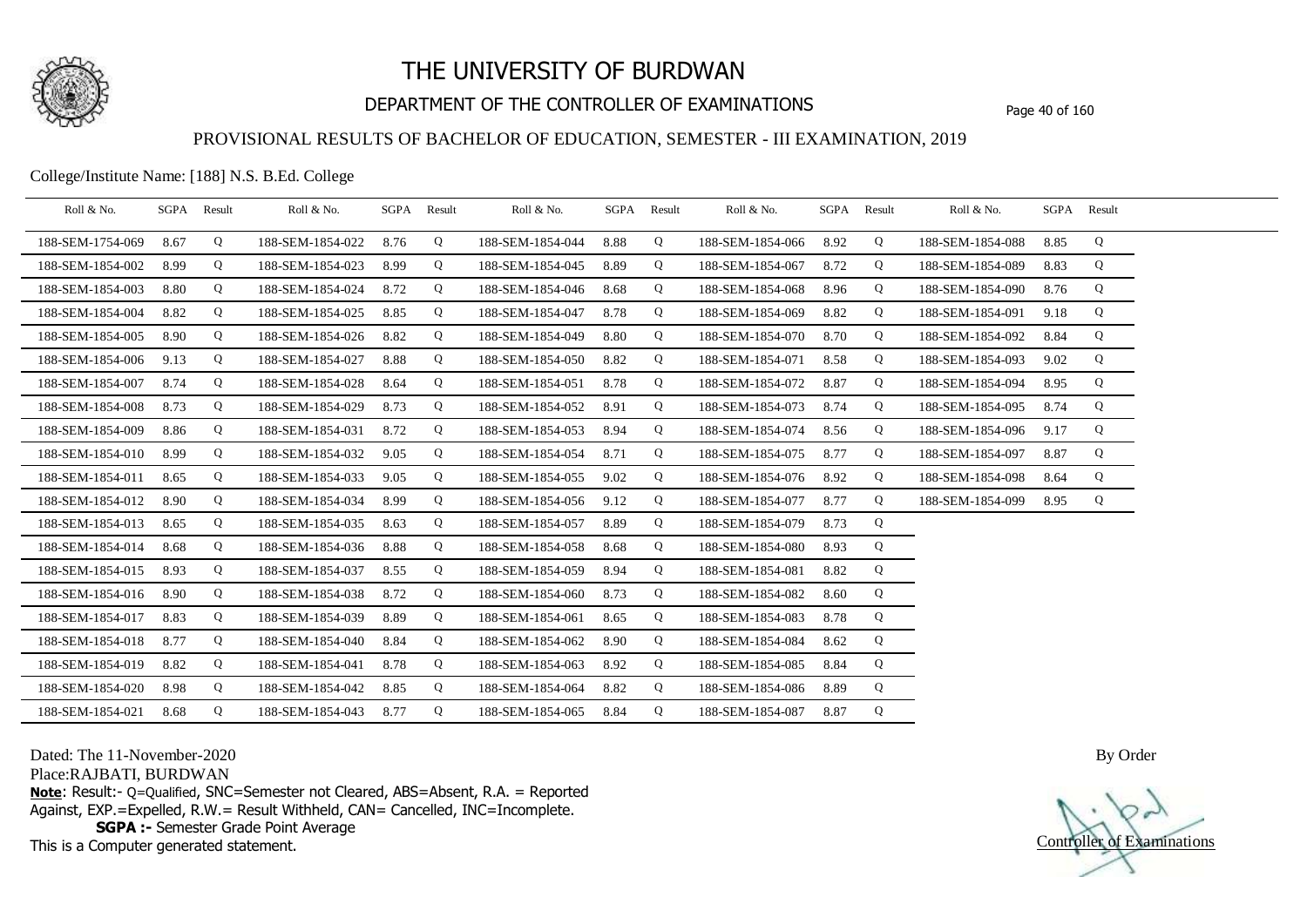

## DEPARTMENT OF THE CONTROLLER OF EXAMINATIONS Page 41 of 160

### PROVISIONAL RESULTS OF BACHELOR OF EDUCATION, SEMESTER - III EXAMINATION, 2019

College/Institute Name: [189] Al-Rashid College of Edn.

| Roll & No.       | SGPA | Result     | Roll & No.       |      | SGPA Result | Roll & No.       |      | SGPA Result | Roll & No.       |      | SGPA Result | Roll & No.       | SGPA Result |            |  |
|------------------|------|------------|------------------|------|-------------|------------------|------|-------------|------------------|------|-------------|------------------|-------------|------------|--|
| 189-SEM-1754-030 |      | <b>INC</b> | 189-SEM-1854-021 | 7.56 | Q           | 189-SEM-1854-042 | 7.45 | Q           | 189-SEM-1854-063 | 7.80 | Q           | 189-SEM-1854-084 | 6.25        | Q          |  |
| 189-SEM-1854-001 | 6.88 | Q          | 189-SEM-1854-022 | 6.97 | Q           | 189-SEM-1854-043 | 7.43 | Q           | 189-SEM-1854-064 | 7.04 | Q           | 189-SEM-1854-085 | 6.70        | Q          |  |
| 189-SEM-1854-002 | 6.74 | Q          | 189-SEM-1854-023 | 6.84 | Q           | 189-SEM-1854-044 | 6.43 | Q           | 189-SEM-1854-065 | 8.12 | Q           | 189-SEM-1854-086 | 8.48        | Q          |  |
| 189-SEM-1854-003 | 7.94 | Q          | 189-SEM-1854-024 | 7.00 | Q           | 189-SEM-1854-045 | 6.98 | Q           | 189-SEM-1854-066 | 8.25 | Q           | 189-SEM-1854-087 | 6.71        | Q          |  |
| 189-SEM-1854-004 | 7.00 | Q          | 189-SEM-1854-025 | 7.00 | Q           | 189-SEM-1854-046 | 6.59 | Q           | 189-SEM-1854-067 | 6.90 | Q           | 189-SEM-1854-088 |             | <b>INC</b> |  |
| 189-SEM-1854-005 | 6.68 | Q          | 189-SEM-1854-026 | 8.16 | Q           | 189-SEM-1854-047 | 7.01 | Q           | 189-SEM-1854-068 | 6.82 | Q           | 189-SEM-1854-089 | 6.83        | Q          |  |
| 189-SEM-1854-006 | 8.34 | Q          | 189-SEM-1854-027 | 7.55 | Q           | 189-SEM-1854-048 | 7.08 | Q           | 189-SEM-1854-069 | 6.75 | Q           | 189-SEM-1854-090 | 8.14        | Q          |  |
| 189-SEM-1854-007 | 6.83 | Q          | 189-SEM-1854-028 | 7.23 | Q           | 189-SEM-1854-049 | 7.38 | Q           | 189-SEM-1854-070 | 7.73 | Q           | 189-SEM-1854-091 | 7.27        | Q          |  |
| 189-SEM-1854-008 | 7.60 | Q          | 189-SEM-1854-029 | 7.26 | Q           | 189-SEM-1854-050 | 6.96 | Q           | 189-SEM-1854-071 | 6.80 | Q           | 189-SEM-1854-092 | 6.60        | Q          |  |
| 189-SEM-1854-009 | 7.93 | Q          | 189-SEM-1854-030 | 7.05 | Q           | 189-SEM-1854-051 | 6.80 | Q           | 189-SEM-1854-072 | 6.72 | Q           | 189-SEM-1854-093 | 6.74        | Q          |  |
| 189-SEM-1854-010 | 6.84 | Q          | 189-SEM-1854-031 | 6.99 | Q           | 189-SEM-1854-052 | 7.61 | Q           | 189-SEM-1854-073 | 6.90 | Q           | 189-SEM-1854-094 | 7.47        | Q          |  |
| 189-SEM-1854-011 |      | <b>INC</b> | 189-SEM-1854-032 | 7.74 | Q           | 189-SEM-1854-053 | 8.32 | Q           | 189-SEM-1854-074 |      | <b>INC</b>  | 189-SEM-1854-095 | 7.32        | Q          |  |
| 189-SEM-1854-012 | 8.02 | Q          | 189-SEM-1854-033 | 7.92 | Q           | 189-SEM-1854-054 | 6.94 | Q           | 189-SEM-1854-075 | 7.42 | Q           | 189-SEM-1854-096 | 7.47        | Q          |  |
| 189-SEM-1854-013 | 7.18 | Q          | 189-SEM-1854-034 |      | INC         | 189-SEM-1854-055 | 8.00 | Q           | 189-SEM-1854-076 | 7.46 | Q           | 189-SEM-1854-097 | 7.24        | Q          |  |
| 189-SEM-1854-014 | 8.07 | Q          | 189-SEM-1854-035 | 7.89 | Q           | 189-SEM-1854-056 | 7.18 | Q           | 189-SEM-1854-077 | 7.84 | Q           | 189-SEM-1854-098 |             | INC        |  |
| 189-SEM-1854-015 | 8.25 | Q          | 189-SEM-1854-036 | 7.09 | Q           | 189-SEM-1854-057 | 7.25 | Q           | 189-SEM-1854-078 |      | <b>INC</b>  | 189-SEM-1854-099 | 8.01        | Q          |  |
| 189-SEM-1854-016 | 7.80 | Q          | 189-SEM-1854-037 | 7.76 | Q           | 189-SEM-1854-058 |      | INC.        | 189-SEM-1854-079 | 8.13 | Q           | 189-SEM-1854-100 | 6.89        | Q          |  |
| 189-SEM-1854-017 | 7.57 | Q          | 189-SEM-1854-038 | 7.38 | Q           | 189-SEM-1854-059 |      | <b>INC</b>  | 189-SEM-1854-080 | 6.76 | Q           | 189-SEM-1854-101 | 7.38        | Q          |  |
| 189-SEM-1854-018 | 7.42 | Q          | 189-SEM-1854-039 | 6.78 | Q           | 189-SEM-1854-060 | 6.84 | Q           | 189-SEM-1854-081 | 6.93 | Q           | 189-SEM-1854-102 | 7.56        | Q          |  |
| 189-SEM-1854-019 |      | INC        | 189-SEM-1854-040 | 7.07 | Q           | 189-SEM-1854-061 | 6.88 | Q           | 189-SEM-1854-082 | 7.36 | Q           | 189-SEM-1854-103 | 7.16        | Q          |  |
| 189-SEM-1854-020 |      | <b>INC</b> | 189-SEM-1854-041 | 6.64 | Q           | 189-SEM-1854-062 | 7.41 | Q           | 189-SEM-1854-083 | 6.24 | Q           | 189-SEM-1854-104 | 7.10        | Q          |  |

Dated: The 11-November-2020

Place:RAJBATI, BURDWAN

**Note**: Result:- Q=Qualified, SNC=Semester not Cleared, ABS=Absent, R.A. = Reported Against, EXP.=Expelled, R.W.= Result Withheld, CAN= Cancelled, INC=Incomplete. **SGPA :-** Semester Grade Point Average

This is a Computer generated statement.

Controller of Examinations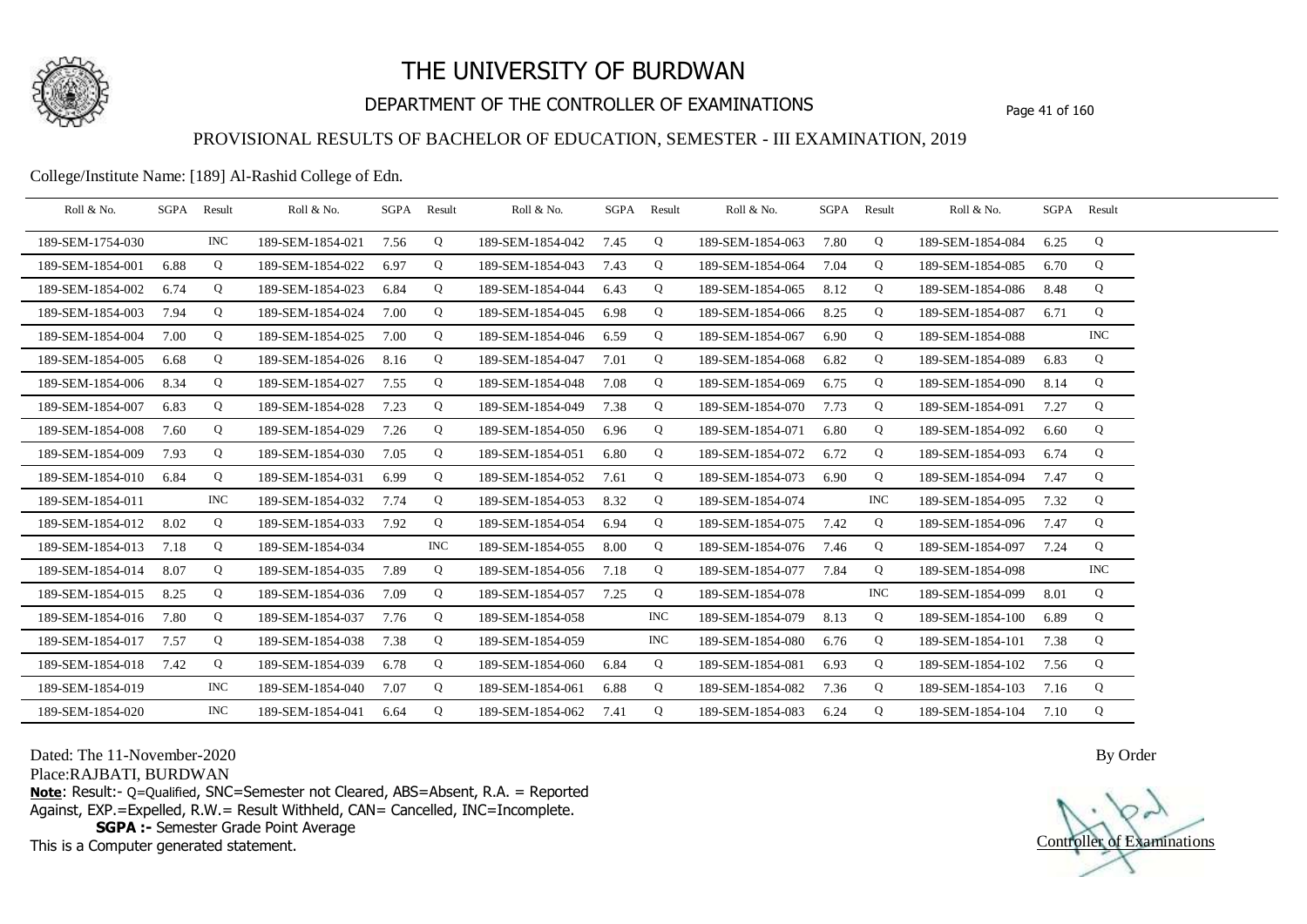

## DEPARTMENT OF THE CONTROLLER OF EXAMINATIONS Page 42 of 160

#### PROVISIONAL RESULTS OF BACHELOR OF EDUCATION, SEMESTER - III EXAMINATION, 2019

College/Institute Name: [189] Al-Rashid College of Edn.

| Roll & No.       |      | SGPA Result | Roll & No.            |      | SGPA Result | Roll & No.       |      | SGPA Result | Roll & No.       | SGPA Result |            | Roll & No.            |      | SGPA Result |  |
|------------------|------|-------------|-----------------------|------|-------------|------------------|------|-------------|------------------|-------------|------------|-----------------------|------|-------------|--|
| 189-SEM-1854-105 | 7.36 | Q           | 189-SEM-1854-127      | 7.35 | Q           | 189-SEM-1854-148 | 7.73 | Q           | 189-SEM-1854-169 |             | <b>INC</b> | 189-SEM-1854-190      |      | <b>INC</b>  |  |
| 189-SEM-1854-106 | 6.78 | Q           | 189-SEM-1854-128      | 7.05 | Q           | 189-SEM-1854-149 | 6.82 | Q           | 189-SEM-1854-170 |             | <b>INC</b> | 189-SEM-1854-191      | 7.21 | Q           |  |
| 189-SEM-1854-107 |      | <b>INC</b>  | 189-SEM-1854-129      | 8.08 | Q           | 189-SEM-1854-150 | 6.92 | Q           | 189-SEM-1854-171 | 6.73        | Q          | 189-SEM-1854-192      | 6.62 | Q           |  |
| 189-SEM-1854-108 | 7.04 | Q           | 189-SEM-1854-130      | 8.05 | Q           | 189-SEM-1854-151 | 7.06 | Q           | 189-SEM-1854-172 | 7.02        | Q          | 189-SEM-1854-193      |      | <b>INC</b>  |  |
| 189-SEM-1854-109 | 7.33 | Q           | 189-SEM-1854-131      | 7.69 | Q           | 189-SEM-1854-152 | 7.70 | Q           | 189-SEM-1854-173 | 7.92        | Q          | 189-SEM-1854-194 7.15 |      | Q           |  |
| 189-SEM-1854-110 | 6.76 | Q           | 189-SEM-1854-132      | 7.81 | Q           | 189-SEM-1854-153 | 7.00 | Q           | 189-SEM-1854-174 | 7.70        | Q          | 189-SEM-1854-195      |      | <b>SNC</b>  |  |
| 189-SEM-1854-111 | 6.43 | Q           | 189-SEM-1854-133      | 8.20 | Q           | 189-SEM-1854-154 | 7.18 | Q           | 189-SEM-1854-175 | 7.32        | Q          | 189-SEM-1854-197      | 6.55 | Q           |  |
| 189-SEM-1854-112 | 7.28 | Q           | 189-SEM-1854-134      | 7.91 | Q           | 189-SEM-1854-155 | 7.51 | Q           | 189-SEM-1854-176 | 6.28        | Q          | 189-SEM-1854-198      | 7.26 | Q           |  |
| 189-SEM-1854-113 |      | INC         | 189-SEM-1854-135      | 7.29 | Q           | 189-SEM-1854-156 | 7.70 | Q           | 189-SEM-1854-177 |             | <b>INC</b> | 189-SEM-1854-199      |      | <b>INC</b>  |  |
| 189-SEM-1854-114 | 6.48 | Q           | 189-SEM-1854-136      | 7.63 | Q           | 189-SEM-1854-157 |      | INC         | 189-SEM-1854-178 | 6.88        | Q          | 189-SEM-1854-200 6.91 |      | Q           |  |
| 189-SEM-1854-115 | 8.04 | Q           | 189-SEM-1854-137      | 7.42 | Q           | 189-SEM-1854-158 | 7.45 | Q           | 189-SEM-1854-179 | 8.28        | Q          |                       |      |             |  |
| 189-SEM-1854-116 | 6.54 | Q           | 189-SEM-1854-138      | 7.77 | Q           | 189-SEM-1854-159 |      | <b>INC</b>  | 189-SEM-1854-180 |             | <b>SNC</b> |                       |      |             |  |
| 189-SEM-1854-117 | 6.97 | Q           | 189-SEM-1854-139      | 6.66 | Q           | 189-SEM-1854-160 | 7.59 | Q           | 189-SEM-1854-181 | 6.56        | Q          |                       |      |             |  |
| 189-SEM-1854-118 | 7.35 | Q           | 189-SEM-1854-140      | 7.34 | Q           | 189-SEM-1854-161 | 7.31 | Q           | 189-SEM-1854-182 |             | <b>SNC</b> |                       |      |             |  |
| 189-SEM-1854-119 | 6.46 | Q           | 189-SEM-1854-141      | 6.52 | Q           | 189-SEM-1854-162 | 6.69 | Q           | 189-SEM-1854-183 | 6.32        | Q          |                       |      |             |  |
| 189-SEM-1854-120 | 6.66 | Q           | 189-SEM-1854-142      | 7.07 | Q           | 189-SEM-1854-163 | 8.65 | Q           | 189-SEM-1854-184 | 7.53        | Q          |                       |      |             |  |
| 189-SEM-1854-121 | 6.50 | Q           | 189-SEM-1854-143      | 6.50 | Q           | 189-SEM-1854-164 | 6.68 | Q           | 189-SEM-1854-185 | 7.45        | Q          |                       |      |             |  |
| 189-SEM-1854-122 | 8.28 | Q           | 189-SEM-1854-144      | 6.53 | Q           | 189-SEM-1854-165 | 7.32 | Q           | 189-SEM-1854-186 | 7.67        | Q          |                       |      |             |  |
| 189-SEM-1854-123 | 7.95 | Q           | 189-SEM-1854-145      | 6.67 | Q           | 189-SEM-1854-166 | 8.02 | Q           | 189-SEM-1854-187 | 7.73        | Q          |                       |      |             |  |
| 189-SEM-1854-125 | 6.76 | Q           | 189-SEM-1854-146      |      | INC         | 189-SEM-1854-167 | 7.14 | Q           | 189-SEM-1854-188 | 6.98        | Q          |                       |      |             |  |
| 189-SEM-1854-126 |      | INC         | 189-SEM-1854-147 7.99 |      | Q           | 189-SEM-1854-168 | 6.52 | Q           | 189-SEM-1854-189 | 8.28        | Q          |                       |      |             |  |

Dated: The 11-November-2020

Place:RAJBATI, BURDWAN

**Note**: Result:- Q=Qualified, SNC=Semester not Cleared, ABS=Absent, R.A. = Reported Against, EXP.=Expelled, R.W.= Result Withheld, CAN= Cancelled, INC=Incomplete. **SGPA :-** Semester Grade Point Average

This is a Computer generated statement.

Controller of Examinations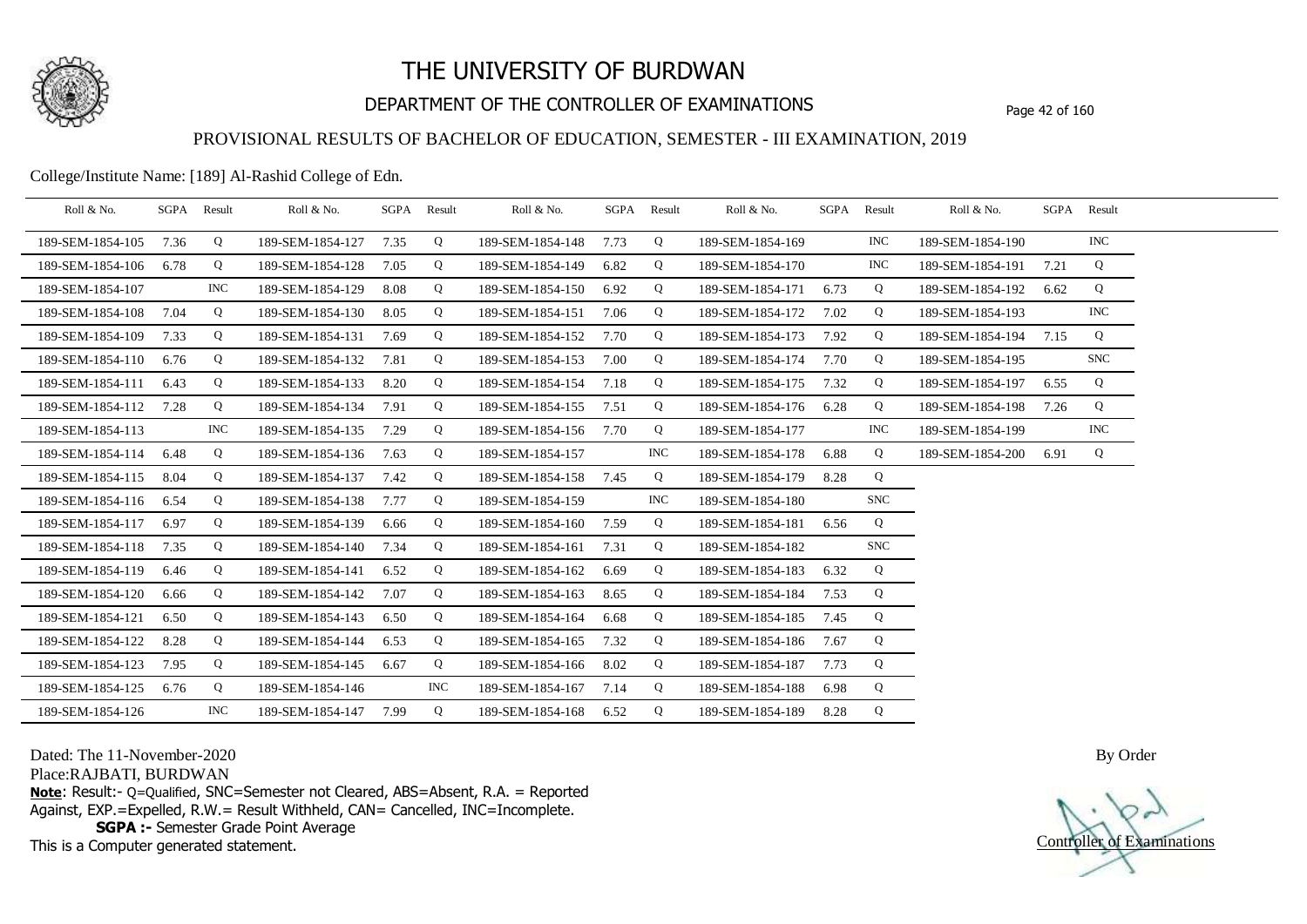

## DEPARTMENT OF THE CONTROLLER OF EXAMINATIONS Page 43 of 160

#### PROVISIONAL RESULTS OF BACHELOR OF EDUCATION, SEMESTER - III EXAMINATION, 2019

#### College/Institute Name: [190] R.R.R. College of Education

| Roll & No.       |      | SGPA Result | Roll & No.       |      | SGPA Result | Roll & No.       |      | SGPA Result | Roll & No.       |      | SGPA Result | Roll & No.       |      | SGPA Result |  |
|------------------|------|-------------|------------------|------|-------------|------------------|------|-------------|------------------|------|-------------|------------------|------|-------------|--|
| 190-SEM-1854-001 | 7.92 | Q           | 190-SEM-1854-023 | 7.86 | Q           | 190-SEM-1854-045 | 8.03 | Q           | 190-SEM-1854-067 | 8.20 | Q           | 190-SEM-1854-088 | 8.30 | Q           |  |
| 190-SEM-1854-002 | 8.03 | Q           | 190-SEM-1854-024 | 7.99 | Q           | 190-SEM-1854-046 | 8.95 | Q           | 190-SEM-1854-068 | 8.69 | Q           | 190-SEM-1854-089 | 8.22 | Q           |  |
| 190-SEM-1854-003 | 8.06 | Q           | 190-SEM-1854-025 | 8.06 | Q           | 190-SEM-1854-047 | 8.24 | Q           | 190-SEM-1854-069 | 8.40 | Q           | 190-SEM-1854-090 | 8.30 | Q           |  |
| 190-SEM-1854-005 | 8.00 | Q           | 190-SEM-1854-026 | 7.96 | Q           | 190-SEM-1854-048 | 8.41 | Q           | 190-SEM-1854-070 | 8.04 | Q           | 190-SEM-1854-091 | 8.12 | Q           |  |
| 190-SEM-1854-006 | 8.70 | Q           | 190-SEM-1854-027 | 8.80 | Q           | 190-SEM-1854-049 | 8.52 | Q           | 190-SEM-1854-071 | 8.71 | Q           | 190-SEM-1854-092 | 8.29 | Q           |  |
| 190-SEM-1854-007 | 8.19 | Q           | 190-SEM-1854-028 | 8.00 | Q           | 190-SEM-1854-050 | 7.92 | Q           | 190-SEM-1854-072 | 8.32 | Q           | 190-SEM-1854-093 | 8.22 | Q           |  |
| 190-SEM-1854-008 | 8.26 | Q           | 190-SEM-1854-029 | 8.91 | Q           | 190-SEM-1854-051 | 8.58 | Q           | 190-SEM-1854-073 | 8.62 | Q           | 190-SEM-1854-094 | 7.91 | Q           |  |
| 190-SEM-1854-009 | 8.06 | Q           | 190-SEM-1854-030 | 7.76 | Q           | 190-SEM-1854-052 | 8.12 | Q           | 190-SEM-1854-074 | 8.61 | Q           | 190-SEM-1854-095 | 8.11 | Q           |  |
| 190-SEM-1854-010 | 8.46 | Q           | 190-SEM-1854-031 | 8.10 | Q           | 190-SEM-1854-053 | 8.66 | Q           | 190-SEM-1854-075 | 7.87 | Q           | 190-SEM-1854-096 | 7.93 | Q           |  |
| 190-SEM-1854-011 | 8.40 | Q           | 190-SEM-1854-032 | 8.27 | Q           | 190-SEM-1854-054 | 8.23 | Q           | 190-SEM-1854-076 | 7.95 | Q           | 190-SEM-1854-097 | 7.93 | Q           |  |
| 190-SEM-1854-012 | 8.32 | Q           | 190-SEM-1854-034 | 8.10 | Q           | 190-SEM-1854-055 | 8.08 | Q           | 190-SEM-1854-077 | 8.28 | Q           | 190-SEM-1854-098 | 8.00 | Q           |  |
| 190-SEM-1854-013 | 7.81 | Q           | 190-SEM-1854-035 | 7.89 | Q           | 190-SEM-1854-056 | 8.17 | Q           | 190-SEM-1854-078 | 7.91 | Q           | 190-SEM-1854-099 | 8.09 | Q           |  |
| 190-SEM-1854-014 | 8.54 | Q           | 190-SEM-1854-036 | 7.93 | Q           | 190-SEM-1854-057 | 8.95 | Q           | 190-SEM-1854-079 | 8.23 | Q           |                  |      |             |  |
| 190-SEM-1854-015 | 8.46 | Q           | 190-SEM-1854-037 | 8.18 | Q           | 190-SEM-1854-058 | 7.92 | Q           | 190-SEM-1854-080 | 8.39 | Q           |                  |      |             |  |
| 190-SEM-1854-016 | 8.90 | Q           | 190-SEM-1854-038 | 8.29 | Q           | 190-SEM-1854-059 | 8.09 | Q           | 190-SEM-1854-081 | 8.36 | Q           |                  |      |             |  |
| 190-SEM-1854-017 | 8.03 | Q           | 190-SEM-1854-039 | 8.33 | Q           | 190-SEM-1854-060 | 8.27 | Q           | 190-SEM-1854-082 | 7.90 | Q           |                  |      |             |  |
| 190-SEM-1854-018 | 8.09 | Q           | 190-SEM-1854-040 | 8.46 | Q           | 190-SEM-1854-061 |      | <b>SNC</b>  | 190-SEM-1854-083 | 7.82 | Q           |                  |      |             |  |
| 190-SEM-1854-019 | 8.15 | Q           | 190-SEM-1854-041 | 8.67 | Q           | 190-SEM-1854-062 | 8.70 | Q           | 190-SEM-1854-084 | 8.44 | Q           |                  |      |             |  |
| 190-SEM-1854-020 | 8.03 | Q           | 190-SEM-1854-042 | 8.20 | Q           | 190-SEM-1854-063 | 8.61 | Q           | 190-SEM-1854-085 | 8.17 | Q           |                  |      |             |  |
| 190-SEM-1854-021 | 8.10 | Q           | 190-SEM-1854-043 | 8.30 | Q           | 190-SEM-1854-064 | 7.82 | Q           | 190-SEM-1854-086 | 8.68 | Q           |                  |      |             |  |
| 190-SEM-1854-022 | 8.20 | Q           | 190-SEM-1854-044 | 7.94 | Q           | 190-SEM-1854-065 | 8.25 | Q           | 190-SEM-1854-087 | 8.25 | Q           |                  |      |             |  |

Dated: The 11-November-2020

Place:RAJBATI, BURDWAN

**Note**: Result:- Q=Qualified, SNC=Semester not Cleared, ABS=Absent, R.A. = Reported Against, EXP.=Expelled, R.W.= Result Withheld, CAN= Cancelled, INC=Incomplete. **SGPA :-** Semester Grade Point Average

This is a Computer generated statement.

Controller of Examinations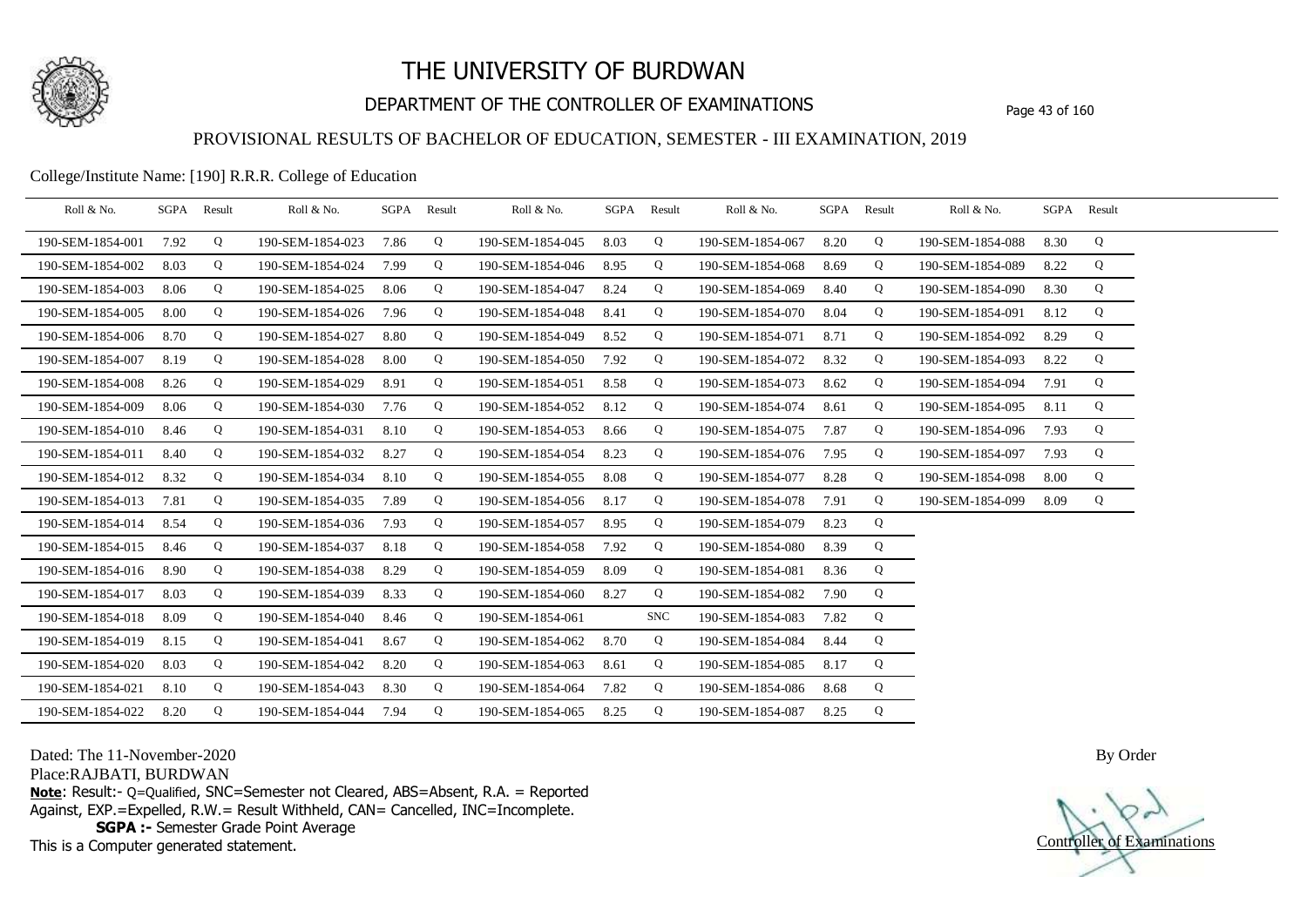

## DEPARTMENT OF THE CONTROLLER OF EXAMINATIONS Page 44 of 160

#### PROVISIONAL RESULTS OF BACHELOR OF EDUCATION, SEMESTER - III EXAMINATION, 2019

College/Institute Name: [191] C.P.T.T.I

| Roll & No.       | SGPA Result |   | Roll & No.       |      | SGPA Result | Roll & No.       |      | SGPA Result | Roll & No.       |      | SGPA Result | Roll & No.       |      | SGPA Result |  |
|------------------|-------------|---|------------------|------|-------------|------------------|------|-------------|------------------|------|-------------|------------------|------|-------------|--|
| 191-SEM-1854-001 | 8.99        | Q | 191-SEM-1854-022 | 8.84 | Q           | 191-SEM-1854-043 | 8.92 | Q           | 191-SEM-1854-064 | 8.85 | Q           | 191-SEM-1854-085 | 9.03 | Q           |  |
| 191-SEM-1854-002 | 8.84        | Q | 191-SEM-1854-023 | 8.81 | Q           | 191-SEM-1854-044 | 8.84 | Q           | 191-SEM-1854-065 | 8.74 | Q           | 191-SEM-1854-086 | 8.77 | Q           |  |
| 191-SEM-1854-003 | 8.88        | Q | 191-SEM-1854-024 | 8.87 | Q           | 191-SEM-1854-045 | 8.83 | Q           | 191-SEM-1854-066 | 8.75 | Q           | 191-SEM-1854-087 | 8.92 | Q           |  |
| 191-SEM-1854-004 | 8.81        | Q | 191-SEM-1854-025 | 8.83 | Q           | 191-SEM-1854-046 | 8.79 | Q           | 191-SEM-1854-067 | 8.94 | Q           | 191-SEM-1854-088 | 8.78 | Q           |  |
| 191-SEM-1854-005 | 8.84        | Q | 191-SEM-1854-026 | 8.82 | Q           | 191-SEM-1854-047 | 8.92 | Q           | 191-SEM-1854-068 | 9.09 | Q           | 191-SEM-1854-089 | 8.76 | Q           |  |
| 191-SEM-1854-006 | 8.73        | Q | 191-SEM-1854-027 | 8.88 | Q           | 191-SEM-1854-048 | 8.80 | Q           | 191-SEM-1854-069 | 8.77 | Q           | 191-SEM-1854-090 | 8.87 | Q           |  |
| 191-SEM-1854-007 | 8.79        | Q | 191-SEM-1854-028 | 8.89 | Q           | 191-SEM-1854-049 | 8.86 | Q           | 191-SEM-1854-070 | 8.94 | Q           | 191-SEM-1854-091 | 8.82 | Q           |  |
| 191-SEM-1854-008 | 8.89        | Q | 191-SEM-1854-029 | 8.74 | Q           | 191-SEM-1854-050 | 8.86 | Q           | 191-SEM-1854-071 | 8.78 | Q           | 191-SEM-1854-092 | 8.78 | Q           |  |
| 191-SEM-1854-009 | 8.76        | Q | 191-SEM-1854-030 | 8.74 | Q           | 191-SEM-1854-051 | 8.86 | Q           | 191-SEM-1854-072 | 8.71 | Q           | 191-SEM-1854-093 | 8.88 | Q           |  |
| 191-SEM-1854-010 | 8.85        | Q | 191-SEM-1854-031 | 8.86 | Q           | 191-SEM-1854-052 | 8.88 | Q           | 191-SEM-1854-073 | 8.96 | Q           | 191-SEM-1854-094 | 8.88 | Q           |  |
| 191-SEM-1854-011 | 8.78        | Q | 191-SEM-1854-032 | 8.90 | Q           | 191-SEM-1854-053 | 8.90 | Q           | 191-SEM-1854-074 | 8.85 | Q           | 191-SEM-1854-095 | 8.83 | Q           |  |
| 191-SEM-1854-012 | 8.86        | Q | 191-SEM-1854-033 | 8.87 | Q           | 191-SEM-1854-054 | 8.90 | Q           | 191-SEM-1854-075 | 8.60 | Q           | 191-SEM-1854-096 | 8.92 | Q           |  |
| 191-SEM-1854-013 | 8.87        | Q | 191-SEM-1854-034 | 8.67 | Q           | 191-SEM-1854-055 | 8.92 | Q           | 191-SEM-1854-076 | 8.91 | Q           | 191-SEM-1854-097 | 8.92 | Q           |  |
| 191-SEM-1854-014 | 8.79        | Q | 191-SEM-1854-035 | 8.78 | Q           | 191-SEM-1854-056 | 8.86 | Q           | 191-SEM-1854-077 | 8.84 | Q           | 191-SEM-1854-098 | 8.84 | Q           |  |
| 191-SEM-1854-015 | 8.85        | Q | 191-SEM-1854-036 | 8.75 | Q           | 191-SEM-1854-057 | 8.64 | Q           | 191-SEM-1854-078 | 8.87 | Q           | 191-SEM-1854-099 | 8.72 | Q           |  |
| 191-SEM-1854-016 | 8.87        | Q | 191-SEM-1854-037 | 8.75 | Q           | 191-SEM-1854-058 | 8.94 | Q           | 191-SEM-1854-079 | 8.78 | Q           | 191-SEM-1854-100 | 8.81 | Q           |  |
| 191-SEM-1854-017 | 8.89        | Q | 191-SEM-1854-038 | 8.83 | Q           | 191-SEM-1854-059 | 8.78 | Q           | 191-SEM-1854-080 | 8.97 | Q           |                  |      |             |  |
| 191-SEM-1854-018 | 8.98        | Q | 191-SEM-1854-039 | 8.87 | Q           | 191-SEM-1854-060 | 8.92 | Q           | 191-SEM-1854-081 | 9.02 | Q           |                  |      |             |  |
| 191-SEM-1854-019 | 8.84        | Q | 191-SEM-1854-040 | 8.88 | Q           | 191-SEM-1854-061 | 8.97 | Q           | 191-SEM-1854-082 | 8.64 | Q           |                  |      |             |  |
| 191-SEM-1854-020 | 8.81        | Q | 191-SEM-1854-041 | 9.07 | Q           | 191-SEM-1854-062 | 8.73 | Q           | 191-SEM-1854-083 | 8.83 | Q           |                  |      |             |  |
| 191-SEM-1854-021 | 8.85        | Q | 191-SEM-1854-042 | 8.99 | Q           | 191-SEM-1854-063 | 8.84 | Q           | 191-SEM-1854-084 | 8.99 | Q           |                  |      |             |  |

Dated: The 11-November-2020

Place:RAJBATI, BURDWAN

**Note**: Result:- Q=Qualified, SNC=Semester not Cleared, ABS=Absent, R.A. = Reported Against, EXP.=Expelled, R.W.= Result Withheld, CAN= Cancelled, INC=Incomplete. **SGPA :-** Semester Grade Point Average

This is a Computer generated statement.

Controller of Examinations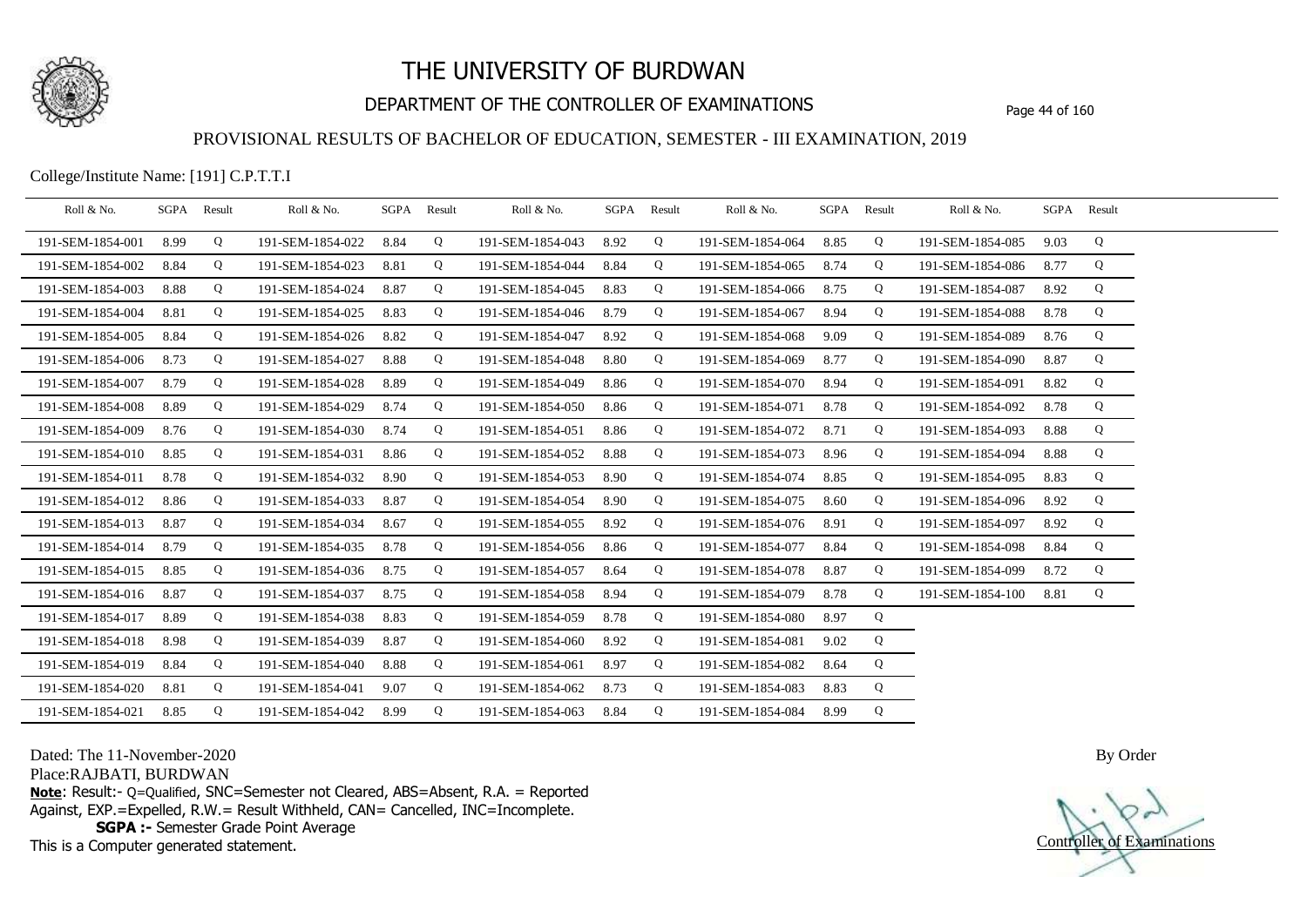

## DEPARTMENT OF THE CONTROLLER OF EXAMINATIONS Page 45 of 160

#### PROVISIONAL RESULTS OF BACHELOR OF EDUCATION, SEMESTER - III EXAMINATION, 2019

College/Institute Name: [192] G.S.M.P.T.T.I

| Roll & No.       | SGPA | Result     | Roll & No.       |      | SGPA Result | Roll & No.       |      | SGPA Result | Roll & No.       | SGPA Result |            | Roll & No.       | SGPA Result |            |  |
|------------------|------|------------|------------------|------|-------------|------------------|------|-------------|------------------|-------------|------------|------------------|-------------|------------|--|
| 192-SEM-1754-037 | 8.90 | Q          | 192-SEM-1854-021 |      | <b>INC</b>  | 192-SEM-1854-042 |      | <b>INC</b>  | 192-SEM-1854-063 | 8.86        | Q          | 192-SEM-1854-084 | 8.61        | Q          |  |
| 192-SEM-1854-001 | 8.79 | Q          | 192-SEM-1854-022 | 8.82 | Q           | 192-SEM-1854-043 | 8.77 | Q           | 192-SEM-1854-064 | 8.56        | Q          | 192-SEM-1854-085 | 8.88        | Q          |  |
| 192-SEM-1854-002 | 8.71 | Q          | 192-SEM-1854-023 | 8.81 | Q           | 192-SEM-1854-044 | 8.56 | Q           | 192-SEM-1854-065 | 8.70        | Q          | 192-SEM-1854-086 | 8.89        | Q          |  |
| 192-SEM-1854-003 | 8.63 | Q          | 192-SEM-1854-024 | 8.63 | Q           | 192-SEM-1854-045 | 8.64 | Q           | 192-SEM-1854-066 | 8.69        | Q          | 192-SEM-1854-087 | 8.81        | Q          |  |
| 192-SEM-1854-004 | 8.79 | Q          | 192-SEM-1854-025 | 8.71 | Q           | 192-SEM-1854-046 | 8.93 | Q           | 192-SEM-1854-067 | 8.64        | Q          | 192-SEM-1854-088 | 8.85        | Q          |  |
| 192-SEM-1854-005 | 8.85 | Q          | 192-SEM-1854-026 | 9.00 | Q           | 192-SEM-1854-047 | 8.91 | Q           | 192-SEM-1854-068 | 8.90        | Q          | 192-SEM-1854-089 | 8.92        | Q          |  |
| 192-SEM-1854-006 | 8.73 | Q          | 192-SEM-1854-027 | 8.46 | Q           | 192-SEM-1854-048 | 8.66 | Q           | 192-SEM-1854-069 | 9.03        | Q          | 192-SEM-1854-090 | 8.79        | Q          |  |
| 192-SEM-1854-007 |      | <b>INC</b> | 192-SEM-1854-028 | 8.78 | Q           | 192-SEM-1854-049 | 8.87 | Q           | 192-SEM-1854-070 | 8.82        | Q          | 192-SEM-1854-091 | 8.70        | Q          |  |
| 192-SEM-1854-008 | 8.92 | Q          | 192-SEM-1854-029 | 8.58 | Q           | 192-SEM-1854-050 | 8.85 | Q           | 192-SEM-1854-071 | 9.06        | Q          | 192-SEM-1854-092 | 8.69        | Q          |  |
| 192-SEM-1854-009 | 8.82 | Q          | 192-SEM-1854-030 | 8.94 | Q           | 192-SEM-1854-051 | 8.53 | Q           | 192-SEM-1854-072 |             | <b>INC</b> | 192-SEM-1854-093 | 8.95        | Q          |  |
| 192-SEM-1854-010 | 8.91 | Q          | 192-SEM-1854-031 | 8.89 | Q           | 192-SEM-1854-052 | 8.56 | Q           | 192-SEM-1854-073 | 8.75        | Q          | 192-SEM-1854-094 |             | <b>INC</b> |  |
| 192-SEM-1854-011 | 8.86 | Q          | 192-SEM-1854-032 | 8.63 | Q           | 192-SEM-1854-053 | 8.57 | Q           | 192-SEM-1854-074 | 8.96        | Q          | 192-SEM-1854-095 | 8.88        | Q          |  |
| 192-SEM-1854-012 | 8.82 | Q          | 192-SEM-1854-033 |      | <b>SNC</b>  | 192-SEM-1854-054 |      | <b>INC</b>  | 192-SEM-1854-075 | 8.70        | Q          | 192-SEM-1854-096 | 8.54        | Q          |  |
| 192-SEM-1854-013 | 8.76 | Q          | 192-SEM-1854-034 | 8.82 | Q           | 192-SEM-1854-055 | 8.87 | Q           | 192-SEM-1854-076 | 8.91        | Q          | 192-SEM-1854-097 | 8.82        | Q          |  |
| 192-SEM-1854-014 | 8.66 | Q          | 192-SEM-1854-035 |      | <b>INC</b>  | 192-SEM-1854-056 | 8.63 | Q           | 192-SEM-1854-077 | 8.93        | Q          | 192-SEM-1854-098 | 8.61        | Q          |  |
| 192-SEM-1854-015 | 8.56 | Q          | 192-SEM-1854-036 | 8.74 | Q           | 192-SEM-1854-057 | 8.88 | Q           | 192-SEM-1854-078 | 8.74        | Q          | 192-SEM-1854-099 | 8.61        | Q          |  |
| 192-SEM-1854-016 |      | <b>INC</b> | 192-SEM-1854-037 | 8.66 | Q           | 192-SEM-1854-058 |      | <b>INC</b>  | 192-SEM-1854-079 | 8.87        | Q          | 192-SEM-1854-100 | 9.02        | Q          |  |
| 192-SEM-1854-017 | 8.92 | Q          | 192-SEM-1854-038 | 8.74 | Q           | 192-SEM-1854-059 | 8.81 | Q           | 192-SEM-1854-080 | 8.73        | Q          |                  |             |            |  |
| 192-SEM-1854-018 | 8.88 | Q          | 192-SEM-1854-039 | 8.84 | Q           | 192-SEM-1854-060 | 8.65 | Q           | 192-SEM-1854-081 | 8.76        | Q          |                  |             |            |  |
| 192-SEM-1854-019 | 8.86 | Q          | 192-SEM-1854-040 | 8.99 | Q           | 192-SEM-1854-061 | 8.86 | Q           | 192-SEM-1854-082 | 8.88        | Q          |                  |             |            |  |
| 192-SEM-1854-020 |      | <b>SNC</b> | 192-SEM-1854-041 |      | <b>INC</b>  | 192-SEM-1854-062 | 8.66 | Q           | 192-SEM-1854-083 | 8.88        | Q          |                  |             |            |  |

Dated: The 11-November-2020

Place:RAJBATI, BURDWAN

**Note**: Result:- Q=Qualified, SNC=Semester not Cleared, ABS=Absent, R.A. = Reported Against, EXP.=Expelled, R.W.= Result Withheld, CAN= Cancelled, INC=Incomplete. **SGPA :-** Semester Grade Point Average

This is a Computer generated statement.

Controller of Examinations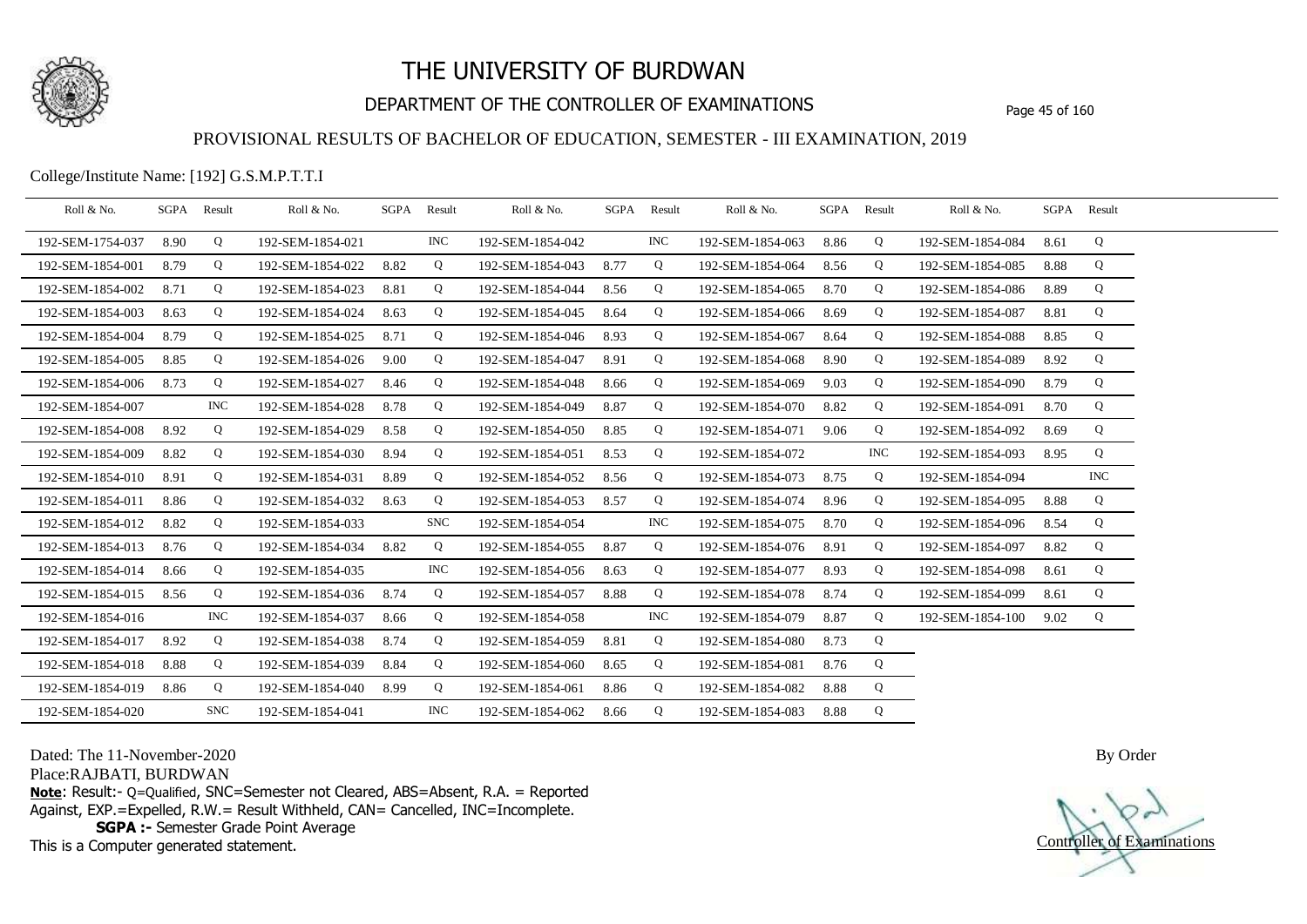

## DEPARTMENT OF THE CONTROLLER OF EXAMINATIONS Page 46 of 160

### PROVISIONAL RESULTS OF BACHELOR OF EDUCATION, SEMESTER - III EXAMINATION, 2019

College/Institute Name: [193] M.N. Academic Trust

| Roll & No.       |      | SGPA Result | Roll & No.       |      | SGPA Result | Roll & No.       | SGPA | Result | Roll & No.       | SGPA Result |            | Roll & No.       |      | SGPA Result |  |
|------------------|------|-------------|------------------|------|-------------|------------------|------|--------|------------------|-------------|------------|------------------|------|-------------|--|
| 193-SEM-1854-001 | 8.54 | Q           | 193-SEM-1854-023 | 8.60 | Q           | 193-SEM-1854-044 | 8.35 | Q      | 193-SEM-1854-065 | 8.39        | Q          | 193-SEM-1854-086 | 8.29 | Q           |  |
| 193-SEM-1854-002 | 8.17 | Q           | 193-SEM-1854-024 | 8.17 | Q           | 193-SEM-1854-045 | 8.54 | Q      | 193-SEM-1854-066 | 8.68        | Q          | 193-SEM-1854-087 | 8.64 | Q           |  |
| 193-SEM-1854-003 | 8.73 | Q           | 193-SEM-1854-025 | 8.86 | Q           | 193-SEM-1854-046 | 8.20 | Q      | 193-SEM-1854-067 | 8.58        | Q          | 193-SEM-1854-088 | 8.38 | Q           |  |
| 193-SEM-1854-004 | 8.12 | Q           | 193-SEM-1854-026 | 8.46 | Q           | 193-SEM-1854-047 | 7.24 | Q      | 193-SEM-1854-068 | 7.98        | Q          | 193-SEM-1854-089 | 8.41 | Q           |  |
| 193-SEM-1854-006 | 8.22 | Q           | 193-SEM-1854-027 | 8.02 | Q           | 193-SEM-1854-048 | 8.30 | Q      | 193-SEM-1854-069 | 8.63        | Q          | 193-SEM-1854-090 | 8.42 | Q           |  |
| 193-SEM-1854-007 | 8.44 | Q           | 193-SEM-1854-028 | 8.31 | Q           | 193-SEM-1854-049 | 8.43 | Q      | 193-SEM-1854-070 |             | <b>SNC</b> | 193-SEM-1854-092 | 8.33 | Q           |  |
| 193-SEM-1854-008 | 8.75 | Q           | 193-SEM-1854-029 | 8.27 | Q           | 193-SEM-1854-050 | 8.43 | Q      | 193-SEM-1854-071 | 8.59        | Q          | 193-SEM-1854-093 | 8.23 | Q           |  |
| 193-SEM-1854-009 | 8.21 | Q           | 193-SEM-1854-030 | 7.33 | Q           | 193-SEM-1854-051 | 8.62 | Q      | 193-SEM-1854-072 | 8.50        | Q          | 193-SEM-1854-094 | 8.16 | Q           |  |
| 193-SEM-1854-010 | 7.95 | Q           | 193-SEM-1854-031 | 8.36 | Q           | 193-SEM-1854-052 | 8.42 | Q      | 193-SEM-1854-073 | 8.32        | Q          | 193-SEM-1854-095 | 8.09 | Q           |  |
| 193-SEM-1854-011 | 8.24 | Q           | 193-SEM-1854-032 | 8.42 | Q           | 193-SEM-1854-053 | 7.42 | Q      | 193-SEM-1854-074 | 8.29        | Q          | 193-SEM-1854-096 | 8.47 | Q           |  |
| 193-SEM-1854-012 | 8.21 | Q           | 193-SEM-1854-033 | 8.37 | Q           | 193-SEM-1854-054 | 8.42 | Q      | 193-SEM-1854-075 | 8.43        | Q          | 193-SEM-1854-097 | 8.50 | Q           |  |
| 193-SEM-1854-013 | 8.07 | Q           | 193-SEM-1854-034 | 8.78 | Q           | 193-SEM-1854-055 | 8.19 | Q      | 193-SEM-1854-076 | 8.53        | Q          | 193-SEM-1854-098 | 8.58 | Q           |  |
| 193-SEM-1854-014 | 8.49 | Q           | 193-SEM-1854-035 | 8.53 | Q           | 193-SEM-1854-056 | 8.39 | Q      | 193-SEM-1854-077 | 8.60        | Q          | 193-SEM-1854-099 | 7.67 | Q           |  |
| 193-SEM-1854-015 | 8.28 | Q           | 193-SEM-1854-036 | 8.33 | Q           | 193-SEM-1854-057 | 8.24 | Q      | 193-SEM-1854-078 | 8.01        | Q          | 193-SEM-1854-100 | 8.23 | Q           |  |
| 193-SEM-1854-016 | 8.30 | Q           | 193-SEM-1854-037 | 8.27 | Q           | 193-SEM-1854-058 | 8.02 | Q      | 193-SEM-1854-079 | 7.44        | Q          |                  |      |             |  |
| 193-SEM-1854-017 | 8.79 | Q           | 193-SEM-1854-038 | 8.07 | Q           | 193-SEM-1854-059 | 8.27 | Q      | 193-SEM-1854-080 | 8.54        | Q          |                  |      |             |  |
| 193-SEM-1854-018 | 8.21 | Q           | 193-SEM-1854-039 | 8.52 | Q           | 193-SEM-1854-060 | 8.33 | Q      | 193-SEM-1854-081 | 7.97        | Q          |                  |      |             |  |
| 193-SEM-1854-019 | 8.05 | Q           | 193-SEM-1854-040 | 8.20 | Q           | 193-SEM-1854-061 | 8.38 | Q      | 193-SEM-1854-082 | 8.75        | Q          |                  |      |             |  |
| 193-SEM-1854-020 | 8.72 | Q           | 193-SEM-1854-041 | 8.43 | Q           | 193-SEM-1854-062 | 8.35 | Q      | 193-SEM-1854-083 | 8.64        | Q          |                  |      |             |  |
| 193-SEM-1854-021 | 8.39 | Q           | 193-SEM-1854-042 | 8.30 | Q           | 193-SEM-1854-063 | 8.30 | Q      | 193-SEM-1854-084 | 8.04        | Q          |                  |      |             |  |
| 193-SEM-1854-022 | 8.04 | Q           | 193-SEM-1854-043 | 7.99 | Q           | 193-SEM-1854-064 | 8.41 | Q      | 193-SEM-1854-085 | 8.21        | Q          |                  |      |             |  |

Dated: The 11-November-2020

Place:RAJBATI, BURDWAN

**Note**: Result:- Q=Qualified, SNC=Semester not Cleared, ABS=Absent, R.A. = Reported Against, EXP.=Expelled, R.W.= Result Withheld, CAN= Cancelled, INC=Incomplete. **SGPA :-** Semester Grade Point Average

This is a Computer generated statement.

Controller of Examinations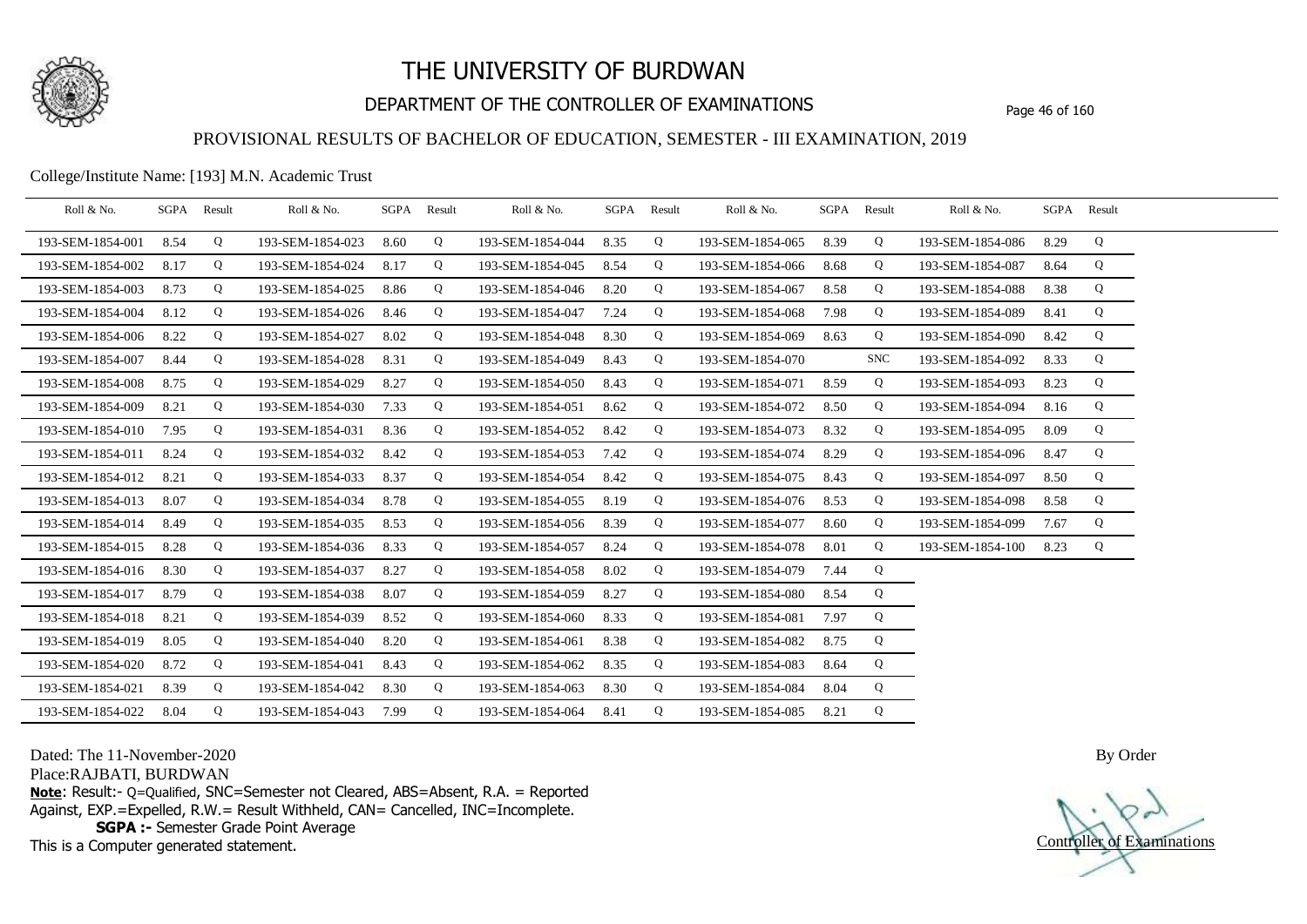

## DEPARTMENT OF THE CONTROLLER OF EXAMINATIONS Page 47 of 160

#### PROVISIONAL RESULTS OF BACHELOR OF EDUCATION, SEMESTER - III EXAMINATION, 2019

College/Institute Name: [194] S.S.T.T.College

| Roll & No.       | SGPA Result |   | Roll & No.       | SGPA | Result | Roll & No.       | SGPA | Result | Roll & No.            |      | SGPA Result | Roll & No.       |      | SGPA Result |  |
|------------------|-------------|---|------------------|------|--------|------------------|------|--------|-----------------------|------|-------------|------------------|------|-------------|--|
| 194-SEM-1854-001 | 9.17        | Q | 194-SEM-1854-022 | 8.82 | Q      | 194-SEM-1854-044 | 8.90 | Q      | 194-SEM-1854-066      | 9.40 | Q           | 194-SEM-1854-087 | 9.04 | Q           |  |
| 194-SEM-1854-002 | 9.08        | Q | 194-SEM-1854-023 | 9.30 | Q      | 194-SEM-1854-045 | 8.91 | Q      | 194-SEM-1854-067      | 9.05 | Q           | 194-SEM-1854-088 | 9.63 | Q           |  |
| 194-SEM-1854-003 | 8.78        | Q | 194-SEM-1854-024 | 9.40 | Q      | 194-SEM-1854-046 | 9.59 | Q      | 194-SEM-1854-068      | 9.33 | Q           | 194-SEM-1854-089 | 9.43 | Q           |  |
| 194-SEM-1854-004 | 8.87        | Q | 194-SEM-1854-025 | 8.99 | Q      | 194-SEM-1854-047 | 9.02 | Q      | 194-SEM-1854-069      | 9.36 | Q           | 194-SEM-1854-090 | 9.57 | Q           |  |
| 194-SEM-1854-005 | 9.39        | Q | 194-SEM-1854-026 | 9.31 | Q      | 194-SEM-1854-048 | 9.34 | Q      | 194-SEM-1854-070      | 9.31 | Q           | 194-SEM-1854-091 | 9.09 | Q           |  |
| 194-SEM-1854-006 | 9.32        | Q | 194-SEM-1854-027 | 9.54 | Q      | 194-SEM-1854-049 | 8.91 | Q      | 194-SEM-1854-071      | 9.43 | Q           | 194-SEM-1854-092 | 9.47 | Q           |  |
| 194-SEM-1854-007 | 9.59        | Q | 194-SEM-1854-028 | 9.57 | Q      | 194-SEM-1854-050 | 9.16 | Q      | 194-SEM-1854-072      | 9.04 | Q           | 194-SEM-1854-093 | 9.29 | Q           |  |
| 194-SEM-1854-008 | 9.22        | Q | 194-SEM-1854-029 | 8.95 | Q      | 194-SEM-1854-051 | 9.59 | Q      | 194-SEM-1854-073      | 9.18 | Q           | 194-SEM-1854-094 | 9.58 | Q           |  |
| 194-SEM-1854-009 | 9.33        | Q | 194-SEM-1854-030 | 9.20 | Q      | 194-SEM-1854-052 | 9.34 | Q      | 194-SEM-1854-074      | 8.97 | Q           | 194-SEM-1854-095 | 8.93 | Q           |  |
| 194-SEM-1854-010 | 9.46        | Q | 194-SEM-1854-031 | 9.64 | Q      | 194-SEM-1854-053 | 9.15 | Q      | 194-SEM-1854-075      | 9.40 | Q           | 194-SEM-1854-096 | 9.12 | Q           |  |
| 194-SEM-1854-011 | 9.46        | Q | 194-SEM-1854-032 | 8.99 | Q      | 194-SEM-1854-054 | 9.20 | Q      | 194-SEM-1854-076      | 9.38 | Q           | 194-SEM-1854-097 | 9.35 | Q           |  |
| 194-SEM-1854-012 | 9.34        | Q | 194-SEM-1854-033 | 9.15 | Q      | 194-SEM-1854-055 | 8.82 | Q      | 194-SEM-1854-077      | 9.16 | Q           | 194-SEM-1854-098 | 9.16 | Q           |  |
| 194-SEM-1854-013 | 9.01        | Q | 194-SEM-1854-034 | 8.91 | Q      | 194-SEM-1854-056 | 8.84 | Q      | 194-SEM-1854-078      | 9.44 | Q           | 194-SEM-1854-099 | 9.32 | Q           |  |
| 194-SEM-1854-014 | 9.00        | Q | 194-SEM-1854-035 | 9.34 | Q      | 194-SEM-1854-057 | 8.88 | Q      | 194-SEM-1854-079      | 9.10 | Q           | 194-SEM-1854-100 | 9.52 | Q           |  |
| 194-SEM-1854-015 | 9.24        | Q | 194-SEM-1854-036 | 9.28 | Q      | 194-SEM-1854-059 | 8.77 | Q      | 194-SEM-1854-080      | 9.06 | Q           |                  |      |             |  |
| 194-SEM-1854-016 | 9.65        | Q | 194-SEM-1854-037 | 9.30 | Q      | 194-SEM-1854-060 | 9.55 | Q      | 194-SEM-1854-081      | 9.57 | Q           |                  |      |             |  |
| 194-SEM-1854-017 | 9.53        | Q | 194-SEM-1854-038 | 9.47 | Q      | 194-SEM-1854-061 | 9.56 | Q      | 194-SEM-1854-082      | 9.66 | Q           |                  |      |             |  |
| 194-SEM-1854-018 | 9.22        | Q | 194-SEM-1854-039 | 9.45 | Q      | 194-SEM-1854-062 | 9.46 | Q      | 194-SEM-1854-083      | 8.82 | Q           |                  |      |             |  |
| 194-SEM-1854-019 | 9.03        | Q | 194-SEM-1854-041 | 9.00 | Q      | 194-SEM-1854-063 | 9.54 | Q      | 194-SEM-1854-084      | 9.12 | Q           |                  |      |             |  |
| 194-SEM-1854-020 | 9.18        | Q | 194-SEM-1854-042 | 9.28 | Q      | 194-SEM-1854-064 | 9.64 | Q      | 194-SEM-1854-085      | 9.44 | Q           |                  |      |             |  |
| 194-SEM-1854-021 | 9.53        | Q | 194-SEM-1854-043 | 9.31 | Q      | 194-SEM-1854-065 | 9.29 | Q      | 194-SEM-1854-086 9.32 |      | $\mathbf Q$ |                  |      |             |  |

Dated: The 11-November-2020

Place:RAJBATI, BURDWAN

**Note**: Result:- Q=Qualified, SNC=Semester not Cleared, ABS=Absent, R.A. = Reported Against, EXP.=Expelled, R.W.= Result Withheld, CAN= Cancelled, INC=Incomplete. **SGPA :-** Semester Grade Point Average

This is a Computer generated statement.

Controller of Examinations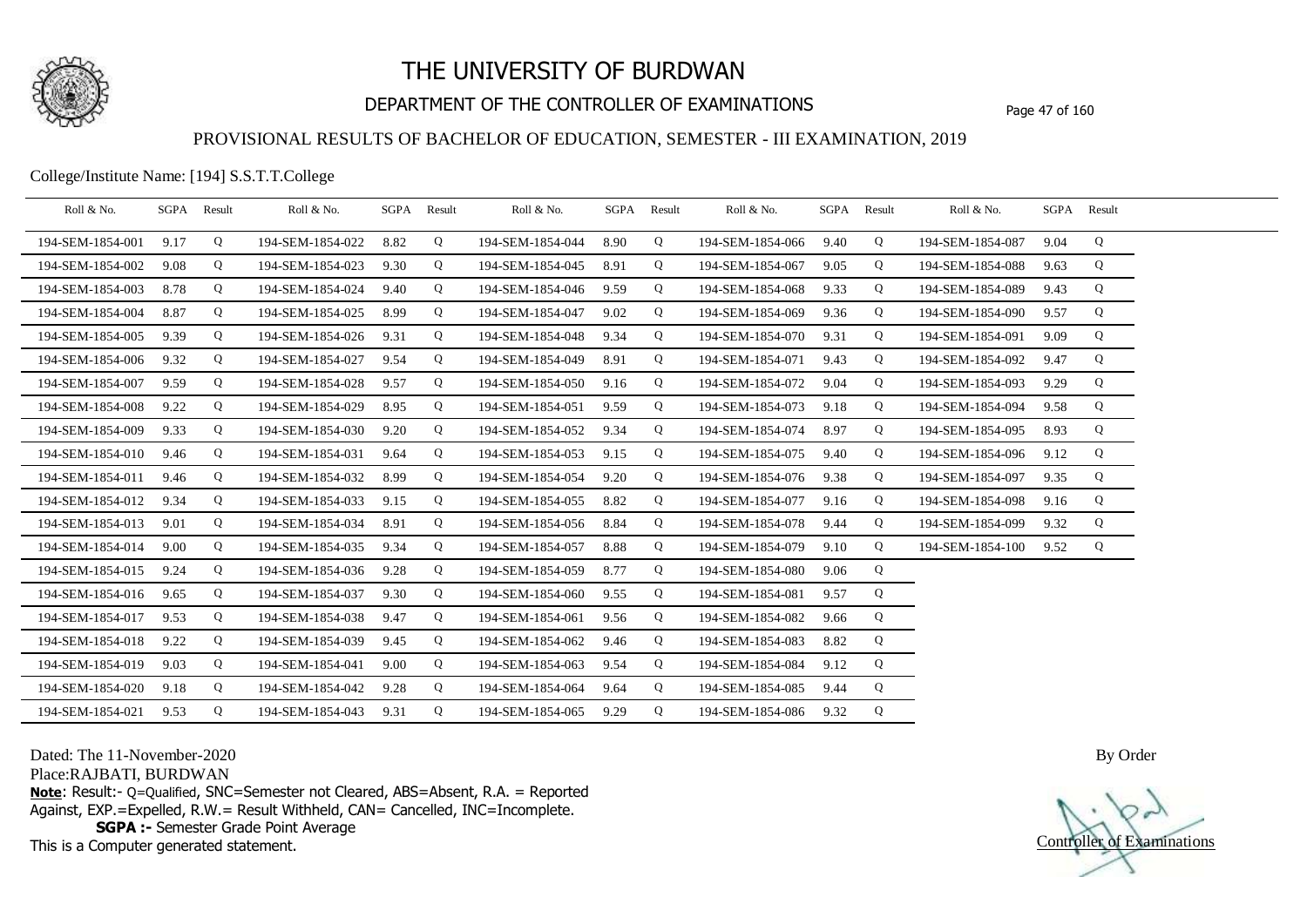

## DEPARTMENT OF THE CONTROLLER OF EXAMINATIONS Page 48 of 160

#### PROVISIONAL RESULTS OF BACHELOR OF EDUCATION, SEMESTER - III EXAMINATION, 2019

College/Institute Name: [195] S.V.I.T.T

| Roll & No.       | SGPA Result |   | Roll & No.       |      | SGPA Result | Roll & No.       | SGPA Result |   | Roll & No.       |      | SGPA Result | Roll & No.       | SGPA Result |   |  |
|------------------|-------------|---|------------------|------|-------------|------------------|-------------|---|------------------|------|-------------|------------------|-------------|---|--|
| 195-SEM-1854-001 | 9.23        | Q | 195-SEM-1854-023 | 9.20 | Q           | 195-SEM-1854-044 | 9.30        | Q | 195-SEM-1854-067 | 9.36 | Q           | 195-SEM-1854-089 | 9.22        | Q |  |
| 195-SEM-1854-002 | 9.21        | Q | 195-SEM-1854-024 | 9.24 | Q           | 195-SEM-1854-045 | 9.30        | Q | 195-SEM-1854-068 | 9.21 | Q           | 195-SEM-1854-090 | 9.16        | Q |  |
| 195-SEM-1854-003 | 9.24        | Q | 195-SEM-1854-025 | 9.21 | Q           | 195-SEM-1854-046 | 9.21        | Q | 195-SEM-1854-069 | 9.32 | Q           | 195-SEM-1854-091 | 9.31        | Q |  |
| 195-SEM-1854-004 | 9.22        | Q | 195-SEM-1854-026 | 9.18 | Q           | 195-SEM-1854-047 | 9.21        | Q | 195-SEM-1854-071 | 9.26 | Q           | 195-SEM-1854-092 | 9.17        | Q |  |
| 195-SEM-1854-005 | 8.93        | Q | 195-SEM-1854-027 | 9.23 | Q           | 195-SEM-1854-048 | 9.22        | Q | 195-SEM-1854-072 | 9.21 | Q           | 195-SEM-1854-093 | 9.16        | Q |  |
| 195-SEM-1854-006 | 9.20        | Q | 195-SEM-1854-028 | 9.15 | Q           | 195-SEM-1854-049 | 9.36        | Q | 195-SEM-1854-073 | 9.24 | Q           | 195-SEM-1854-094 | 9.18        | Q |  |
| 195-SEM-1854-007 | 9.20        | Q | 195-SEM-1854-029 | 9.27 | Q           | 195-SEM-1854-050 | 9.35        | Q | 195-SEM-1854-074 | 9.15 | Q           | 195-SEM-1854-095 | 9.24        | Q |  |
| 195-SEM-1854-008 | 9.20        | Q | 195-SEM-1854-030 | 9.27 | Q           | 195-SEM-1854-051 | 9.11        | Q | 195-SEM-1854-075 | 9.22 | Q           | 195-SEM-1854-096 | 9.28        | Q |  |
| 195-SEM-1854-009 | 9.31        | Q | 195-SEM-1854-031 | 9.18 | Q           | 195-SEM-1854-052 | 9.27        | Q | 195-SEM-1854-076 | 9.23 | Q           | 195-SEM-1854-097 | 9.06        | Q |  |
| 195-SEM-1854-010 | 9.19        | Q | 195-SEM-1854-032 | 9.07 | Q           | 195-SEM-1854-053 | 9.29        | Q | 195-SEM-1854-077 | 9.27 | Q           | 195-SEM-1854-099 | 9.32        | Q |  |
| 195-SEM-1854-011 | 9.13        | Q | 195-SEM-1854-033 | 9.26 | Q           | 195-SEM-1854-054 | 9.34        | Q | 195-SEM-1854-078 | 9.18 | Q           | 195-SEM-1854-100 | 9.16        | Q |  |
| 195-SEM-1854-012 | 9.22        | Q | 195-SEM-1854-034 | 9.28 | Q           | 195-SEM-1854-055 | 9.19        | Q | 195-SEM-1854-079 | 9.19 | Q           |                  |             |   |  |
| 195-SEM-1854-013 | 9.29        | Q | 195-SEM-1854-035 | 9.28 | Q           | 195-SEM-1854-056 | 9.24        | Q | 195-SEM-1854-080 | 9.22 | Q           |                  |             |   |  |
| 195-SEM-1854-014 | 9.14        | Q | 195-SEM-1854-036 | 9.11 | Q           | 195-SEM-1854-058 | 9.32        | Q | 195-SEM-1854-081 | 9.06 | Q           |                  |             |   |  |
| 195-SEM-1854-015 | 9.25        | Q | 195-SEM-1854-037 | 9.20 | Q           | 195-SEM-1854-059 | 9.19        | Q | 195-SEM-1854-082 | 9.20 | Q           |                  |             |   |  |
| 195-SEM-1854-017 | 9.24        | Q | 195-SEM-1854-038 | 9.13 | Q           | 195-SEM-1854-060 | 9.16        | Q | 195-SEM-1854-083 | 9.14 | Q           |                  |             |   |  |
| 195-SEM-1854-018 | 9.26        | Q | 195-SEM-1854-039 | 9.16 | Q           | 195-SEM-1854-062 | 9.23        | Q | 195-SEM-1854-084 | 9.23 | Q           |                  |             |   |  |
| 195-SEM-1854-019 | 9.21        | Q | 195-SEM-1854-040 | 9.30 | Q           | 195-SEM-1854-063 | 9.20        | Q | 195-SEM-1854-085 | 9.15 | Q           |                  |             |   |  |
| 195-SEM-1854-020 | 9.25        | Q | 195-SEM-1854-041 | 9.37 | Q           | 195-SEM-1854-064 | 9.10        | Q | 195-SEM-1854-086 | 8.90 | Q           |                  |             |   |  |
| 195-SEM-1854-021 | 8.99        | Q | 195-SEM-1854-042 | 9.16 | Q           | 195-SEM-1854-065 | 9.11        | Q | 195-SEM-1854-087 | 9.27 | Q           |                  |             |   |  |
| 195-SEM-1854-022 | 9.31        | Q | 195-SEM-1854-043 | 9.30 | Q           | 195-SEM-1854-066 | 9.26        | Q | 195-SEM-1854-088 | 9.04 | Q           |                  |             |   |  |

Dated: The 11-November-2020

Place:RAJBATI, BURDWAN

**Note**: Result:- Q=Qualified, SNC=Semester not Cleared, ABS=Absent, R.A. = Reported Against, EXP.=Expelled, R.W.= Result Withheld, CAN= Cancelled, INC=Incomplete. **SGPA :-** Semester Grade Point Average

This is a Computer generated statement.

Controller of Examinations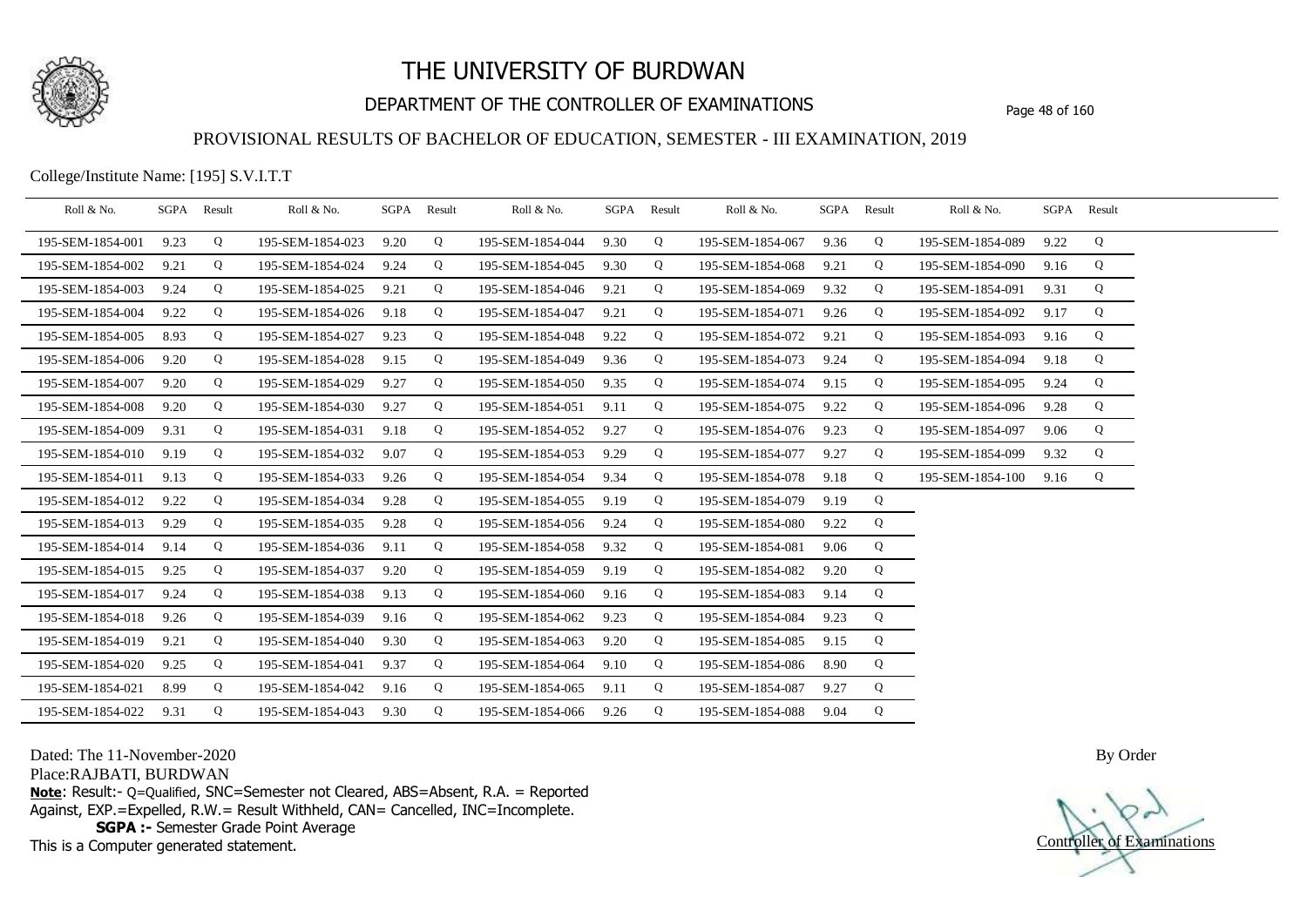

## DEPARTMENT OF THE CONTROLLER OF EXAMINATIONS Page 49 of 160

### PROVISIONAL RESULTS OF BACHELOR OF EDUCATION, SEMESTER - III EXAMINATION, 2019

College/Institute Name: [196] D.I.M & S

| Roll & No.       | SGPA | Result | Roll & No.       | SGPA Result |   | Roll & No.       |      | SGPA Result | Roll & No.       | SGPA | Result | Roll & No.       | SGPA Result |   |  |
|------------------|------|--------|------------------|-------------|---|------------------|------|-------------|------------------|------|--------|------------------|-------------|---|--|
| 196-SEM-1754-034 | 8.51 | Q      | 196-SEM-1854-020 | 8.35        | Q | 196-SEM-1854-042 | 8.76 | Q           | 196-SEM-1854-063 | 8.42 | Q      | 196-SEM-1854-084 | 8.00        | Q |  |
| 196-SEM-1754-054 | 8.91 | Q      | 196-SEM-1854-022 | 8.76        | Q | 196-SEM-1854-043 | 8.63 | Q           | 196-SEM-1854-064 | 8.99 | Q      | 196-SEM-1854-085 | 8.60        | Q |  |
| 196-SEM-1854-001 | 8.54 | Q      | 196-SEM-1854-023 | 8.60        | Q | 196-SEM-1854-044 | 8.64 | Q           | 196-SEM-1854-065 | 8.89 | Q      | 196-SEM-1854-086 | 8.01        | Q |  |
| 196-SEM-1854-002 | 8.53 | Q      | 196-SEM-1854-024 | 8.38        | Q | 196-SEM-1854-045 | 8.66 | Q           | 196-SEM-1854-066 | 8.26 | Q      | 196-SEM-1854-087 | 8.54        | Q |  |
| 196-SEM-1854-003 | 8.26 | Q      | 196-SEM-1854-025 | 8.83        | Q | 196-SEM-1854-046 | 8.59 | Q           | 196-SEM-1854-067 | 8.32 | Q      | 196-SEM-1854-088 | 8.48        | Q |  |
| 196-SEM-1854-004 | 8.41 | Q      | 196-SEM-1854-026 | 8.54        | Q | 196-SEM-1854-047 | 7.98 | Q           | 196-SEM-1854-068 | 8.66 | Q      | 196-SEM-1854-089 | 8.96        | Q |  |
| 196-SEM-1854-005 | 8.68 | Q      | 196-SEM-1854-027 | 8.76        | Q | 196-SEM-1854-048 | 8.77 | Q           | 196-SEM-1854-069 | 8.64 | Q      | 196-SEM-1854-090 | 8.53        | Q |  |
| 196-SEM-1854-006 | 8.59 | Q      | 196-SEM-1854-028 | 8.70        | Q | 196-SEM-1854-049 | 8.92 | Q           | 196-SEM-1854-070 | 8.35 | Q      | 196-SEM-1854-091 | 9.14        | Q |  |
| 196-SEM-1854-007 | 8.27 | Q      | 196-SEM-1854-029 | 8.56        | Q | 196-SEM-1854-050 | 8.89 | Q           | 196-SEM-1854-071 | 8.93 | Q      | 196-SEM-1854-092 | 8.94        | Q |  |
| 196-SEM-1854-008 | 8.92 | Q      | 196-SEM-1854-030 | 8.45        | Q | 196-SEM-1854-051 | 9.12 | Q           | 196-SEM-1854-072 | 8.89 | Q      | 196-SEM-1854-093 | 8.49        | Q |  |
| 196-SEM-1854-009 | 8.18 | Q      | 196-SEM-1854-031 | 8.69        | Q | 196-SEM-1854-052 | 8.09 | Q           | 196-SEM-1854-073 | 8.74 | Q      | 196-SEM-1854-094 | 8.48        | Q |  |
| 196-SEM-1854-010 | 8.10 | Q      | 196-SEM-1854-032 | 8.29        | Q | 196-SEM-1854-053 | 8.61 | Q           | 196-SEM-1854-074 | 8.68 | Q      | 196-SEM-1854-095 | 8.15        | Q |  |
| 196-SEM-1854-011 | 8.43 | Q      | 196-SEM-1854-033 | 8.73        | Q | 196-SEM-1854-054 | 8.25 | Q           | 196-SEM-1854-075 | 8.59 | Q      | 196-SEM-1854-096 | 8.43        | Q |  |
| 196-SEM-1854-012 | 8.29 | Q      | 196-SEM-1854-034 | 8.54        | Q | 196-SEM-1854-055 | 8.97 | Q           | 196-SEM-1854-076 | 9.20 | Q      | 196-SEM-1854-097 | 8.76        | Q |  |
| 196-SEM-1854-013 | 8.64 | Q      | 196-SEM-1854-035 | 8.23        | Q | 196-SEM-1854-056 | 8.53 | Q           | 196-SEM-1854-077 | 8.80 | Q      | 196-SEM-1854-098 | 8.61        | Q |  |
| 196-SEM-1854-014 | 9.04 | Q      | 196-SEM-1854-036 | 8.48        | Q | 196-SEM-1854-057 | 8.14 | Q           | 196-SEM-1854-078 | 8.61 | Q      | 196-SEM-1854-099 | 8.72        | Q |  |
| 196-SEM-1854-015 | 8.19 | Q      | 196-SEM-1854-037 | 8.68        | Q | 196-SEM-1854-058 | 8.44 | Q           | 196-SEM-1854-079 | 8.18 | Q      | 196-SEM-1854-100 | 8.18        | Q |  |
| 196-SEM-1854-016 | 8.10 | Q      | 196-SEM-1854-038 | 8.98        | Q | 196-SEM-1854-059 | 8.34 | Q           | 196-SEM-1854-080 | 8.69 | Q      |                  |             |   |  |
| 196-SEM-1854-017 | 8.75 | Q      | 196-SEM-1854-039 | 8.26        | Q | 196-SEM-1854-060 | 8.74 | Q           | 196-SEM-1854-081 | 8.46 | Q      |                  |             |   |  |
| 196-SEM-1854-018 | 8.53 | Q      | 196-SEM-1854-040 | 8.87        | Q | 196-SEM-1854-061 | 8.81 | Q           | 196-SEM-1854-082 | 8.64 | Q      |                  |             |   |  |
| 196-SEM-1854-019 | 8.39 | Q      | 196-SEM-1854-041 | 8.26        | Q | 196-SEM-1854-062 | 8.63 | Q           | 196-SEM-1854-083 | 8.60 | Q      |                  |             |   |  |

Dated: The 11-November-2020

Place:RAJBATI, BURDWAN

**Note**: Result:- Q=Qualified, SNC=Semester not Cleared, ABS=Absent, R.A. = Reported Against, EXP.=Expelled, R.W.= Result Withheld, CAN= Cancelled, INC=Incomplete. **SGPA :-** Semester Grade Point Average

This is a Computer generated statement.

Controller of Examinations